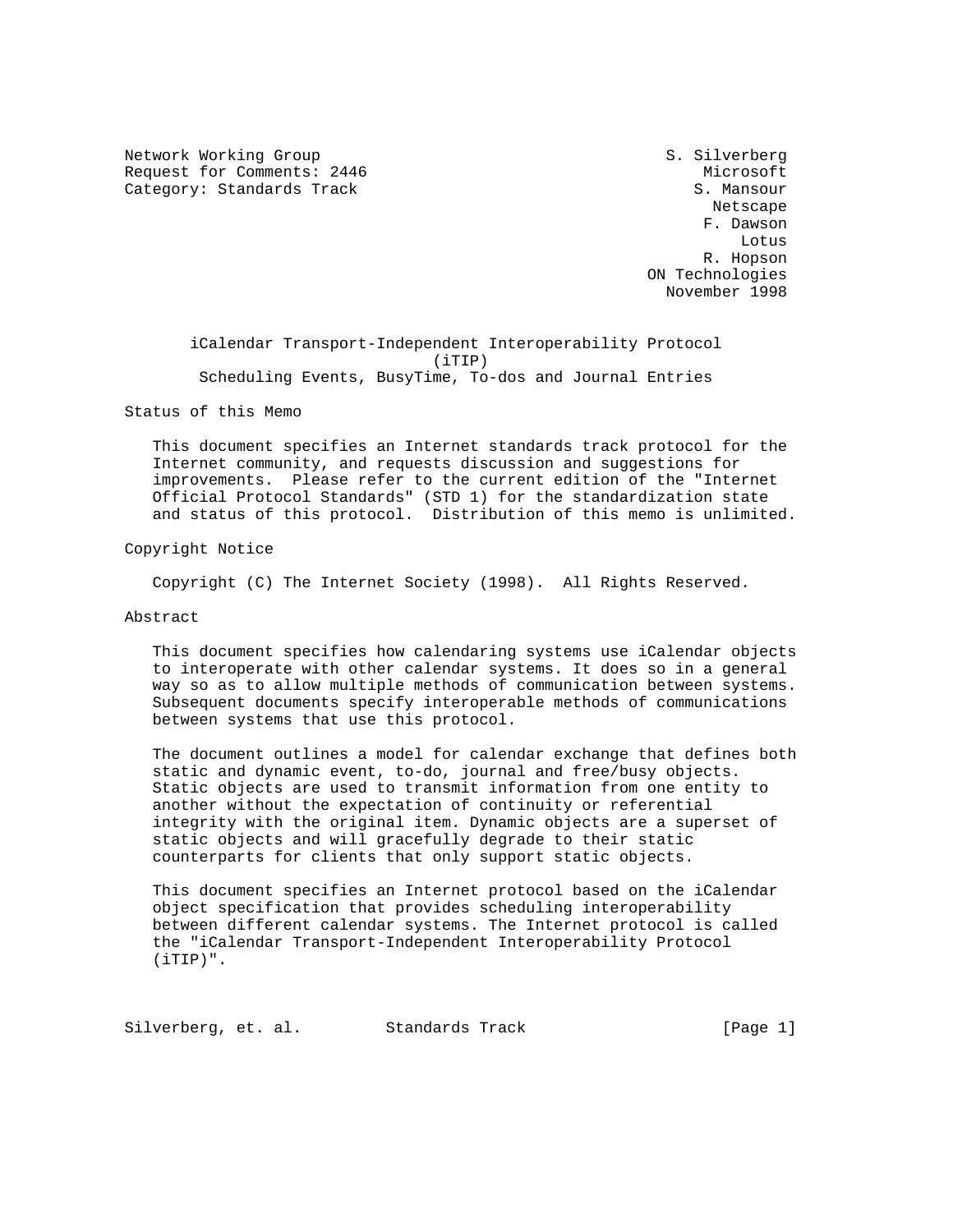iTIP complements the iCalendar object specification by adding semantics for group scheduling methods commonly available in current calendar systems. These scheduling methods permit two or more calendar systems to perform transactions such as publish, schedule, reschedule, respond to scheduling requests, negotiation of changes or cancel iCalendar-based calendar components.

 iTIP is defined independent of the particular transport used to transmit the scheduling information. Companion memos to iTIP provide bindings of the interoperability protocol to a number of Internet protocols.

# Table of Contents

| 2.1.3 Acting on Behalf of other Calendar Users 10 |
|---------------------------------------------------|
|                                                   |
|                                                   |
| 3 APPLICATION PROTOCOL ELEMENTS12                 |
| 3.1 COMMON COMPONENT RESTRICTION TABLES 13        |
| 3.2 METHODS FOR VEVENT CALENDAR COMPONENTS 14     |
|                                                   |
|                                                   |
| 3.2.2.1 Rescheduling an Event19                   |
| 3.2.2.2 Updating or Reconfirmation of an Event19  |
|                                                   |
|                                                   |
| 3.2.2.5 Sending on Behalf of the Organizer20      |
| 3.2.2.6 Forwarding to An Uninvited CU20           |
| 3.2.2.7 Updating Attendee Status21                |
|                                                   |
|                                                   |
|                                                   |
|                                                   |
|                                                   |
| 3.3 METHODS FOR VFREEBUSY COMPONENTS 31           |
|                                                   |
|                                                   |
|                                                   |
| 3.4 METHODS FOR VTODO COMPONENTS 35               |
|                                                   |

Silverberg, et. al. Standards Track [Page 2]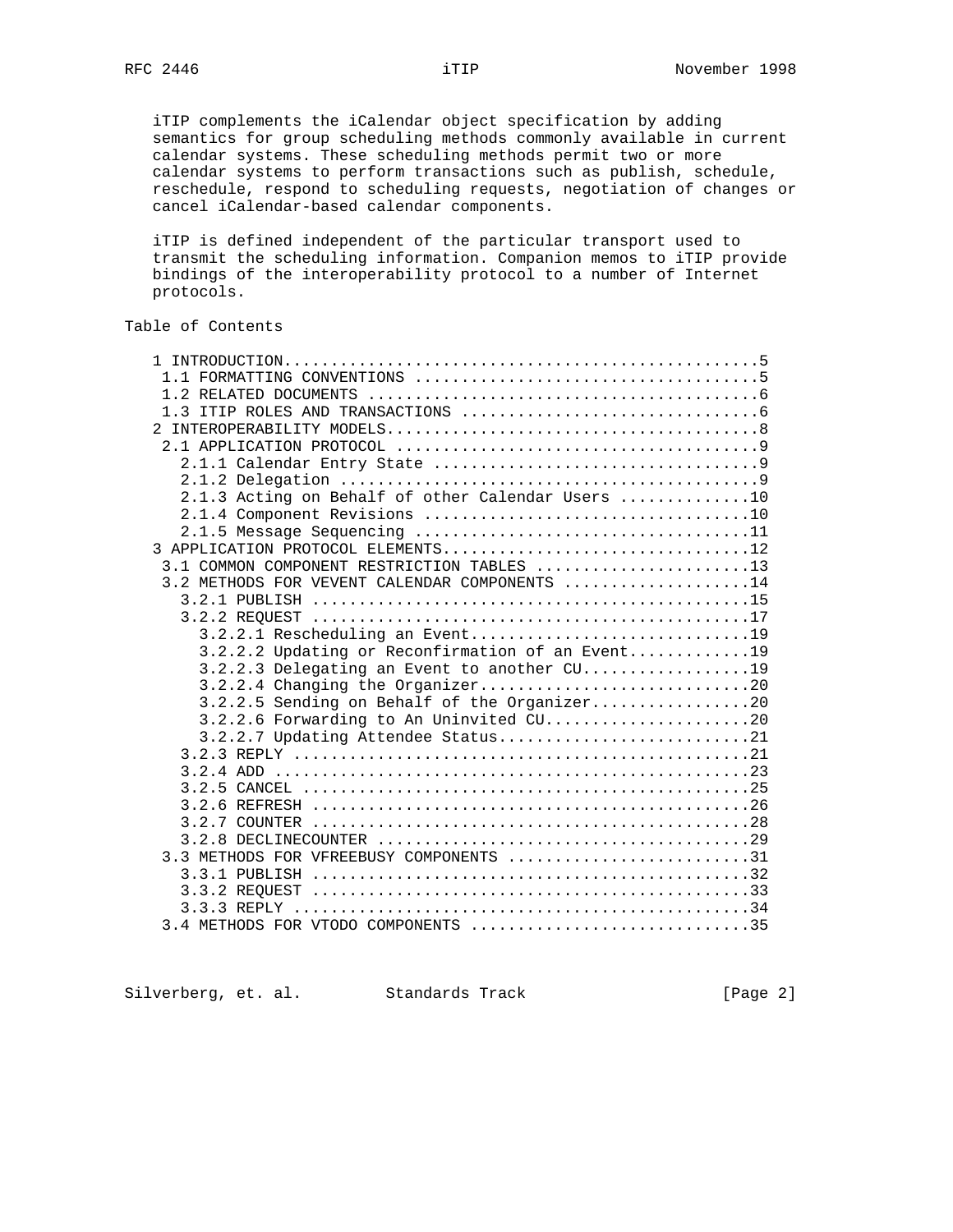| 3.4.2.1 REQUEST for Rescheduling a VTODO39                |  |
|-----------------------------------------------------------|--|
| 3.4.2.2 REQUEST for Update or Reconfirmation of a VTODO39 |  |
| 3.4.2.3 REQUEST for Delegating a VTODO40                  |  |
| 3.4.2.4 REQUEST Forwarded To An Uninvited Calendar User40 |  |
| 3.4.2.5 REQUEST Updated Attendee Status41                 |  |
|                                                           |  |
|                                                           |  |
|                                                           |  |
|                                                           |  |
|                                                           |  |
|                                                           |  |
| 3.5 METHODS FOR VJOURNAL COMPONENTS 50                    |  |
|                                                           |  |
|                                                           |  |
|                                                           |  |
|                                                           |  |
| 3.7 IMPLEMENTATION CONSIDERATIONS 57                      |  |
| 3.7.1 Working With Recurrence Instances 57                |  |
| 3.7.2 Attendee Property Considerations 58                 |  |
|                                                           |  |
|                                                           |  |
|                                                           |  |
|                                                           |  |
|                                                           |  |
|                                                           |  |
| 4.1.5 Anniversaries or Events attached to entire days  63 |  |
|                                                           |  |
|                                                           |  |
|                                                           |  |
|                                                           |  |
|                                                           |  |
|                                                           |  |
|                                                           |  |
|                                                           |  |
|                                                           |  |
|                                                           |  |
|                                                           |  |
|                                                           |  |
|                                                           |  |
|                                                           |  |
| 4.3.2 Reply To A Busy Time Request 77                     |  |
|                                                           |  |
| 4.4.1 A Recurring Event Spanning Time Zones  78           |  |
|                                                           |  |
|                                                           |  |

Silverberg, et. al. Standards Track [Page 3]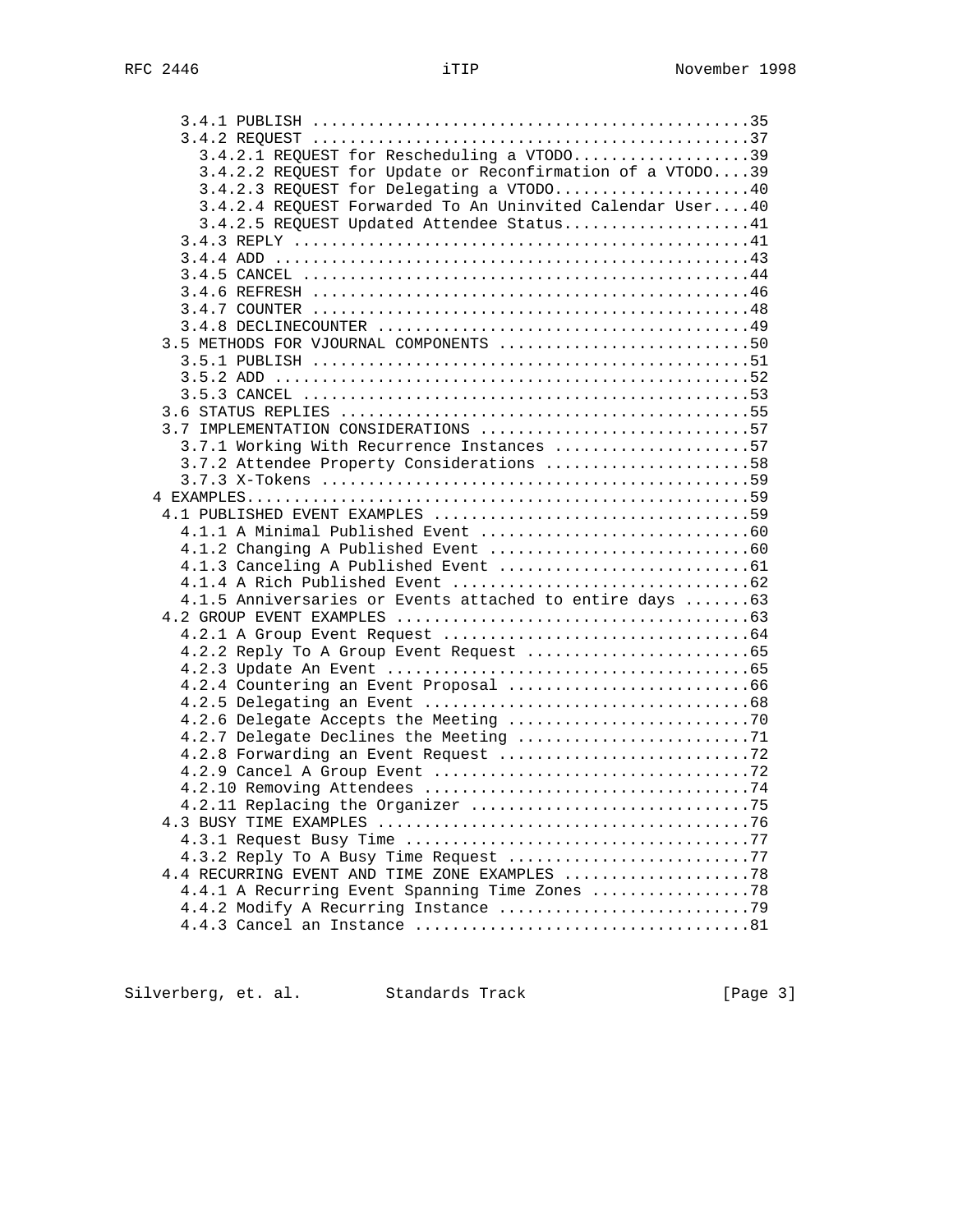| 4.4.5 Change All Future Instances 82                        |  |
|-------------------------------------------------------------|--|
| 4.4.6 Add A New Instance To A Recurring Event 82            |  |
| 4.4.7 Add A New Series of Instances To A Recurring Event 83 |  |
| 4.4.8 Counter An Instance Of A Recurring Event 87           |  |
|                                                             |  |
|                                                             |  |
|                                                             |  |
|                                                             |  |
| 4.5.3 A VTODO Request for Updated Status 91                 |  |
|                                                             |  |
|                                                             |  |
|                                                             |  |
|                                                             |  |
|                                                             |  |
| 4.5.7.2 Calculating due dates in recurring VTODOs93         |  |
| 4.5.7.3 Replying to an instance of a recurring VTODO93      |  |
|                                                             |  |
|                                                             |  |
|                                                             |  |
|                                                             |  |
|                                                             |  |
|                                                             |  |
|                                                             |  |
|                                                             |  |
| 5.1.4 Journal-Related Fallbacks 101                         |  |
|                                                             |  |
| 5.2.1 Cancellation of an Unknown Calendar Component. 102    |  |
| 5.2.2 Unexpected Reply from an Unknown Delegate 103         |  |
|                                                             |  |
|                                                             |  |
|                                                             |  |
| 6.1.1 Spoofing the "Organizer" 103                          |  |
| 6.1.2 Spoofing the "Attendee" 103                           |  |
| 6.1.3 Unauthorized Replacement of the Organizer 104         |  |
|                                                             |  |
|                                                             |  |
|                                                             |  |
| 6.1.7 Unauthorized REFRESH Requests 104                     |  |
|                                                             |  |
| 6.2.1 Use of [RFC-1847] to secure iTIP transactions 105     |  |
| 6.2.2 Implementation Controls 105                           |  |
|                                                             |  |
|                                                             |  |
|                                                             |  |
|                                                             |  |

Silverberg, et. al. Standards Track [Page 4]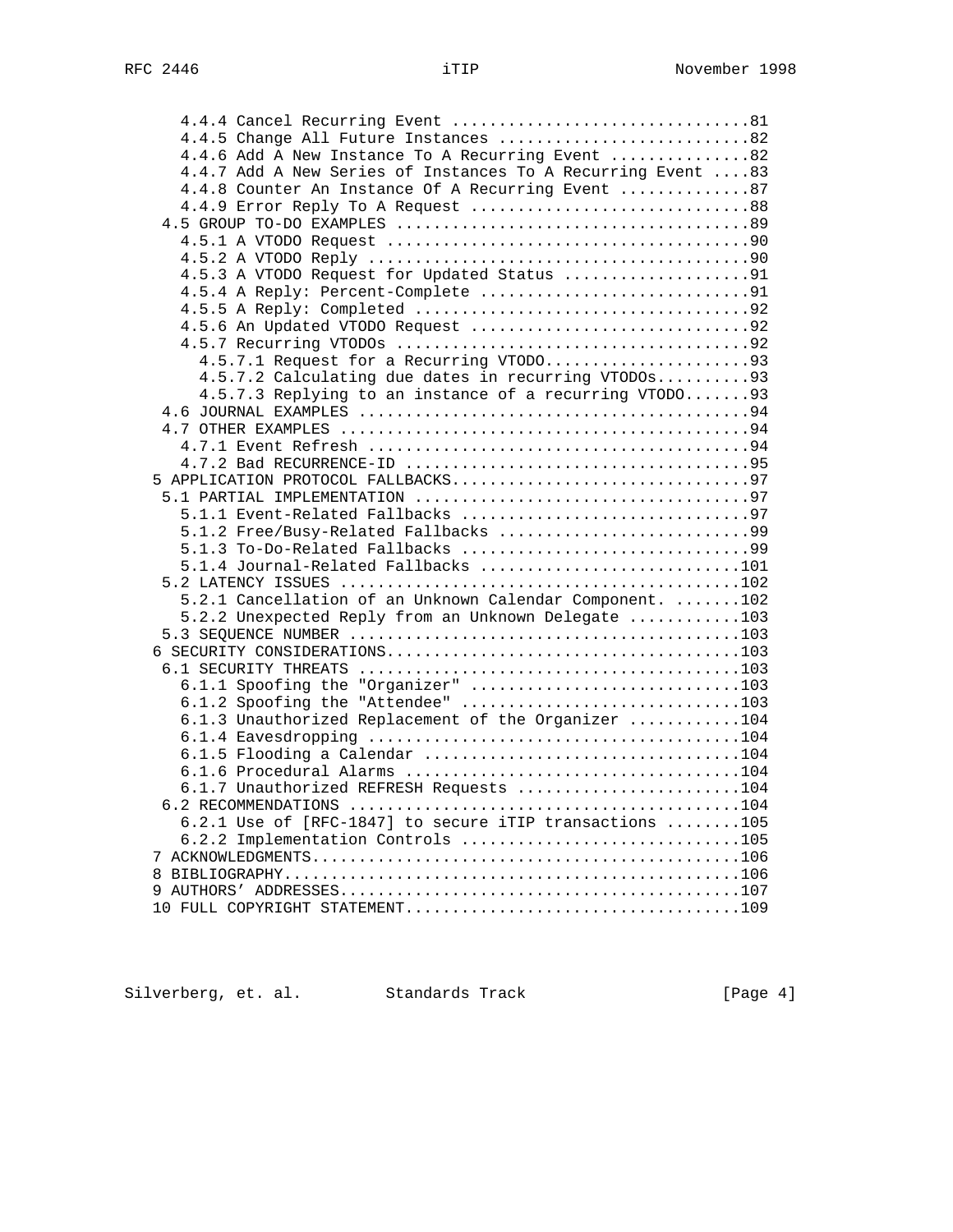#### 1 Introduction

 This document specifies how calendaring systems use iCalendar objects to interoperate with other calendar systems. In particular, it specifies how to schedule events, to-dos, or daily journal entries. It further specifies how to search for available busy time information. It does so in a general way so as to allow multiple methods of communication between systems. Subsequent documents specify transport bindings between systems that use this protocol.

 This protocol is based on messages sent from an originator to one or more recipients. For certain types of messages, a recipient may reply, in order to update their status and may also return transaction/request status information. The protocol supports the ability for the message originator to modify or cancel the original message. The protocol also supports the ability for recipients to suggest changes to the originator of a message. The elements of the protocol also define the user roles for its transactions.

#### 1.1 Formatting Conventions

 In order to refer to elements of the calendaring and scheduling model, core object or interoperability protocol defined in [iCAL] and [iTIP] several formatting conventions have been utilized.

 The key words "MUST", "MUST NOT", "REQUIRED", "SHALL", "SHALL NOT", "SHOULD", "SHOULD NOT", "RECOMMENDED", "MAY" and "OPTIONAL" in this document are to be interpreted as described in [RFC-2119].

 Calendaring and scheduling roles are referred to in quoted-strings of text with the first character of each word in upper case. For example, "Organizer" refers to a role of a "Calendar User" (CU) within the scheduling protocol defined by [iTIP]. Calendar components defined by [iCAL] are referred to with capitalized, quoted-strings of text. All calendar components start with the letter "V". For example, "VEVENT" refers to the event calendar component, "VTODO" refers to the to-do calendar component and "VJOURNAL" refers to the daily journal calendar component. Scheduling methods defined by [iTIP] are referred to with capitalized, quoted-strings of text. For example, "REQUEST" refers to the method for requesting a scheduling calendar component be created or modified, "REPLY" refers to the method a recipient of a request uses to update their status with the "Organizer" of the calendar component.

 Properties defined by [iCAL] are referred to with capitalized, quoted-strings of text, followed by the word "property". For example, "ATTENDEE" property refers to the iCalendar property used to convey the calendar address of a "Calendar User". Property parameters

Silverberg, et. al. Standards Track (Page 5)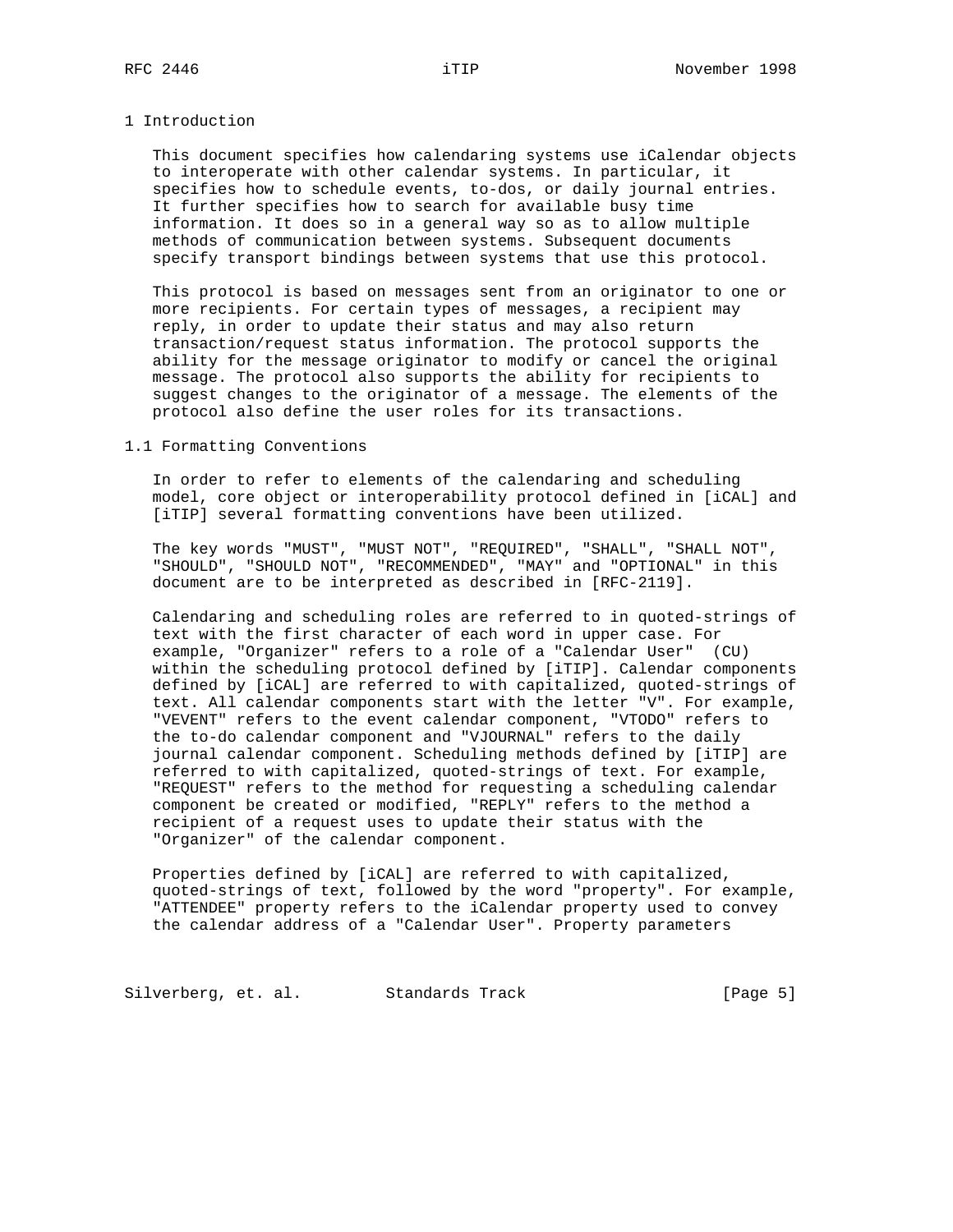defined by this memo are referred to with lower case, quoted-strings of text, followed by the word "parameter". For example, "value" parameter refers to the iCalendar property parameter used to override the default data type for a property value. Enumerated values defined by this memo are referred to with capitalized text, either alone or followed by the word "value".

 In tables, the quoted-string text is specified without quotes in order to minimize the table length.

1.2 Related Documents

 Implementers will need to be familiar with several other memos that, along with this one, describe the Internet calendaring and scheduling standards. This document, [iTIP], specifies an interoperability protocol for scheduling between different implementations. The related documents are:

 [iCAL] - specifies the objects, data types, properties and property parameters used in the protocols, along with the methods for representing and encoding them;

[iMIP] specifies an Internet email binding for [iTIP].

 This memo does not attempt to repeat the specification of concepts or definitions from these other memos. Where possible, references are made to the memo that provides for the specification of these concepts or definitions.

#### 1.3 ITIP Roles and Transactions

 ITIP defines methods for exchanging [iCAL] objects for the purposes of group calendaring and scheduling between "Calendar Users" (CUs). CUs take on one of two roles in iTIP. The CU who initiates an exchange takes on the role of "Organizer". For example, the CU who proposes a group meeting is the "Organizer". The CUs asked to participate in the group meeting by the "Organizer" take on the role of "Attendee". Note that "role" is also a descriptive parameter to the \_ATTENDEE\_ property. Its use is to convey descriptive context to an "Attendee" such as "chair", "req-participant" or "non-participant" and has nothing to do with the calendaring workflow.

Silverberg, et. al. Standards Track [Page 6]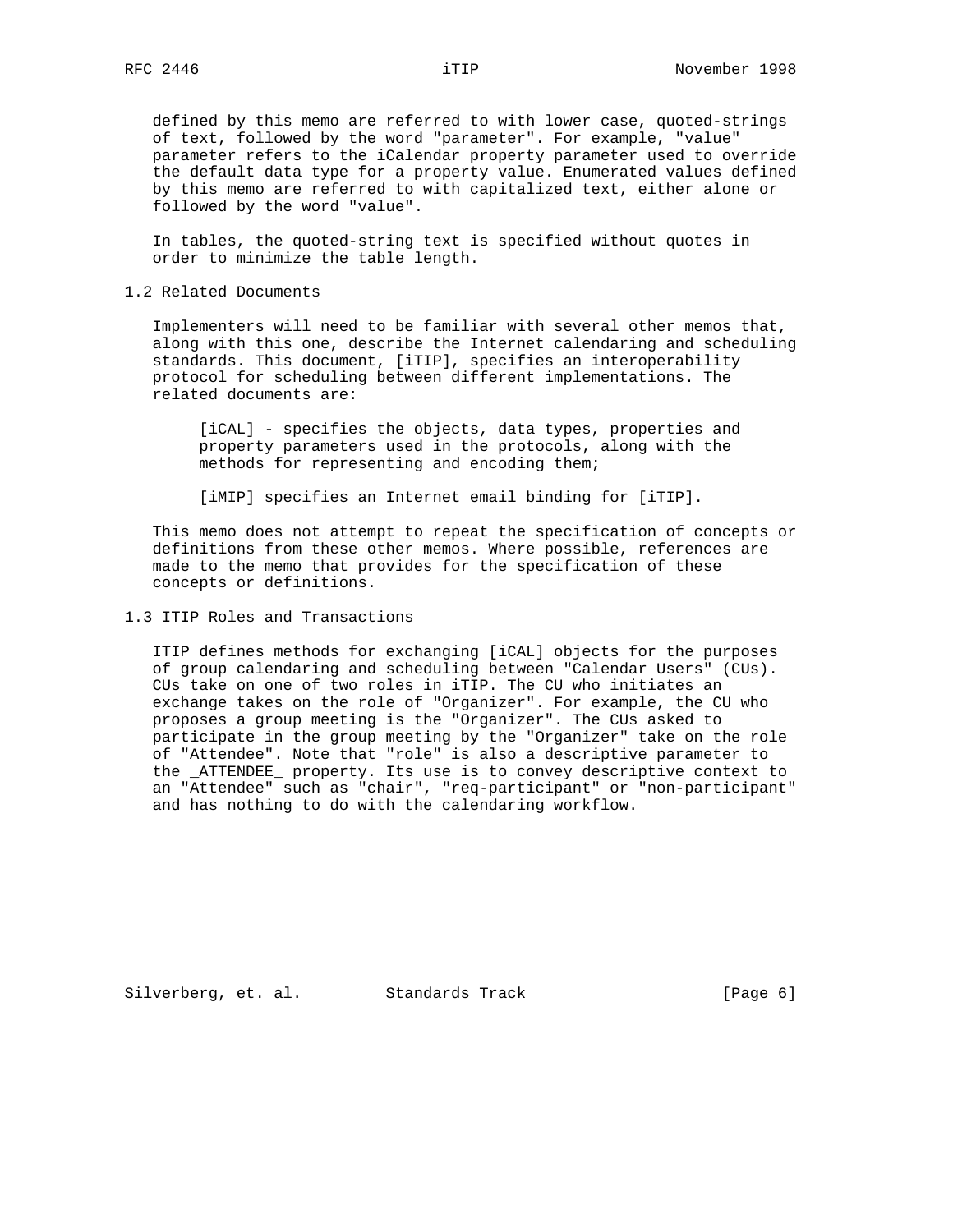The ITIP methods are listed below and their usage and semantics are defined in section 3 of this document.

+================+==================================================+

| Method<br>Description |                                                                                                                                                                                                                                                                                                                                                                                  |
|-----------------------|----------------------------------------------------------------------------------------------------------------------------------------------------------------------------------------------------------------------------------------------------------------------------------------------------------------------------------------------------------------------------------|
| PUBLISH               | Used to publish a calendar entry to one or more<br>Calendar Users. There is no interactivity<br>between the publisher and any other calendar<br>user. An example might include a baseball team<br>publishing its schedule to the public.                                                                                                                                         |
| REOUEST               | Used to schedule a calendar entry with other<br>Calendar Users. Requests are interactive in that<br>they require the receiver to respond using<br>the Reply methods. Meeting Requests, Busy<br>Time requests and the assignment of VTODOs to<br>other Calendar Users are all examples.<br>Requests are also used by the "Organizer" to<br>update the status of a calendar entry. |
| REPLY                 | A Reply is used in response to a Request to<br>convey "Attendee" status to the "Organizer".<br>Replies are commonly used to respond to meeting<br>and task requests.                                                                                                                                                                                                             |
| ADD                   | Add one or more instances to an existing<br>VEVENT, VTODO, or VJOURNAL.                                                                                                                                                                                                                                                                                                          |
| CANCEL                | Cancel one or more instances of an existing<br>VEVENT, VTODO, or VJOURNAL.                                                                                                                                                                                                                                                                                                       |
| REFRESH               | The Refresh method is used by an "Attendee" to<br>request the latest version of a calendar entry.                                                                                                                                                                                                                                                                                |
| COUNTER               | The Counter method is used by an "Attendee" to<br>negotiate a change in the calendar entry.<br>Examples include the request to change a<br>proposed Event time or change the due date for a<br>VTODO.                                                                                                                                                                            |
| DECLINE-<br>COUNTER   | Used by the "Organizer" to decline the proposed<br>counter-proprosal.                                                                                                                                                                                                                                                                                                            |

Silverberg, et. al. Standards Track [Page 7]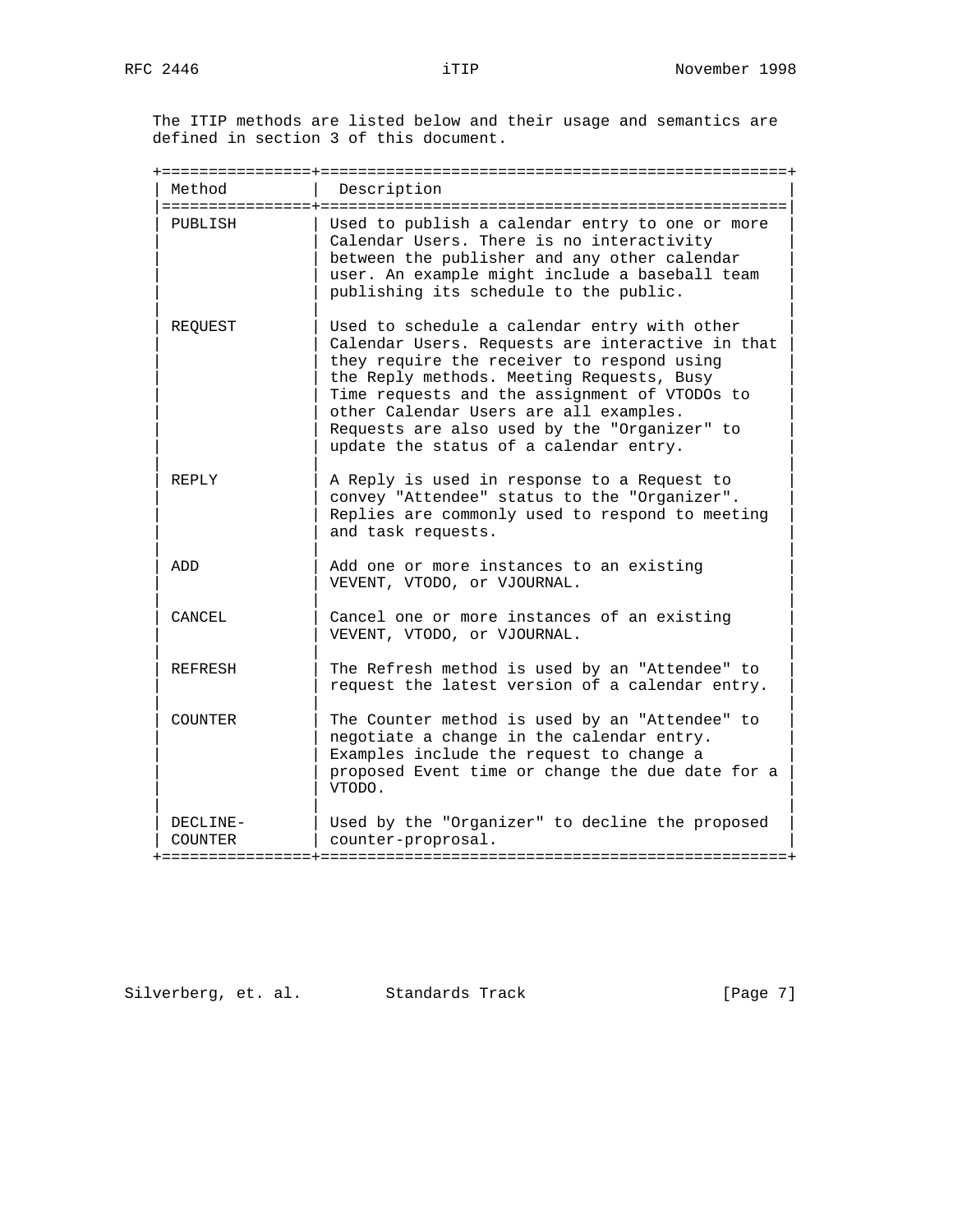Group scheduling in iTIP is accomplished using the set of "request" and "response" methods described above. The following table shows the methods broken down by who can send them.

| Originator | Methods                                                 |
|------------|---------------------------------------------------------|
| Organizer  | PUBLISH, REOUEST, ADD, CANCEL, DECLINECOUNTER           |
| Attendee   | REPLY, REFRESH, COUNTER<br>REQUEST only when delegating |

 Note that for some calendar component types, the allowable methods are a subset of the above set.

2 Interoperability Models

 There are two distinct protocols relevant to interoperability: an "Application Protocol" and a "Transport Protocol". The Application Protocol defines the content of the iCalendar objects sent between sender and receiver to accomplish the scheduling transactions listed above. The Transport Protocol defines how the iCalendar objects are sent between the sender and receiver. This document focuses on the Application Protocol. Binding documents such as [iMIP] focus on the Transport Protocol.

 The connection between Sender and Receiver in the diagram below refers to the Application Protocol. The iCalendar objects passed from the Sender to the Receiver are presented in Section 3, Application Protocol Elements.

|        | סדידו |          |
|--------|-------|----------|
| Sender |       | Receiver |
|        |       |          |
|        |       |          |

 There are several variations of this diagram in which the Sender and Receiver take on various roles of a "Calendar User Agent" (CUA) or a "Calendar Service" (CS).

 The architecture of iTIP is depicted in the diagram below. An application written to this specification may work with bindings for the store-and-forward transport, the real time transport, or both. Also note that iTIP could be bound to other transports.

Silverberg, et. al. Standards Track [Page 8]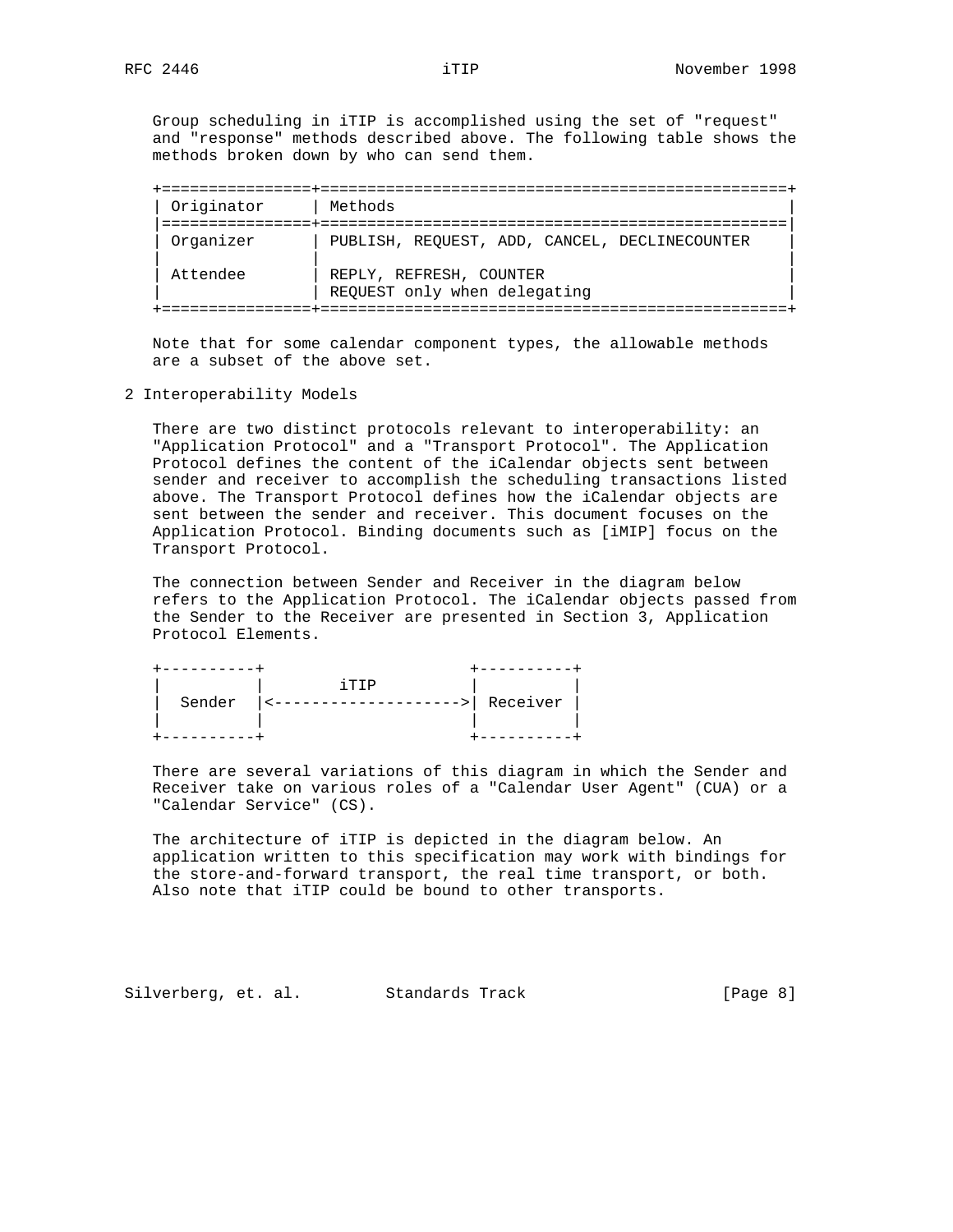+------------------------------------------+  $i$  TIP +------------------------------------------+ |Real-time | Store-and-Fwd | Other |  $|$ Transport  $|$  Transport  $|$  Transports...  $|$ +------------------------------------------+

#### 2.1 Application Protocol

 In the iTIP model, a calendar entry is created and managed by an "Organizer". The "Organizer" interacts with other CUs by sending one or more of the iTIP messages listed above. "Attendees" use the "REPLY" method to communicate their status. "Attendees" do not make direct changes to the master calendar entry. They can, however, use the "COUNTER" method to suggest changes to the "Organizer". In any case, the "Organizer" has complete control over the master calendar entry.

## 2.1.1 Calendar Entry State

 There are two distinct states relevant to calendar entries: the overall state of the entry and the state associated with an "Attendee" to that entry.

 The state of an entry is defined by the "STATUS" property and is controlled by the "Organizer." There is no default value for the "STATUS" property. The "Organizer" sets the "STATUS" property to the appropriate value for each calendar entry.

 The state of a particular "Attendee" relative to an entry is defined by the "partstat" parameter in the "ATTENDEE" property for each "Attendee". When an "Organizer" issues the initial entry, "Attendee" status is unknown. The "Organizer" specifies this by setting the "partstat" parameter to "NEEDS-ACTION". Each "Attendee" modifies their "ATTENDEE" property "partstat" parameter to an appropriate value as part of a "REPLY" message sent back to the "Organizer".

#### 2.1.2 Delegation

 Delegation is defined as the process by which an "Attendee" grants another CU (or several CUs) the right to attend on their behalf. The "Organizer" is made aware of this change because the delegating "Attendee" informs the "Organizer". These steps are detailed in the REQUEST method section.

Silverberg, et. al. Standards Track [Page 9]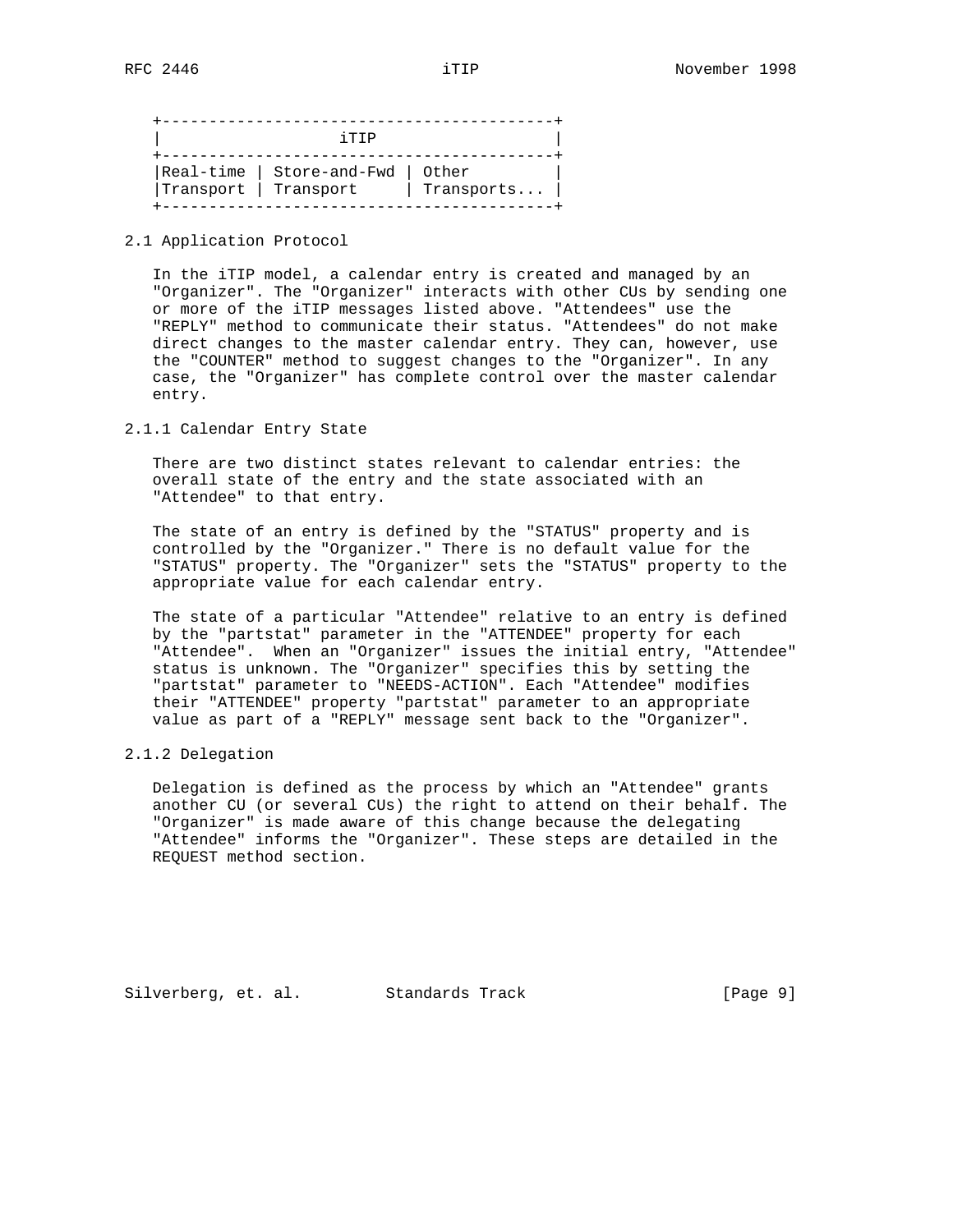### 2.1.3 Acting on Behalf of other Calendar Users

 In many organizations one user will act on behalf of another to organize and/or respond to meeting requests. ITIP provides two mechanisms that support these activities.

 First, the "Organizer" is treated as a special entity, separate from "Attendees". All responses from "Attendees" flow to the "Organizer", making it easy to separate a calendar user organizing a meeting from calendar users attending the meeting. Additionally, iCalendar provides descriptive roles for each "Attendee". For instance, a role of "chair" may be ascribed to one or more "Attendees". The "chair" and the "Organizer" may or may not be the same calendar user. This maps well to scenarios where an assistant may manage meeting logistics for another individual who chairs a meeting.

 Second, a "sent-by" parameter may be specified in either the "Organizer" or "Attendee" properties. When specified, the "sent-by" parameter indicates that the responding CU acted on behalf of the specified "Attendee" or "Organizer".

## 2.1.4 Component Revisions

 The "SEQUENCE" property is used by the "Organizer" to indicate revisions to the calendar component. The rules for incrementing the "SEQUENCE" number are defined in [iCAL]. For clarity, these rules are paraphrased here in terms of how they are applied in [iTIP]. For a given "UID" in a calendar component:

- . For the "PUBLISH" and "REQUEST" methods, the "SEQUENCE" property value is incremented according to the rules defined in [iCAL].
- . The "SEQUENCE" property value MUST be incremented each time the "Organizer" uses the "ADD" or "CANCEL" methods.
- . The "SEQUENCE" property value MUST NOT be incremented when using "REPLY", "REFRESH", "COUNTER", "DECLINECOUNTER", or when sending a delegation "REQUEST".

 In some circumstances the "Organizer" may not have received responses to the final revision sent out. In this situation, the "Organizer" may wish to send an update "REQUEST", and set "RSVP=TRUE" for all "Attendees", so that current responses can be collected.

Silverberg, et. al. Standards Track [Page 10]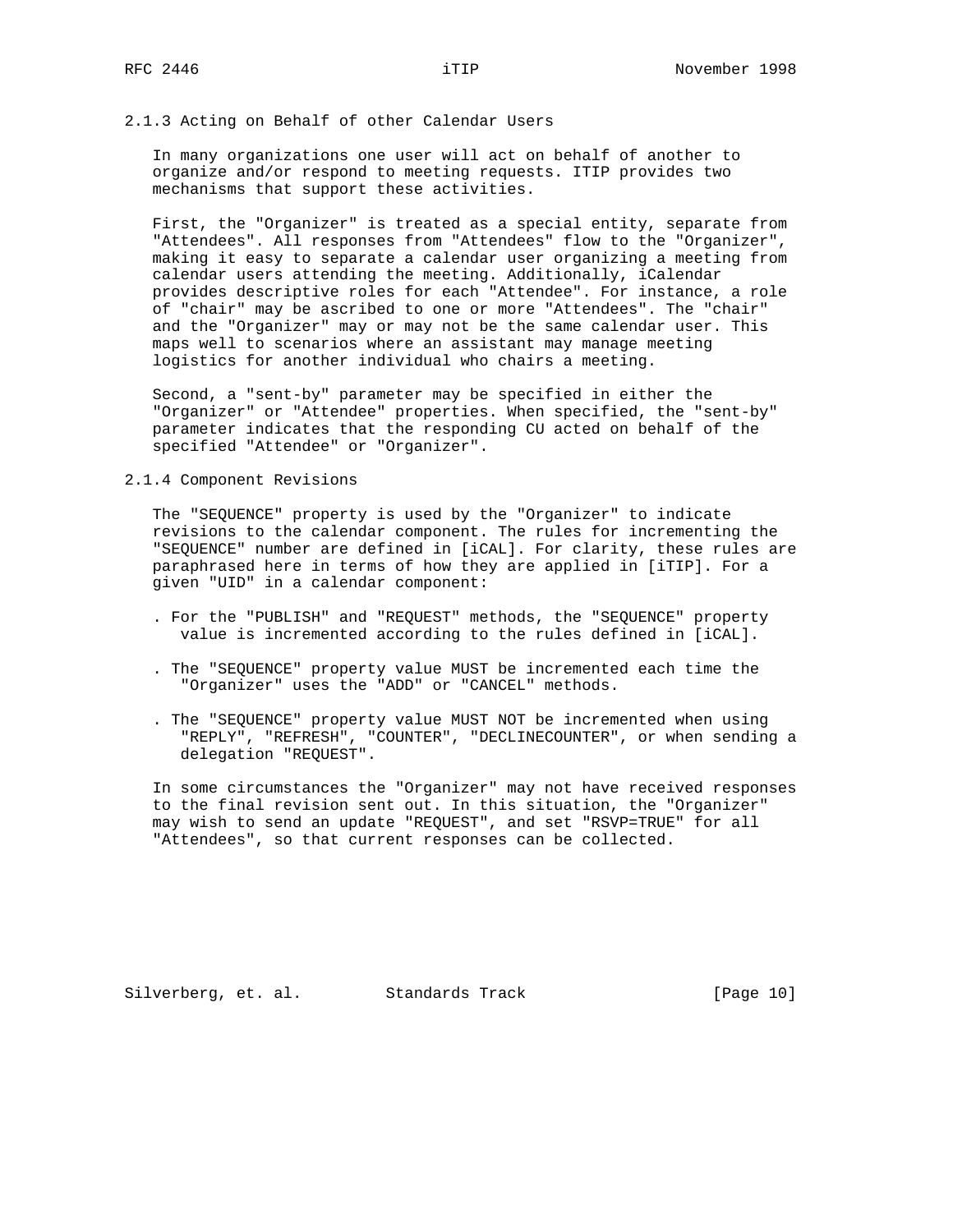The value of the "SEQUENCE" property contained in a response from an "Attendee" may not always match the "Organizer's" revision. Implementations may choose to have the CUA indicate to the CU that the response is to an entry that has been revised and allow the CU to decide whether or not to accept the response.

## 2.1.5 Message Sequencing

 CUAs that handle the [iTIP] application protocol must often correlate a component in a calendar store with a component received in the [iTIP] message. For example, an event may be updated with a later revision of the same event. To accomplish this, a CUA must correlate the version of the event already in its calendar store with the version sent in the [iTIP] message. In addition to this correlation, there are several factors that can cause [iTIP] messages to arrive in an unexpected order. That is, an "Organizer" could receive a reply to an earlier revision of a component AFTER receiving a reply to a later revision.

 To maximize interoperability and to handle messages that arrive in an unexpected order, use the following rules:

- 1. The primary key for referencing a particular iCalendar component is the "UID" property value. To reference an instance of a recurring component, the primary key is composed of the "UID" and the "RECURRENCE-ID" properties.
- 2. The secondary key for referencing a component is the "SEQUENCE" property value. For components where the "UID" is the same, the component with the highest numeric value for the "SEQUENCE" property obsoletes all other revisions of the component with lower values.
- 3. "Attendees" send "REPLY" messages to the "Organizer". For replies where the "UID" property value is the same, the value of the "SEQUENCE" property indicates the revision of the component to which the "Attendee" is replying. The reply with the highest numeric value for the "SEQUENCE" property obsoletes all other replies with lower values.
- 4. In situations where the "UID" and "SEQUENCE" properties match, the "DTSTAMP" property is used as the tie-breaker. The component with the latest "DTSTAMP" overrides all others. Similarly, for "Attendee" responses where the "UID" property values match and the "SEQUENCE" property values match, the response with the latest "DTSTAMP" overrides all others.

Silverberg, et. al. Standards Track [Page 11]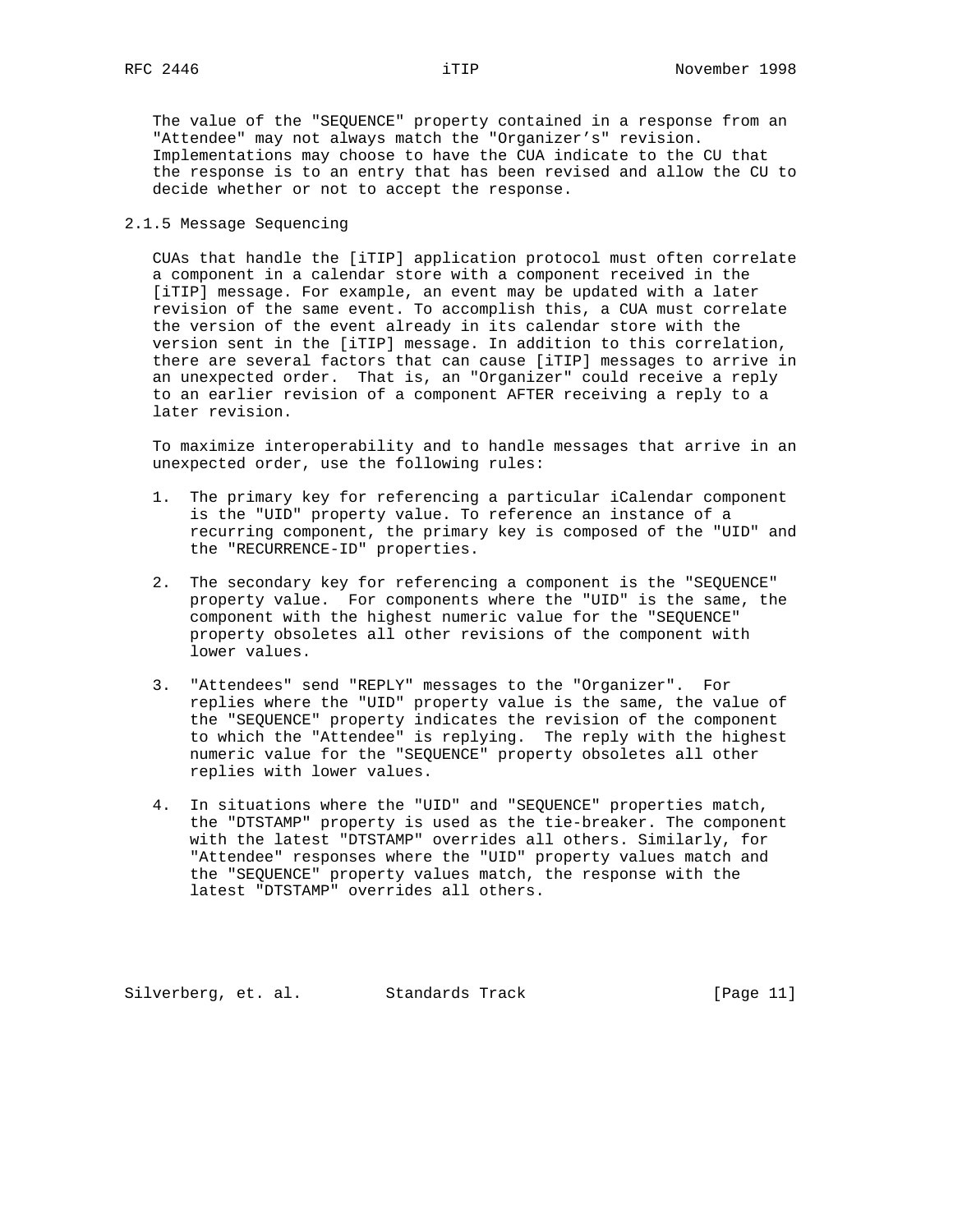Hence, CUAs must persist the following component properties: "UID", "RECURRENCE-ID", "SEQUENCE", and "DTSTAMP". Furthermore, for each "ATTENDEE" property of a component CUAs must persist the "SEQUENCE" and "DTSTAMP" property values associated with the "Attendee's" response.

3 Application Protocol Elements

 ITIP messages are "text/calendar" MIME entities that contain calendaring and scheduling information. The particular type of [iCAL] message is referred to as the "method type". Each method type is identified by a "METHOD" property specified as part of the "text/calendar" content type. The table below shows various combinations of calendar components and the method types that this memo supports.

|          | VEVENT | <b>VTODO</b> | VJOURNAL | VFREEBUSY |
|----------|--------|--------------|----------|-----------|
|          |        |              |          |           |
| Publish  | Yes    | Yes          | Yes      | Yes       |
| Request  | Yes    | Yes          | Nο       | Yes       |
| Refresh  | Yes    | Yes          | Nο       | Nο        |
| Cancel   | Yes    | Yes          | Yes      | Nο        |
| Add      | Yes    | Yes          | Yes      | Nο        |
| Reply    | Yes    | Yes          | Nο       | Yes       |
| Counter  | Yes    | Yes          | Nο       | Nο        |
| Decline- |        |              |          |           |
| Counter  | Yes    | Yes          | Nο       | Nο        |

 Each method type is defined in terms of its associated components and properties. Some components and properties are required, some are optional and others are excluded. The restrictions are expressed in this document using a simple "restriction table". The first column indicates the name of a component or property. Properties of the iCalendar object are not indented. Properties of a component are indented. The second column contains "MUST" if the component or property must be present, "MAY" if the component or property is optional, and "NOT" if the component or property must not be present. Entries in the second column sometimes contain comments for further clarification.

Silverberg, et. al. Standards Track [Page 12]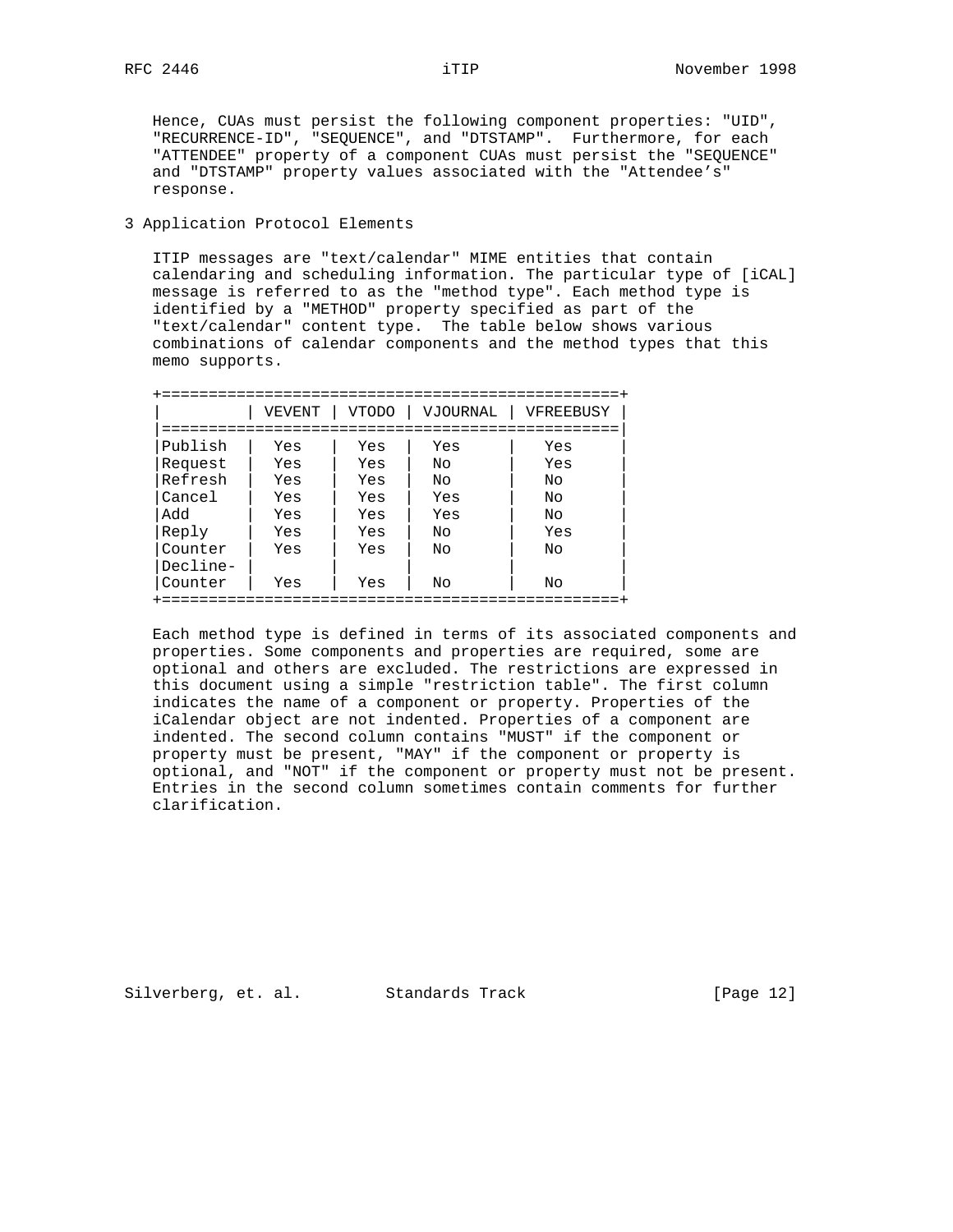3.1 Common Component Restriction Tables

 The restriction table below applies to properties of the iCalendar object. That is, the properties at the outermost scope. The presence column uses the following values to assert whether a property is required, is optional and the number of times it may appear in the iCalendar object.

Presence Value Description -------------------------------------------------------------- 1 One instance MUST be present 1+ At least one instance MUST be present 0 Instances of this property Must NOT be present<br>0+ Multiple instances MAY be present 0+ Multiple instances MAY be present 0 or 1 Up to 1 instance of this property MAY be present ---------------------------------------------------------------

 The tables also call out "X-PROPERTY" and "X-COMPONENT" to show where vendor-specific properties and components can appear. The tables do not lay out the restrictions of property parameters. Those restrictions are defined in [iCAL].

Component/Property Presence

| CALSCALE   | $0$ or $1$ |                     |
|------------|------------|---------------------|
| PRODID     |            |                     |
| VERSION    |            | Value MUST be "2.0" |
| X-PROPERTY | $+$        |                     |

 DateTime values MAY refer to a "VTIMEZONE" component. The property restrictions in the table below apply to any "VTIMEZONE" component in an ITIP message.

| Component/Property Presence |              |                                                        |
|-----------------------------|--------------|--------------------------------------------------------|
| VTIMEZONE                   | $0+$         | MUST be present if any date/time refers<br>to timezone |
| DAYLIGHT                    | $0+$         | MUST be one or more of either STANDARD or<br>DAYLIGHT  |
| COMMENT                     | $0$ or $1$   |                                                        |
| DTSTART                     | $\mathbf{1}$ | MUST be local time format                              |
| RDATE                       | $0+$         | if present RRULE MUST NOT be present                   |
| RRULE                       | $0+$         | if present RDATE MUST NOT be present                   |
| TZNAME                      | $0$ or $1$   |                                                        |
| TZOFFSET                    |              |                                                        |
| TZOFFSETFROM                | -1           |                                                        |
| TZOFFSETTO                  |              |                                                        |

Silverberg, et. al. Standards Track [Page 13]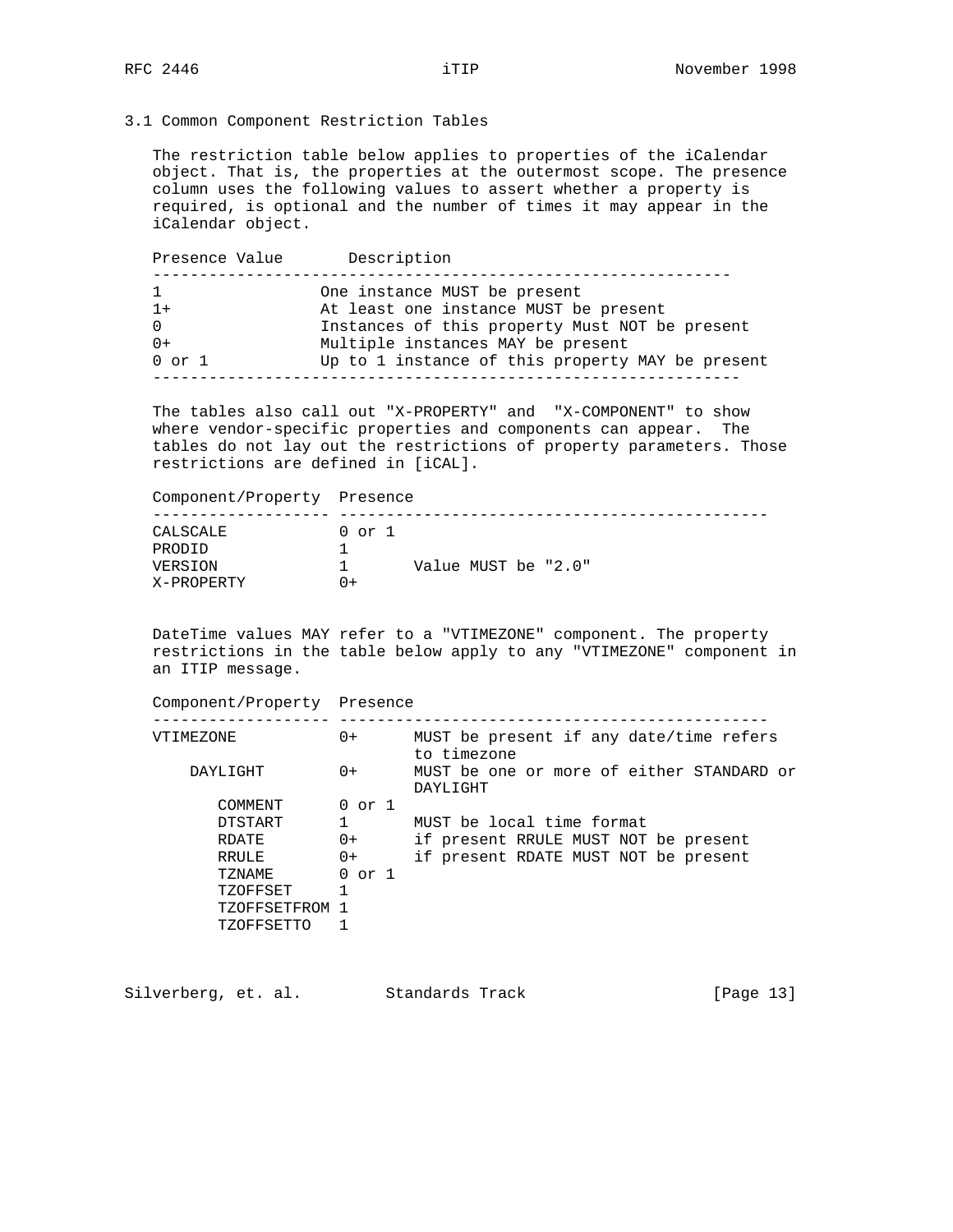| X-PROPERTY     | $0+$       |                                                       |
|----------------|------------|-------------------------------------------------------|
| LAST-MODIFIED  | $0$ or $1$ |                                                       |
| STANDARD       | $0+$       | MUST be one or more of either STANDARD or<br>DAYLIGHT |
| COMMENT        | $0$ or $1$ |                                                       |
| DTSTART        |            | MUST be local time format                             |
| RDATE          | $0+$       | if present RRULE MUST NOT be present                  |
| RRULE          | $0+$       | if present RDATE MUST NOT be present                  |
| TZNAME         | $0$ or $1$ |                                                       |
| TZOFFSETFROM 1 |            |                                                       |
| TZOFFSETTO     | 1          |                                                       |
| X-PROPERTY     | $0+$       |                                                       |
| TZID           |            |                                                       |
| TZURL          | 0 or 1     |                                                       |
| X-PROPERTY     | $0+$       |                                                       |

 The property restrictions in the table below apply to any "VALARM" component in an ITIP message.

 Component/Property Presence ------------------- ----------------------------------------------

| VALARM          | ()+                                        |
|-----------------|--------------------------------------------|
| ACTION          |                                            |
| ATTACH          | 0+                                         |
| DESCRIPTION     | $0$ or $1$                                 |
| <b>DURATION</b> | 0 or 1 if present REPEAT MUST be present   |
| REPEAT          | 0 or 1 if present DURATION MUST be present |
| SUMMARY         | $0$ or $1$                                 |
| TRIGGER         |                                            |
| X-PROPERTY      | ()+                                        |

3.2 Methods for VEVENT Calendar Components

 This section defines the property set restrictions for the method types that are applicable to the "VEVENT" calendar component. Each method is defined using a table that clarifies the property constraints that define the particular method.

Silverberg, et. al. Standards Track [Page 14]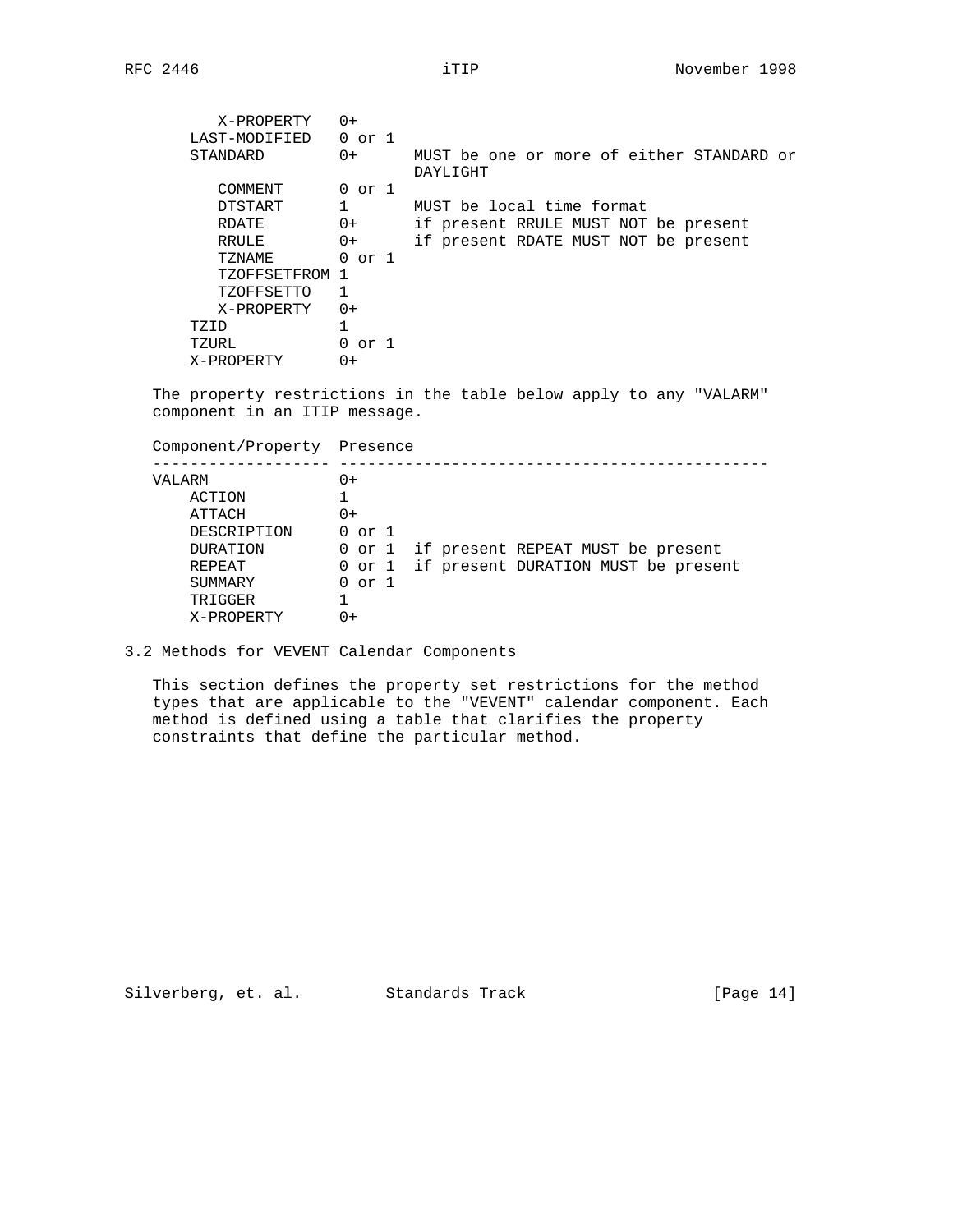The following summarizes the methods that are defined for the "VEVENT" calendar component.

| Method                      | Description                                                                                                                                                                                                                                                   |
|-----------------------------|---------------------------------------------------------------------------------------------------------------------------------------------------------------------------------------------------------------------------------------------------------------|
| ================<br>PUBLISH | Post notification of an event. Used primarily as<br>a method of advertising the existence of an<br>event.                                                                                                                                                     |
| REOUEST                     | Make a request for an event. This is an explicit<br>invitation to one or more "Attendees". Event<br>Requests are also used to update or change an<br>existing event. Clients that cannot handle<br>REQUEST may degrade the event to view it as an<br>PUBLISH. |
| REPLY                       | Reply to an event request. Clients may set their<br>status ("partstat") to ACCEPTED, DECLINED,<br>TENTATIVE, or DELEGATED.                                                                                                                                    |
| ADD                         | Add one or more instances to an existing event.                                                                                                                                                                                                               |
| CANCEL                      | Cancel one or more instances of an existing<br>event.                                                                                                                                                                                                         |
| <b>REFRESH</b>              | A request is sent to an "Organizer" by an<br>"Attendee" asking for the latest version of an<br>event to be resent to the requester.                                                                                                                           |
| COUNTER                     | Counter a REQUEST with an alternative proposal,<br>Sent by an "Attendee" to the "Organizer".                                                                                                                                                                  |
| DECLINECOUNTER              | Decline a counter proposal. Sent to an<br>"Attendee" by the "Organizer".                                                                                                                                                                                      |

# 3.2.1 PUBLISH

 The "PUBLISH" method in a "VEVENT" calendar component is an unsolicited posting of an iCalendar object. Any CU may add published components to their calendar. The "Organizer" MUST be present in a published iCalendar component. "Attendees" MUST NOT be present. Its expected usage is for encapsulating an arbitrary event as an iCalendar object. The "Organizer" may subsequently update (with another "PUBLISH" method), add instances to (with an "ADD" method), or cancel (with a "CANCEL" method) a previously published "VEVENT" calendar component.

Silverberg, et. al. Standards Track [Page 15]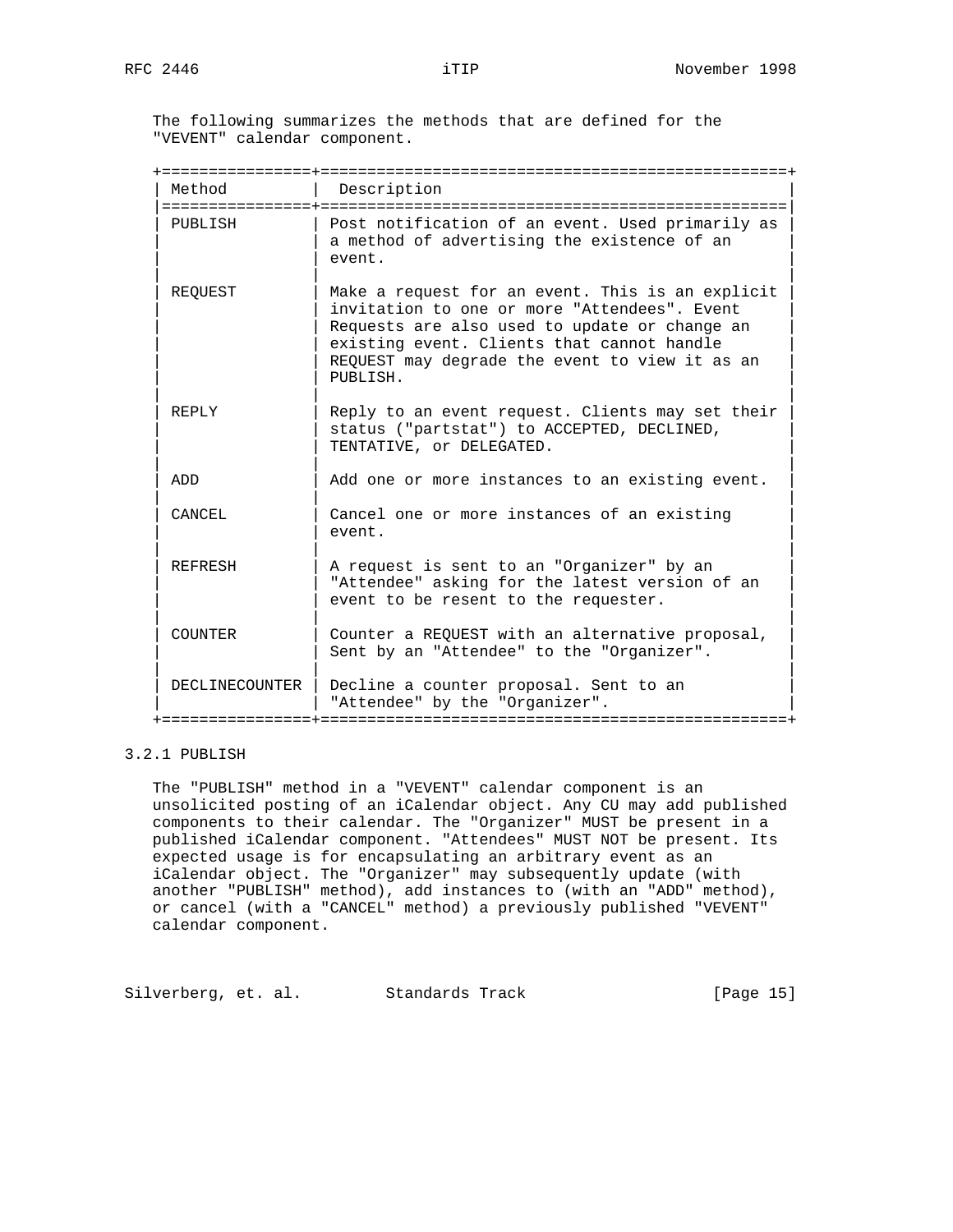This method type is an iCalendar object that conforms to the following property constraints:

| Component/Property Presence  |              |  |                                                                                                             |  |  |  |
|------------------------------|--------------|--|-------------------------------------------------------------------------------------------------------------|--|--|--|
| METHOD                       | 1            |  | MUST equal "PUBLISH"                                                                                        |  |  |  |
| VEVENT                       | $1+$         |  |                                                                                                             |  |  |  |
| <b>DTSTAMP</b>               | 1            |  |                                                                                                             |  |  |  |
| DTSTART                      | $\mathbf{1}$ |  |                                                                                                             |  |  |  |
| ORGANIZER                    | 1            |  |                                                                                                             |  |  |  |
| SUMMARY                      | 1            |  | Can be null.                                                                                                |  |  |  |
| UID                          | $\mathbf{1}$ |  |                                                                                                             |  |  |  |
| RECURRENCE-ID                | 0 or 1       |  | only if referring to an instance of a<br>recurring calendar component. Otherwise<br>it MUST NOT be present. |  |  |  |
| SEQUENCE                     | 0 or 1       |  | MUST be present if value is greater than<br>0, MAY be present if 0                                          |  |  |  |
| ATTACH                       | $0+$         |  |                                                                                                             |  |  |  |
| CATEGORIES                   | $0$ or $1$   |  | This property may contain a list of<br>values                                                               |  |  |  |
| CLASS                        | 0 or 1       |  |                                                                                                             |  |  |  |
| COMMENT                      | $0$ or $1$   |  |                                                                                                             |  |  |  |
| CONTACT                      | $0+$         |  |                                                                                                             |  |  |  |
| CREATED                      | $0$ or $1$   |  |                                                                                                             |  |  |  |
| DESCRIPTION                  | 0 or 1       |  | Can be null                                                                                                 |  |  |  |
| DTEND                        | 0 or 1       |  | if present DURATION MUST NOT be present                                                                     |  |  |  |
| DURATION                     | 0 or 1       |  | if present DTEND MUST NOT be present                                                                        |  |  |  |
| <b>EXDATE</b>                | $0+$         |  |                                                                                                             |  |  |  |
| <b>EXRULE</b>                | $0+$         |  |                                                                                                             |  |  |  |
| GEO                          | $0$ or $1$   |  |                                                                                                             |  |  |  |
| LAST-MODIFIED                | $0$ or $1$   |  |                                                                                                             |  |  |  |
| LOCATION                     | 0 or 1       |  |                                                                                                             |  |  |  |
| PRIORITY                     | $0$ or $1$   |  |                                                                                                             |  |  |  |
| RDATE                        | $0+$         |  |                                                                                                             |  |  |  |
| RELATED-TO                   | $0+$         |  |                                                                                                             |  |  |  |
| RESOURCES<br>RRULE           | $0+$         |  | 0 or 1 This property MAY contain a list of values                                                           |  |  |  |
| STATUS                       |              |  | 0 or 1 MAY be one of TENTATIVE/CONFIRMED/CANCELLED                                                          |  |  |  |
| TRANSP                       | $0$ or $1$   |  |                                                                                                             |  |  |  |
| URL                          | $0$ or $1$   |  |                                                                                                             |  |  |  |
| X-PROPERTY                   | $0+$         |  |                                                                                                             |  |  |  |
| ATTENDEE<br>REQUEST-STATUS 0 | 0            |  |                                                                                                             |  |  |  |
| VALARM                       | $0+$         |  |                                                                                                             |  |  |  |
| VFREEBUSY                    | 0            |  |                                                                                                             |  |  |  |
| VJOURNAL                     | $\Omega$     |  |                                                                                                             |  |  |  |
|                              |              |  |                                                                                                             |  |  |  |

Silverberg, et. al. Standards Track [Page 16]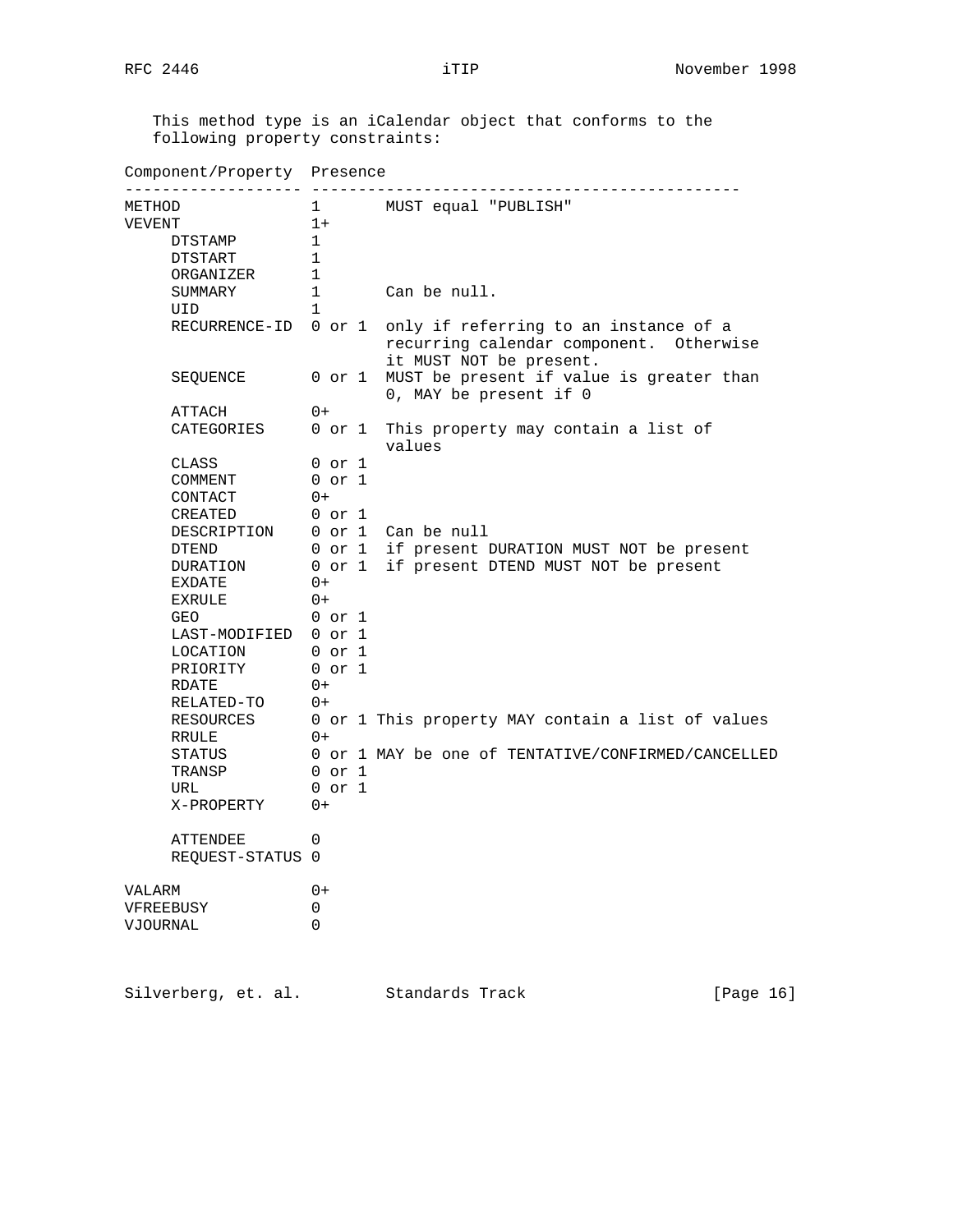| VTODO       |        |                                            |
|-------------|--------|--------------------------------------------|
| VTIMEZONE   | $() +$ | MUST be present if any date/time refers to |
|             |        | a timezone                                 |
| X-COMPONENT | $+$    |                                            |

#### 3.2.2 REQUEST

 The "REQUEST" method in a "VEVENT" component provides the following scheduling functions:

- . Invite "Attendees" to an event;
- . Reschedule an existing event;
- . Response to a REFRESH request;
- Update the details of an existing event, without rescheduling it;
- . Update the status of "Attendees" of an existing event, without rescheduling it;
- . Reconfirm an existing event, without rescheduling it;
- . Forward a "VEVENT" to another uninvited CU.
- . For an existing "VEVENT" calendar component, delegate the role of "Attendee" to another CU;
- . For an existing "VEVENT" calendar component, changing the role of "Organizer" to another CU.

 The "Organizer" originates the "REQUEST". The recipients of the "REQUEST" method are the CUs invited to the event, the "Attendees". "Attendees" use the "REPLY" method to convey attendance status to the "Organizer".

 The "UID" and "SEQUENCE" properties are used to distinguish the various uses of the "REQUEST" method. If the "UID" property value in the "REQUEST" is not found on the recipient's calendar, then the "REQUEST" is for a new "VEVENT" calendar component. If the "UID" property value is found on the recipient's calendar, then the "REQUEST" is for a rescheduling, an update, or a reconfirm of the "VEVENT" calendar component.

 For the "REQUEST" method, multiple "VEVENT" components in a single iCalendar object are only permitted when for components with the same "UID" property. That is, a series of recurring events may have instance-specific information. In this case, multiple "VEVENT" components are needed to express the entire series.

Silverberg, et. al. Standards Track [Page 17]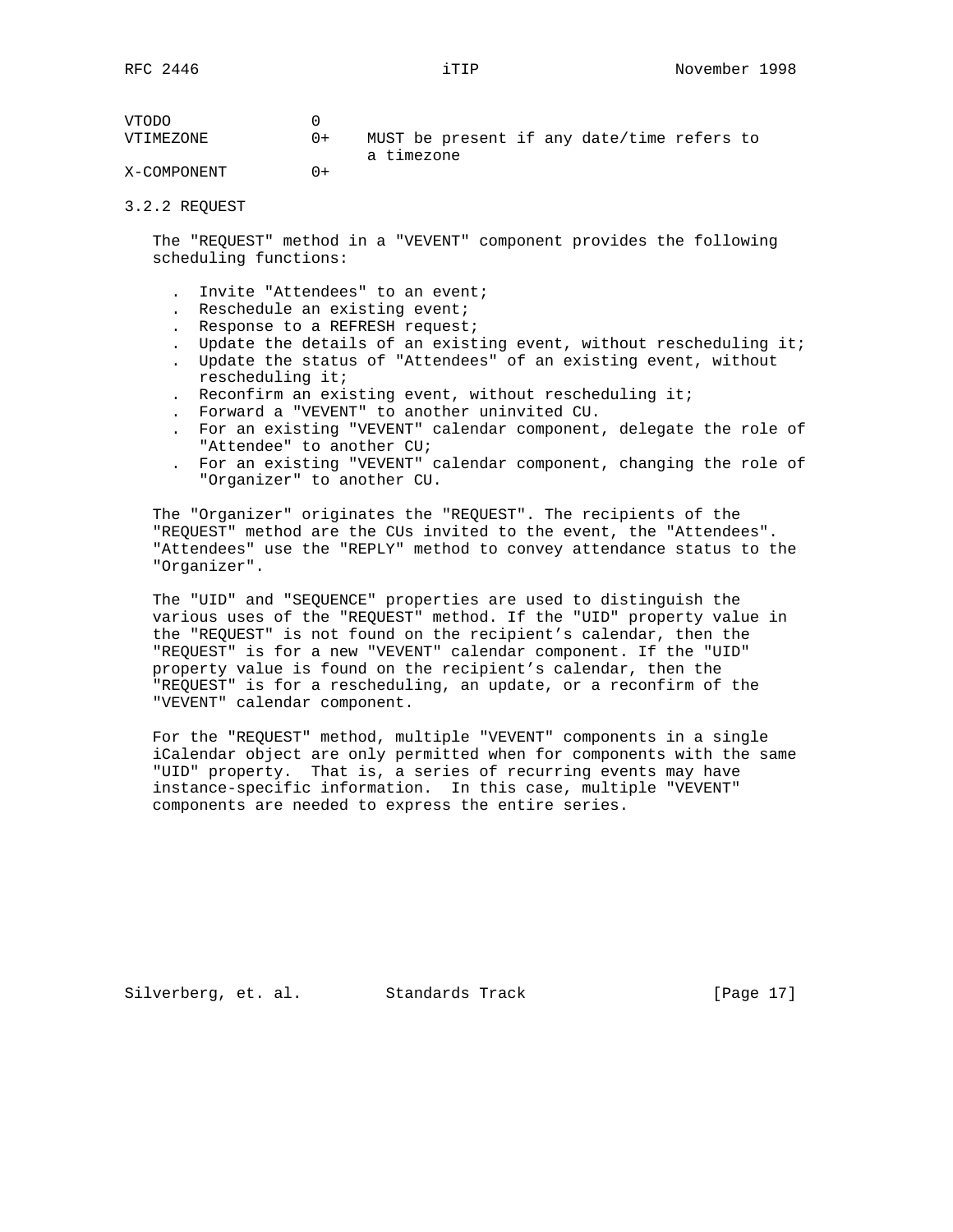This method type is an iCalendar object that conforms to the following property constraints:

| Component/Property Presence<br>.                                       |                                                                        |                                                                                                              |
|------------------------------------------------------------------------|------------------------------------------------------------------------|--------------------------------------------------------------------------------------------------------------|
| METHOD<br>VEVENT<br>ATTENDEE<br>DTSTAMP<br><b>DTSTART</b>              | $\mathbf{1}$<br>$1+$<br>$1+$<br>$\mathbf{1}$<br>$\mathbf{1}$           | MUST be "REQUEST"<br>All components MUST have the same UID                                                   |
| ORGANIZER<br>SEQUENCE<br>SUMMARY<br>UID                                | 1<br>$\mathbf{1}$<br>$\mathbf{1}$                                      | 0 or 1 MUST be present if value is greater than 0,<br>MAY be present if 0<br>Can be null                     |
| ATTACH<br>CATEGORIES<br>CLASS<br>COMMENT                               | $0+$<br>0 or 1<br>$0$ or $1$<br>$0$ or $1$                             | This property may contain a list of values                                                                   |
| CONTACT<br>CREATED<br>DESCRIPTION<br>DTEND<br>DURATION<br>EXDATE       | $0+$<br>$0$ or $1$<br>$0$ or $1$<br>$0+$                               | 0 or 1 Can be null<br>0 or 1 if present DURATION MUST NOT be present<br>if present DTEND MUST NOT be present |
| <b>EXRULE</b><br>GEO<br>LAST-MODIFIED<br>LOCATION<br>PRIORITY<br>RDATE | $() +$<br>$0$ or $1$<br>$0$ or $1$<br>$0$ or $1$<br>$0$ or $1$<br>$0+$ |                                                                                                              |
| RECURRENCE-ID                                                          | $0$ or $1$                                                             | only if referring to an instance of a<br>recurring calendar component. Otherwise it<br>MUST NOT be present.  |
| RELATED-TO<br>REQUEST-STATUS 0+<br>RESOURCES                           | $0+$<br>0 or 1                                                         | This property MAY contain a list of values                                                                   |
| RRULE<br>STATUS<br>TRANSP<br>URL<br>X-PROPERTY                         | $0+$<br>0 or 1<br>$0$ or $1$<br>$0$ or $1$<br>$0+$                     | MAY be one of TENTATIVE/CONFIRMED                                                                            |
| VALARM<br>VTIMEZONE                                                    | $0+$<br>$0+$                                                           | MUST be present if any date/time refers to<br>a timezone                                                     |
| X-COMPONENT                                                            | $0+$                                                                   |                                                                                                              |

Silverberg, et. al. Standards Track [Page 18]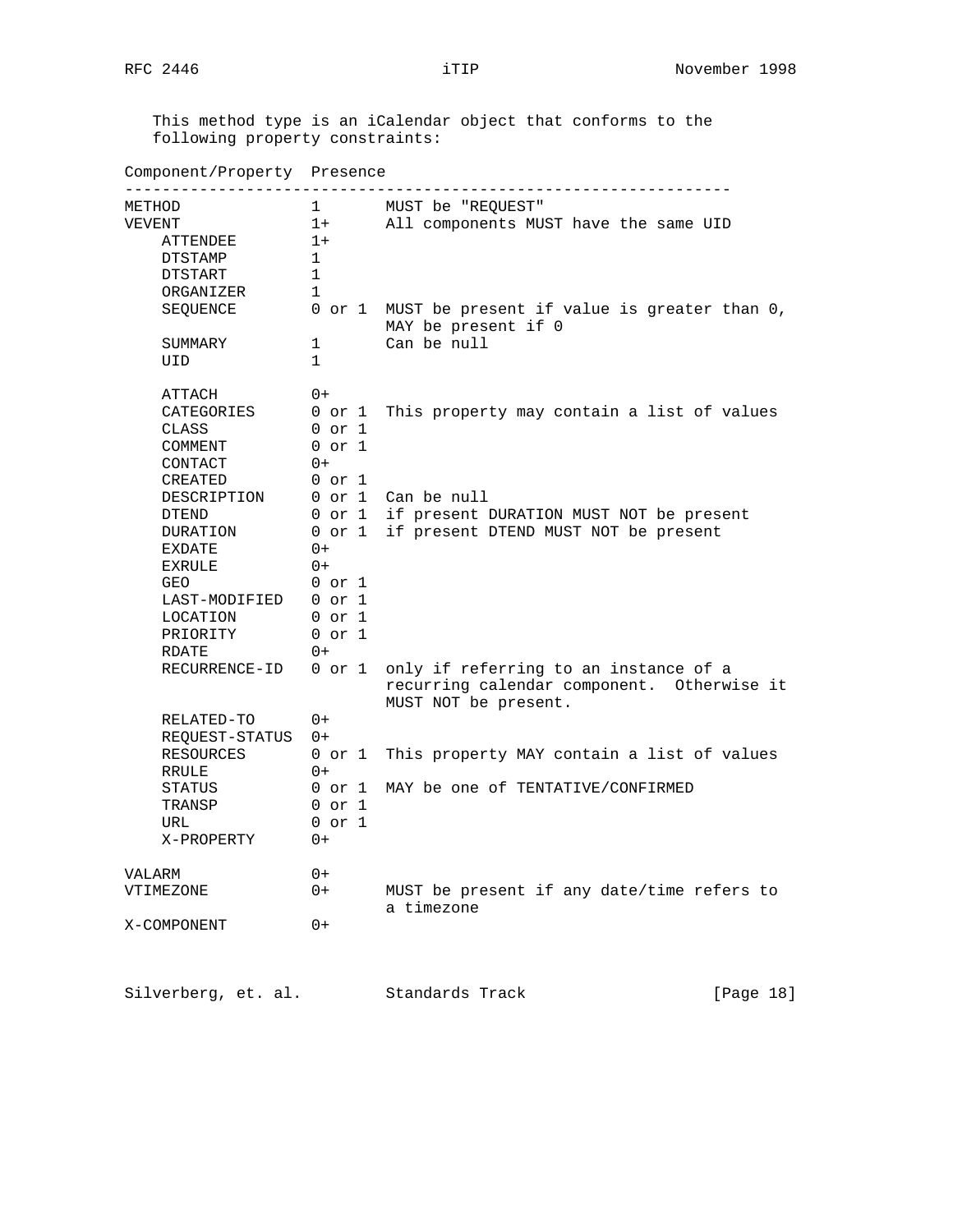VFREEBUSY 0 VJOURNAL 0 VTODO 0

3.2.2.1 Rescheduling an Event

 The "REQUEST" method may be used to reschedule an event. A rescheduled event involves a change to the existing event in terms of its time or recurrence intervals and possibly the location or description. If the recipient CUA of a "REQUEST" method finds that the "UID" property value already exists on the calendar, but that the "SEQUENCE" (or "DTSTAMP") property value in the "REQUEST" method is greater than the value for the existing event, then the "REQUEST" method describes a rescheduling of the event.

3.2.2.2 Updating or Reconfirmation of an Event

 The "REQUEST" method may be used to update or reconfirm an event. An update to an existing event does not involve changes to the time or recurrence intervals, and might not involve a change to the location or description for the event. If the recipient CUA of a "REQUEST" method finds that the "UID" property value already exists on the calendar and that the "SEQUENCE" property value in the "REQUEST" is the same as the value for the existing event, then the "REQUEST" method describes an update of the event details, but no rescheduling of the event.

 The update "REQUEST" method is the appropriate response to a "REFRESH" method sent from an "Attendee" to the "Organizer" of an event.

 The "Organizer" of an event may also send unsolicited "REQUEST" methods. The unsolicited "REQUEST" methods may be used to update the details of the event without rescheduling it, to update the "partstat" parameter of "Attendees", or to reconfirm the event.

## 3.2.2.3 Delegating an Event to another CU

 Some calendar and scheduling systems allow "Attendees" to delegate their presence at an event to another calendar user. ITIP supports this concept using the following workflow. Any "Attendee" may delegate their right to participate in a calendar VEVENT to another CU. The implication is that the delegate participates in lieu of the original "Attendee"; NOT in addition to the "Attendee". The delegator MUST notify the "Organizer" of this action using the steps outlined below. Implementations may support or restrict delegation as they see fit. For instance, some implementations may restrict a delegate from delegating a "REQUEST" to another CU.

Silverberg, et. al. Standards Track [Page 19]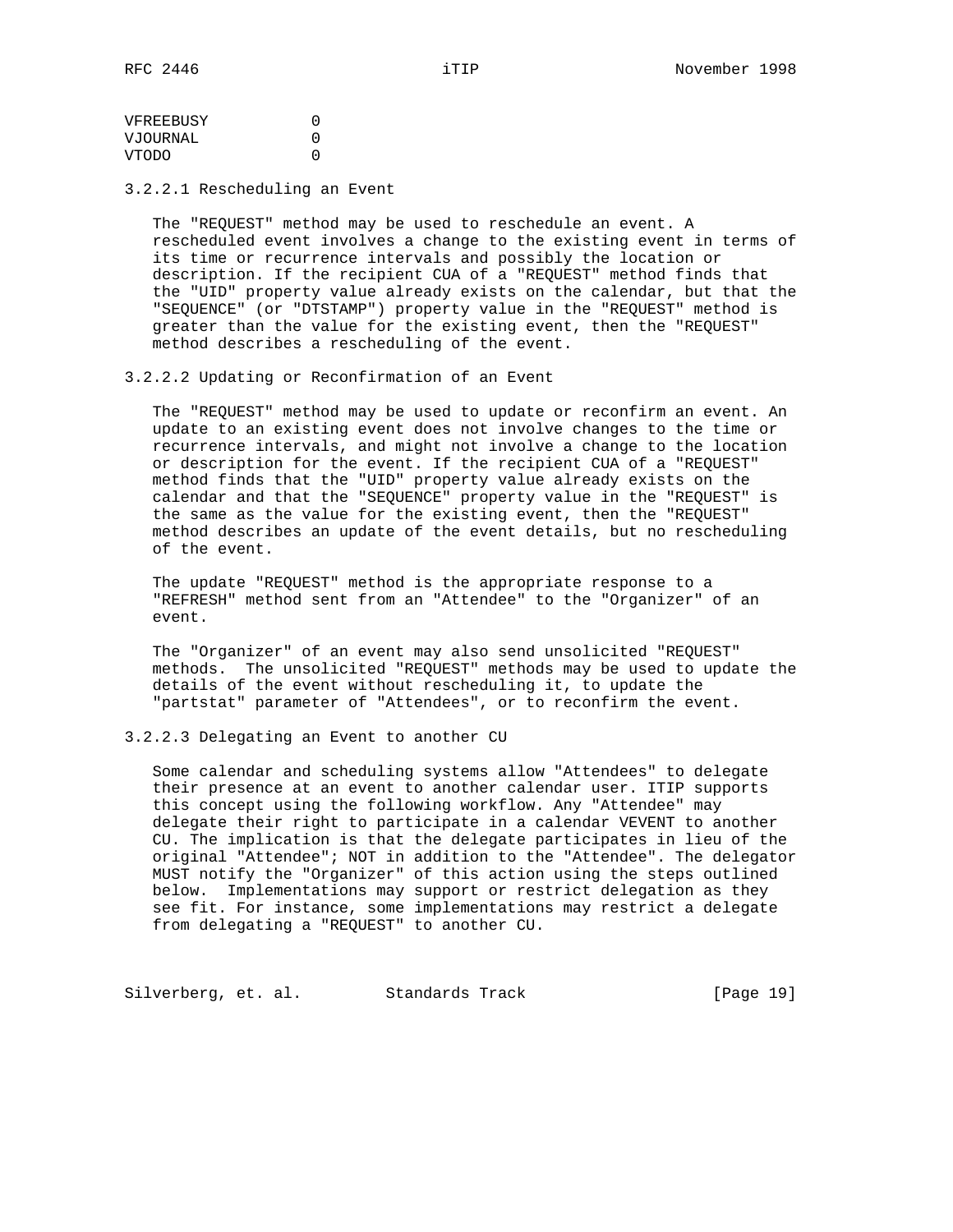The "Delegator" of an event forwards the existing "REQUEST" to the "Delegate". The "REQUEST" method MUST include an "ATTENDEE" property with the calendar address of the "Delegate". The "Delegator" MUST also send a "REPLY" method to the "Organizer" with the "Delegator's" "ATTENDEE" property "partstat" parameter value set to "delegated". In addition, the "delegated-to" parameter MUST be included with the calendar address of the "Delegate".

 In response to the request, the "Delegate" MUST send a "REPLY" method to the "Organizer" and optionally, to the "Delegator". The "REPLY" method " SHOULD include the "ATTENDEE" property with the "delegated from" parameter value of the "Delegator's" calendar address.

 The "Delegator" may continue to receive updates to the event even though they will not be attending. This is accomplished by the "Delegator" setting their "role" attribute to " NON-PARTICIPANT" in the "REPLY" to the "Organizer"

3.2.2.4 Changing the Organizer

 The situation may arise where the "Organizer" of a VEVENT is no longer able to perform the "Organizer" role and abdicates without passing on the "Organizer" role to someone else. When this occurs the "Attendees" of the VEVENT may use out-of-band mechanisms to communicate the situation and agree upon a new "Organizer". The new "Organizer" should then send out a new "REQUEST" with a modified version of the VEVENT in which the "SEQUENCE" number has been incremented and value of the "ORGANIZER" property has been changed to the calendar address of the new "Organizer".

3.2.2.5 Sending on Behalf of the Organizer

 There are a number of scenarios that support the need for a calendar user to act on behalf of the "Organizer" without explicit role changing. This might be the case if the CU designated as "Organizer" was sick or unable to perform duties associated with that function. In these cases iTIP supports the notion of one CU acting on behalf of another. Using the "sent-by" parameter, a calendar user could send an updated "VEVENT" REQUEST. In the case where one CU sends on behalf of another CU, the "Attendee" responses are still directed back towards the CU designated as "Organizer".

3.2.2.6 Forwarding to An Uninvited CU

 An "Attendee" invited to an event may invite another uninvited CU to the event. The invited "Attendee" accomplishes this by forwarding the original "REQUEST" method to the uninvited CU. The "Organizer" decides whether or not the uninvited CU is added to the attendee

Silverberg, et. al. Standards Track [Page 20]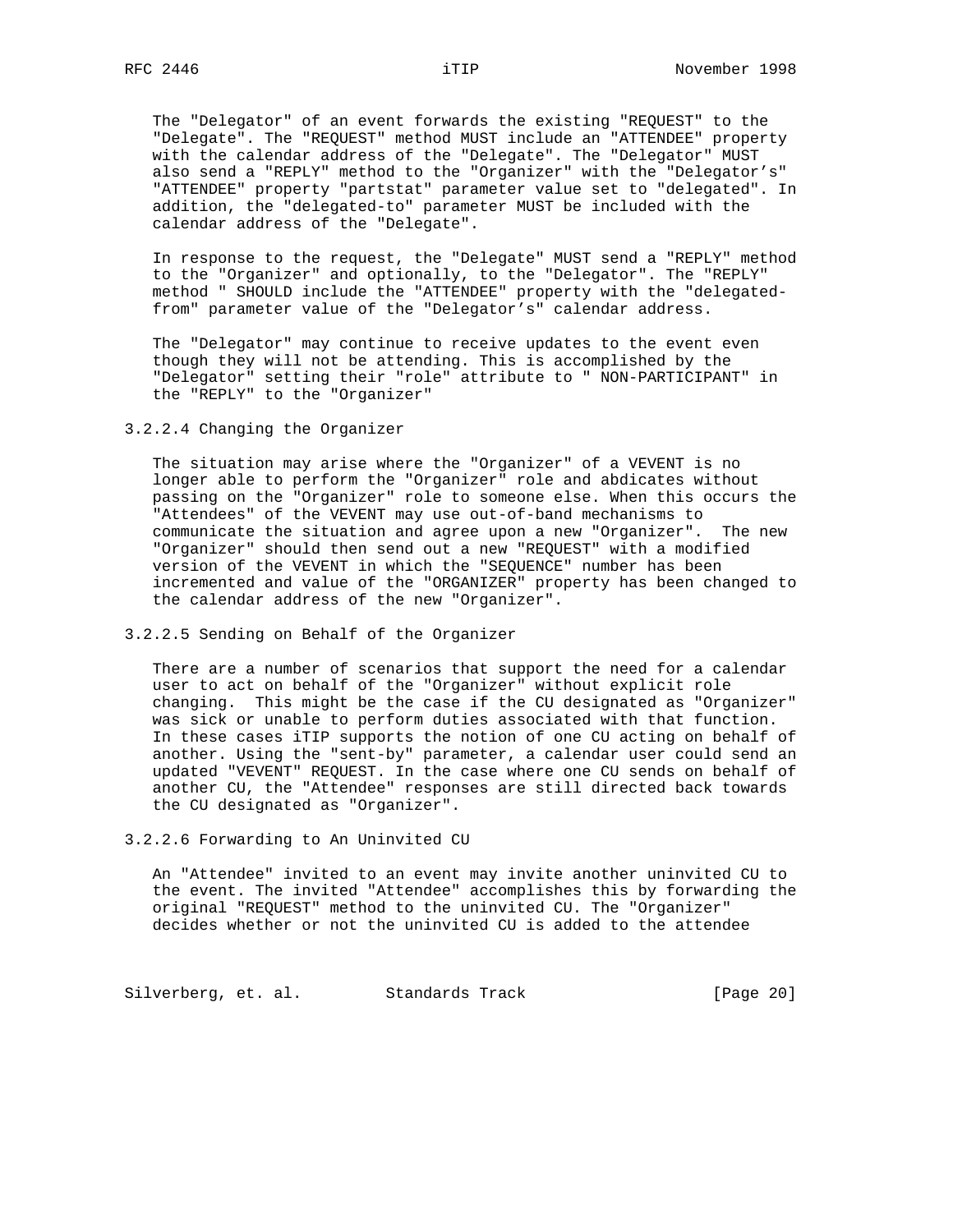list. If the "Organizer" decides not to add the uninvited CU no further action is required, however the "Organizer" MAY send the uninvited CU a "CANCEL" message. If the "Organizer" decides to add an uninvited CU, a new "ATTENDEE" property is added for the uninvited CU with its property parameters set as the "Organizer" deems appropriate. When forwarding a "REQUEST" to another CU, the forwarding "Attendee" MUST NOT make changes to the VEVENT property set.

## 3.2.2.7 Updating Attendee Status

 The "Organizer" of an event may also request updated status from one or more "Attendees. The "Organizer" sends a "REQUEST" method to the "Attendee" and sets the "ATTENDEE;RSVP=TRUE" property parameter. The "SEQUENCE" property for the event is not changed from its previous value. A recipient will determine that the only change in the "REQUEST" is that their "RSVP" property parameter indicates a request for updated status. The recipient SHOULD respond with a "REPLY" method indicating their current status with respect to the "REQUEST".

## 3.2.3 REPLY

 The "REPLY" method in a "VEVENT" calendar component is used to respond (e.g., accept or decline) to a "REQUEST" or to reply to a delegation "REQUEST". When used to provide a delegation response, the "Delegator" SHOULD include the calendar address of the "Delegate" on the "delegated-to" property parameter of the "Delegator's" "ATTENDEE" property. The "Delegate" SHOULD include the calendar address of the "Delegator" on the "delegated-from" property parameter of the "Delegate's" "ATTENDEE" property.

 The "REPLY" method may also be used to respond to an unsuccessful "REQUEST" method. Depending on the value of the "REQUEST-STATUS" property no scheduling action may have been performed.

 The "Organizer" of an event may receive the "REPLY" method from a CU not in the original "REQUEST". For example, a "REPLY" may be received from a "Delegate" to an event. In addition, the "REPLY" method may be received from an unknown CU (a "Party Crasher"). This uninvited "Attendee" may be accepted, or the "Organizer" may cancel the event for the uninvited "Attendee" by sending a "CANCEL" method to the uninvited "Attendee".

 An "Attendee" can include a message to the "Organizer" using the "COMMENT" property. For example, if the user indicates tentative acceptance and wants to let the "Organizer" know why, the reason can be expressed in the "COMMENT" property value.

Silverberg, et. al. Standards Track [Page 21]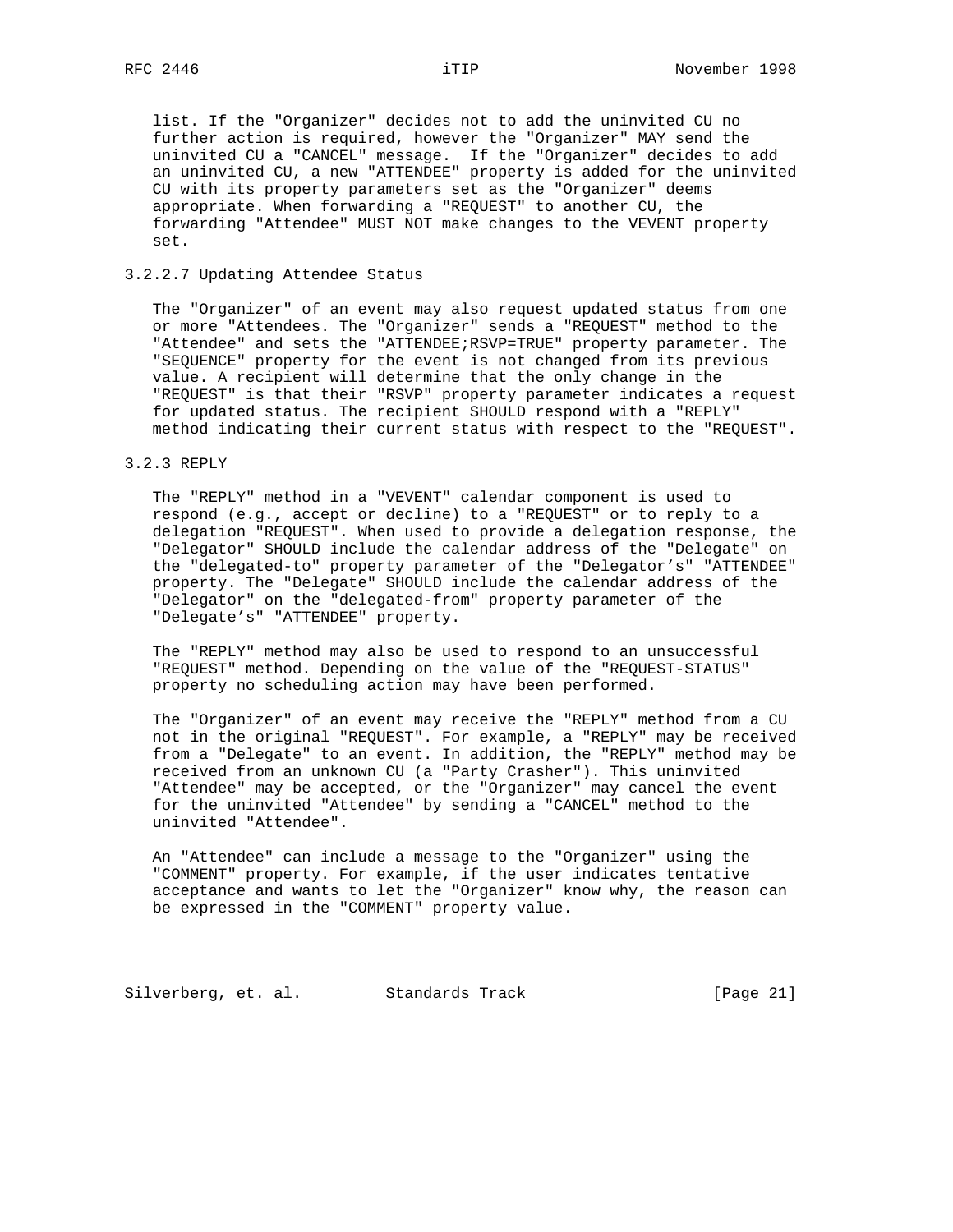Component/Property Presence

 The "Organizer" may also receive a "REPLY" from one CU on behalf of another. Like the scenario enumerated above for the "Organizer", "Attendees" may have another CU respond on their behalf. This is done using the "sent-by" parameter.

 The optional properties listed in the table below (those listed as "0+" or "0 or 1") MUST NOT be changed from those of the original request. If property changes are desired the COUNTER message must be used.

 This method type is an iCalendar object that conforms to the following property constraints:

| METHOD<br>VEVENT     | $1+$              | All components MUST have the same UID                                                                                            |
|----------------------|-------------------|----------------------------------------------------------------------------------------------------------------------------------|
| ATTENDEE             | $1 \quad$         | MUST be the address of the Attendee<br>replying.                                                                                 |
| DTSTAMP<br>ORGANIZER | 1<br>$\mathbf{1}$ |                                                                                                                                  |
|                      |                   | RECURRENCE-ID 0 or 1 only if referring to an instance of a<br>recurring calendar component. Otherwise<br>it must NOT be present. |
| UID                  | $1 \quad \cdots$  | MUST be the UID of the original REQUEST                                                                                          |
| SEQUENCE             | 0 or 1            | MUST if non-zero, MUST be the sequence<br>number of the original REQUEST. MAY be<br>present if 0.                                |
| ATTACH               | $0+$              |                                                                                                                                  |
|                      |                   | CATEGORIES 0 or 1 This property may contain a list of values                                                                     |
| CLASS                | $0$ or $1$        |                                                                                                                                  |
| COMMENT              | $0$ or $1$        |                                                                                                                                  |
| CONTACT              | $0 +$             |                                                                                                                                  |
| CREATED              | 0 or 1            |                                                                                                                                  |
| DESCRIPTION 0 or 1   |                   |                                                                                                                                  |
| DTEND                | 0 or 1            | if present DURATION MUST NOT be present                                                                                          |
| DTSTART              | 0 or 1            |                                                                                                                                  |
| DURATION 0 or 1      |                   | if present DTEND MUST NOT be present                                                                                             |
| EXDATE               | $0+$              |                                                                                                                                  |
| $EXRULE$ 0+          |                   |                                                                                                                                  |
| <b>GEO</b>           | $0$ or $1$        |                                                                                                                                  |
| LAST-MODIFIED 0 or 1 |                   |                                                                                                                                  |
| LOCATION 0 or 1      |                   |                                                                                                                                  |
| PRIORITY 0 or 1      |                   |                                                                                                                                  |
| RDATE                | $0 +$             |                                                                                                                                  |
| RELATED-TO           | $0+$              |                                                                                                                                  |

Silverberg, et. al. Standards Track [Page 22]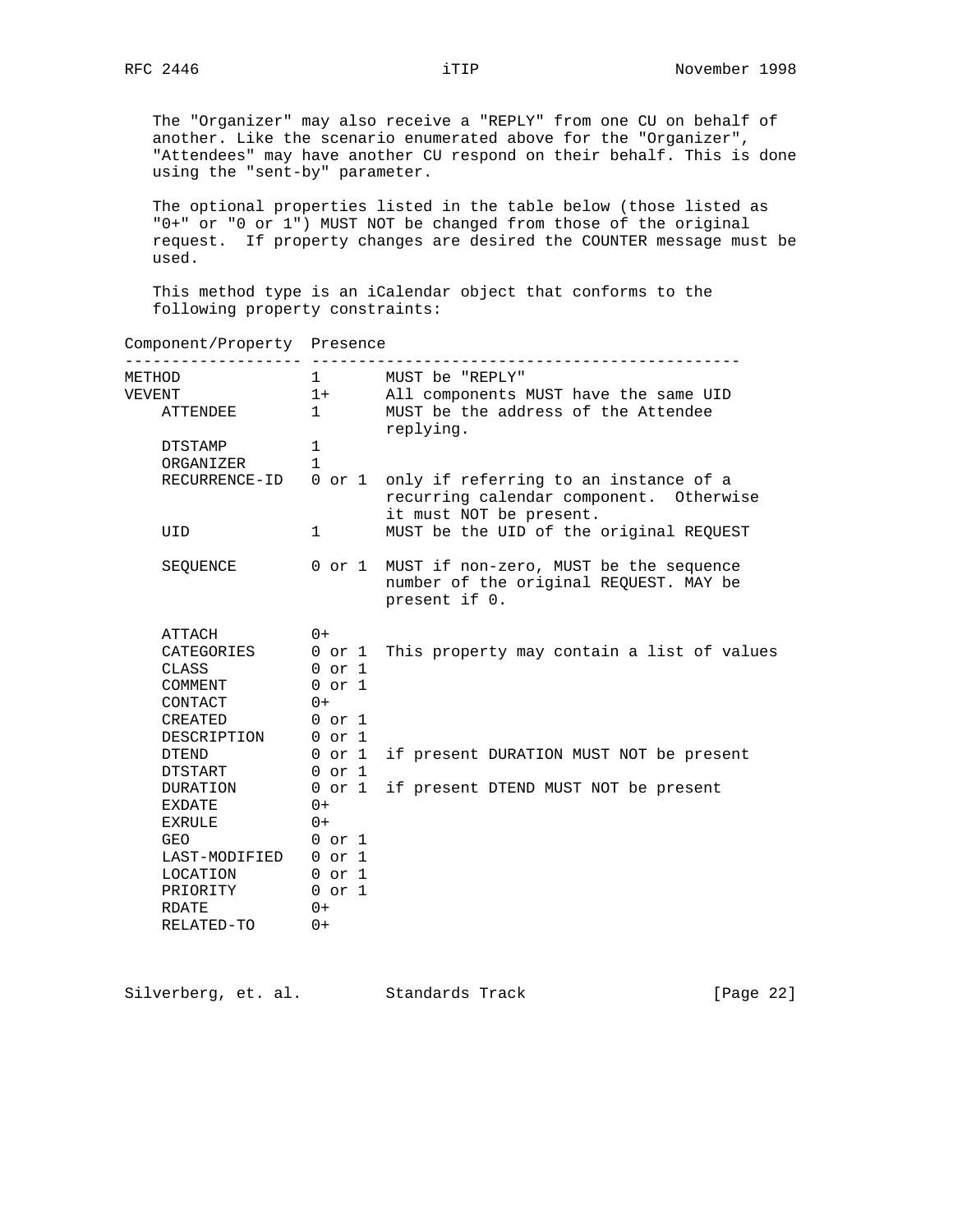| RESOURCES<br>REOUEST-STATUS<br>RRULE<br>STATUS<br>SUMMARY<br>TRANSP<br>URL<br>X-PROPERTY | $0+$<br>$0+$<br>0 or 1<br>0 or 1<br>$0$ or $1$<br>$0$ or $1$<br>$0+$ |  | 0 or 1 This property MAY contain a list of values               |  |  |  |  |
|------------------------------------------------------------------------------------------|----------------------------------------------------------------------|--|-----------------------------------------------------------------|--|--|--|--|
| VTIMEZONE                                                                                |                                                                      |  | 0 or 1 MUST be present if any date/time refers<br>to a timezone |  |  |  |  |
| X-COMPONENT                                                                              | $0+$                                                                 |  |                                                                 |  |  |  |  |
| VALARM                                                                                   | 0                                                                    |  |                                                                 |  |  |  |  |
| VFREEBUSY                                                                                | 0                                                                    |  |                                                                 |  |  |  |  |
| VJOURNAL                                                                                 | 0                                                                    |  |                                                                 |  |  |  |  |
| VTODO                                                                                    | 0                                                                    |  |                                                                 |  |  |  |  |

#### 3.2.4 ADD

 The "ADD" method in a "VEVENT" calendar component is used to add one or more instances to an existing "VEVENT". Unlike the "REQUEST" method, when using issuing an "ADD" method, the "Organizer" does not send the full "VEVENT" description; only the new instance(s). The "ADD" method is especially useful if there are instance-specific properties to be preserved in a recurring "VEVENT". For instance, an "Organizer" may have originally scheduled a weekly Thursday meeting. At some point, several instances changed. Location or start time may have changed, or some instances may have unique "DESCRIPTION" properties. The "ADD" method allows the "Organizer" to add new instances to an existing event using a single ITIP message without redefining the entire recurring pattern.

 The "UID" must be that of the existing event. If the "UID" property value in the "ADD" is not found on the recipient's calendar, then the recipient SHOULD send a "REFRESH" to the "Organizer" in order to be updated with the latest version of the "VEVENT". If an "Attendee" implementation does not support the "ADD" method it should respond with a "REQUEST-STATUS" value of 3.14 and ask for a "REFRESH".

 This method type is an iCalendar object that conforms to the following property constraints:

Silverberg, et. al. Standards Track [Page 23]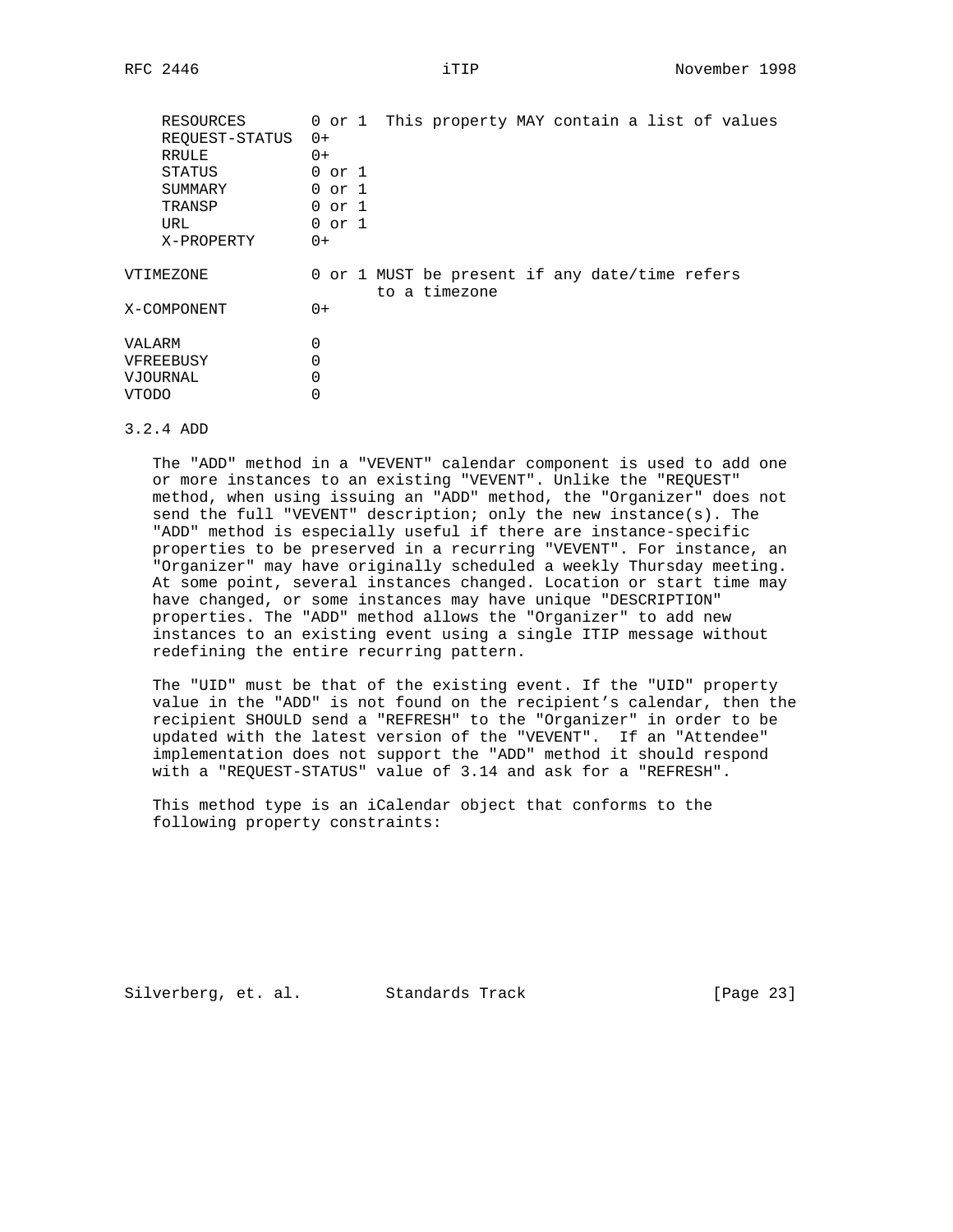Component/Property Presence

| METHOD                         |                | 1 MUST be "ADD"                                              |
|--------------------------------|----------------|--------------------------------------------------------------|
| VEVENT                         | $\mathbf{1}$   |                                                              |
| DTSTAMP                        | $\mathbf 1$    |                                                              |
| DTSTART                        | 1              |                                                              |
| ORGANIZER                      | $\mathbf 1$    |                                                              |
| SEQUENCE                       | $\overline{1}$ | MUST be greater than 0                                       |
| SUMMARY                        | 1              | Can be null                                                  |
| UID                            | 1              | MUST match that of the original event                        |
| ATTACH                         | $0+$           |                                                              |
| ATTENDEE                       | $0+$           |                                                              |
|                                |                | CATEGORIES 0 or 1 This property MAY contain a list of values |
| CLASS                          | $0$ or $1$     |                                                              |
| COMMENT                        | 0 or 1         |                                                              |
| CONTACT                        | $0+$           |                                                              |
| CREATED                        | $0$ or $1$     |                                                              |
| DESCRIPTION 0 or 1 Can be null |                |                                                              |
| DTEND                          |                | 0 or 1 if present DURATION MUST NOT be present               |
| DURATION                       |                | 0 or 1 if present DTEND MUST NOT be present                  |
| EXDATE                         | $0+$           |                                                              |
| EXRULE                         | $0+$           |                                                              |
| GEO                            | 0 or 1         |                                                              |
| LAST-MODIFIED 0 or 1           |                |                                                              |
| LOCATION                       | 0 or 1         |                                                              |
| PRIORITY 0 or 1                |                |                                                              |
| RDATE                          | $0+$           |                                                              |
| RELATED-TO                     | $0+$           |                                                              |
| RESOURCES                      |                | 0 or 1 This property MAY contain a list of values            |
| RRULE                          | $0+$           |                                                              |
| STATUS                         | 0 or 1         | MAY be one of TENTATIVE/CONFIRMED                            |
| TRANSP                         | 0 or 1         |                                                              |
| URL                            | $0$ or $1$     |                                                              |
| X-PROPERTY                     | $0+$           |                                                              |
| RECURRENCE-ID                  | 0              |                                                              |
| REQUEST-STATUS                 | $\Omega$       |                                                              |
| VALARM                         | $0+$           |                                                              |
| VTIMEZONE                      | $0+$           | MUST be present if any date/time refers to<br>a timezone     |
| X-COMPONENT                    | $0+$           |                                                              |
| VFREEBUSY                      | 0              |                                                              |
| VTODO                          | 0              |                                                              |
| VJOURNAL                       | 0              |                                                              |
|                                |                |                                                              |

| Silverberg, et. al. |  |  | Standards Track | [Page $24$ ] |
|---------------------|--|--|-----------------|--------------|
|---------------------|--|--|-----------------|--------------|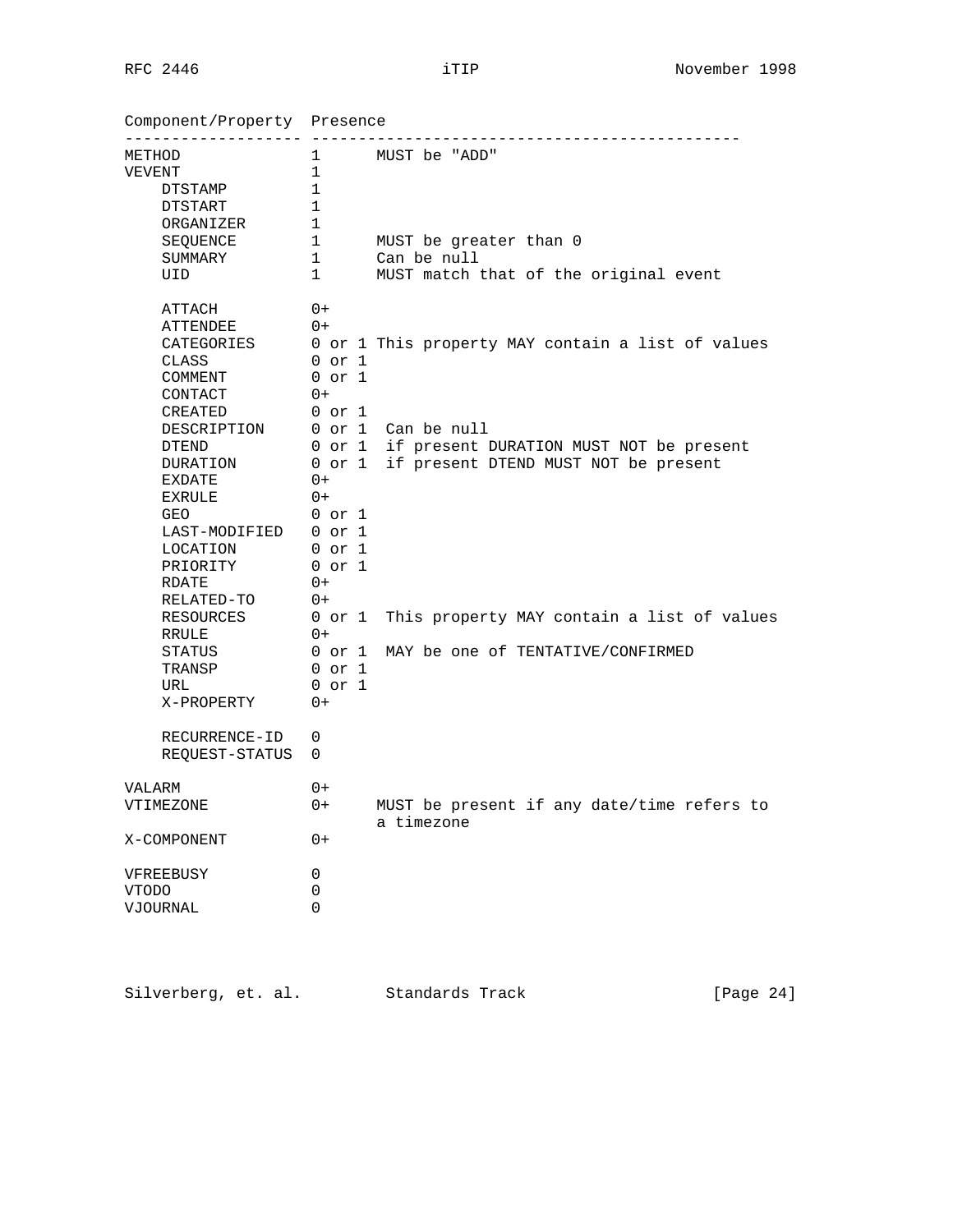## 3.2.5 CANCEL

 The "CANCEL" method in a "VEVENT" calendar component is used to send a cancellation notice of an existing event request to the "Attendees". The message is sent by the "Organizer" of the event. For a recurring event, either the whole event or instances of an event may be cancelled. To cancel the complete range of recurring event, the "UID" property value for the event MUST be specified and a "RECURRENCE-ID" MUST NOT be specified in the "CANCEL" method. In order to cancel an individual instance of the event, the "RECURRENCE-ID" property value for the event MUST be specified in the "CANCEL" method.

 There are two options for canceling a sequence of instances of a recurring "VEVENT" calendar component:

- (a) the "RECURRENCE-ID" property for an instance in the sequence MUST be specified with the "RANGE" property parameter value of THISANDPRIOR (or THISANDFUTURE) to indicate cancellation of the specified "VEVENT" calendar component and all instances before (or after); or
- (b) individual recurrence instances may be cancelled by specifying multiple "RECURRENCE-ID" properties corresponding to the instances to be cancelled.

 When a "VEVENT" is cancelled, the "SEQUENCE" property value MUST be incremented.

 This method type is an iCalendar object that conforms to the following property constraints:

Component/Property Presence

| METHOD                                    |                              | MUST be "CANCEL"                                                                                                                                         |
|-------------------------------------------|------------------------------|----------------------------------------------------------------------------------------------------------------------------------------------------------|
| VEVENT<br>ATTENDEE                        | $1 +$<br>$0+$                | All must have the same UID<br>MUST include all "Attendees" being removed<br>the event. MUST include all "Attendees" if<br>the entire event is cancelled. |
| DTSTAMP<br>ORGANIZER<br>SEOUENCE<br>TIT D |                              | MUST be the UID of the original REQUEST                                                                                                                  |
| COMMENT<br>ATTACH<br>CATEGORIES           | $0$ or $1$<br>$0+$<br>0 or 1 | This property may contain a list of values                                                                                                               |

| Silverberg, et. al. |  | Standards Track | [Page 25] |
|---------------------|--|-----------------|-----------|
|---------------------|--|-----------------|-----------|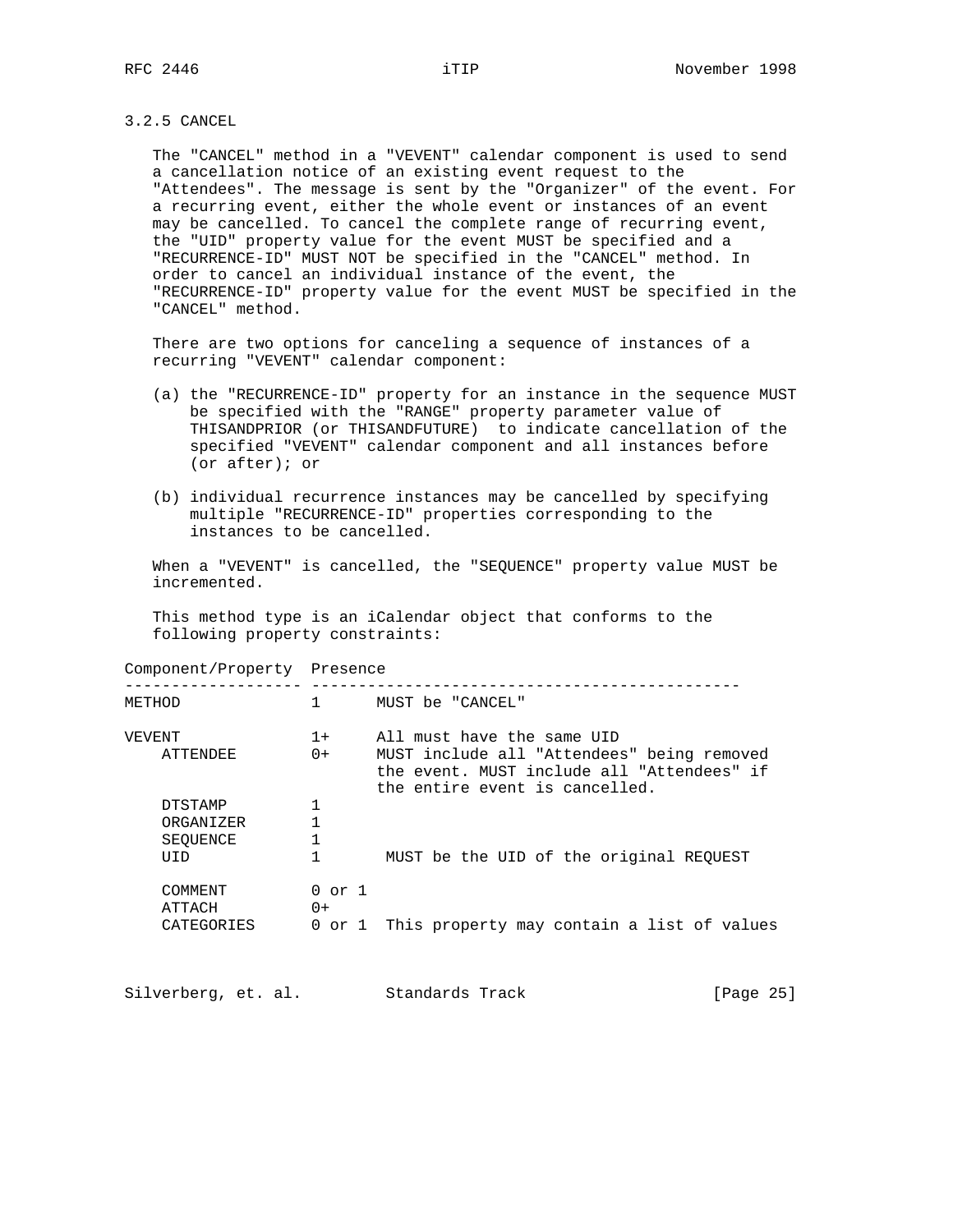| CLASS<br>CONTACT | $0$ or $1$<br>$0+$ |                                                                                                      |
|------------------|--------------------|------------------------------------------------------------------------------------------------------|
| CREATED          | $0$ or $1$         |                                                                                                      |
| DESCRIPTION      | $0$ or $1$         |                                                                                                      |
| <b>DTEND</b>     |                    | 0 or 1 if present DURATION MUST NOT be present                                                       |
| DTSTART          | $0$ or $1$         |                                                                                                      |
| DURATION         |                    | 0 or 1 if present DTEND MUST NOT be present                                                          |
| EXDATE           | $0+$               |                                                                                                      |
| EXRULE           | $0+$               |                                                                                                      |
| GEO              | $0$ or $1$         |                                                                                                      |
| LAST-MODIFIED    | $0$ or $1$         |                                                                                                      |
| LOCATION         | $0$ or $1$         |                                                                                                      |
| PRIORITY         | $0$ or $1$         |                                                                                                      |
| RDATE            | $0+$               |                                                                                                      |
| RECURRENCE-ID    | 0 or 1             | MUST be present if referring to one or                                                               |
|                  |                    | more or more recurring instances.<br>Otherwise it MUST NOT be present                                |
| RELATED-TO       | $0+$               |                                                                                                      |
| RESOURCES        | $0$ or $1$         |                                                                                                      |
| RRULE            | $0+$               |                                                                                                      |
| STATUS           |                    | 0 or 1 MUST be set to CANCELLED. If uninviting<br>specific "Attendees" then MUST NOT be<br>included. |
| SUMMARY          | $0$ or $1$         |                                                                                                      |
| TRANSP           | $0$ or $1$         |                                                                                                      |
| URL              | $0$ or $1$         |                                                                                                      |
| X-PROPERTY       | $0+$               |                                                                                                      |
| REQUEST-STATUS   | 0                  |                                                                                                      |
| VTIMEZONE        | $0+$               | MUST be present if any date/time refers to<br>a timezone                                             |
| X-COMPONENT      | $() +$             |                                                                                                      |
| <b>VTODO</b>     | $\mathbf 0$        |                                                                                                      |
| VJOURNAL         | 0                  |                                                                                                      |
| VFREEBUSY        | 0                  |                                                                                                      |
| <b>VALARM</b>    | $\Omega$           |                                                                                                      |

# 3.2.6 REFRESH

 The "REFRESH" method in a "VEVENT" calendar component is used by "Attendees" of an existing event to request an updated description from the event "Organizer". The "REFRESH" method must specify the "UID" property of the event to update. A recurrence instance of an event may be requested by specifying the "RECURRENCE-ID" property corresponding to the associated event. The "Organizer" responds with the latest description and version of the event.

Silverberg, et. al. Standards Track [Page 26]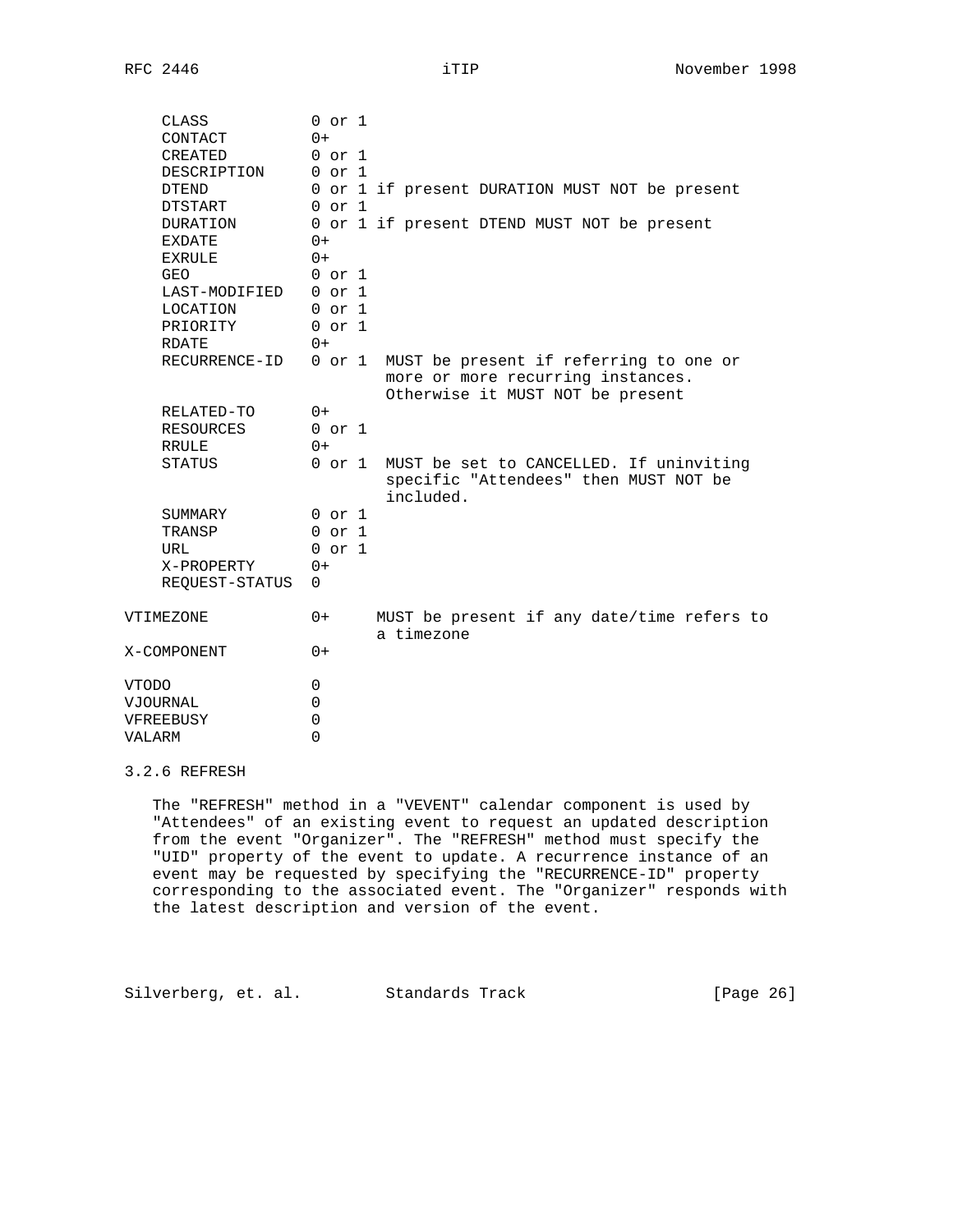This method type is an iCalendar object that conforms to the following property constraints: Component/Property Presence ------------------- ---------------------------------------------- METHOD 1 MUST be "REFRESH" VEVENT 1 ATTENDEE 1 MUST be the address of requestor DTSTAMP 1 ORGANIZER 1 UID 1 MUST be the UID associated with original **REQUEST**  COMMENT 0 or 1 RECURRENCE-ID 0 or 1 MUST only if referring to an instance of a recurring calendar component. Otherwise it must NOT be present. X-PROPERTY 0+ ATTACH 0 CATEGORIES 0 CLASS 0 CONTACT 0 CREATED 0 DESCRIPTION 0 DTEND 0 DTSTART 0 DURATION 0 EXDATE 0 EXRULE 0 GEO 0 LAST-MODIFIED 0 LOCATION 0 PRIORITY 0 RDATE 0 RELATED-TO 0 REQUEST-STATUS 0 RESOURCES 0 RRULE 0 SEQUENCE 0 STATUS 0 SUMMARY 0 TRANSP 0 SUMMARY 0<br>TRANSP 0<br>URL 0 X-COMPONENT 0+ VTODO 0

Silverberg, et. al. Standards Track [Page 27]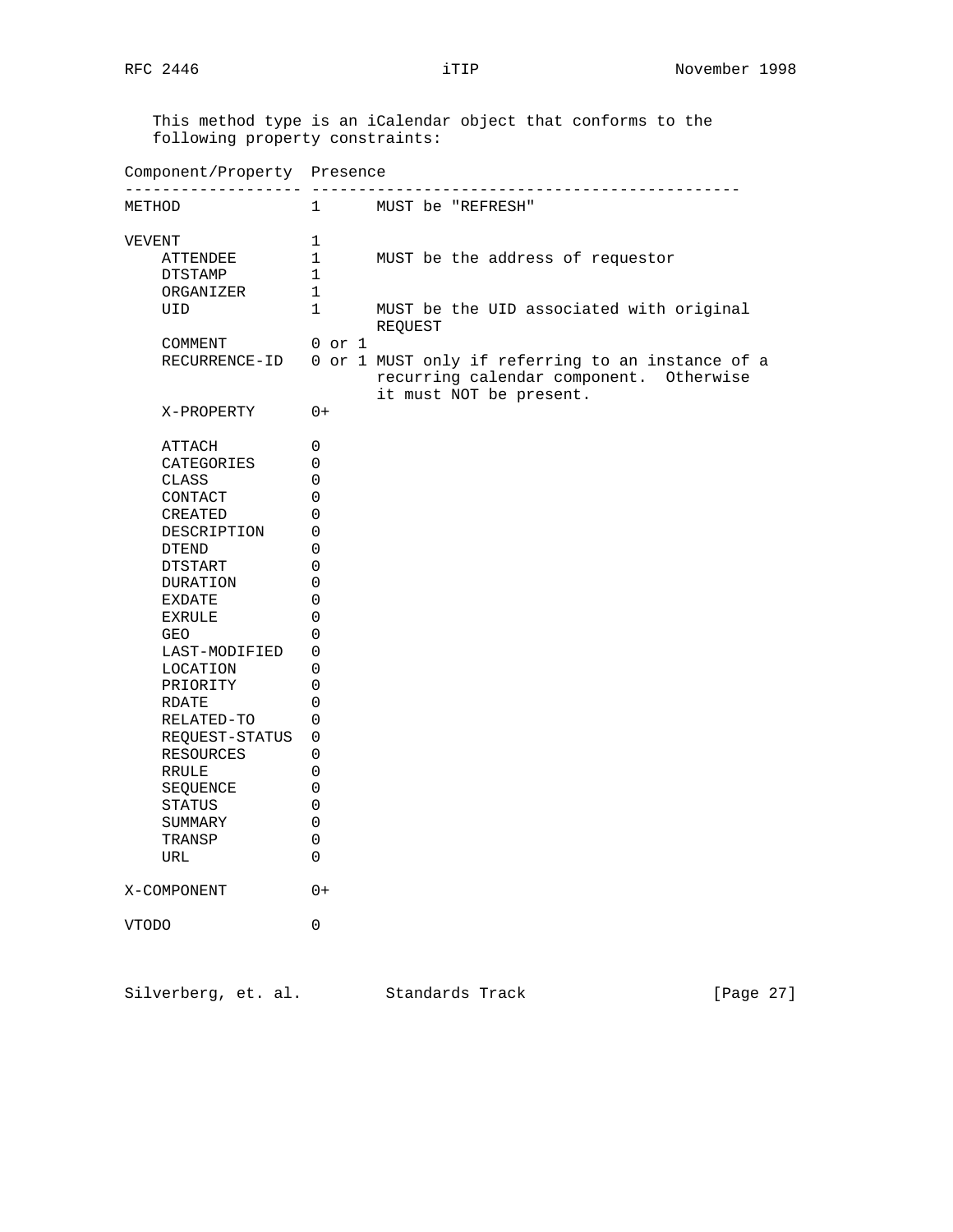# 3.2.7 COUNTER

 The "COUNTER" method for a "VEVENT" calendar component is used by an "Attendee" of an existing event to submit to the "Organizer" a counter proposal to the event description. The "Attendee" sends this message to the "Organizer" of the event.

 The counter proposal is an iCalendar object consisting of a VEVENT calendar component describing the complete description of the alternate event.

 The "Organizer" rejects the counter proposal by sending the "Attendee" a VEVENT "DECLINECOUNTER" method. The "Organizer" accepts the counter proposal by rescheduling the event as described in section 3.2.2.1 Rescheduling an Event.

 This method type is an iCalendar object that conforms to the following property constraints:

| Component/Property | Presence |
|--------------------|----------|
|--------------------|----------|

| METHOD          | $\mathbf{1}$ | MUST be "COUNTER"                                                  |
|-----------------|--------------|--------------------------------------------------------------------|
| VEVENT          | 1            |                                                                    |
| <b>DTSTAMP</b>  |              |                                                                    |
| DTSTART         | $\mathbf{1}$ |                                                                    |
| ORGANIZER       | 1            | MUST be the "Organizer" of the original<br>event                   |
| SEOUENCE        | 1            | MUST be present if value is greater than 0,<br>MAY be present if 0 |
| SUMMARY         | 1            | Can be null                                                        |
| UID             | 1            | MUST be the UID associated with the REQUEST<br>being countered     |
| ATTACH          | $() +$       |                                                                    |
| <b>ATTENDEE</b> | $0+$         | Can also be used to propose other<br>"Attendees"                   |
| CATEGORIES      |              | 0 or 1 This property may contain a list of values                  |
| CLASS           | $0$ or $1$   |                                                                    |
| COMMENT         | $0$ or $1$   |                                                                    |
| CONTACT         | $() +$       |                                                                    |
| CREATED         | $0$ or $1$   |                                                                    |
| DESCRIPTION     | 0 or 1       |                                                                    |

| Silverberg, et. al. |  | Standards Track | [Page 28] |
|---------------------|--|-----------------|-----------|
|---------------------|--|-----------------|-----------|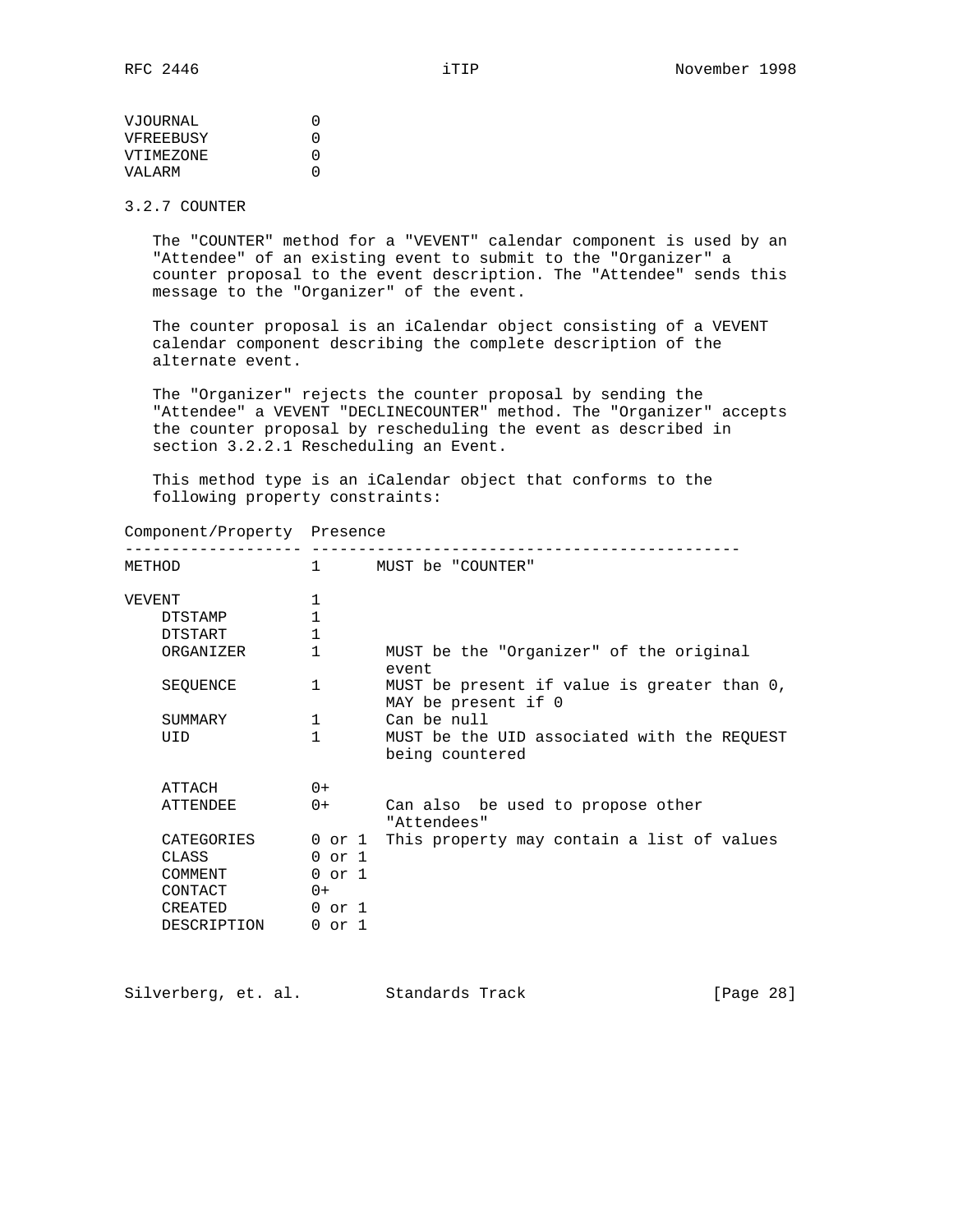| <b>DTEND</b><br>DURATION<br>EXDATE<br>EXRULE<br>GEO<br>LAST-MODIFIED 0 or 1<br>LOCATION<br>PRIORITY | 0 or 1<br>$0$ or $1$<br>$0+$<br>$0+$<br>$0$ or $1$<br>$0$ or $1$<br>$0$ or $1$ | if present DURATION MUST NOT be present<br>if present DTEND MUST NOT be present                                  |
|-----------------------------------------------------------------------------------------------------|--------------------------------------------------------------------------------|------------------------------------------------------------------------------------------------------------------|
| <b>RDATE</b><br>RECURRENCE-ID                                                                       | $0+$<br>0 or 1                                                                 | MUST only if referring to an instance of a<br>recurring calendar component. Otherwise it<br>MUST NOT be present. |
| RELATED-TO                                                                                          | $0+$                                                                           |                                                                                                                  |
| REOUEST-STATUS 0+<br>RESOURCES<br>RRULE                                                             | $0+$                                                                           | 0 or 1 This property may contain a list of values                                                                |
| STATUS                                                                                              |                                                                                | 0 or 1 Value must be one of CONFIRMED/TENATIVE/<br>CANCELLED                                                     |
| TRANSP<br>URL<br>X-PROPERTY                                                                         | $0$ or $1$<br>$0$ or $1$<br>$0+$                                               |                                                                                                                  |
| VALARM                                                                                              | $0+$                                                                           |                                                                                                                  |
| VTIMEZONE                                                                                           | $0+$                                                                           | MUST be present if any date/time refers to<br>a timezone                                                         |
| X-COMPONENT                                                                                         | $0+$                                                                           |                                                                                                                  |
| <b>VTODO</b><br>VJOURNAL<br>VFREEBUSY                                                               | $\Omega$<br>$\Omega$<br>$\Omega$                                               |                                                                                                                  |

## 3.2.8 DECLINECOUNTER

 The "DECLINECOUNTER" method in a "VEVENT" calendar component is used by the "Organizer" of an event to reject a counter proposal submitted by an "Attendee". The "Organizer" must send the "DECLINECOUNTER" message to the "Attendee" that sent the "COUNTER" method to the "Organizer".

 This method type is an iCalendar object that conforms to the following property constraints:

Silverberg, et. al. Standards Track [Page 29]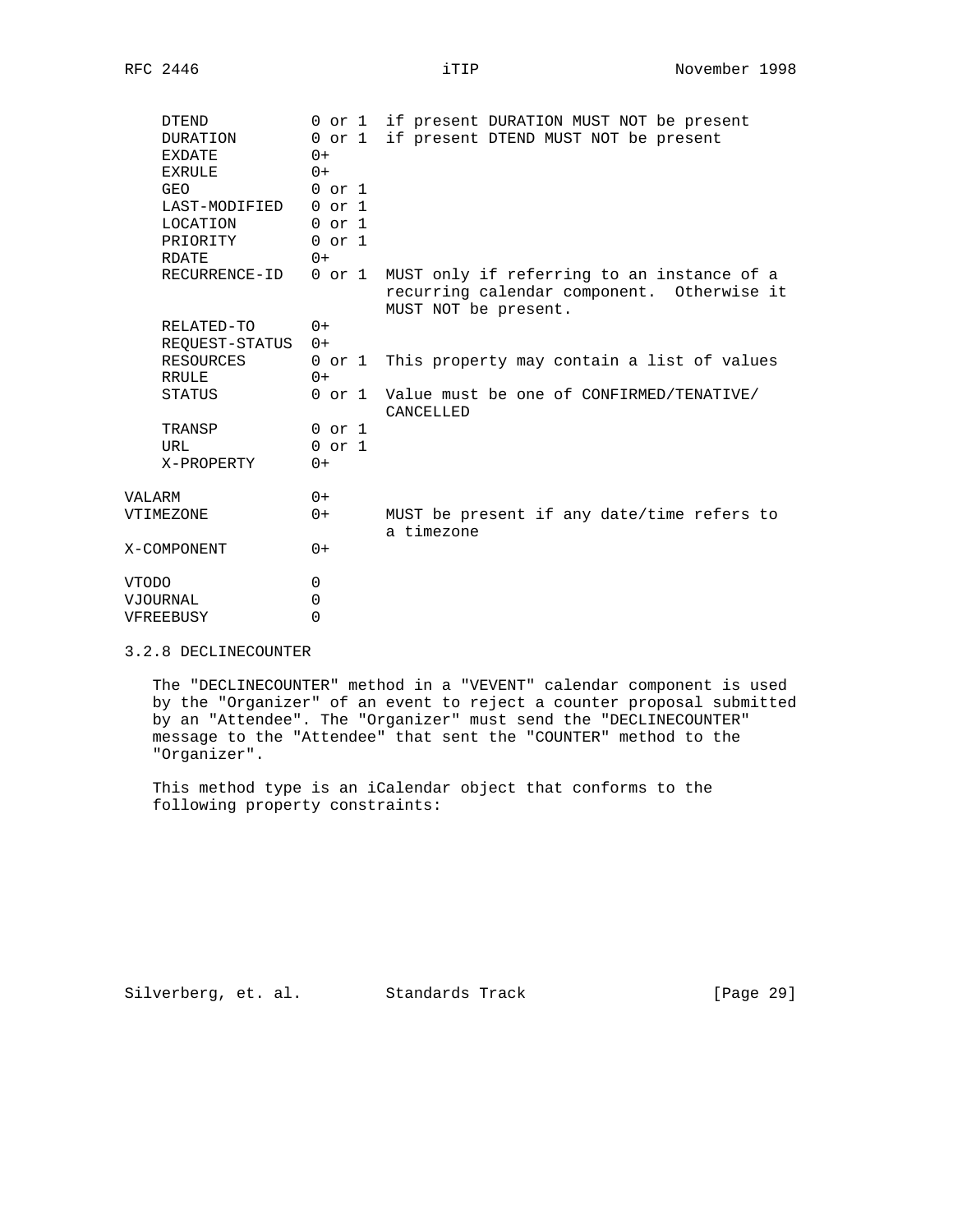Component/Property Presence ------------------- ---------------------------------------------- METHOD 1 MUST be "DECLINECOUNTER"  $\begin{tabular}{cc} VEVENT & & 1 \\ & DTSTAMP & & 1 \\ \end{tabular}$ DTSTAMP 1 ORGANIZER 1 UID 1 MUST, same UID specified in original REQUEST and subsequent COUNTER COMMENT 0 or 1 RECURRENCE-ID 0 or 1 MUST only if referring to an instance of a recurring calendar component. Otherwise it MUST NOT be present. REQUEST-STATUS 0+ SEQUENCE 0 OR 1 MUST be present if value is greater than 0, MAY be present if 0 X-PROPERTY 0+ ATTACH 0 ATTENDEE 0 CATEGORIES 0 CLASS 0 CONTACT 0 CREATED 0 DESCRIPTION 0 DTEND 0 DTSTART 0 DURATION 0 EXDATE 0 EXRULE 0 GEO 0 LAST-MODIFIED 0 LOCATION 0 PRIORITY 0 RDATE 0 RELATED-TO 0 RESOURCES 0 RRULE 0 STATUS 0 SUMMARY 0 TRANSP 0 TRANSP 0<br>URL 0 X-COMPONENT 0+ VTODO 0 VJOURNAL 0<br>
VFREEBUSY 0 VFREEBUSY 0<br>
VTIMEZONE 0<br>
VALARM VIREEBOOT<br>
VTIMEZONE 0<br>
VALARM 0 VALARM 0

Silverberg, et. al. Standards Track [Page 30]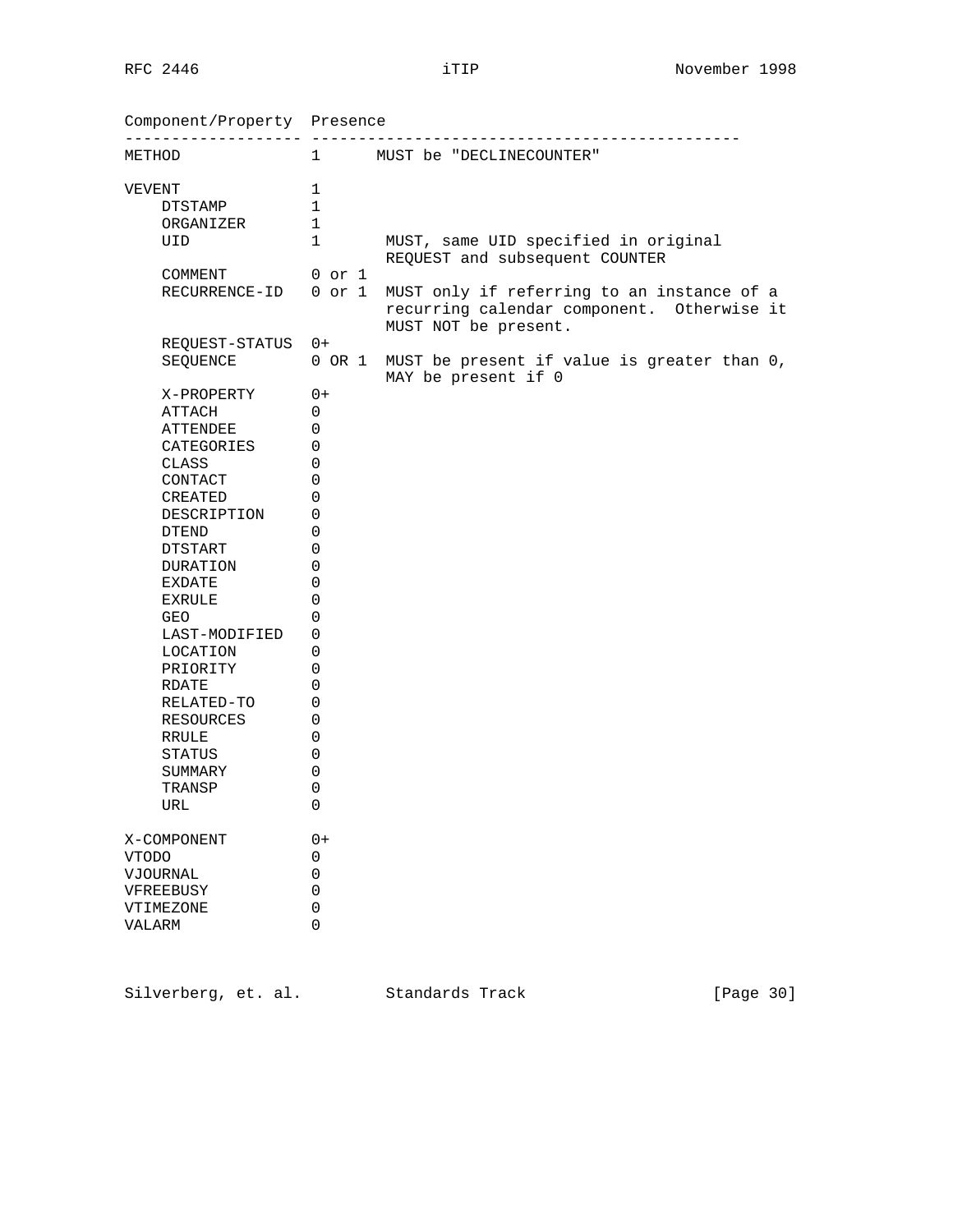### 3.3 Methods For VFREEBUSY Components

 This section defines the property set for the methods that are applicable to the "VFREEBUSY" calendar component. Each of the methods is defined using a restriction table.

 This document only addresses the transfer of busy time information. Applications desiring free time information MUST infer this from available busy time information.

 The busy time information within the iCalendar object MAY be grouped into more than one "VFREEBUSY" calendar component. This capability allows busy time periods to be grouped according to some common periodicity, such as a calendar week, month, or year. In this case, each "VFREEBUSY" calendar component MUST include the "ATTENDEE", "DTSTART" and "DTEND" properties in order to specify the source of the busy time information and the date and time interval over which the busy time information covers.

 The "FREEBUSY" property value MAY include a list of values, separated by the COMMA character ([US-ASCII] decimal 44). Alternately, multiple busy time periods MAY be specified with multiple instances of the "FREEBUSY" property. Both forms MUST be supported by implementations conforming to this document. Duplicate busy time periods SHOULD NOT be specified in an iCalendar object. However, two different busy time periods MAY overlap.

 "FREEBUSY" properties should be sorted such that their values are in ascending order, based on the start time, and then the end time, with the earliest periods first. For example, today's busy time information should appear after yesterday's busy time information. And the busy time for this half-hour should appear after the busy time for earlier today.

 Since events may span a day boundary, free busy time period may also span a day boundary. Individual "A" requests busy time from individuals "B", "C" and "D". Individual "B" and "C" replies with busy time data to individual "A". Individual "D" does not support busy time requests and does not reply with any data. If the transport binding supports exception messages, then individual "D" returns an "unsupported capability" message to individual "A4.34.3".

 The following summarizes the methods that are defined for the "VFREEBUSY" calendar component.

Silverberg, et. al. Standards Track [Page 31]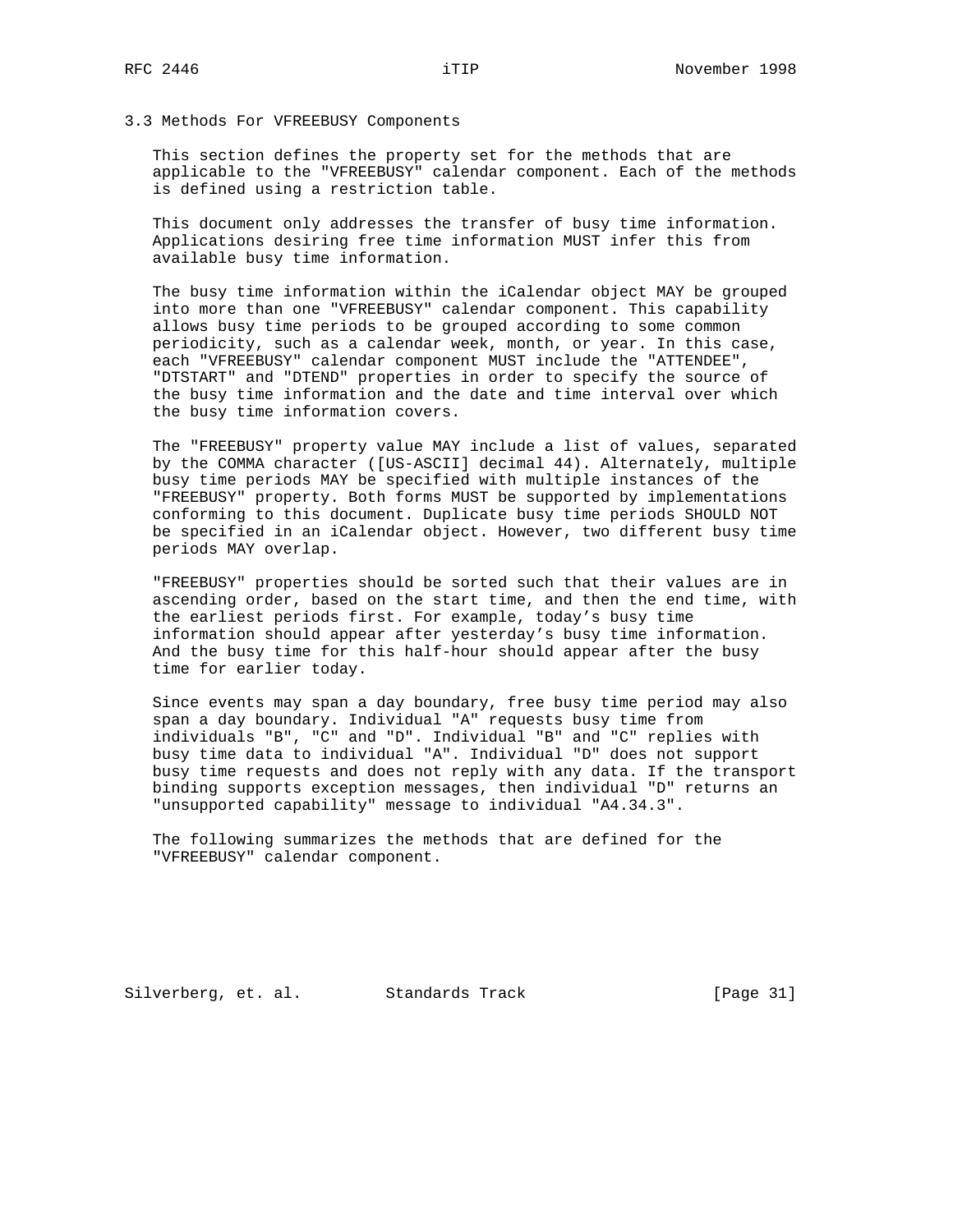| Method  | Description                         |  |
|---------|-------------------------------------|--|
|         |                                     |  |
| PUBLISH | Publish unsolicited busy time data. |  |
| REOUEST | Request busy time data.             |  |
| REPLY   | Reply to a busy time request.       |  |
|         |                                     |  |

# 3.3.1 PUBLISH

 The "PUBLISH" method in a "VFREEBUSY" calendar component is used to publish busy time data. The method may be sent from one CU to any other. The purpose of the method is to provide a message for sending unsolicited busy time data. That is, the busy time data is not being sent as a "REPLY" to the receipt of a "REQUEST" method.

 The "ATTENDEE" property must be specified in the busy time information. The value is the CU address of the originator of the busy time information.

 This method type is an iCalendar object that conforms to the following property constraints:

Component/Property Presence

| METHOD                                                                          | $1 \quad$                                                                    | MUST be "PUBLISH"                                                                                                                                                                                                                                |
|---------------------------------------------------------------------------------|------------------------------------------------------------------------------|--------------------------------------------------------------------------------------------------------------------------------------------------------------------------------------------------------------------------------------------------|
| VFREEBUSY<br><b>DTSTAMP</b><br>DTSTART<br><b>DTEND</b><br>FREEBUSY<br>ORGANIZER | $1+$<br>$\mathbf{1}$<br>$\mathbf{1}$<br>$\mathbf{1}$<br>$1+$<br>$\mathbf{1}$ | DateTime values must be in UTC<br>DateTime values must be in UTC<br>MUST be BUSYTIME. Multiple instances are<br>allowed. Multiple instances must be sorted<br>in ascending order<br>MUST contain the address of originator of<br>busy time data. |
| COMMENT<br>CONTACT<br>X-PROPERTY<br>URL                                         | $0$ or $1$<br>$() +$<br>$0+$                                                 | 0 or 1 Specifies busy time URL                                                                                                                                                                                                                   |
| <b>ATTENDEE</b><br><b>DURATION</b><br>REQUEST-STATUS<br>UID                     | 0<br>0<br>0<br>0                                                             |                                                                                                                                                                                                                                                  |
| X-COMPONENT                                                                     | $0+$                                                                         |                                                                                                                                                                                                                                                  |

Silverberg, et. al. Standards Track [Page 32]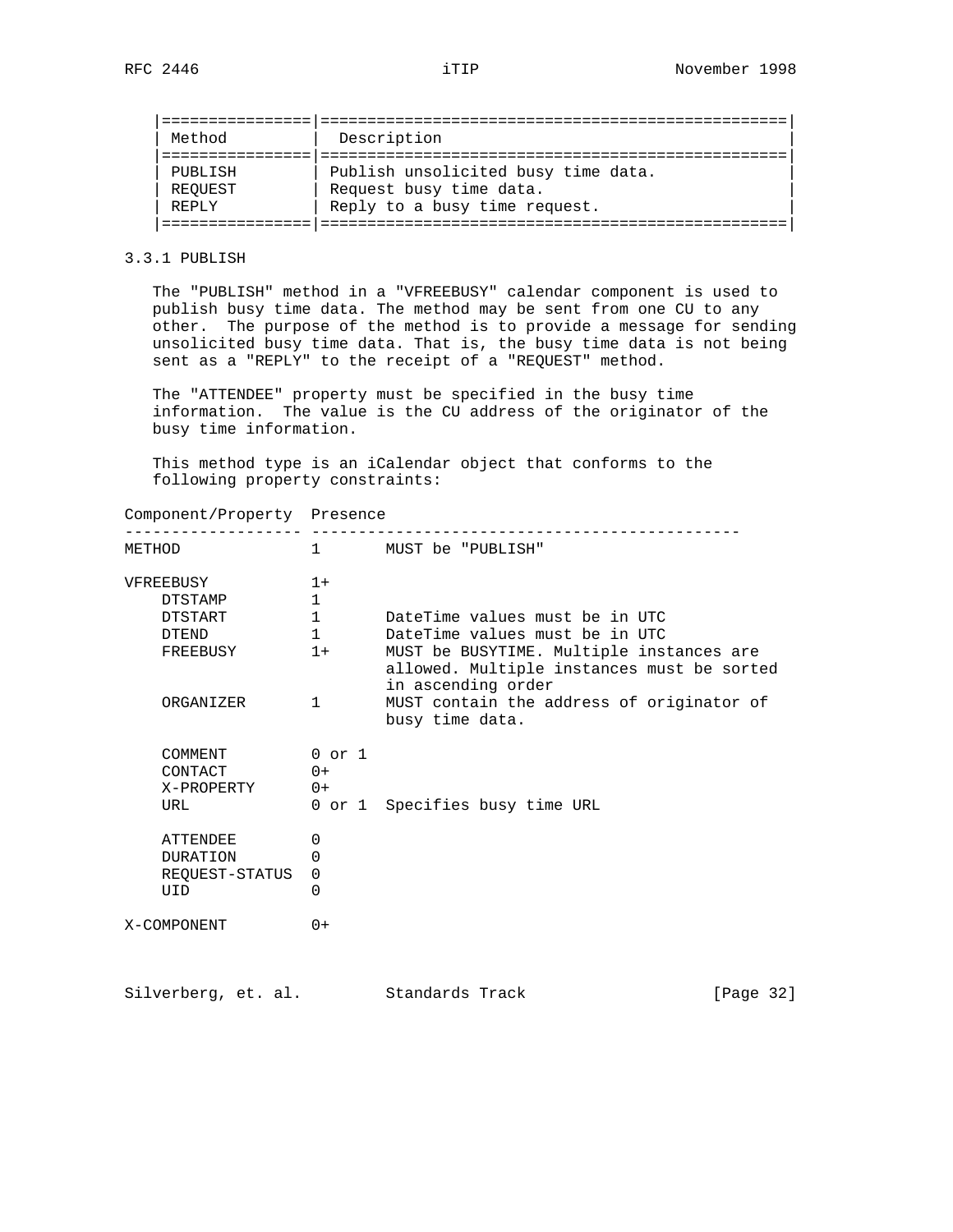| O |
|---|
| U |
| U |
| U |
| U |
|   |

3.3.2 REQUEST

 The "REQUEST" method in a "VFREEBUSY" calendar component is used to ask a "Calendar User" for their busy time information. The request may be for a busy time information bounded by a specific date and time interval.

 This message only permits requests for busy time information. The message is sent from a "Calendar User" requesting the busy time information to one or more intended recipients.

 If the originator of the "REQUEST" method is not authorized to make a busy time request on the recipient's calendar system, then an exception message SHOULD be returned in a "REPLY" method, but no busy time data need be returned.

 This method type is an iCalendar object that conforms to the following property constraints:

| Component/Property Presence                                                                                                                                                 |                                                                                                                              |                                                                                                                                                           |
|-----------------------------------------------------------------------------------------------------------------------------------------------------------------------------|------------------------------------------------------------------------------------------------------------------------------|-----------------------------------------------------------------------------------------------------------------------------------------------------------|
| METHOD                                                                                                                                                                      | $1 \quad$                                                                                                                    | MUST be "REQUEST"                                                                                                                                         |
| VFREEBUSY<br>ATTENDEE<br><b>OTEND</b><br>DTSTAMP<br>DTSTART<br>ORGANIZER<br>UID<br>COMMENT<br>CONTACT<br>X-PROPERTY<br>FREEBUSY<br><b>DURATION</b><br>REQUEST-STATUS<br>URL | 1<br>$1+$<br>$\mathbf{1}$<br>1<br>$\mathbf{1}$<br>$\mathbf{1}$<br>1<br>$0$ or $1$<br>$0+$<br>$0+$<br>$\Omega$<br>0<br>0<br>0 | contain the address of the calendar store<br>DateTime values must be in UTC<br>DateTime values must be in UTC<br>MUST be the request originator's address |
| X-COMPONENT<br>VALARM<br>VEVENT                                                                                                                                             | $0+$<br>0<br>0                                                                                                               |                                                                                                                                                           |

Silverberg, et. al. Standards Track [Page 33]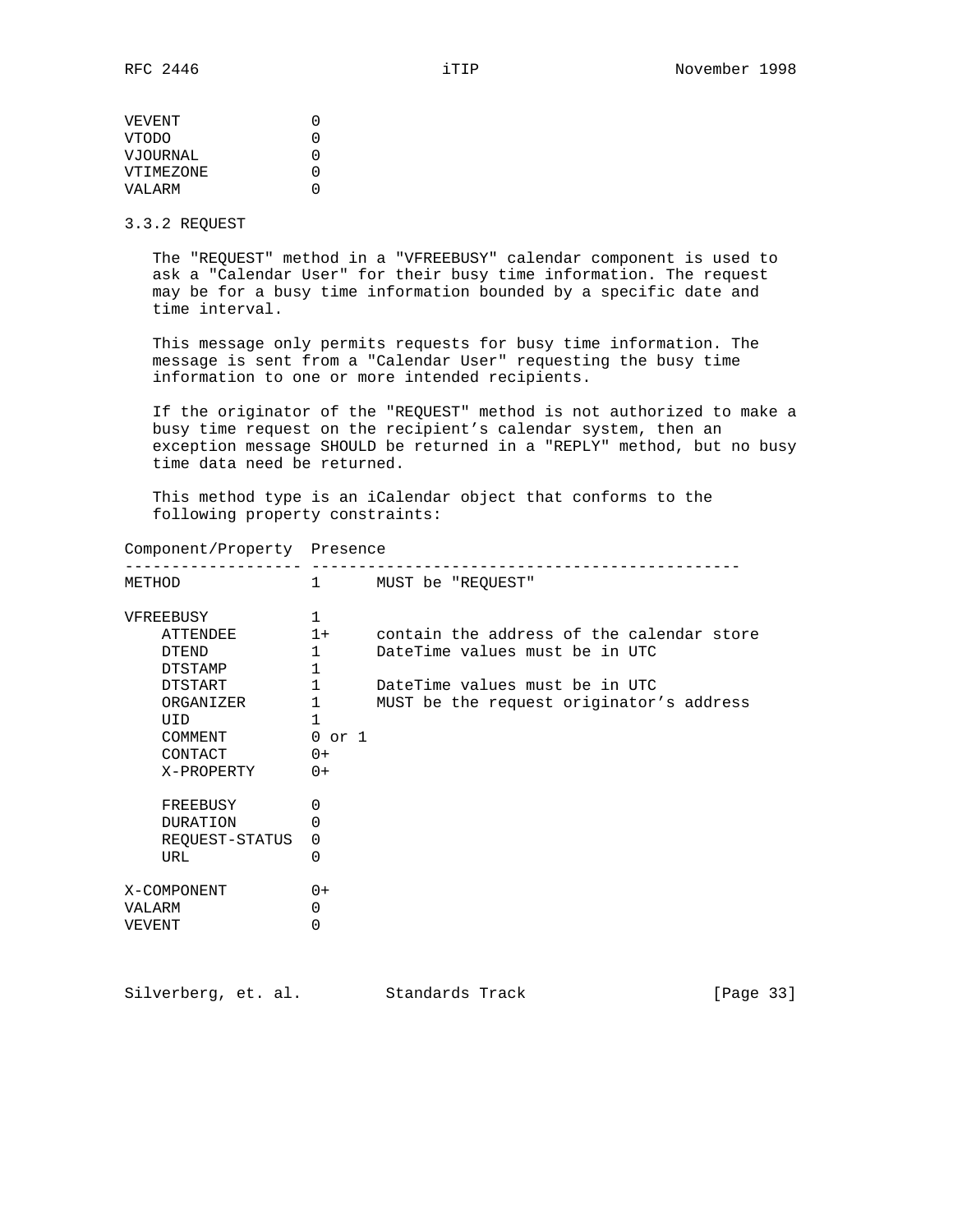VTODO 0 VJOURNAL 0 VTIMEZONE 0

3.3.3 REPLY

 The "REPLY" method in a "VFREEBUSY" calendar component is used to respond to a busy time request. The method is sent by the recipient of a busy time request to the originator of the request.

 The "REPLY" method may also be used to respond to an unsuccessful "REQUEST" method. Depending on the "REQUEST-STATUS" value, no busy time information may be returned.

 This method type is an iCalendar object that conforms to the following property constraints:

Component/Property Presence

| METHOD                                                                                   | $1 \quad$                                                  | MUST be "REPLY"                                                                                                                                                   |
|------------------------------------------------------------------------------------------|------------------------------------------------------------|-------------------------------------------------------------------------------------------------------------------------------------------------------------------|
| VFREEBUSY                                                                                | 1                                                          |                                                                                                                                                                   |
| ATTENDEE                                                                                 | 1                                                          | (address of recipient replying)                                                                                                                                   |
| DTSTAMP                                                                                  | $\mathbf{1}$                                               |                                                                                                                                                                   |
| <b>DTEND</b>                                                                             | $\mathbf{1}$                                               | DateTime values must be in UTC                                                                                                                                    |
| DTSTART                                                                                  | $\mathbf{1}$                                               | DateTime values must be in UTC                                                                                                                                    |
| FREEBUSY                                                                                 | $1+$                                                       | (values MUST all be of the same data<br>type. Multiple instances are allowed.<br>Multiple instances MUST be sorted in<br>ascending order. Values MAY NOT overlap) |
| ORGANIZER                                                                                | 1                                                          | MUST be the request originator's address                                                                                                                          |
| UID                                                                                      | 1                                                          |                                                                                                                                                                   |
| COMMENT<br>CONTACT<br>REOUEST-STATUS<br>URL<br>X-PROPERTY<br><b>DURATION</b><br>SEOUENCE | $0$ or $1$<br>$0+$<br>$0+$<br>$0+$<br>$\Omega$<br>$\Omega$ | 0 or 1 (specifies busy time URL)                                                                                                                                  |
| X-COMPONENT<br><b>VALARM</b>                                                             | $0+$<br>0                                                  |                                                                                                                                                                   |
| VEVENT                                                                                   | 0                                                          |                                                                                                                                                                   |
| <b>VTODO</b>                                                                             | $\Omega$                                                   |                                                                                                                                                                   |
| <b>VJOURNAL</b>                                                                          | $\Omega$                                                   |                                                                                                                                                                   |
| VTIMEZONE                                                                                | $\mathbf 0$                                                |                                                                                                                                                                   |

Silverberg, et. al. Standards Track [Page 34]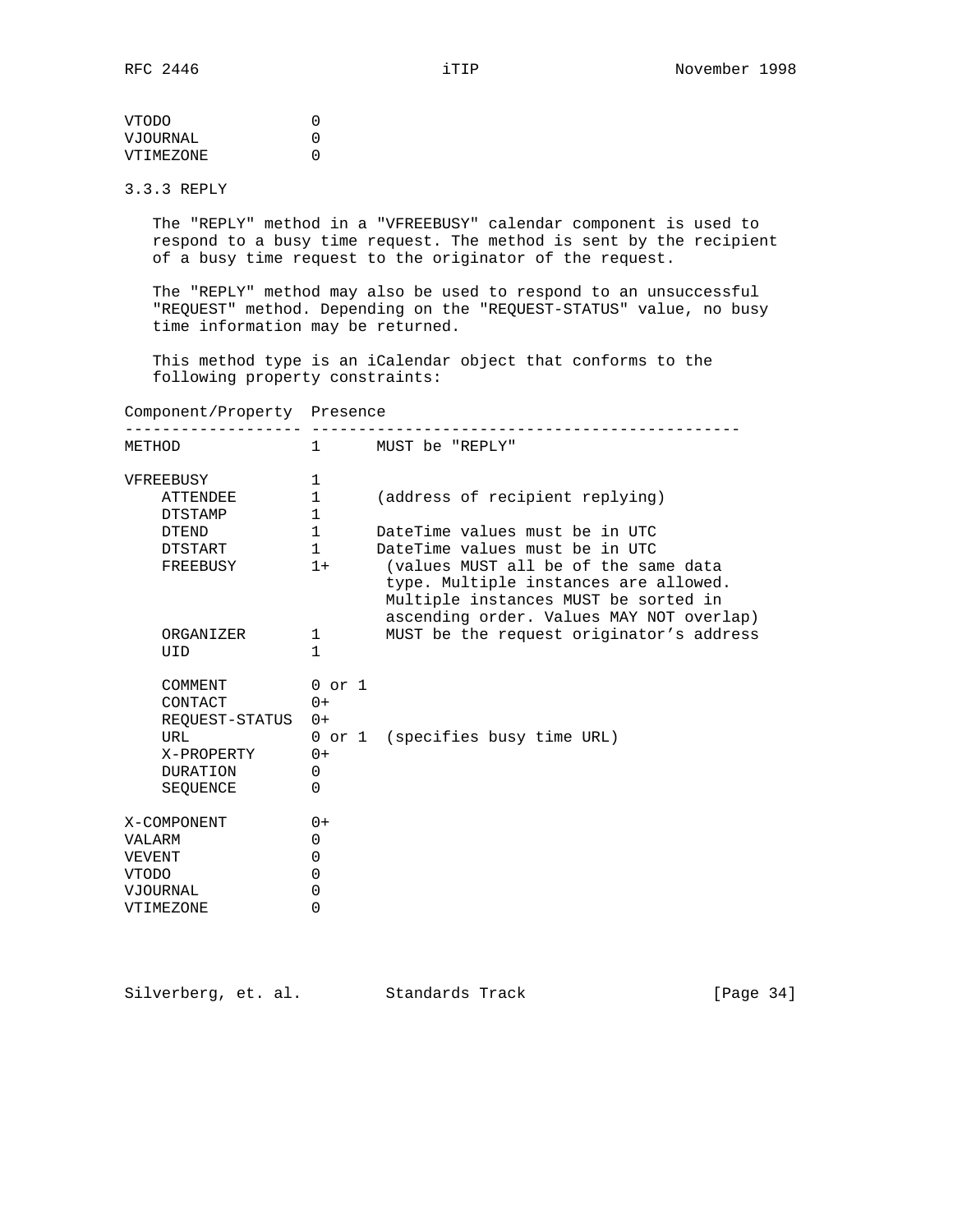3.4 Methods For VTODO Components

 This section defines the property set for the methods that are applicable to the "VTODO" calendar component. Each of the methods is defined using a restriction table that specifies the property constraints that define the particular method.

 The following summarizes the methods that are defined for the "VTODO" calendar component.

| Method         | Description<br>================                                                                                                                                                                                                                      |
|----------------|------------------------------------------------------------------------------------------------------------------------------------------------------------------------------------------------------------------------------------------------------|
| PUBLISH        | Post notification of a VTODO. Used primarily as<br>a method of advertising the existence of a VTODO.                                                                                                                                                 |
| REOUEST        | Assign a VTODO. This is an explicit assignment to<br>one or more Calendar Users. The REOUEST method<br>is also used to update or change an existing<br>VTODO. Clients that cannot handle REQUEST MAY<br>degrade the method to treat it as a PUBLISH. |
| REPLY          | Reply to a VTODO request. Attendees MAY set<br>PARTSTAT to ACCEPTED, DECLINED, TENTATIVE,<br>DELEGATED, PARTIAL, and COMPLETED.                                                                                                                      |
| ADD            | Add one or more instances to an existing to-do.                                                                                                                                                                                                      |
| CANCEL         | Cancel one or more instances of an existing<br>to-do.                                                                                                                                                                                                |
| <b>REFRESH</b> | A request sent to a VTODO Organizer asking for<br>the latest version of a VTODO.                                                                                                                                                                     |
| <b>COUNTER</b> | Counter a REQUEST with an alternative proposal.                                                                                                                                                                                                      |
| DECLINECOUNTER | Decline a counter proposal by an Attendee.                                                                                                                                                                                                           |

## 3.4.1 PUBLISH

 The "PUBLISH" method in a "VTODO" calendar component has no associated response. It is simply a posting of an iCalendar object that maybe added to a calendar. It MUST have an "Organizer". It MUST NOT have "Attendees". Its expected usage is for encapsulating an arbitrary "VTODO" calendar component as an iCalendar object. The "Organizer" MAY subsequently update (with another "PUBLISH" method), add instances to (with an "ADD" method), or cancel (with a "CANCEL"

Silverberg, et. al. Standards Track [Page 35]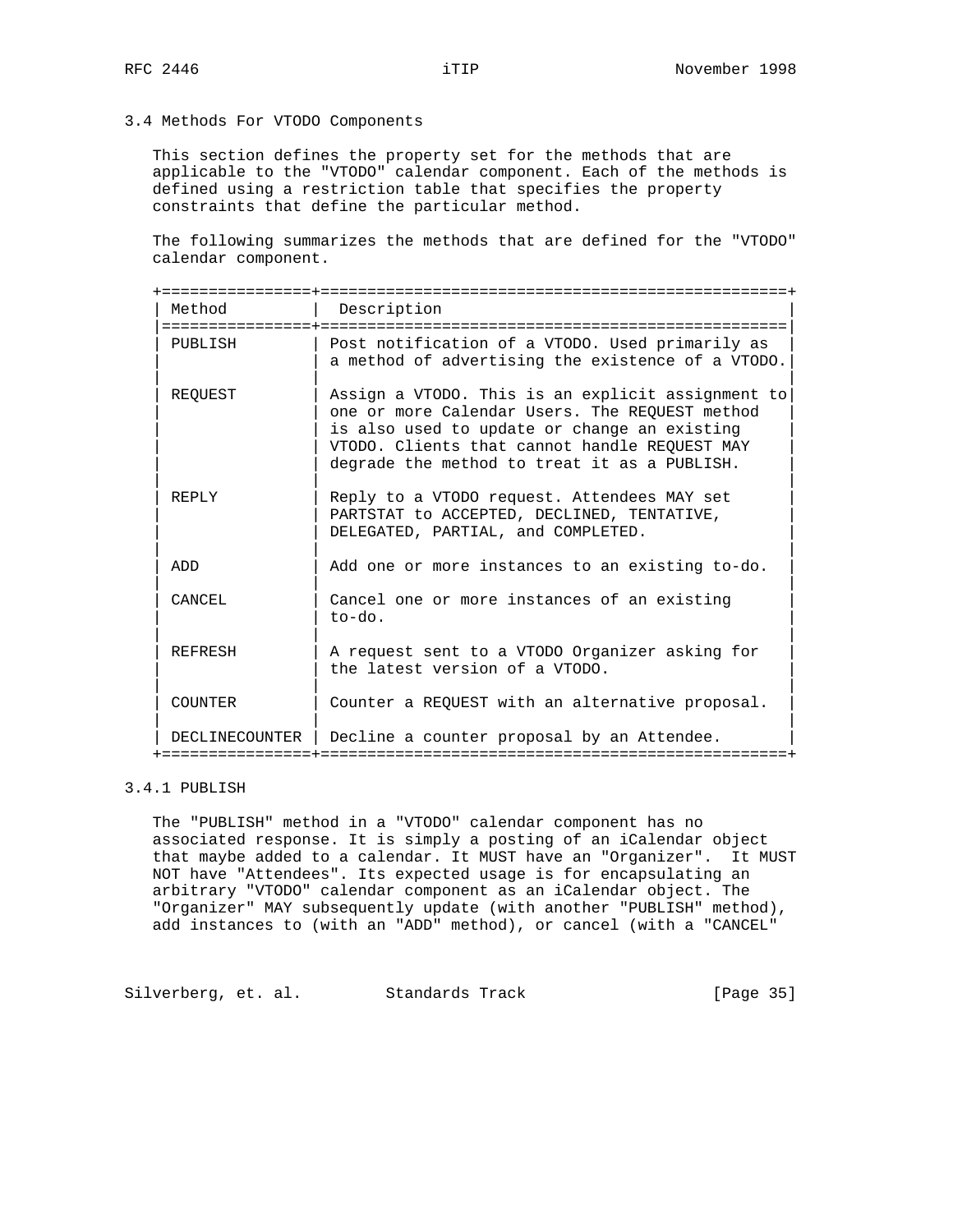method) a previously published "VTODO" calendar component.

 This method type is an iCalendar object that conforms to the following property constraints:

Component/Property Presence ------------------- ---------------------------------------------- METHOD 1 MUST be "PUBLISH" VTODO 1+ DTSTAMP 1 DTSTART 1 ORGANIZER 1 PRIORITY 1 SEQUENCE 0 or 1 MUST be present if value is greater than 0, MAY be present if 0 SUMMARY 1 Can be null. SUMMARY 1<br>UID 1 ATTACH 0+ ATTACH 0+<br>CATEGORIES 0 or 1 This property may contain a list of values<br>CLASS 0 or 1 CLASS 0 or 1 COMMENT 0 or 1 CONTACT 0+ CREATED 0 or 1 DESCRIPTION 0 or 1 Can be null DUE 0 or 1 If present DURATION MUST NOT be present DURATION 0 or 1 If present DUE MUST NOT be present EXDATE 0+ EXRULE 0+ GEO 0 or 1 LAST-MODIFIED 0 or 1 LAST-MODIFIED 0 or 1<br>LOCATION 0 or 1 PERCENT-COMPLETE 0 or 1  $R$ DATE  $0+$ RECURRENCE-ID 0 or 1 MUST only if referring to an instance of a recurring calendar component. Otherwise it MUST NOT be present. RELATED-TO 0+ RESOURCES 0 or 1 This property may contain a list of values RRULE 0+ STATUS 0 or 1 MAY be one of COMPLETED/NEEDS ACTION/IN- PROCESS/CANCELLED URL 0 or 1 X-PROPERTY 0+ ATTENDEE 0 REQUEST-STATUS 0 Silverberg, et. al. Standards Track [Page 36]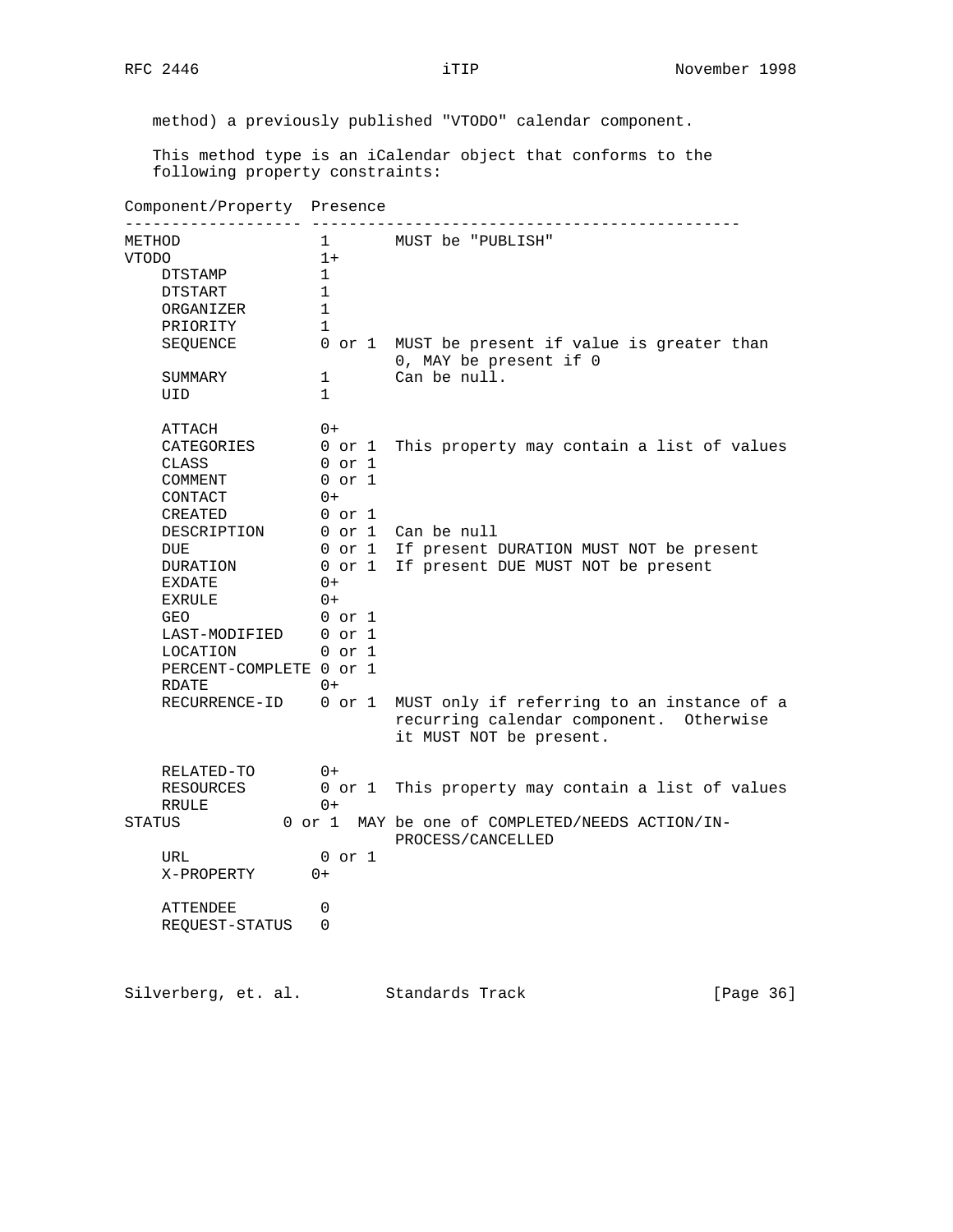| VTIMEZONE   | $0+$ | MUST be present if any date/time refers to<br>a timezone |  |  |  |
|-------------|------|----------------------------------------------------------|--|--|--|
| VALARM      | $0+$ |                                                          |  |  |  |
| X-COMPONENT | $0+$ |                                                          |  |  |  |
| VFREEBUSY   |      |                                                          |  |  |  |
| VEVENT      |      |                                                          |  |  |  |
| VJOURNAL    |      |                                                          |  |  |  |

#### 3.4.2 REQUEST

 The "REQUEST" method in a "VTODO" calendar component provides the following scheduling functions:

- . Assign a to-do to one or more "Calendar Users";
- . Reschedule an existing to-do;
- . Update the details of an existing to-do, without rescheduling it;
- . Update the completion status of "Attendees" of an existing to-do, without rescheduling it;
- . Reconfirm an existing to-do, without rescheduling it;
- . Delegate/reassign an existing to-do to another "Calendar User".

 The assigned "Calendar Users" are identified in the "VTODO" calendar component by individual "ATTENDEE;ROLE=REQ-PARTICIPANT" property value sequences.

 The originator of a "REQUEST" is the "Organizer" of the to-do. The recipient of a "REQUEST" is the "Calendar User" assigned the to-do. The "Attendee" uses the "REPLY" method to convey their acceptance and completion status to the "Organizer" of the "REQUEST".

 The "UID", "SEQUENCE", and "DTSTAMP" properties are used to distinguish the various uses of the "REQUEST" method. If the "UID" property value in the "REQUEST" is not found on the recipient's calendar, then the "REQUEST" is for a new to-do. If the "UID" property value is found on the recipient's calendar, then the "REQUEST" is a rescheduling, an update, or a reconfirm of the "VTODO" calendar object.

 If the "Organizer" of the "REQUEST" method is not authorized to make a to-do request on the "Attendee's" calendar system, then an exception is returned in the "REQUEST-STATUS" property of a subsequent "REPLY" method, but no scheduling action is performed.

 For the "REQUEST" method, multiple "VTODO" components in a single iCalendar object are only permitted when for components with the same "UID" property. That is, a series of recurring events may have

Silverberg, et. al. Standards Track [Page 37]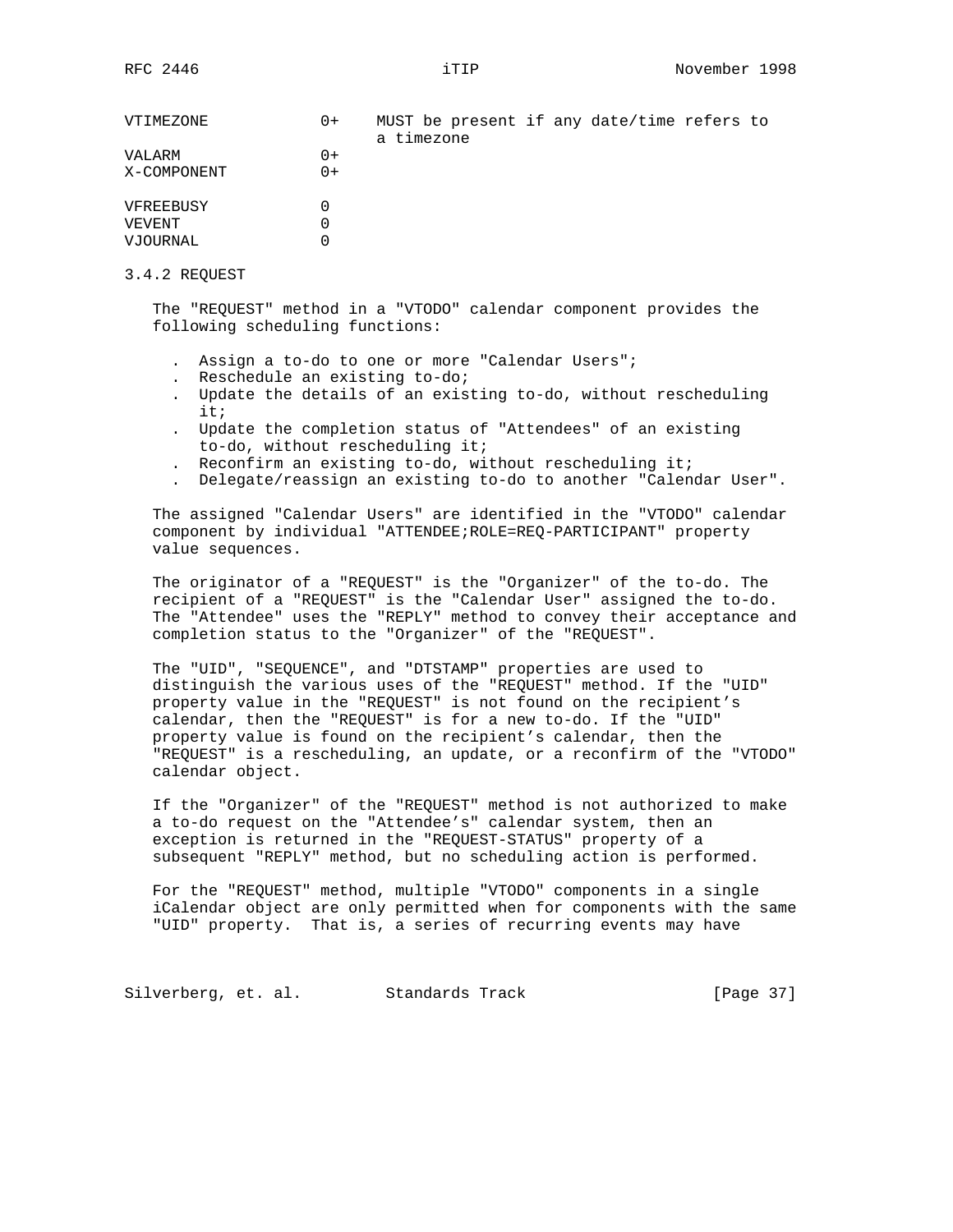instance-specific information. In this case, multiple "VTODO" components are needed to express the entire series.

 This method type is an iCalendar object that conforms to the following property constraints:

# Component/Property Presence

| -------- --------------- |              |                                                                                                                |
|--------------------------|--------------|----------------------------------------------------------------------------------------------------------------|
| METHOD                   |              | 1 MUST be "REOUEST"                                                                                            |
| VTODO                    | $1+$         | All components must have the same UID                                                                          |
| ATTENDEE                 | $1+$         |                                                                                                                |
| DTSTAMP                  | 1            |                                                                                                                |
| DTSTART                  | $\mathbf{1}$ |                                                                                                                |
| ORGANIZER                | 1            |                                                                                                                |
| PRIORITY                 | $\mathbf{1}$ |                                                                                                                |
| SEQUENCE                 |              | 0 or 1 MUST be present if value is greater than<br>0, MAY be present if 0                                      |
| SUMMARY                  | $\mathbf{1}$ | Can be null.                                                                                                   |
| UID                      | $\mathbf{1}$ |                                                                                                                |
| ATTACH                   | $0+$         |                                                                                                                |
| CATEGORIES               |              | 0 or 1 This property may contain a list of<br>values                                                           |
| CLASS                    | $0$ or $1$   |                                                                                                                |
| COMMENT                  | $0$ or $1$   |                                                                                                                |
| CONTACT                  | $0+$         |                                                                                                                |
| CREATED                  | 0 or 1       |                                                                                                                |
| DESCRIPTION              |              | 0 or 1 Can be null                                                                                             |
| DUE                      |              | 0 or 1 If present DURATION MUST NOT be present                                                                 |
| DURATION                 |              | 0 or 1 If present DUE MUST NOT be present                                                                      |
| EXDATE                   | $0+$         |                                                                                                                |
| EXRULE                   | $0+$         |                                                                                                                |
| GEO                      | $0$ or $1$   |                                                                                                                |
| LAST-MODIFIED 0 or 1     |              |                                                                                                                |
| LOCATION                 | 0 or 1       |                                                                                                                |
| PERCENT-COMPLETE 0 or 1  |              |                                                                                                                |
| RDATE                    | $0+$         |                                                                                                                |
| RECURRENCE-ID            | 0 or 1       | present if referring to an instance of a<br>recurring calendar component. Otherwise<br>it MUST NOT be present. |
| RELATED-TO               | $0+$         |                                                                                                                |
| RESOURCES                | 0 or 1       | This property may contain a list of<br>values                                                                  |
| RRULE                    | $0+$         |                                                                                                                |
| STATUS                   |              | 0 or 1 MAY be one of COMPLETED/NEEDS ACTION/IN-<br>PROCESS                                                     |
| URL                      | 0 or 1       |                                                                                                                |
| X-PROPERTY               | 0+           |                                                                                                                |

Silverberg, et. al. Standards Track [Page 38]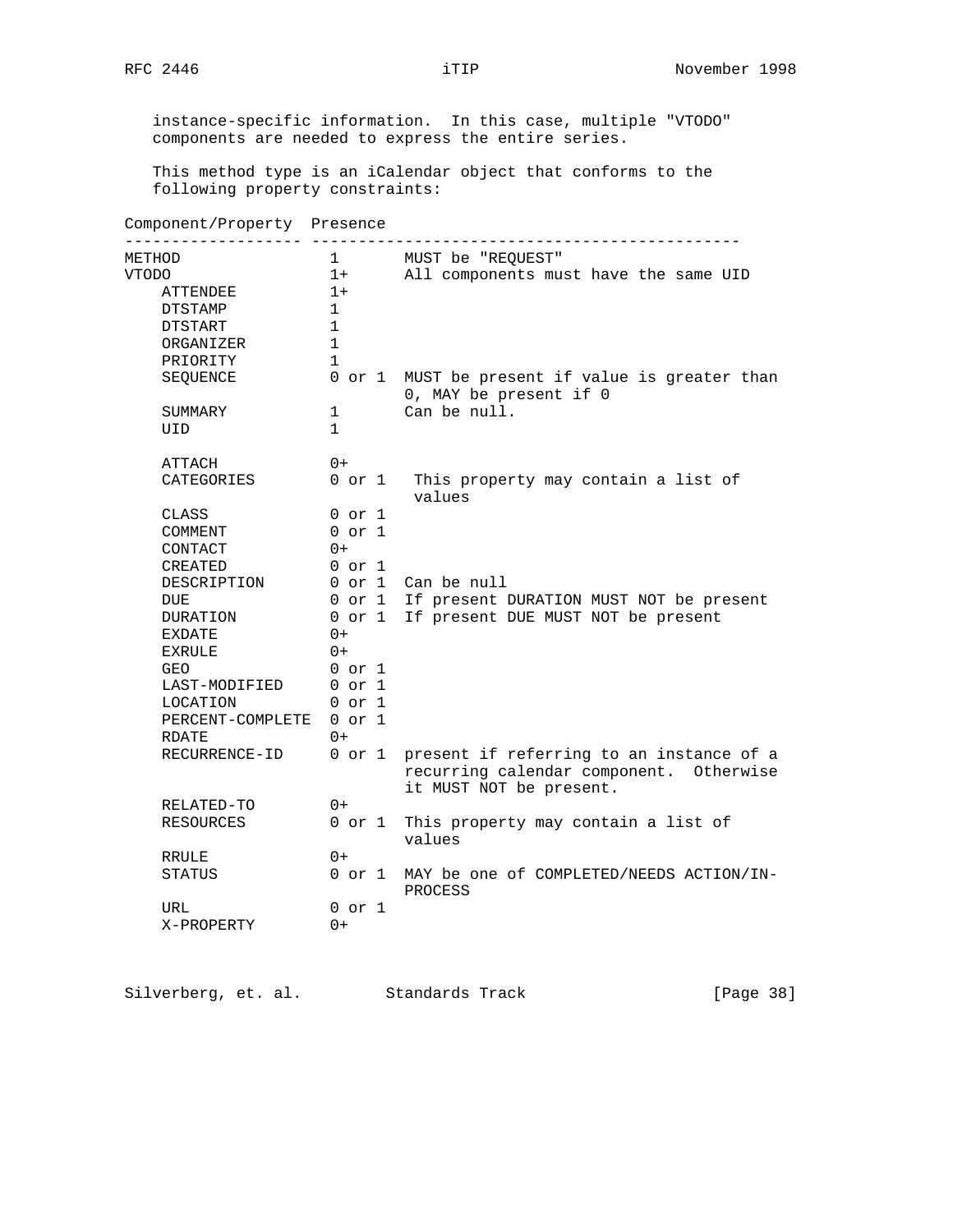| REQUEST-STATUS                  | 0           |                                                          |
|---------------------------------|-------------|----------------------------------------------------------|
| VALARM                          | $0+$        |                                                          |
| VTIMEZONE                       | $0+$        | MUST be present if any date/time refers<br>to a timezone |
| X-COMPONENT                     | $0+$        |                                                          |
| VEVENT<br>VFREEBUSY<br>VJOURNAL | 0<br>0<br>0 |                                                          |

3.4.2.1 REQUEST for Rescheduling a VTODO

 The "REQUEST" method may be used to reschedule a "VTODO" calendar component.

 Rescheduling a "VTODO" calendar component involves a change to the existing "VTODO" calendar component in terms of its start or due time or recurrence intervals and possibly the description. If the recipient CUA of a "REQUEST" method finds that the "UID" property value already exists on the calendar, but that the "SEQUENCE" property value in the "REQUEST" is greater than the value for the existing VTODO, then the "REQUEST" method describes a rescheduling of the "VTODO" calendar component.

#### 3.4.2.2 REQUEST for Update or Reconfirmation of a VTODO

 The "REQUEST" method may be used to update or reconfirm a "VTODO" calendar component. Reconfirmation is merely an update of "Attendee" completion status or overall "VTODO" calendar component status.

 An update to an existing "VTODO" calendar component does not involve changes to the start or due time or recurrence intervals, nor generally to the description for the "VTODO" calendar component. If the recipient CUA of a "REQUEST" method finds that the "UID" property value already exists on the calendar and that the "SEQUENCE" property value in the "REQUEST" is the same as the value for the existing event, then the "REQUEST" method describes an update of the "VTODO" calendar component details, but not a rescheduling of the "VTODO" calendar component.

 The update "REQUEST" is the appropriate response to a "REFRESH" method sent from an "Attendee" to the "Organizer" of a "VTODO" calendar component.

 Unsolicited "REQUEST" methods MAY be sent by the "Organizer" of a "VTODO" calendar component. The unsolicited "REQUEST" methods are

Silverberg, et. al. Standards Track [Page 39]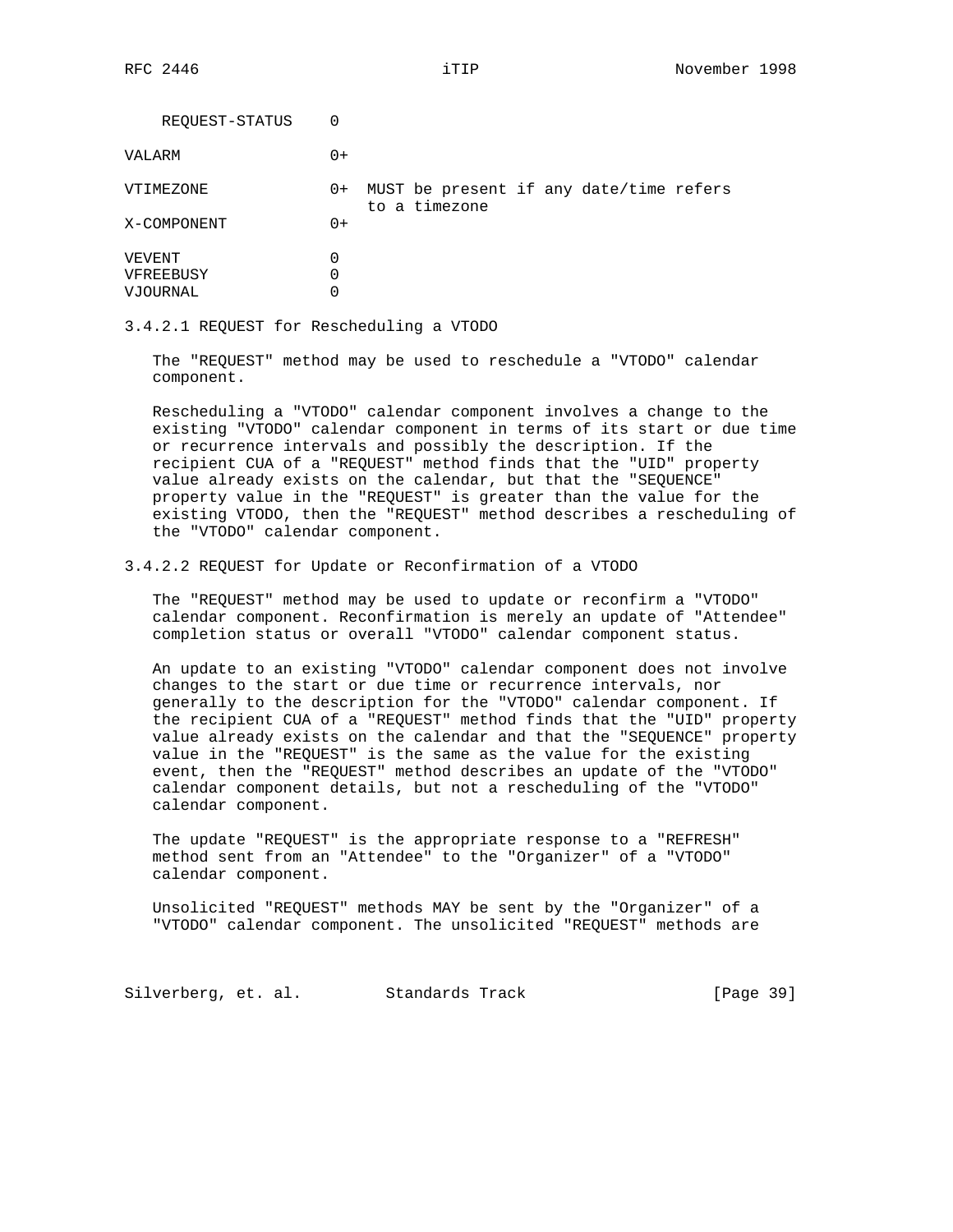used to update the details of the "VTODO" (without rescheduling it or updating the completion status of "Attendees") or the "VTODO" calendar component itself (i.e., reconfirm the "VTODO").

3.4.2.3 REQUEST for Delegating a VTODO

 The "REQUEST" method is also used to delegate or reassign ownership of a "VTODO" calendar component to another "Calendar User". For example, it may be used to delegate an "Attendee's" role (i.e. "chair", or "participant") for a "VTODO" calendar component. The "REQUEST" method is sent by one of the "Attendees" of an existing

 "VTODO" calendar component to some other individual. An "Attendee" of a "VTODO" calendar component MUST NOT delegate to the "Organizer" of the event.

 For the purposes of this description, the "Attendee" delegating the "VTODO" calendar component is referred to as the "Delegator". The "Attendee" receiving the delegation request is referred to as the "Delegate".

 The "Delegator" of a "VTODO" calendar component MUST forward the existing "REQUEST" method for a "VTODO" calendar component to the "Delegate". The "VTODO" calendar component description MUST include the "Delegator's" up-to-date "VTODO" calendar component definition. The "REQUEST" method MUST also include an "ATTENDEE" property with the calendar address of the "Delegate". The "Delegator" MUST also send a "REPLY" method back to the "Organizer" with the "Delegator's" "Attendee" property "partstat" parameter value set to "DELEGATED". In addition, the "delegated-to" parameter MUST be included with the calendar address of the "Delegate". A response to the delegation "REQUEST" is sent from the "Delegate" to the "Organizer" and optionally, to the "Delegator". The "REPLY" method from the "Delegate" SHOULD include the "ATTENDEE" property with their calendar address and the "delegated-from" parameter with the value of the "Delegator's" calendar address.

 The delegation "REQUEST" method MUST assign a value for the "RSVP" property parameter associated with the "Delegator's" "Attendee" property to that of the "Delegate's" "ATTENDEE" property. For example if the "Delegator's" "ATTENDEE" property specifies "RSVP=TRUE", then the "Delegate's" "ATTENDEE" property MUST specify "RSVP=TRUE".

3.4.2.4 REQUEST Forwarded To An Uninvited Calendar User

 An "Attendee" assigned a "VTODO" calendar component may send the "VTODO" calendar component to another new CU, not previously associated with the "VTODO" calendar component. The current

Silverberg, et. al. Standards Track [Page 40]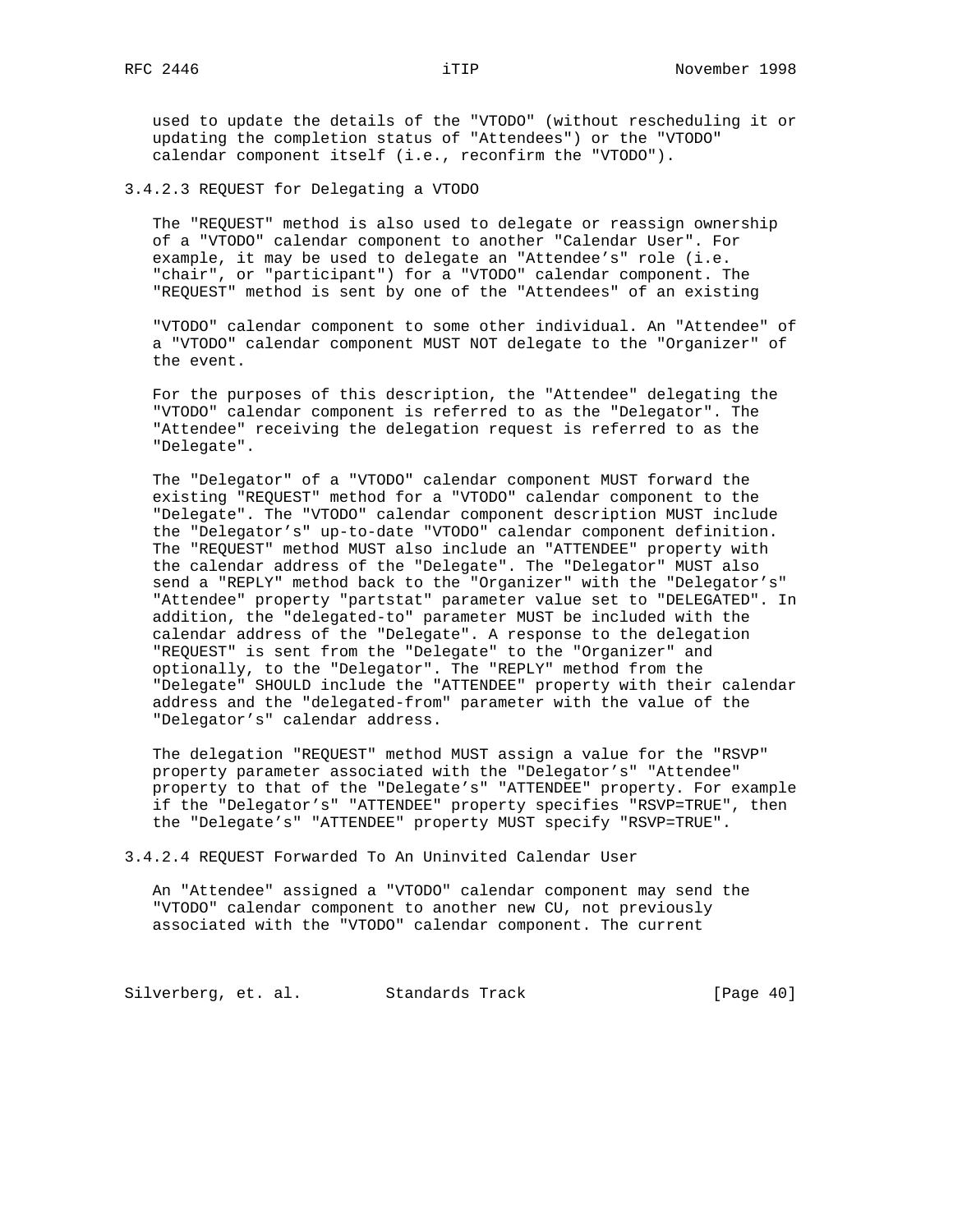"Attendee" assigned the "VTODO" calendar component does this by forwarding the original "REQUEST" method to the new CU. The new CU can send a "REPLY" to the "Organizer" of the "VTODO" calendar component. The reply contains an "ATTENDEE" property for the new CU.

 The "Organizer" ultimately decides whether or not the new CU becomes part of the to-do and is not obligated to do anything with a "REPLY" from a new (uninvited) CU. If the "Organizer" does not want the new CU to be part of the to-do, the new "ATTENDEE" property is not added to the "VTODO" calendar component. The "Organizer" MAY send the CU a "CANCEL" message to indicate that they will not be added to the to do. If the "Organizer" decides to add the new CU, the new "ATTENDEE" property is added to the "VTODO" calendar component. Furthermore, the "Organizer" is free to change any "ATTENDEE" property parameter from the values supplied by the new CU to something the "Organizer" considers appropriate.

#### 3.4.2.5 REQUEST Updated Attendee Status

 An "Organizer" of a "VTODO" may request an updated status from one or more "Attendees". The "Organizer" sends a "REQUEST" method to the "Attendee" with the "ATTENDEE;RSVP=TRUE" property sequence. The "SEQUENCE" property for the "VTODO" is not changed from its previous value. A recipient determines that the only change in the "REQUEST" is that their "RSVP" property parameter indicates a request for an updated status. The recipient SHOULD respond with a "REPLY" method indicating their current status with respect to the "REQUEST".

## 3.4.3 REPLY

 The "REPLY" method in a "VTODO" calendar component is used to respond (e.g., accept or decline) to a request or to reply to a delegation request. It is also used by an "Attendee" to update their completion status. When used to provide a delegation response, the "Delegator" MUST include the calendar address of the "Delegate" in the "delegated-to" parameter of the "Delegator's" "ATTENDEE" property. The "Delegate" MUST include the calendar address of the "Delegator" on the "delegated-from" parameter of the "Delegate's" "ATTENDEE" property.

 The "REPLY" method MAY also be used to respond to an unsuccessful "VTODO" calendar component "REQUEST" method. Depending on the "REQUEST-STATUS" value, no scheduling action may have been performed.

 The "Organizer" of a "VTODO" calendar component MAY receive a "REPLY" method from a "Calendar User" not in the original "REQUEST". For example, a "REPLY" method MAY be received from a "Delegate" of a "VTODO" calendar component. In addition, the "REPLY" method MAY be

Silverberg, et. al. Standards Track [Page 41]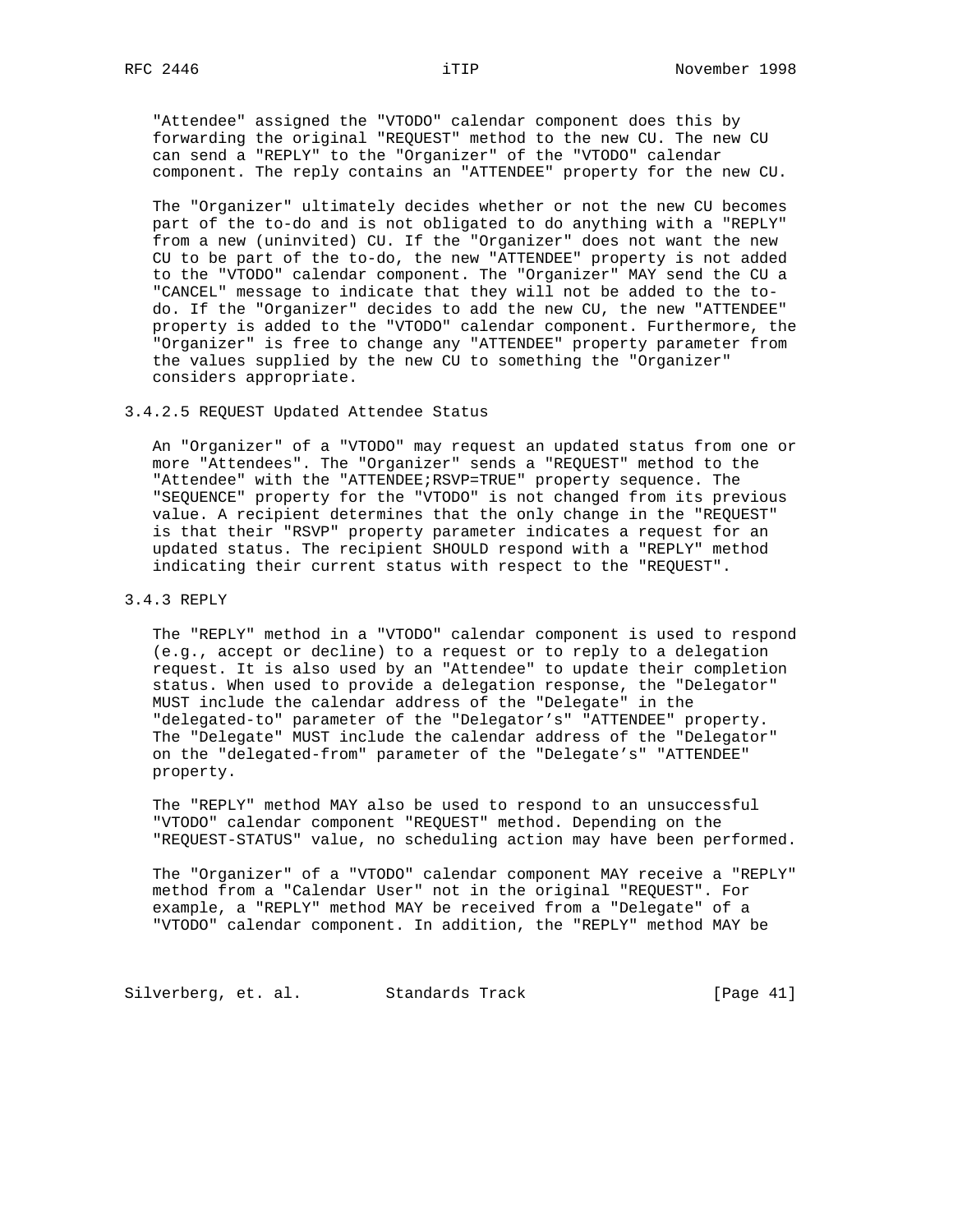received from an unknown "Calendar User", having been forwarded the "REQUEST" by an original "Attendee" of the "VTODO" calendar component. This uninvited "Attendee" MAY be accepted, or the "Organizer" MAY cancel the "VTODO" calendar component for the uninvited "Attendee" by sending them a "CANCEL" method.

 This method type is an iCalendar object that conforms to the following property constraints:

| Component/Property                                                                                                                                                                                                                              | Presence                                                                                                                                                                           |                                                                                                                                                   |  |  |
|-------------------------------------------------------------------------------------------------------------------------------------------------------------------------------------------------------------------------------------------------|------------------------------------------------------------------------------------------------------------------------------------------------------------------------------------|---------------------------------------------------------------------------------------------------------------------------------------------------|--|--|
| METHOD<br><b>VTODO</b><br>ATTENDEE<br>DTSTAMP<br>ORGANIZER<br>REQUEST-STATUS<br>UID                                                                                                                                                             | $\mathbf{1}$<br>1+<br>1+<br>$\mathbf 1$<br>1<br>$1+$<br>1                                                                                                                          | MUST be "REPLY"<br>All component MUST have the same UID<br>MUST must be the address of the replying<br>attendee                                   |  |  |
| ATTACH<br>CATEGORIES<br>CLASS<br>COMMENT<br>CONTACT<br><b>CREATED</b><br>DESCRIPTION<br><b>DTSTART</b><br>DUE<br>DURATION<br>EXDATE<br><b>EXRULE</b><br><b>GEO</b><br>LAST-MODIFIED<br>LOCATION<br>PERCENT-COMPLETE 0 or 1<br>PRIORITY<br>RDATE | $0+$<br>$0$ or $1$<br>$0$ or $1$<br>$0+$<br>0 or 1<br>$0$ or $1$<br>$0$ or $1$<br>0 or 1<br>0 or 1<br>$0+$<br>$0+$<br>$0$ or $1$<br>$0$ or $1$<br>$0$ or $1$<br>$0$ or $1$<br>$0+$ | 0 or 1 This property may contain a list of values<br>If present DURATION MUST NOT be present<br>If present DUE MUST NOT be present                |  |  |
| RELATED-TO<br>RESOURCES<br>RRULE                                                                                                                                                                                                                | $0+$<br>$0$ or $1$<br>$0+$                                                                                                                                                         | This property may contain a list of values                                                                                                        |  |  |
| RECURRENCE-ID<br>SEQUENCE                                                                                                                                                                                                                       | $0$ or $1$<br>0 or 1                                                                                                                                                               | MUST only if referring to an instance of a<br>Recurring calendar component. Otherwise it<br>MUST NOT be present<br>MUST be the sequence number of |  |  |
| STATUS                                                                                                                                                                                                                                          | $0$ or $1$                                                                                                                                                                         | the original REQUEST if greater than 0.<br>MAY be present if 0.                                                                                   |  |  |

Silverberg, et. al. Standards Track [Page 42]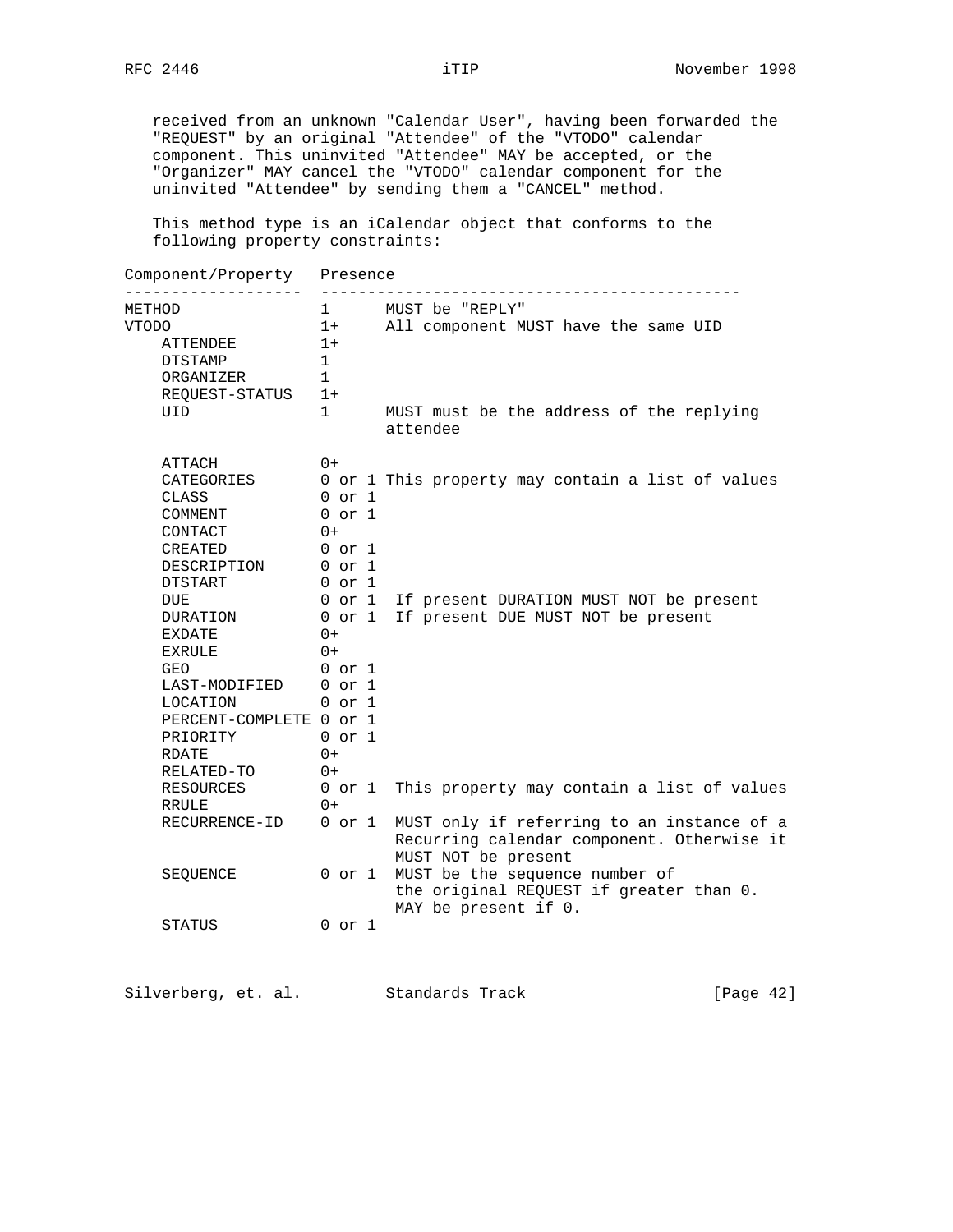| SUMMARY<br>URL<br>X-PROPERTY | $0$ or $1$<br>$0+$ | 0 or 1 Can be null                                              |
|------------------------------|--------------------|-----------------------------------------------------------------|
| VTIMEZONE                    |                    | 0 or 1 MUST be present if any date/time refers to<br>a timezone |
| X-COMPONENT                  | $0+$               |                                                                 |
| VALARM                       | 0                  |                                                                 |
| VEVENT                       | 0                  |                                                                 |
| VFREEBUSY                    | 0                  |                                                                 |

# 3.4.4 ADD

 The "ADD" method in a "VTODO" calendar component is used to add one or more instances to an existing to-do.

 If the "UID" property value in the "ADD" is not found on the recipient's calendar, then the recipient SHOULD send a "REFRESH" to the "Organizer" in order to be updated with the latest version of the "VTODO". If an "Attendee" implementation does not support the "ADD" method it should respond with a "REQUEST-STATUS" value of 5.3 and ask for a "REFRESH".

 The "SEQUENCE" property value is incremented as the sequence of to dos has changed.

 This method type is an iCalendar object that conforms to the following property constraints:

## Component/Property Presence

| METHOD     |            | MUST be "ADD"                                 |
|------------|------------|-----------------------------------------------|
| VTODO      |            |                                               |
| DTSTAMP    |            |                                               |
| ORGANIZER  |            |                                               |
| PRIORITY   |            |                                               |
| SEQUENCE   |            | MUST be greater than 0                        |
| SUMMARY    |            | Can be null.                                  |
| UID        |            | MUST match that of the original to-do         |
| ATTACH     | $0+$       |                                               |
| ATTENDEE   | $() +$     |                                               |
| CATEGORIES | 0 or 1     | This property may contain a list of<br>values |
| CLASS      | $0$ or $1$ |                                               |
| COMMENT    | $0$ or $1$ |                                               |
| CONTACT    | $0+$       |                                               |

| Silverberg, et. al. |  | Standards Track | [Page $43$ ] |
|---------------------|--|-----------------|--------------|
|---------------------|--|-----------------|--------------|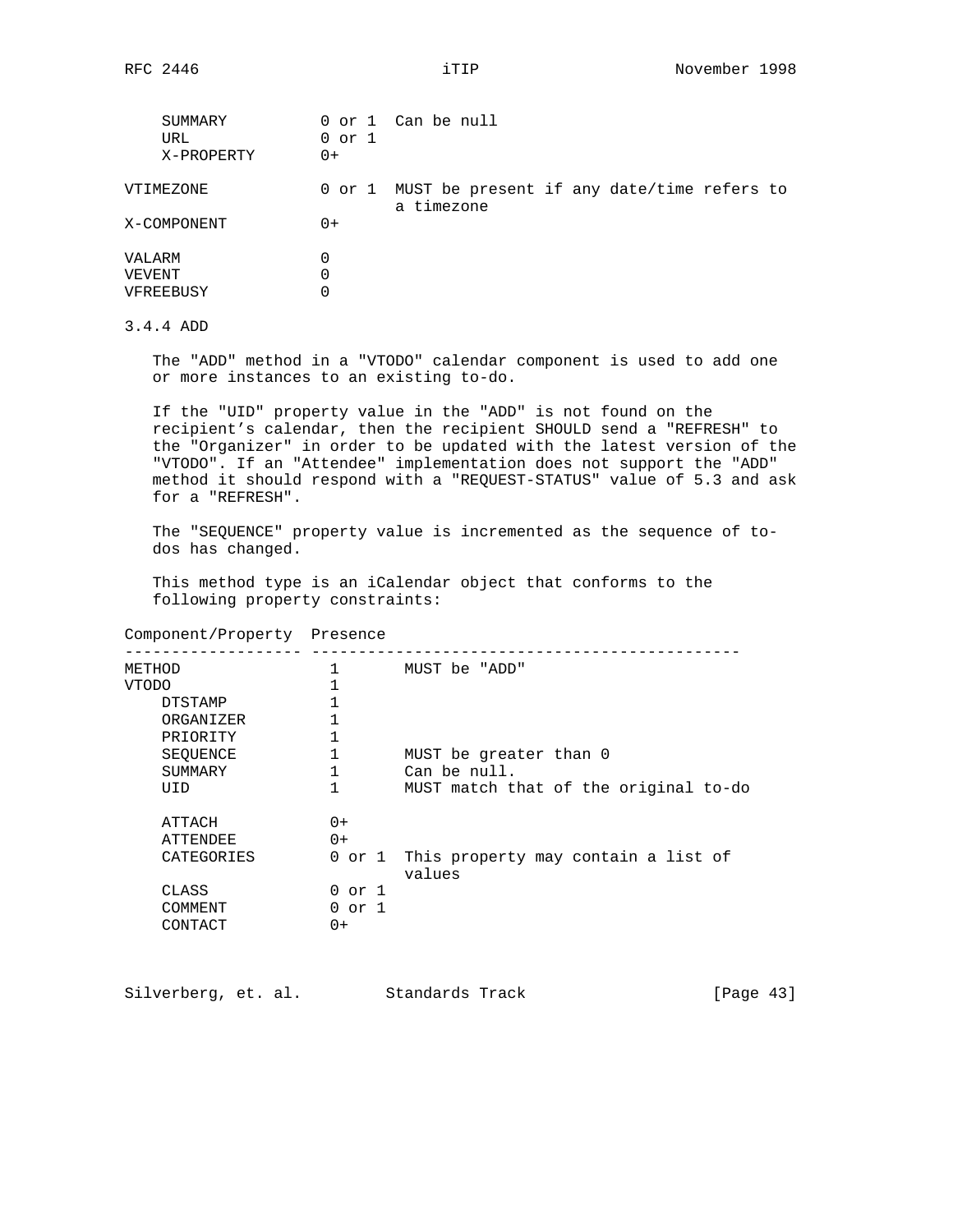| CREATED                 | $0$ or $1$ |                                                            |
|-------------------------|------------|------------------------------------------------------------|
| DESCRIPTION             |            | 0 or 1 Can be null                                         |
| DTSTART                 | $0$ or $1$ |                                                            |
| <b>DUE</b>              | 0 or 1     | If present DURATION MUST NOT be present                    |
| DURATION                | 0 or 1     | If present DUE MUST NOT be present                         |
| EXDATE                  | $0+$       |                                                            |
| EXRULE                  | $0+$       |                                                            |
| <b>GEO</b>              | $0$ or $1$ |                                                            |
| LAST-MODIFIED 0 or 1    |            |                                                            |
| LOCATION                | 0 or 1     |                                                            |
| PERCENT-COMPLETE 0 or 1 |            |                                                            |
| RDATE                   | $() +$     |                                                            |
| RELATED-TO              | $0+$       |                                                            |
| RESOURCES               |            | 0 or 1 This property may contain a list of<br>values       |
| RRULE                   | $0+$       |                                                            |
| STATUS                  |            | 0 or 1 MAY be one of COMPLETED/NEEDS ACTION/IN-<br>PROCESS |
| URL                     | $0$ or $1$ |                                                            |
| X-PROPERTY              | $0+$       |                                                            |
| RECURRENCE-ID           | $\Omega$   |                                                            |
| REQUEST-STATUS          | $\Omega$   |                                                            |
| VALARM                  | $0+$       |                                                            |
| VTIMEZONE               | $0+$       | MUST be present if any date/time refers<br>to a timezone   |
| X-COMPONENT             | $0+$       |                                                            |
| VEVENT                  | 0          |                                                            |
| VJOURNAL                | $\Omega$   |                                                            |
| VFREEBUSY               | $\Omega$   |                                                            |
|                         |            |                                                            |

#### 3.4.5 CANCEL

 The "CANCEL" method in a "VTODO" calendar component is used to send a cancellation notice of an existing "VTODO" calendar request to the "Attendees". The message is sent by the "Organizer" of a "VTODO" calendar component to the "Attendees" of the "VTODO" calendar component. For a recurring "VTODO" calendar component, either the whole "VTODO" calendar component or instances of a "VTODO" calendar component may be cancelled. To cancel the complete range of a recurring "VTODO" calendar component, the "UID" property value for the "VTODO" calendar component MUST be specified and a "RECURRENCE- ID" MUST NOT be specified in the "CANCEL" method. In order to cancel an individual instance of a recurring "VTODO" calendar component, the "RECURRENCE-ID" property value for the "VTODO" calendar component MUST be specified in the "CANCEL" method.

Silverberg, et. al. Standards Track [Page 44]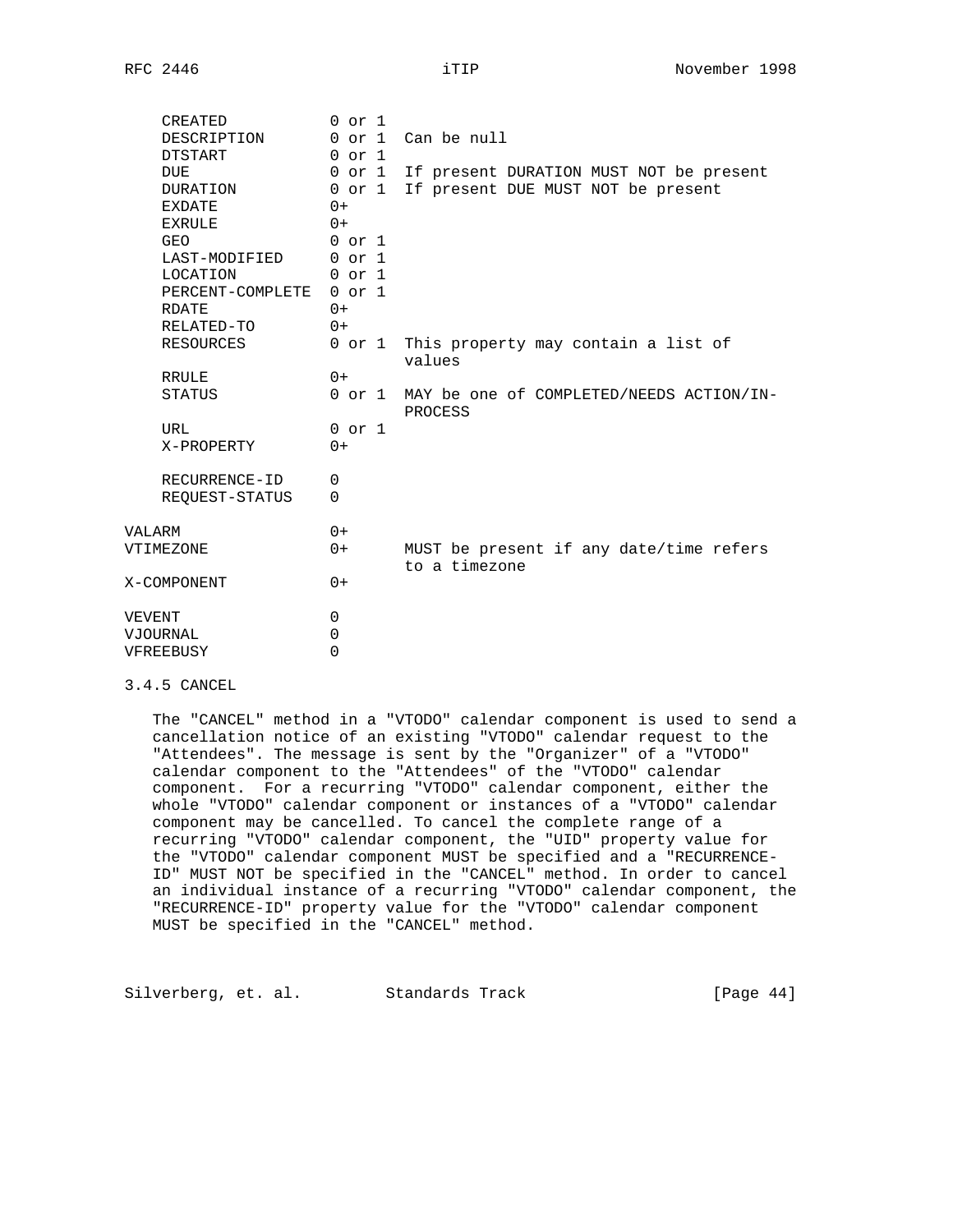There are two options for canceling a sequence of instances of a recurring "VTODO" calendar component:

- (a) the "RECURRENCE-ID" property for an instance in the sequence MUST be specified with the "RANGE" property parameter value of THISANDPRIOR (or THISANDFUTURE) to indicate cancellation of the specified "VTODO" calendar component and all instances before (or after); or
- (b) individual recurrence instances may be cancelled by specifying multiple "RECURRENCE-ID" properties corresponding to the instances to be cancelled.

 When a "VTODO" is cancelled, the "SEQUENCE" property value MUST be incremented.

 This method type is an iCalendar object that conforms to the following property constraints:

| Component/Property Presence   |              |                                                                                                                          |  |
|-------------------------------|--------------|--------------------------------------------------------------------------------------------------------------------------|--|
| METHOD<br><b>VTODO</b>        | $\mathbf{1}$ | 1 MUST be "CANCEL"                                                                                                       |  |
| ATTENDEE                      | $0+$         | include all "Attendees" being removed from<br>the todo. MUST include all "Attendees" if<br>the entire todo is cancelled. |  |
| UID                           | $1 \quad$    | MUST echo original UID                                                                                                   |  |
| <b>DTSTAMP</b>                | 1            |                                                                                                                          |  |
| ORGANIZER                     | $\mathbf{1}$ |                                                                                                                          |  |
| SEOUENCE                      | $\mathbf{1}$ |                                                                                                                          |  |
| ATTACH                        | $() +$       |                                                                                                                          |  |
| CATEGORIES                    |              | 0 or 1 This property MAY contain a list of values                                                                        |  |
| CLASS                         | $0$ or $1$   |                                                                                                                          |  |
| COMMENT                       | $0$ or $1$   |                                                                                                                          |  |
| CONTACT                       | $0+$         |                                                                                                                          |  |
| CREATED 0 or 1                |              |                                                                                                                          |  |
| DESCRIPTION 0 or 1            |              |                                                                                                                          |  |
| DTSTART                       | 0 or 1       |                                                                                                                          |  |
| <b>DUE</b>                    |              | 0 or 1 If present DURATION MUST NOT be present                                                                           |  |
| DURATION                      |              | 0 or 1 If present DUE MUST NOT be present                                                                                |  |
| <b>EXDATE</b>                 | $() +$       |                                                                                                                          |  |
| EXRULE                        | $0+$         |                                                                                                                          |  |
| 0 or 1<br>GEO                 |              |                                                                                                                          |  |
| LAST-MODIFIED 0 or 1          |              |                                                                                                                          |  |
| LOCATION<br>$0 \text{ or } 1$ |              |                                                                                                                          |  |
| PERCENT-COMPLETE 0 or 1       |              |                                                                                                                          |  |
| <b>RDATE</b>                  | $0+$         |                                                                                                                          |  |

| Silverberg, et. al. | Standards Track | [Page $45$ ] |
|---------------------|-----------------|--------------|
|---------------------|-----------------|--------------|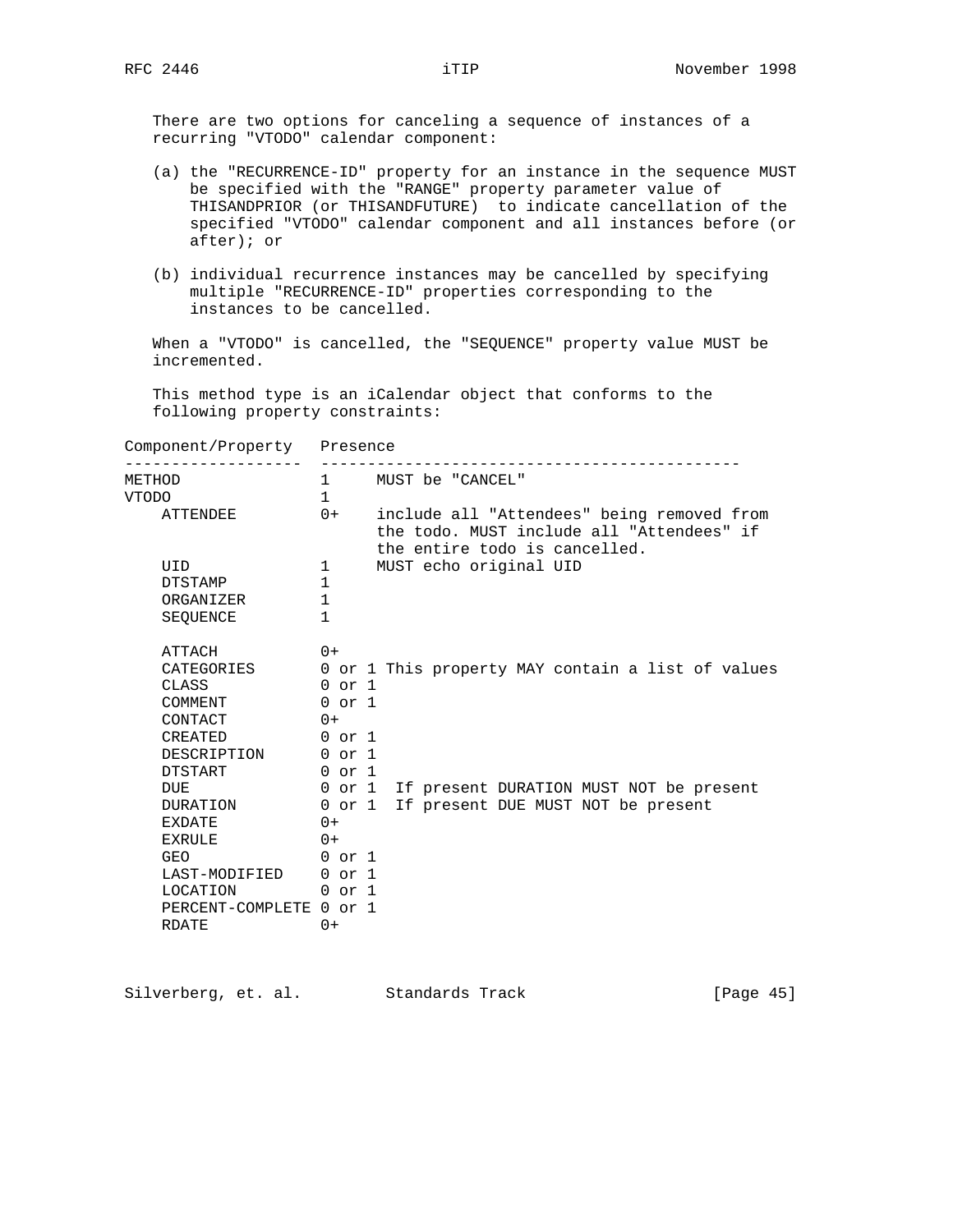|        | RECURRENCE-ID  |            | 0 or 1 MUST only if referring to one or more<br>instances of a recurring calendar<br>component. Otherwise it MUST NOT be<br>present.                |
|--------|----------------|------------|-----------------------------------------------------------------------------------------------------------------------------------------------------|
|        | RELATED-TO     | $0+$       |                                                                                                                                                     |
|        | RESOURCES      |            | 0 or 1 This property MAY contain a list of values                                                                                                   |
|        | RRULE          | $0+$       |                                                                                                                                                     |
|        | PRIORITY       | $0$ or $1$ |                                                                                                                                                     |
|        | STATUS         |            | 0 or 1 If present it MUST be set to "CANCELLED".<br>MUST NOT be used if purpose is to remove<br>"ATTENDEES" rather than cancel the entire<br>VTODO. |
|        | URL            | $0$ or $1$ |                                                                                                                                                     |
|        | X-PROPERTY     | $0+$       |                                                                                                                                                     |
|        | REQUEST-STATUS | 0          |                                                                                                                                                     |
|        | VTIMEZONE      |            | 0 or 1 MUST be present if any date/time refers to<br>a timezone                                                                                     |
|        | X-COMPONENT    | $0+$       |                                                                                                                                                     |
| VALARM |                | 0          |                                                                                                                                                     |
| VEVENT |                | 0          |                                                                                                                                                     |
|        | VFREEBUSY      | 0          |                                                                                                                                                     |
|        |                |            |                                                                                                                                                     |

### 3.4.6 REFRESH

 The "REFRESH" method in a "VTODO" calendar component is used by "Attendees" of an existing "VTODO" calendar component to request an updated description from the "Organizer" of the "VTODO" calendar component. The "Organizer" of the "VTODO" calendar component MAY use this method to request an updated status from the "Attendees". The "REFRESH" method MUST specify the "UID" property corresponding to the "VTODO" calendar component needing update.

 A refresh of a recurrence instance of a "VTODO" calendar component may be requested by specifying the "RECURRENCE-ID" property corresponding to the associated "VTODO" calendar component. The "Organizer" responds with the latest description and rendition of the "VTODO" calendar component. In most cases this will be a REQUEST unless the "VTODO" has been cancelled, in which case the ORGANIZER MUST send a "CANCEL". This method is intended to facilitate machine processing of requests for updates to a "VTODO" calendar component.

 This method type is an iCalendar object that conforms to the following property constraints:

Silverberg, et. al. Standards Track [Page 46]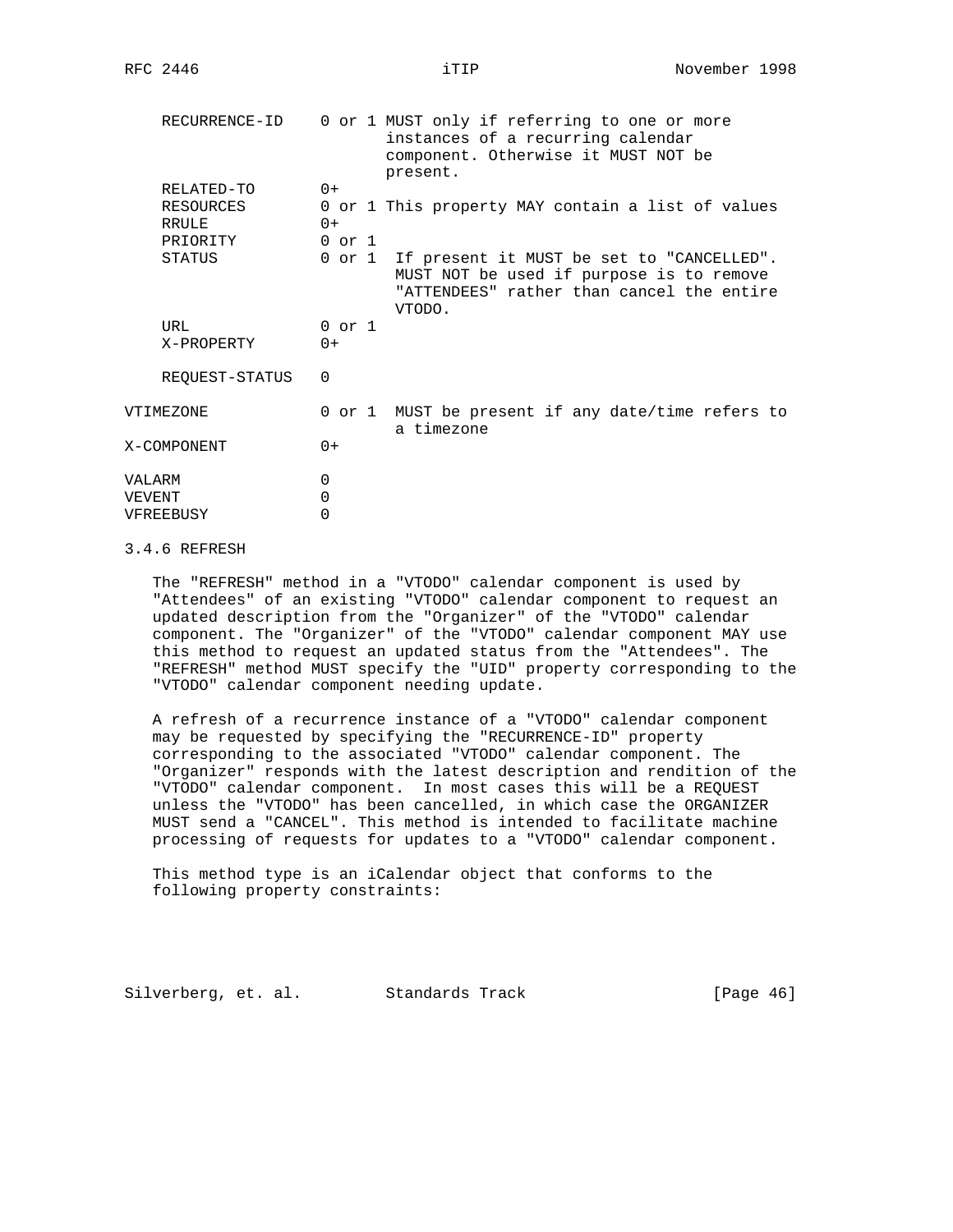| Component/Property Presence     |                                      |                                                                                                                                      |  |  |
|---------------------------------|--------------------------------------|--------------------------------------------------------------------------------------------------------------------------------------|--|--|
| ---------------------<br>METHOD | -------------<br>1 MUST be "REFRESH" |                                                                                                                                      |  |  |
| VTODO                           | $\mathbf{1}$                         |                                                                                                                                      |  |  |
| ATTENDEE                        | $\mathbf 1$                          |                                                                                                                                      |  |  |
| DTSTAMP                         | $\mathbf{1}$                         |                                                                                                                                      |  |  |
| UID                             | $\mathbf{1}$                         | MUST echo original UID                                                                                                               |  |  |
|                                 |                                      | RECURRENCE-ID 0 or 1 MUST only if referring to an instance of a<br>Recurring calendar component. Otherwise it<br>MUST NOT be present |  |  |
| X-PROPERTY                      | $0+$                                 |                                                                                                                                      |  |  |
| ATTACH                          | 0                                    |                                                                                                                                      |  |  |
| CATEGORIES                      | 0                                    |                                                                                                                                      |  |  |
| CLASS                           | 0                                    |                                                                                                                                      |  |  |
| COMMENT                         | $\mathbf 0$                          |                                                                                                                                      |  |  |
| CONTACT                         | $\Omega$                             |                                                                                                                                      |  |  |
| CREATED                         | 0                                    |                                                                                                                                      |  |  |
| DESCRIPTION                     | 0                                    |                                                                                                                                      |  |  |
| DTSTART                         | $\mathbf 0$                          |                                                                                                                                      |  |  |
| <b>DUE</b>                      | $\mathbf 0$                          |                                                                                                                                      |  |  |
| DURATION                        | 0                                    |                                                                                                                                      |  |  |
| EXDATE                          | $\mathbf 0$                          |                                                                                                                                      |  |  |
| EXRULE                          | $\mathbf 0$                          |                                                                                                                                      |  |  |
| <b>GEO</b>                      | $\Omega$                             |                                                                                                                                      |  |  |
| LAST-MODIFIED                   | 0                                    |                                                                                                                                      |  |  |
| LOCATION                        | 0                                    |                                                                                                                                      |  |  |
| ORGANIZER                       | 0                                    |                                                                                                                                      |  |  |
| PERCENT-COMPLETE 0              |                                      |                                                                                                                                      |  |  |
| PRIORITY                        | $\Omega$                             |                                                                                                                                      |  |  |
| RDATE                           | 0                                    |                                                                                                                                      |  |  |
| RELATED-TO                      | $\mathbf 0$                          |                                                                                                                                      |  |  |
| REQUEST-STATUS                  | 0                                    |                                                                                                                                      |  |  |
| RESOURCES                       | 0                                    |                                                                                                                                      |  |  |
| RRULE                           | 0                                    |                                                                                                                                      |  |  |
| SEQUENCE                        | 0                                    |                                                                                                                                      |  |  |
| STATUS                          | 0                                    |                                                                                                                                      |  |  |
| URL                             | $\Omega$                             |                                                                                                                                      |  |  |
| X-COMPONENT                     | $0+$                                 |                                                                                                                                      |  |  |
| VALARM                          | 0                                    |                                                                                                                                      |  |  |
| VEVENT                          | 0                                    |                                                                                                                                      |  |  |
| VFREEBUSY                       | $\mathsf{O}\xspace$                  |                                                                                                                                      |  |  |
| VTIMEZONE                       | 0                                    |                                                                                                                                      |  |  |

Silverberg, et. al. Standards Track [Page 47]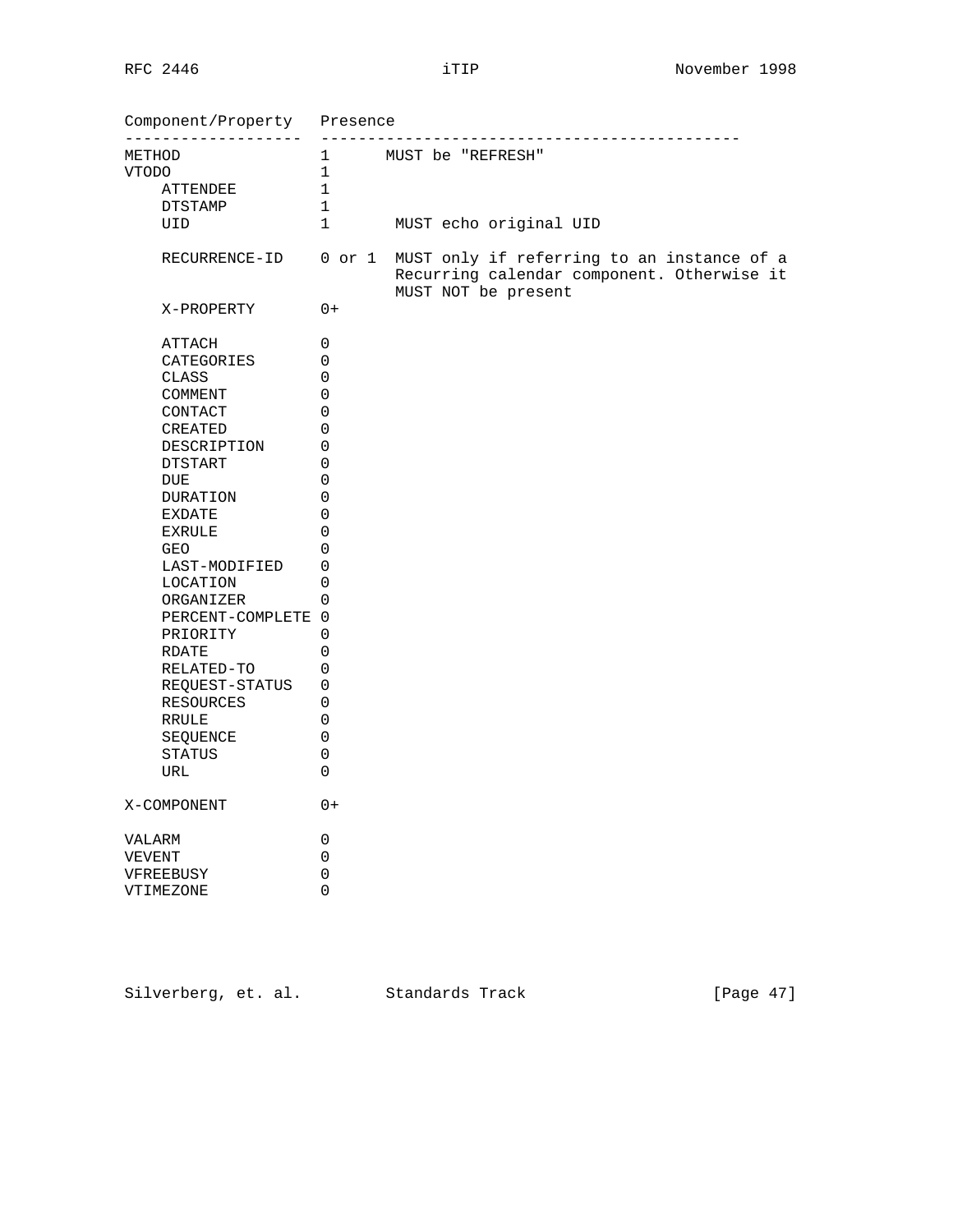## 3.4.7 COUNTER

 The "COUNTER" method in a "VTODO" calendar component is used by an "Attendee" of an existing "VTODO" calendar component to submit to the "Organizer" a counter proposal for the "VTODO" calendar component. The "Attendee" sends the message to the "Organizer" of the "VTODO" calendar component.

 The counter proposal is an iCalendar object consisting of a "VTODO" calendar component describing the complete description of the alternate "VTODO" calendar component.

 The "Organizer" rejects the counter proposal by sending the "Attendee" a "DECLINECOUNTER" method. The "Organizer" accepts the counter proposal by sending all of the "Attendees" of the "VTODO" calendar component a "REQUEST" method rescheduling the "VTODO" calendar component. In the latter case, the "Organizer" SHOULD reset the individual "RSVP" property parameter values to TRUE on each "ATTENDEE" property; in order to force a response by the "Attendees".

 This method type is an iCalendar object that conforms to the following property constraints:

| Component/Property | Presence |
|--------------------|----------|
|--------------------|----------|

| METHOD         | $\mathbf{1}$ | MUST be "COUNTER"                                 |
|----------------|--------------|---------------------------------------------------|
| <b>VTODO</b>   | $\mathbf{1}$ |                                                   |
| ATTENDEE       | $1+$         |                                                   |
| <b>DTSTAMP</b> | $\mathbf{1}$ |                                                   |
| ORGANIZER      | $\mathbf{1}$ |                                                   |
| PRIORITY       | $\mathbf 1$  |                                                   |
| SUMMARY        | $\mathbf{1}$ | Can be null                                       |
| UID            | $\mathbf{1}$ |                                                   |
| ATTACH         | $() +$       |                                                   |
| CATEGORIES     |              | 0 or 1 This property MAY contain a list of values |
| CLASS          | $0$ or $1$   |                                                   |
| COMMENT        | $0$ or $1$   |                                                   |
| CONTACT        | $() +$       |                                                   |
| <b>CREATED</b> | $0$ or $1$   |                                                   |
| DESCRIPTION    |              | 0 or 1 Can be null                                |
| <b>DTSTART</b> | $0$ or $1$   |                                                   |
| <b>DUE</b>     |              | 0 or 1 If present DURATION MUST NOT be present    |
| DURATION       |              | 0 or 1 If present DUE MUST NOT be present         |
| EXDATE         | $0+$         |                                                   |
| <b>EXRULE</b>  | $0+$         |                                                   |
| GEO            | 0 or 1       |                                                   |
| LAST-MODIFIED  | 0 or 1       |                                                   |

Silverberg, et. al. Standards Track [Page 48]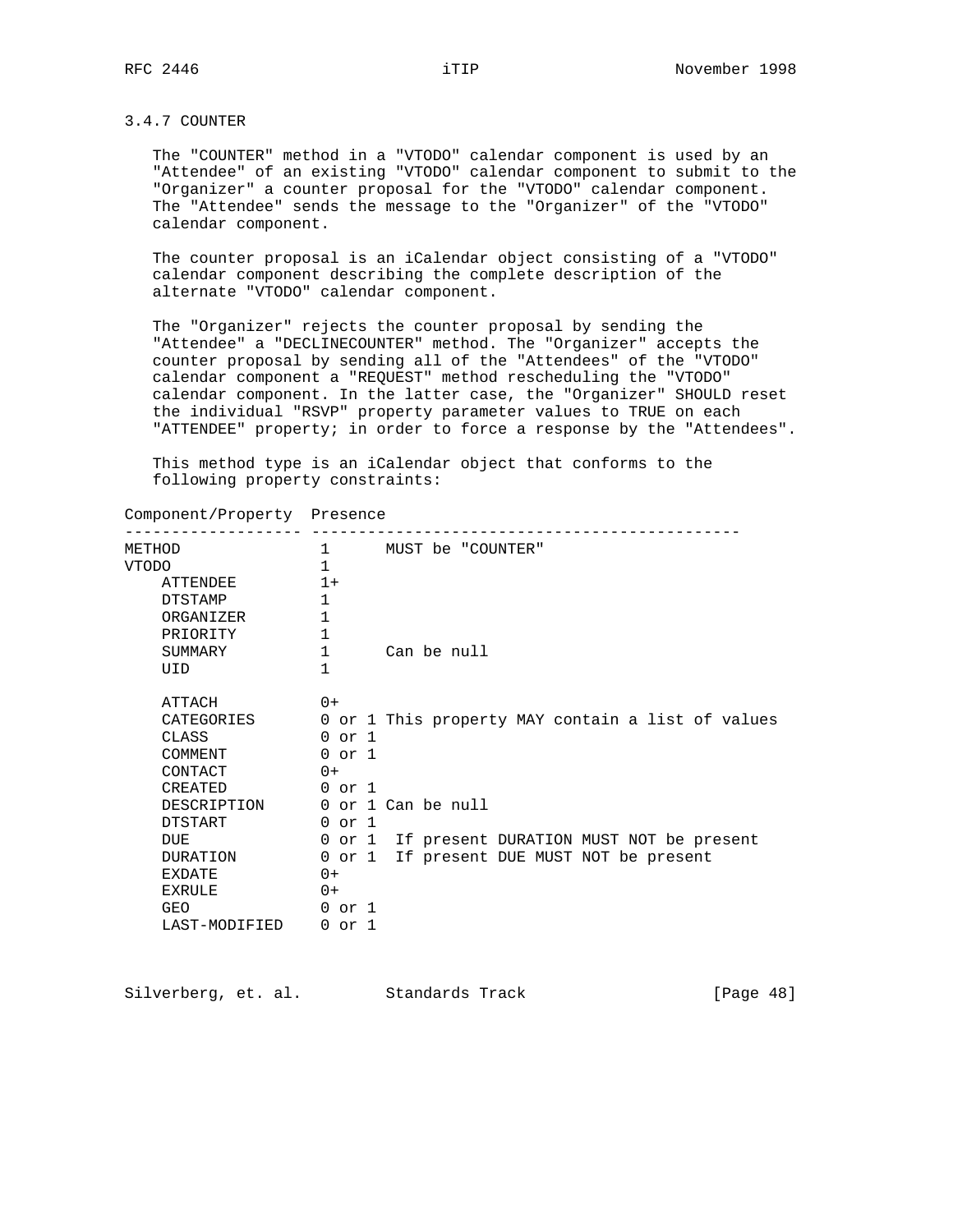|        | LOCATION<br>PERCENT-COMPLETE 0 or 1<br>RDATE | $0$ or $1$<br>$0+$ |                                                                                                                            |
|--------|----------------------------------------------|--------------------|----------------------------------------------------------------------------------------------------------------------------|
|        | RECURRENCE-ID                                |                    | 0 or 1 MUST only 3.5if referring to an instance of a<br>recurring calendar component. Otherwise it<br>MUST NOT be present. |
|        | RELATED-TO                                   | $0+$               |                                                                                                                            |
|        | REQUEST-STATUS                               | $0+$               |                                                                                                                            |
|        | RESOURCES                                    |                    | 0 or 1 This property MAY contain a list of values                                                                          |
|        | RRULE                                        | $0 \text{ or } 1$  |                                                                                                                            |
|        | SEQUENCE                                     |                    | 0 or 1 MUST echo the original SEQUENCE number.<br>MUST be present if non-zero. MAY be present<br>if zero.                  |
|        | STATUS                                       |                    | 0 or 1 MAY be one of COMPLETED/NEEDS ACTION/IN-<br>PROCESS/CANCELLED                                                       |
|        | URL                                          | $0$ or $1$         |                                                                                                                            |
|        | X-PROPERTY                                   | $0+$               |                                                                                                                            |
| VALARM |                                              | $() +$             |                                                                                                                            |
|        | VTIMEZONE                                    |                    | 0 or 1 MUST be present if any date/time refers to<br>a timezone                                                            |
|        | X-COMPONENT                                  | $0+$               |                                                                                                                            |
| VEVENT |                                              | $\mathbf 0$        |                                                                                                                            |
|        | VFREEBUSY                                    | 0                  |                                                                                                                            |

### 3.4.8 DECLINECOUNTER

 The "DECLINECOUNTER" method in a "VTODO" calendar component is used by an "Organizer" of "VTODO" calendar component to reject a counter proposal offered by one of the "Attendees". The "Organizer" sends the message to the "Attendee" that sent the "COUNTER" method to the "Organizer".

 This method type is an iCalendar object that conforms to the following property constraints:

| Component/Property                                      | Presence |                                                                  |
|---------------------------------------------------------|----------|------------------------------------------------------------------|
| METHOD                                                  |          | MUST be "DECLINECOUNTER"                                         |
| <b>VTODO</b><br>ATTENDEE<br><b>DTSTAMP</b><br>ORGANIZER | $1+$     | MUST for all attendees                                           |
| SEOUENCE<br><b>TITD</b>                                 |          | MUST echo the original SEOUENCE number<br>MUST echo original UID |
|                                                         |          |                                                                  |

| Silverberg, et. al.<br>Standards Track | [Page 49] |
|----------------------------------------|-----------|
|----------------------------------------|-----------|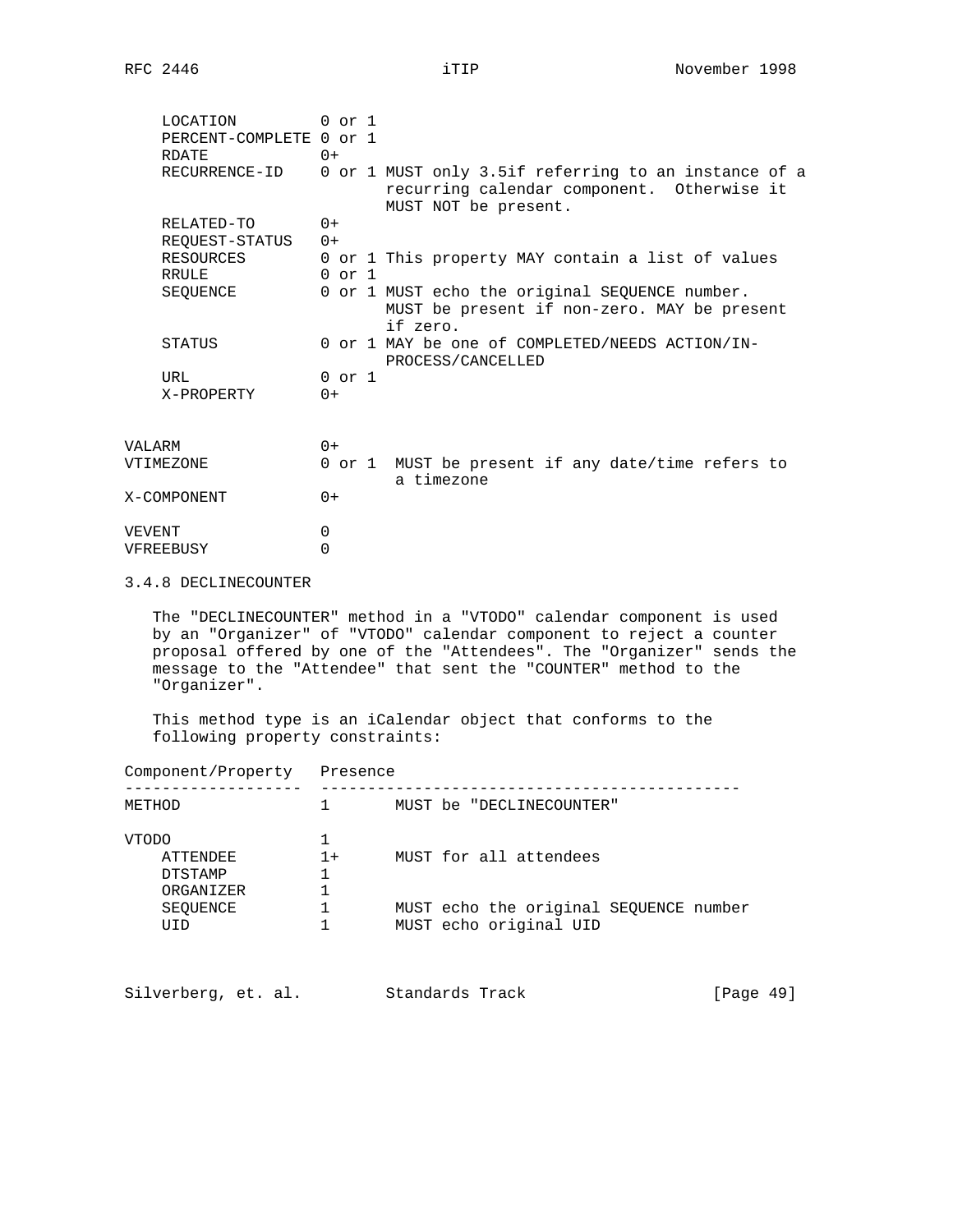| ATTACH                  | $0+$        |                                                     |
|-------------------------|-------------|-----------------------------------------------------|
| CATEGORIES              | 0 or 1      | This property may contain a list of values          |
| CLASS                   | $0$ or $1$  |                                                     |
| COMMENT                 | $0$ or $1$  |                                                     |
| CONTACT                 | $0+$        |                                                     |
| CREATED                 | $0$ or $1$  |                                                     |
| DESCRIPTION             | $0$ or $1$  |                                                     |
| <b>DTSTART</b>          | $0$ or $1$  |                                                     |
| <b>DUE</b>              | $0$ or $1$  | If present DURATION MUST NOT be present             |
| DURATION                | $0$ or $1$  | If present DUE MUST NOT be present                  |
| <b>EXDATE</b>           | $0+$        |                                                     |
| <b>EXRULE</b>           | $() +$      |                                                     |
| <b>GEO</b>              | $0$ or $1$  |                                                     |
| LAST-MODIFIED           | $0$ or $1$  |                                                     |
| <b>LOCATION</b>         | $0$ or $1$  |                                                     |
| PERCENT-COMPLETE 0 or 1 |             |                                                     |
| PRIORITY                | $0$ or $1$  |                                                     |
| <b>RDATE</b>            | $0+$        |                                                     |
| RECURRENCE-ID           | $0$ or $1$  | MUST only if referring to an instance of a          |
|                         |             | recurring calendar component. Otherwise             |
|                         |             | it MUST NOT be present.                             |
| RELATED-TO              | $0+$        |                                                     |
| REQUEST-STATUS          | $0+$        |                                                     |
| <b>RESOURCES</b>        | $0$ or $1$  | This property MAY contain a list of values          |
| <b>RRULE</b>            | $0+$        |                                                     |
| STATUS                  | $0$ or $1$  | MAY be one of COMPLETED/NEEDS ACTION/IN-<br>PROCESS |
| URL                     | $0$ or $1$  |                                                     |
| X-PROPERTY              | $0+$        |                                                     |
|                         |             |                                                     |
| VTIMEZONE               | $0+$        | MUST be present if any date/time refers to          |
|                         |             | a timezone                                          |
| X-COMPONENT             | $0+$        |                                                     |
|                         |             |                                                     |
| VALARM                  | $\mathbf 0$ |                                                     |
| VEVENT                  | $\mathbf 0$ |                                                     |
| VFREEBUSY               | $\Omega$    |                                                     |

3.5 Methods For VJOURNAL Components

 This section defines the property set for the methods that are applicable to the "VJOURNAL" calendar component.

 The following summarizes the methods that are defined for the "VJOURNAL" calendar component.

Silverberg, et. al. Standards Track [Page 50]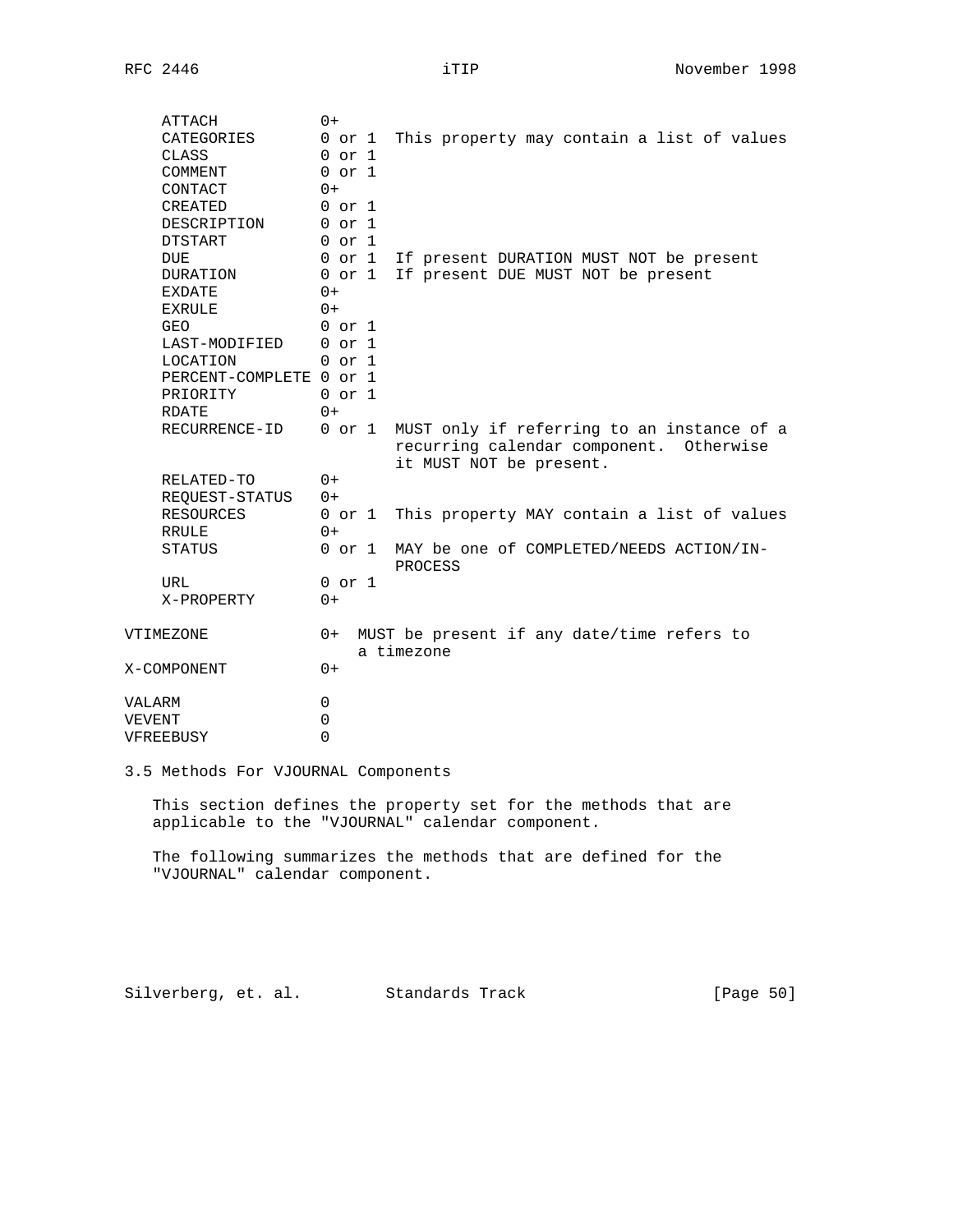| Method  | Description                                                                                          |
|---------|------------------------------------------------------------------------------------------------------|
| PUBLISH | Post a journal entry. Used primarily as a method<br>of advertising the existence of a journal entry. |
| ADD     | Add one or more instances to an existing journal<br>entry.                                           |
| CANCEL  | Cancel one or more instances of an existing<br>journal entry.                                        |

# 3.5.1 PUBLISH

 The "PUBLISH" method in a "VJOURNAL" calendar component has no associated response. It is simply a posting of an iCalendar object that may be added to a calendar. It MUST have an "Organizer". It MUST NOT have "Attendees". The expected usage is for encapsulating an

 arbitrary journal entry as an iCalendar object. The "Organizer" MAY subsequently update (with another "PUBLISH" method) or cancel (with a "CANCEL" method) a previously published journal entry.

 This method type is an iCalendar object that conforms to the following property constraints:

| Component/Property Presence |  |
|-----------------------------|--|
|                             |  |

| METHOD         | 1            | MUST be "PUBLISH"                          |
|----------------|--------------|--------------------------------------------|
| VJOURNAL       | $1+$         |                                            |
| DESCRIPTION    | 1            | Can be null.                               |
| <b>DTSTAMP</b> | 1            |                                            |
| DTSTART        | $\mathbf{1}$ |                                            |
| ORGANIZER      | 1            |                                            |
| UID            | $\mathbf{1}$ |                                            |
|                |              |                                            |
| ATTACH         | $0+$         |                                            |
| CATEGORIES     | 0 or 1       | This property MAY contain a list of values |
| CLASS          | $0$ or $1$   |                                            |
| COMMENT        | $0$ or $1$   |                                            |
| CONTACT        | $0+$         |                                            |
| CREATED        | $0$ or $1$   |                                            |
| <b>EXDATE</b>  | $0+$         |                                            |
| <b>EXRULE</b>  | $0+$         |                                            |
| LAST-MODIFIED  | $0$ or $1$   |                                            |
| RDATE.         | $0+$         |                                            |
| RECURRENCE-ID  | $0$ or $1$   | MUST only if referring to an instance of a |

Silverberg, et. al. Standards Track [Page 51]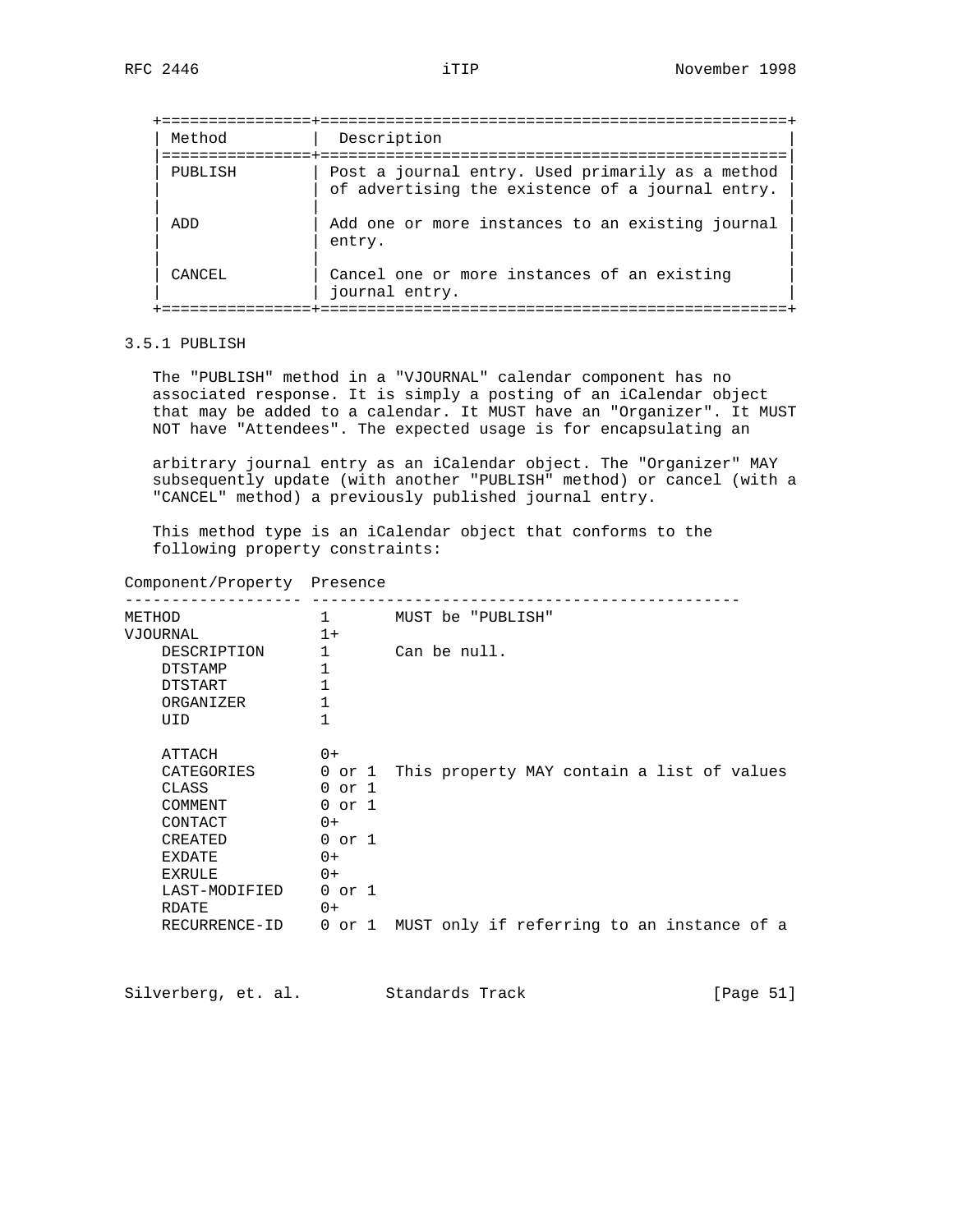|             |            | recurring calendar component. Otherwise<br>it MUST NOT be present.                                        |
|-------------|------------|-----------------------------------------------------------------------------------------------------------|
| RELATED-TO  | $0+$       |                                                                                                           |
| RRULE       | $0+$       |                                                                                                           |
| SEQUENCE    |            | 0 or 1 MUST echo the original SEQUENCE number.<br>MUST be present if non-zero. MAY be<br>present if zero. |
| STATUS      |            | 0 or 1 MAY be one of DRAFT/FINAL/CANCELLED                                                                |
| SUMMARY     |            | 0 or 1 Can be null                                                                                        |
| URL         | $0$ or $1$ |                                                                                                           |
| X-PROPERTY  | $0+$       |                                                                                                           |
| ATTENDEE    | 0          |                                                                                                           |
| VALARM      | $0+$       |                                                                                                           |
| VTIMEZONE   | $0+$       | MUST be present if any date/time refers to<br>a timezone                                                  |
| X-COMPONENT | $0+$       |                                                                                                           |
| VEVENT      | 0          |                                                                                                           |
| VFREEBUSY   | 0          |                                                                                                           |
| VTODO       | 0          |                                                                                                           |
|             |            |                                                                                                           |

# 3.5.2 ADD

 The "ADD" method in a "VJOURNAL" calendar component is used to add one or more instances to an existing "VJOURNAL" entry. There is no response to the "Organizer".

 If the "UID" property value in the "ADD" is not found on the recipient's calendar, then the recipient MAY treat the "ADD" as a "PUBLISH".

 This method type is an iCalendar object that conforms to the following property constraints:

Component/Property Presence

| METHOD         |        | MUST be "ADD"                           |
|----------------|--------|-----------------------------------------|
| VJOURNAL       |        |                                         |
| DESCRIPTION    |        | Can be null.                            |
| <b>DTSTAMP</b> |        |                                         |
| DTSTART        |        |                                         |
| ORGANIZER      |        |                                         |
| SEOUENCE       |        | MUST be greater than 0                  |
| <b>TITD</b>    |        | MUST match that of the original journal |
| ATTACH         | $() +$ |                                         |

| Silverberg, et. al. |  | Standards Track | [Page 52] |
|---------------------|--|-----------------|-----------|
|---------------------|--|-----------------|-----------|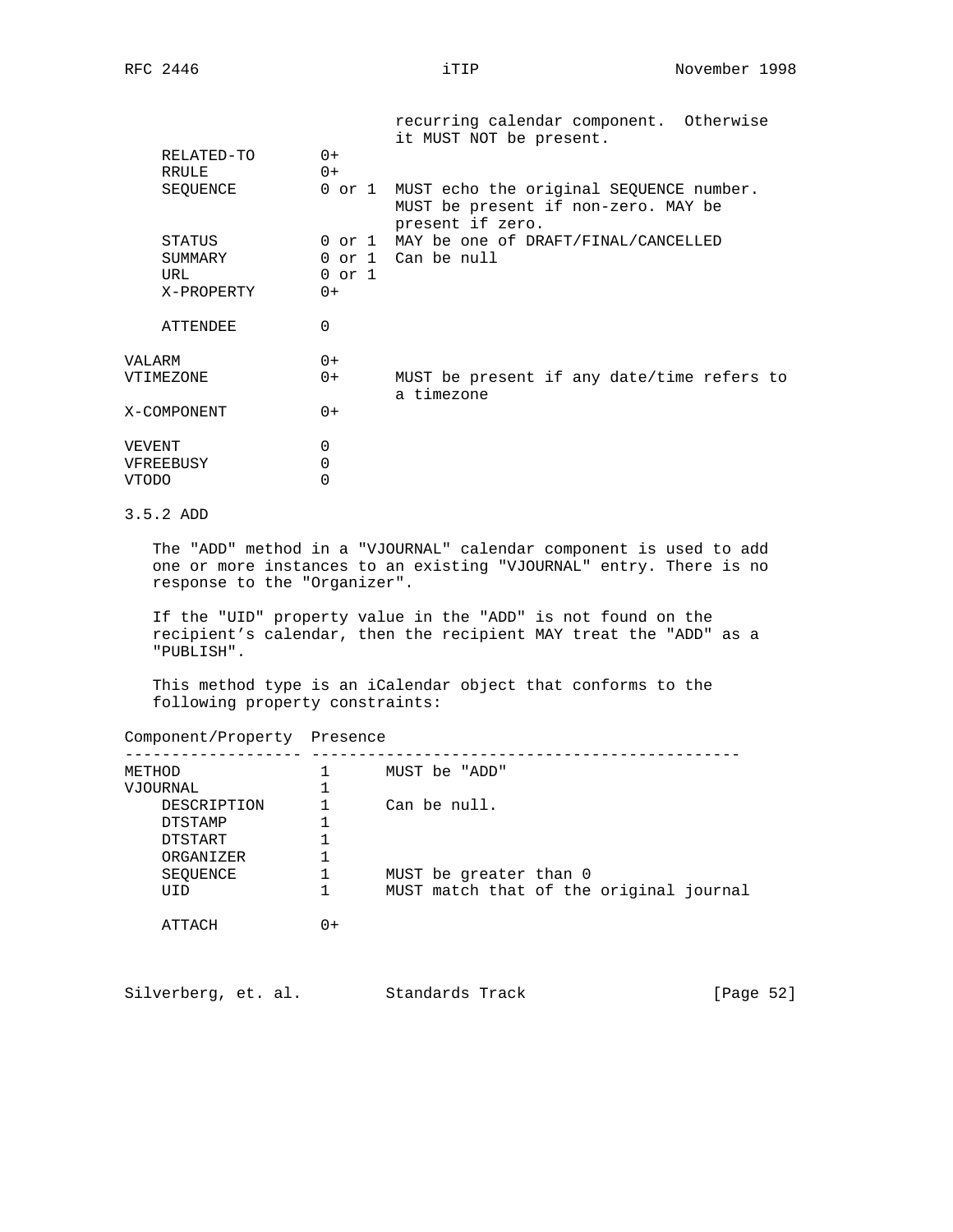|       | CATEGORIES      | 0 or 1 This property MAY contain a list of values               |
|-------|-----------------|-----------------------------------------------------------------|
|       | CLASS           | $0$ or $1$                                                      |
|       | COMMENT         | $0$ or $1$                                                      |
|       | CONTACT         | $0+$                                                            |
|       | CREATED         | $0$ or $1$                                                      |
|       | EXDATE          | $0+$                                                            |
|       | EXRULE          | $0+$                                                            |
|       | LAST-MODIFIED   | $0$ or $1$                                                      |
|       | RDATE           | $0+$                                                            |
|       | RELATED-TO      | $0+$                                                            |
|       | RRULE           | $0+$                                                            |
|       | STATUS          | 0 or 1 MAY be one of DRAFT/FINAL/CANCELLED                      |
|       | SUMMARY         | 0 or 1 Can be null                                              |
|       | URL             | $0$ or $1$                                                      |
|       | X-PROPERTY      | $0+$                                                            |
|       | <b>ATTENDEE</b> | 0                                                               |
|       | RECURRENCE-ID   | $\Omega$                                                        |
|       | VALARM          | $0+$                                                            |
|       | VTIMEZONE       | 0 or 1 MUST be present if any date/time refers to<br>a timezone |
|       | X-COMPONENT     | $0+$                                                            |
|       | VEVENT          | 0                                                               |
|       | VFREEBUSY       | 0                                                               |
| VTODO |                 | 0                                                               |
|       |                 |                                                                 |

3.5.3 CANCEL

 The "CANCEL" method in a "VJOURNAL" calendar component is used to send a cancellation notice of an existing journal entry. The message is sent by the "Organizer" of a journal entry. For a recurring journal entry, either the whole journal entry or instances of a journal entry may be cancelled. To cancel the complete range of a recurring journal entry, the "UID" property value for the journal entry MUST be specified and a "RECURRENCE-ID" property MUST NOT be specified in the "CANCEL" method. In order to cancel an individual instance of the journal entry, the "RECURRENCE-ID" property value for the journal entry MUST be specified in the "CANCEL" method.

 There are two options for canceling a sequence of instances of a recurring "VJOURNAL" calendar component:

Silverberg, et. al. Standards Track [Page 53]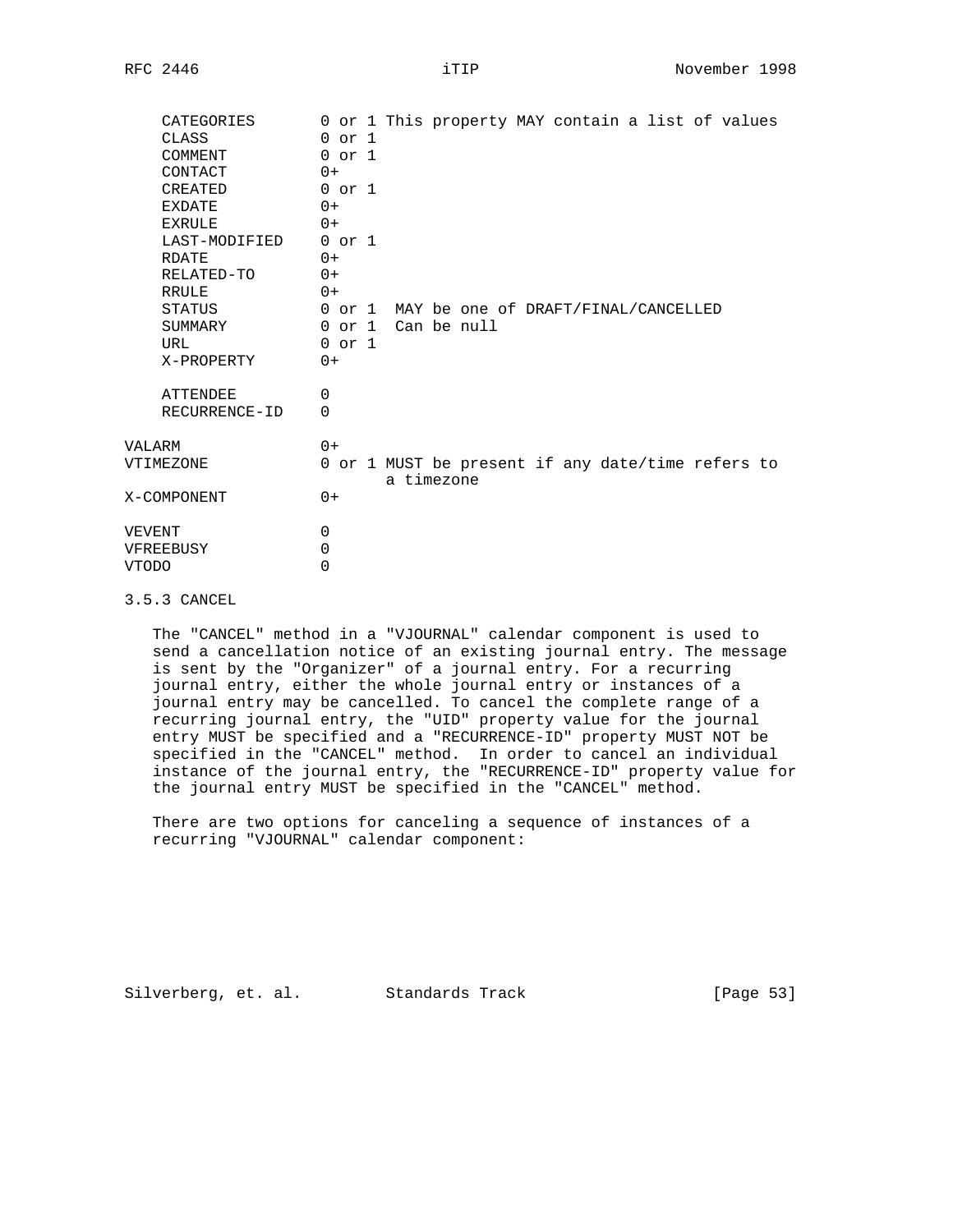- (a) the "RECURRENCE-ID" property for an instance in the sequence MUST be specified with the "RANGE" property parameter value of THISANDPRIOR (or THISANDFUTURE) to indicate cancellation of the specified "VTODO" calendar component and all instances before (or after); or
- (b) individual recurrence instances may be cancelled by specifying multiple "RECURRENCE-ID" properties corresponding to the instances to be cancelled.

 When a "VJOURNAL" is cancelled, the "SEQUENCE" property value MUST be incremented.

 This method type is an iCalendar object that conforms to the following property constraints:

| Component/Property Presence |                |                                                                                                                    |  |  |  |
|-----------------------------|----------------|--------------------------------------------------------------------------------------------------------------------|--|--|--|
| METHOD                      | $1 \quad \Box$ | MUST be "CANCEL"                                                                                                   |  |  |  |
| VJOURNAL                    |                | 1+ All MUST have the same UID                                                                                      |  |  |  |
| DTSTAMP                     | $\mathbf{1}$   |                                                                                                                    |  |  |  |
| ORGANIZER                   | $\mathbf{1}$   |                                                                                                                    |  |  |  |
| SEOUENCE                    | $\mathbf{1}$   |                                                                                                                    |  |  |  |
| UID                         | $\mathbf{1}$   | MUST be the UID of the original REQUEST                                                                            |  |  |  |
| ATTACH                      | $0+$           |                                                                                                                    |  |  |  |
| <b>ATTENDEE</b>             | $() +$         |                                                                                                                    |  |  |  |
|                             |                | CATEGORIES 0 or 1 This property MAY contain a list of values                                                       |  |  |  |
| CLASS                       | 0 or 1         |                                                                                                                    |  |  |  |
| COMMENT                     | $0$ or $1$     |                                                                                                                    |  |  |  |
| CONTACT                     | $0+$           |                                                                                                                    |  |  |  |
| 0 or 1<br>CREATED           |                |                                                                                                                    |  |  |  |
| DESCRIPTION 0 or 1          |                |                                                                                                                    |  |  |  |
| DTSTART                     | $0$ or $1$     |                                                                                                                    |  |  |  |
| <b>EXDATE</b>               | $0+$           |                                                                                                                    |  |  |  |
| EXRULE                      | $0+$           |                                                                                                                    |  |  |  |
| LAST-MODIFIED 0 or 1        |                |                                                                                                                    |  |  |  |
| RDATE                       | $0+$           |                                                                                                                    |  |  |  |
| RECURRENCE-ID               |                | 0 or 1 only if referring to an instance of a<br>recurring calendar component. Otherwise<br>it MUST NOT be present. |  |  |  |
| RELATED-TO                  | $0+$           |                                                                                                                    |  |  |  |
| RRULE                       | $() +$         |                                                                                                                    |  |  |  |
| STATUS                      |                | 0 or 1 MAY be present, must be "CANCELLED" if<br>present                                                           |  |  |  |
| SUMMARY                     | $0$ or $1$     |                                                                                                                    |  |  |  |
| URL                         | $0$ or $1$     |                                                                                                                    |  |  |  |
| X-PROPERTY                  | $0+$           |                                                                                                                    |  |  |  |

Silverberg, et. al. Standards Track [Page 54]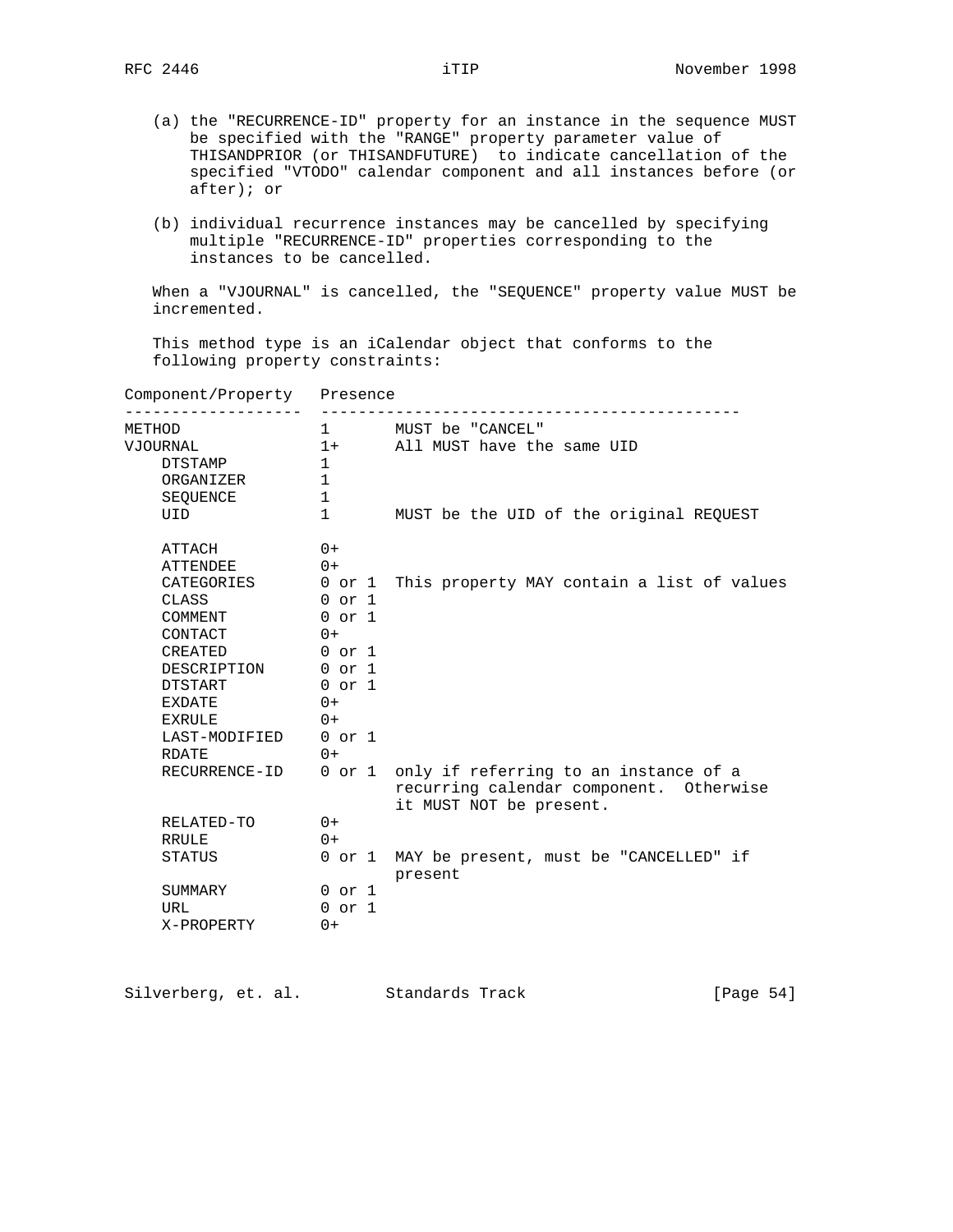REQUEST-STATUS 0

| VTIMEZONE   | $0+$ | a timezone |  |  | MUST be present if any date/time refers to |  |
|-------------|------|------------|--|--|--------------------------------------------|--|
| X-COMPONENT | 0+   |            |  |  |                                            |  |
| VALARM      |      |            |  |  |                                            |  |
| VEVENT      |      |            |  |  |                                            |  |
| VFREEBUSY   |      |            |  |  |                                            |  |
| VTODO       |      |            |  |  |                                            |  |
|             |      |            |  |  |                                            |  |

3.6 Status Replies

The "REQUEST-STATUS" property may include the following values:

| Short Return<br>Status Code<br>=========== | Longer Return Status<br>Description                              | Offending Data                                                              |  |  |  |
|--------------------------------------------|------------------------------------------------------------------|-----------------------------------------------------------------------------|--|--|--|
| 2.0<br>-------                             | Success.                                                         | None.                                                                       |  |  |  |
| 2.1                                        | Success but fallback taken<br>on one or more property<br>values. | Property name and value<br>MAY be specified.                                |  |  |  |
| 2.2                                        | Success, invalid property<br>ignored.                            | Property name MAY be<br>specified.                                          |  |  |  |
| 2.3                                        | Success, invalid property<br>parameter ignored.                  | Property parameter name<br>and value MAY be<br>specified.                   |  |  |  |
| 2.4                                        | Success, unknown non-<br>standard property ignored.              | Non-standard property<br>name MAY be specified.                             |  |  |  |
| 2.5                                        | Success, unknown non<br>standard property value<br>ignored.      | Property and non-<br>standard value MAY be<br>specified.                    |  |  |  |
| 2.6                                        | Success, invalid calendar<br>component ignored.                  | Calendar component<br>sentinel (e.g., BEGIN:<br>ALARM) MAY be<br>specified. |  |  |  |
| 2.7                                        | Success, request forwarded<br>to Calendar User.                  | Original and forwarded<br>caluser addresses MAY<br>be specified.            |  |  |  |
| 2.8                                        | Success, repeating event                                         | RRULE or RDATE property                                                     |  |  |  |

Silverberg, et. al. Standards Track [Page 55]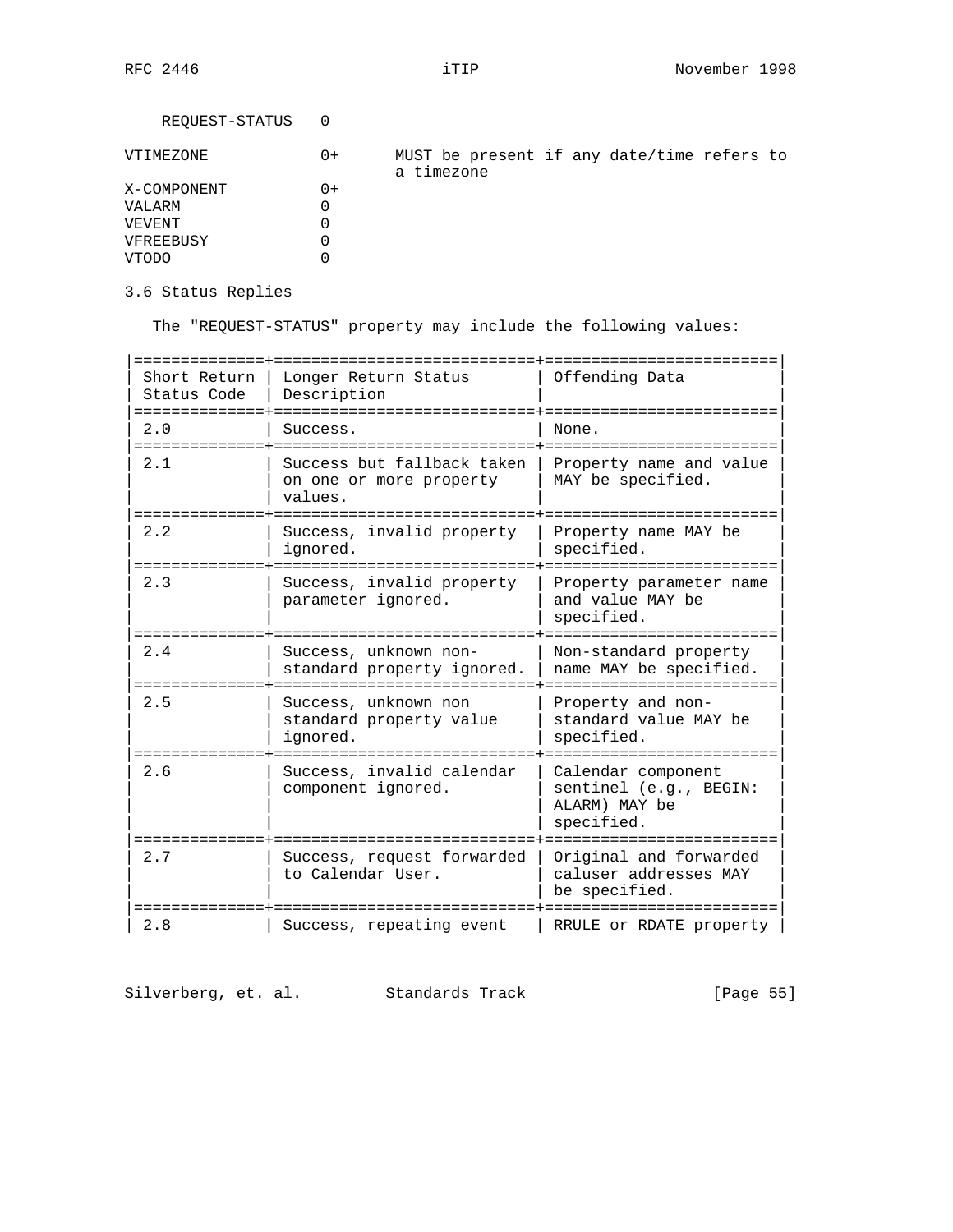|                        | ignored. Scheduled as a<br>single component.                                                 | name and value MAY be<br>specified.                                                                                                |
|------------------------|----------------------------------------------------------------------------------------------|------------------------------------------------------------------------------------------------------------------------------------|
| 2.9                    | Success, truncated end date<br>time to date boundary.<br>===============                     | DTEND property value<br>MAY be specified.<br>:================                                                                     |
| 2.10                   | Success, repeating VTODO<br>ignored. Scheduled as a<br>single VTODO.<br>==================== | RRULE or RDATE property<br>name and value MAY be<br>specified.<br>:=====================                                           |
| 2.11<br>====           | Success, unbounded RRULE<br>clipped at some finite<br>number of instances                    | RRULE property name and<br>value MAY be specified.<br>Number of instances MAY<br>also be specified.<br>======================      |
| 3.0                    | Invalid property name.                                                                       | Property name MAY be<br>specified.                                                                                                 |
| 3.1<br>$=$ $=$ $=$ $=$ | Invalid property value.                                                                      | Property name and value<br>MAY be specified.<br>.============                                                                      |
| 3.2<br>$=$ $=$ $=$ $=$ | Invalid property parameter.                                                                  | Property parameter name<br>and value MAY be<br>specified.                                                                          |
| 3.3                    | Invalid property parameter<br>value.                                                         | :====================<br>Property parameter name<br>and value MAY be<br>specified.                                                 |
| ---------<br>3.4       | Invalid calendar component<br>sequence.                                                      | --------------------<br>Calendar component<br>sentinel MAY be<br>specified (e.g., BEGIN:<br>VTIMEZONE).<br>======================= |
| 3.5                    | Invalid date or time.                                                                        | Date/time value(s) MAY<br>be specified.                                                                                            |
| 3.6<br>====            | Invalid rule.                                                                                | Rule value MAY be<br>specified.<br>:============                                                                                   |
| 3.7                    | Invalid Calendar User.                                                                       | Attendee property value<br>MAY be specified.<br>============                                                                       |
| 3.8                    | No authority.                                                                                | METHOD and Attendee<br>property values MAY be<br>specified.                                                                        |

Silverberg, et. al. Standards Track [Page 56]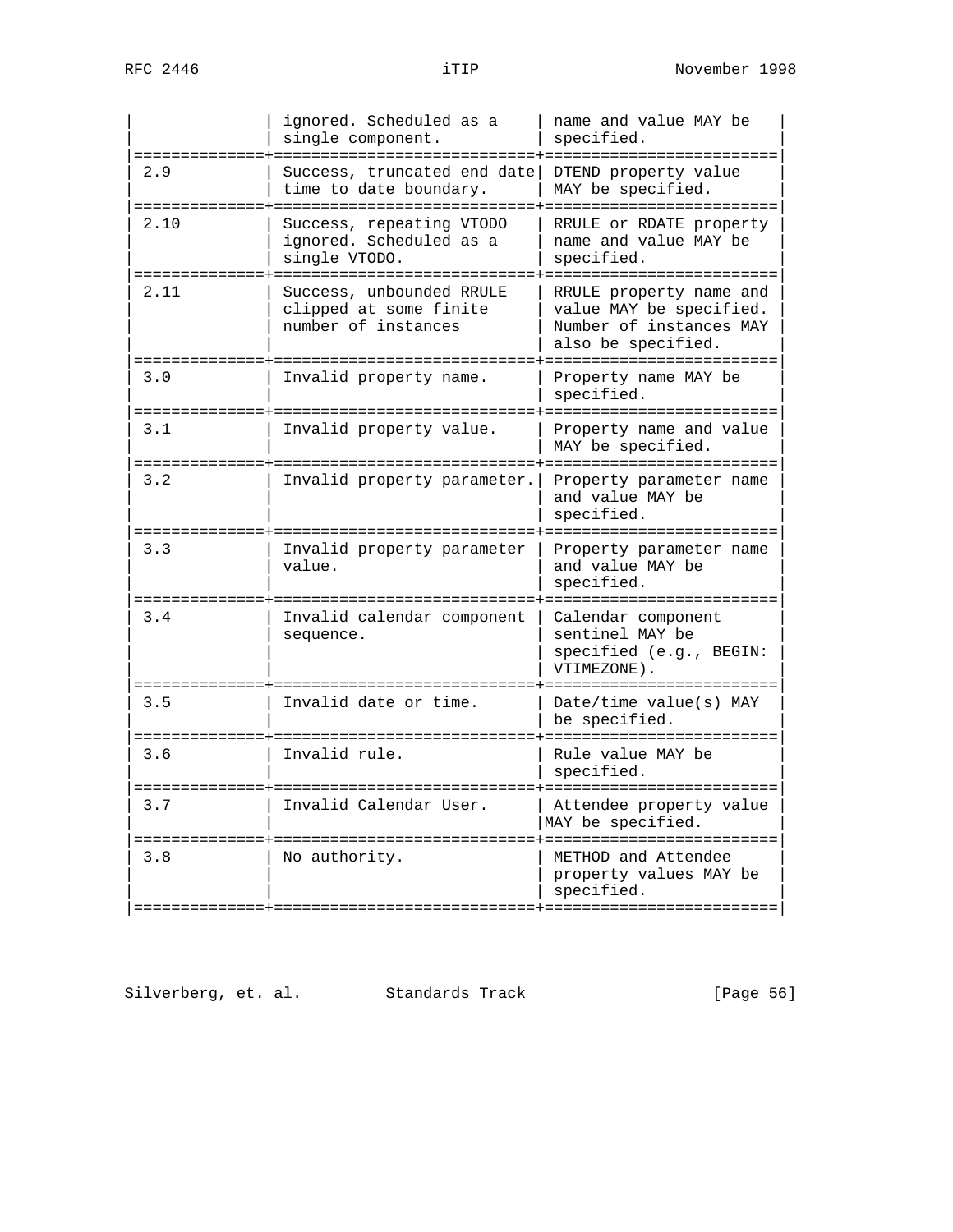| 3.9  | Unsupported version.                       | VERSION property name<br>and value MAY be<br>specified.                  |
|------|--------------------------------------------|--------------------------------------------------------------------------|
| 3.10 | Request entity too large.                  | None.                                                                    |
| 3.11 | Required component or<br>property missing. | Component or property<br>name MAY be specified.                          |
| 3.12 | Unknown component or<br>property found     | Component or property<br>name MAY be specified<br>:===================== |
| 3.13 | Unsupported component or<br>property found | Component or property<br>name MAY be specified                           |
| 3.14 | Unsupported capability                     | Method or action MAY<br>be specified                                     |
| 4.0  | Event conflict. Date/time<br>is busy.      | DTSTART and DTEND<br>property name and values<br>MAY be specified.       |
| 5.0  | Request MAY supported.                     | Method property value<br>MAY be specified.                               |
| 5.1  | Service unavailable.                       | ATTENDEE property value<br>MAY be specified.                             |
| 5.2  | Invalid calendar service.                  | ATTENDEE property value<br>MAY be specified.                             |
| 5.3  | No scheduling support for<br>user.         | ATTENDEE property value<br>MAY be specified.                             |

# 3.7 Implementation Considerations

### 3.7.1 Working With Recurrence Instances

 iCalendar includes a recurrence grammar to represent recurring events. The benefit of such a grammar is the ability to represent a number of events in a single object. However, while this simplifies creation of a recurring event, meeting instances still need to be referenced. For instance, an "Attendee" may decline the third instance of a recurring Friday event. Similarly, the "Organizer" may change the time or location to a single instance of the recurring event.

Silverberg, et. al. Standards Track [Page 57]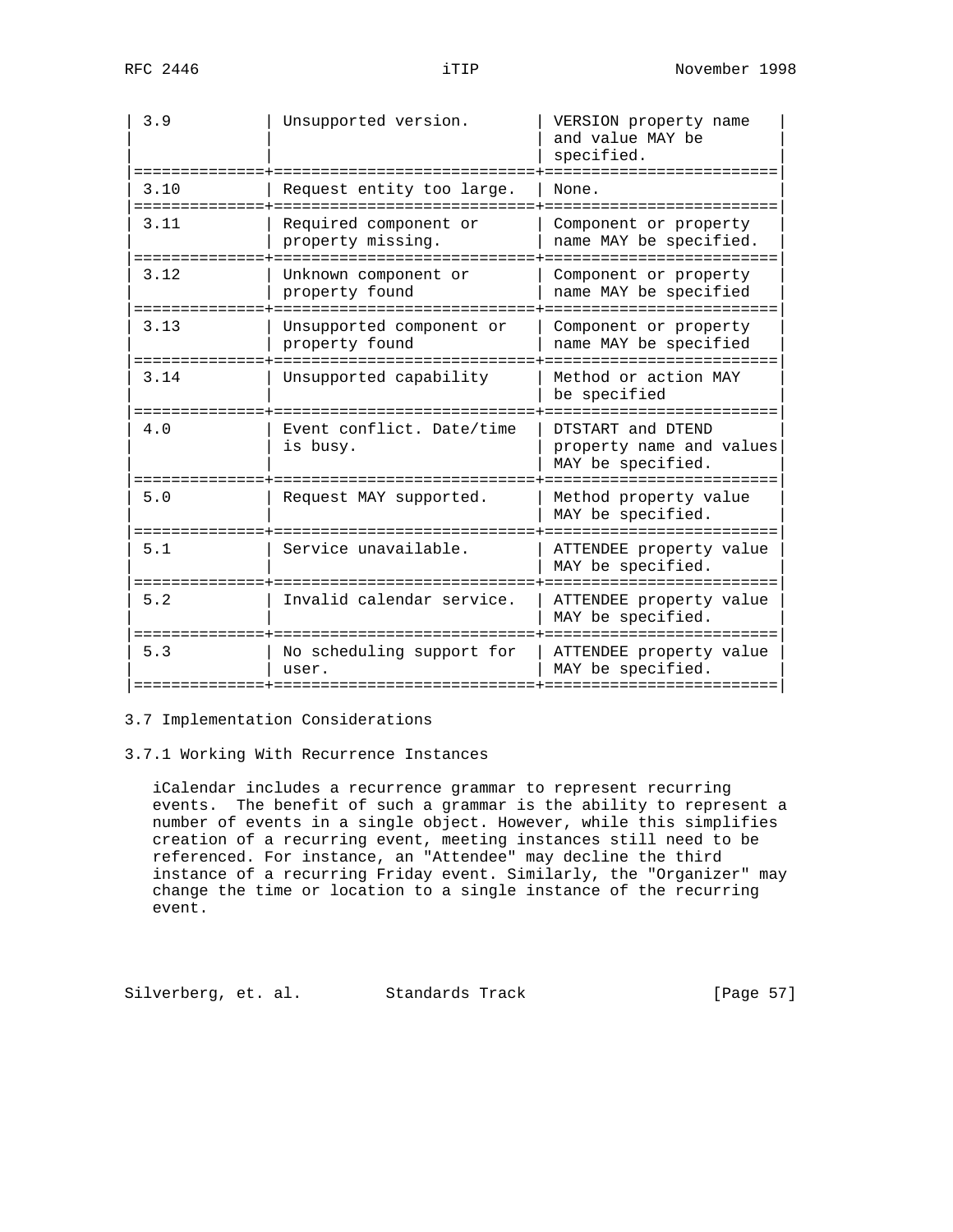Since implementations may elect to store recurring events as either a single event object or a collection of discreet, related event objects, the protocol is designed so that each recurring instance may be both referenced and versioned. Hence, implementations that choose to maintain per-instance properties (such as "ATTENDEE" property "partstat" parameter) may do so. However, the protocol does not require per-instance recognition unless the instance itself must be renegotiated.

 The scenarios for recurrence instance referencing are listed below. For purposes of simplification a change to an event refers to a "trigger property." That is, a property that has a substantive effect on the meeting itself such as start time, location, due date (for "VTODO" calendar component components) and possibly description.

"Organizer" initiated actions:

- . "Organizer" deletes or changes a single instance of a recurring event
- . "Organizer" makes changes that affect all future instances
- . "Organizer" makes changes that affect all previous instances
- . "Organizer" deletes or modifies a previously changed instance

"Attendee" initiated actions:

- . "Attendee" changes status for a particular recurrence instance
- . "Attendee" sends Event-Counter for a particular recurrence instance

 An instance of a recurring event is assigned a unique identification, "RECURRENCE-ID" property, when that instance is renegotiated. Negotiation may be necessary when a substantive change to the event or to-do has be made (such as changing the start time, end time, due date or location). The "Organizer" can identify a specific recurrence instance using the "RECURRENCE-ID" property. The property value is equal to the date/time of the instance. If the "Organizer" wishes to change the "DTSTART", the original "DTSTART" value is used for "RECURRENCE-ID" property and the new "DTSTART" and "DTEND" values reflect the change. Note that after the change has occurred, the "RECURRENCE-ID" has changed to the new "DTSTART" value.

### 3.7.2 Attendee Property Considerations

 The "ORGANIZER" property is required on published events, to-dos, and journal entries for two reasons. First, only the "Organizer" is allowed to update and redistribute an event or to-do component. It follows that the "ORGANIZER" property MUST be present in the event, to-do, or journal entry component so that the CUA has a basis for

Silverberg, et. al. Standards Track [Page 58]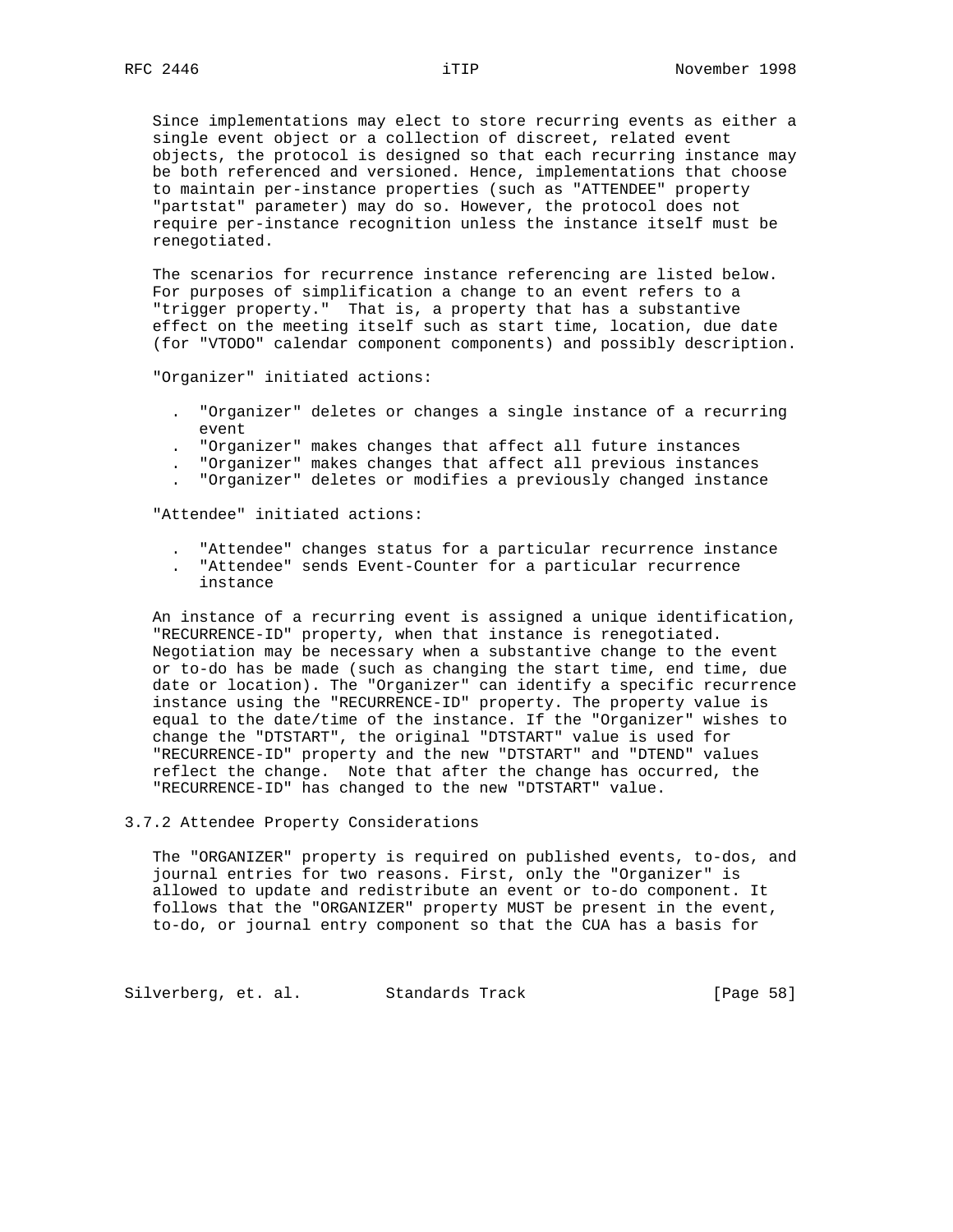authorizing an update. Second, it is prudent to provide a point of contact for anyone who receives a published component in case of problems.

 There are valid [RFC-822] addresses that represent groups. Sending email to such an address results in mail being sent to multiple recipients. Such an address may be used as the value of an "ATTENDEE" property. Thus, it is possible that the recipient of a "REQUEST" does not appear explicitly in the list.

 It is recommended that the general approach to finding a "Calendar User" in an attendee list be as follows:

- 1. Search for the "Calendar User" in the attendee list where "TYPE=INDIVIDUAL"
- 2. Failing (1) look for attendees where "TYPE=GROUP" or 'TYPE=UNKNOWN". The CUA then determines if the "Calendar User" is a member of one of these groups. If so, the "REPLY" method sent to the "Organizer" MUST contain a new "ATTENDEE" property in which:
	- . the "type" property parameter is set to INDIVIDUAL
	- . the "member" property parameter is set to the name of the group
- 3. Failing (2) the CUA MAY ignore or accept the request as the "Calendar User" wishes.

#### 3.7.3 X-Tokens

 To make iCalendar objects extensible, new property types MAY be inserted into components. These properties are called X-Tokens as they are prefixed with "X-". A client is not required to make sense of X-Tokens. Clients are not required to save X-Tokens or use them in replies.

- 4 Examples
- 4.1 Published Event Examples

 In the calendaring and scheduling context, publication refers to the one way transfer of event information. Consumers of published events simply incorporate the event into a calendar. No reply is expected. Individual "A" publishes an event. Individual "B" reads the event and incorporates it into their calendar. Events are published in several ways including: embedding the event as an object in a web page, e mailing the event to a distribution list, and posting the event to a newsgroup.

Silverberg, et. al. Standards Track [Page 59]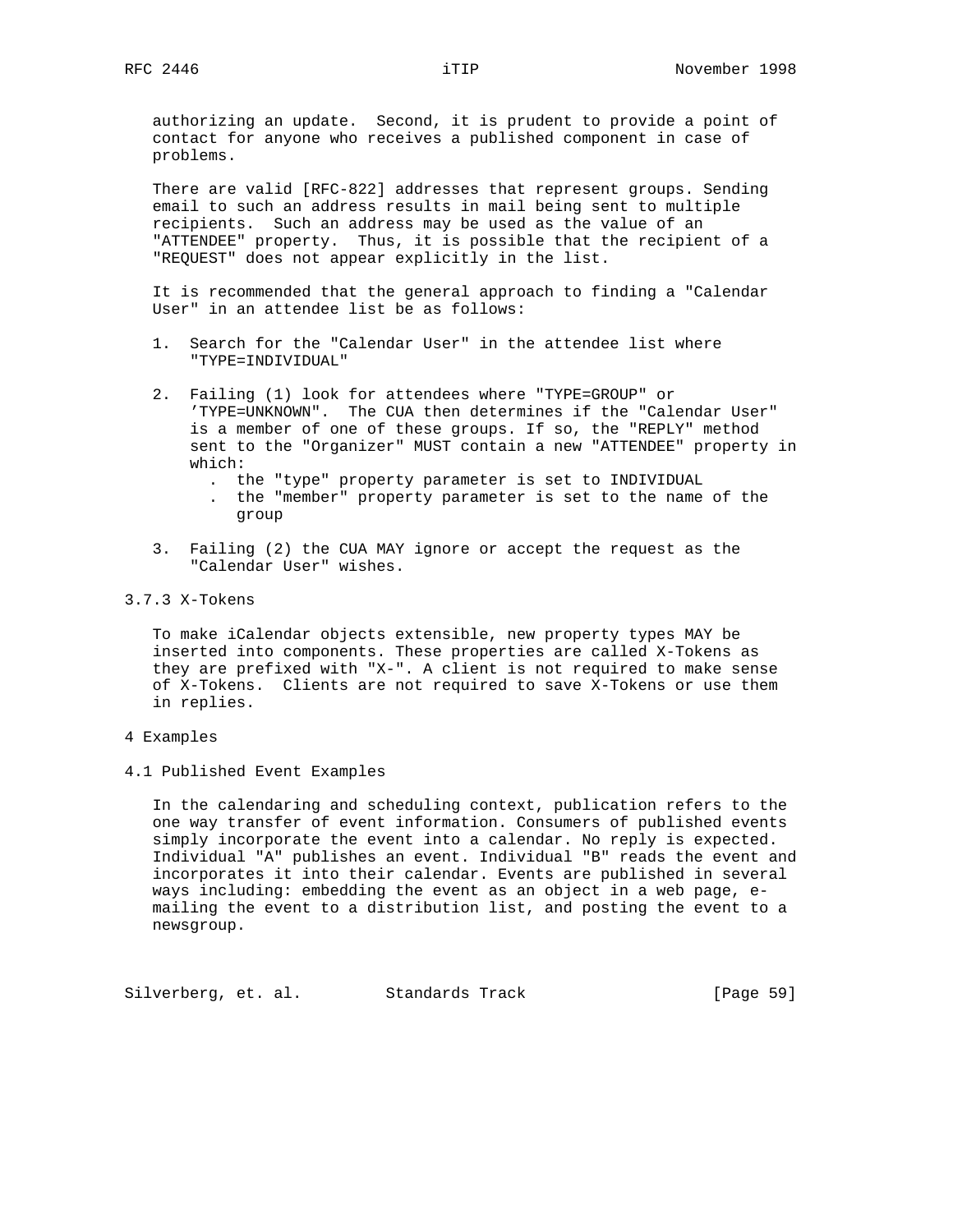The table below illustrates the sequence of events between the publisher and the consumers of a published event.

| Action                                      | "Organizer"                             |
|---------------------------------------------|-----------------------------------------|
| Publish an event                            | "A" sends or posts a PUBLISH<br>message |
| "B" reads a published event                 |                                         |
| Publish an updated event                    | "A" sends or posts a PUBLISH<br>message |
| "B" reads the updated event                 |                                         |
| Cancel a published event                    | "A" sends or posts a CANCEL<br>message  |
| "B" reads the canceled event<br>publication |                                         |

4.1.1 A Minimal Published Event

 The iCalendar object below describes a single event that begins on July 1, 1997 at 20:00 UTC. This event contains the minimum set of properties for a "PUBLISH" for a "VEVENT" calendar component.

 BEGIN:VCALENDAR METHOD:PUBLISH PRODID:-//ACME/DesktopCalendar//EN VERSION:2.0 BEGIN:VEVENT ORGANIZER:mailto:a@example.com DTSTART:19970701T200000Z DTSTAMP:19970611T190000Z SUMMARY:ST. PAUL SAINTS -VS- DULUTH-SUPERIOR DUKES UID:0981234-1234234-23@example.com END:VEVENT END:VCALENDAR

4.1.2 Changing A Published Event

 The iCalendar object below describes an update to the event described in 4.1.1, the time has been changed, an end time has been added, and the sequence number has been adjusted.

Silverberg, et. al. Standards Track [Page 60]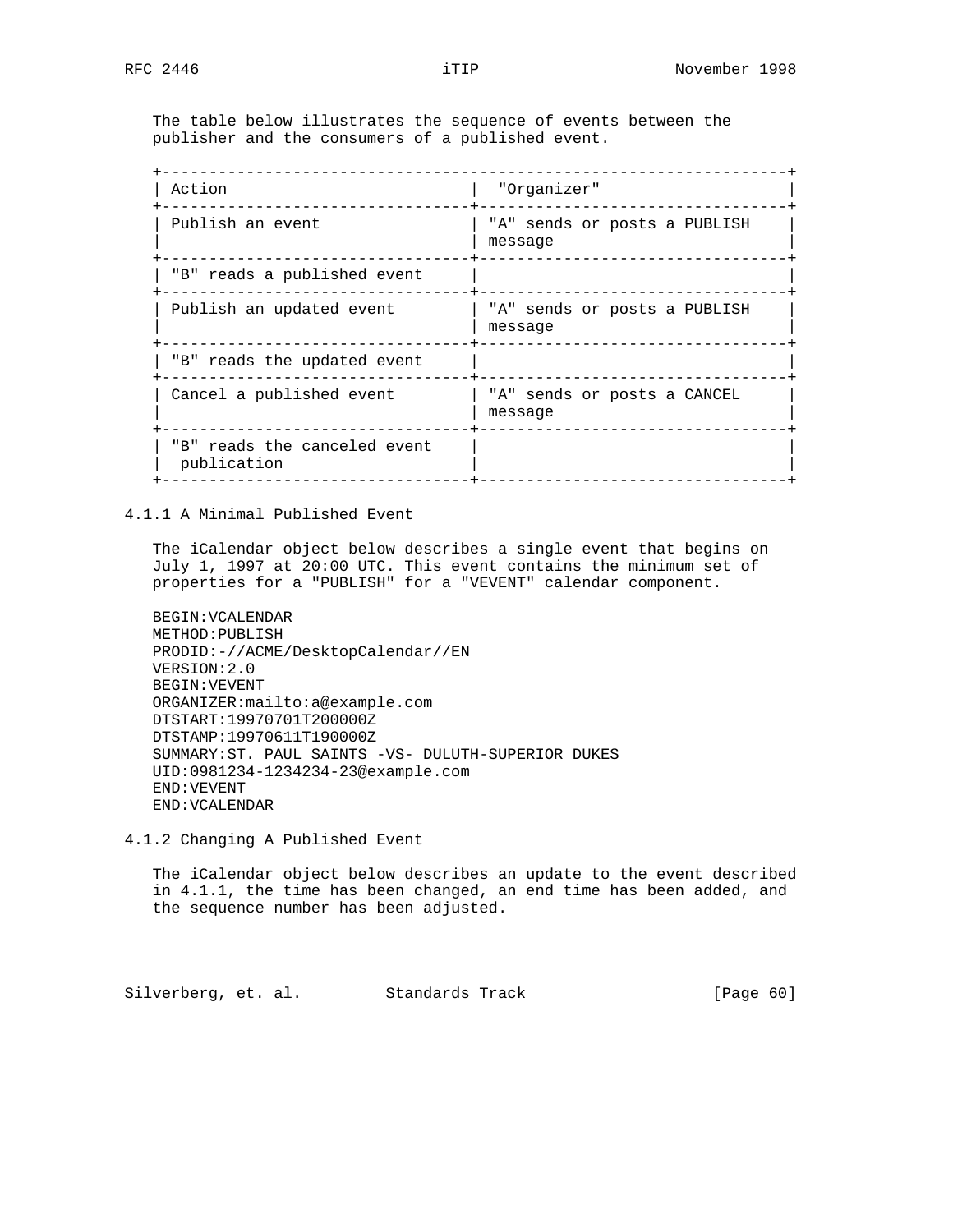BEGIN:VCALENDAR METHOD:PUBLISH VERSION:2.0 PRODID:-//ACME/DesktopCalendar//EN BEGIN:VEVENT ORGANIZER:mailto:a@example.com DTSTAMP:19970612T190000Z DTSTART:19970701T210000Z DTEND:19970701T230000Z SEQUENCE:1 UID:0981234-1234234-23@example.com SUMMARY:ST. PAUL SAINTS -VS- DULUTH-SUPERIOR DUKES END:VEVENT END:VCALENDAR

 The "UID" property is used by the client to identify the event. The "SEQUENCE" property indicates that this is a change to the event. The event with a matching UID and sequence number 0 is superseded by this event.

 The "SEQUENCE" property provides a reliable way to distinguish different versions of the same event. Each time an event is published, its sequence number is incremented. If a client receives an event with a sequence number 5 and finds it has the same event with sequence number 2, the event SHOULD be updated. However, if the client received an event with sequence number 2 and finds it already has sequence number 5 of the same event, the event MUST NOT be updated.

4.1.3 Canceling A Published Event

 The iCalendar object below cancels the event described in 4.1.1. This cancels the event with "SEQUENCE" property of 0, 1, and 2.

 BEGIN:VCALENDAR METHOD:CANCEL VERSION:2.0 PRODID:-//ACME/DesktopCalendar//EN BEGIN:VEVENT ORGANIZER:mailto:a@example.com COMMENT:DUKES forfeit the game SEQUENCE:2 UID:0981234-1234234-23@example.com DTSTAMP:19970613T190000Z END:VEVENT END:VCALENDAR

Silverberg, et. al. Standards Track [Page 61]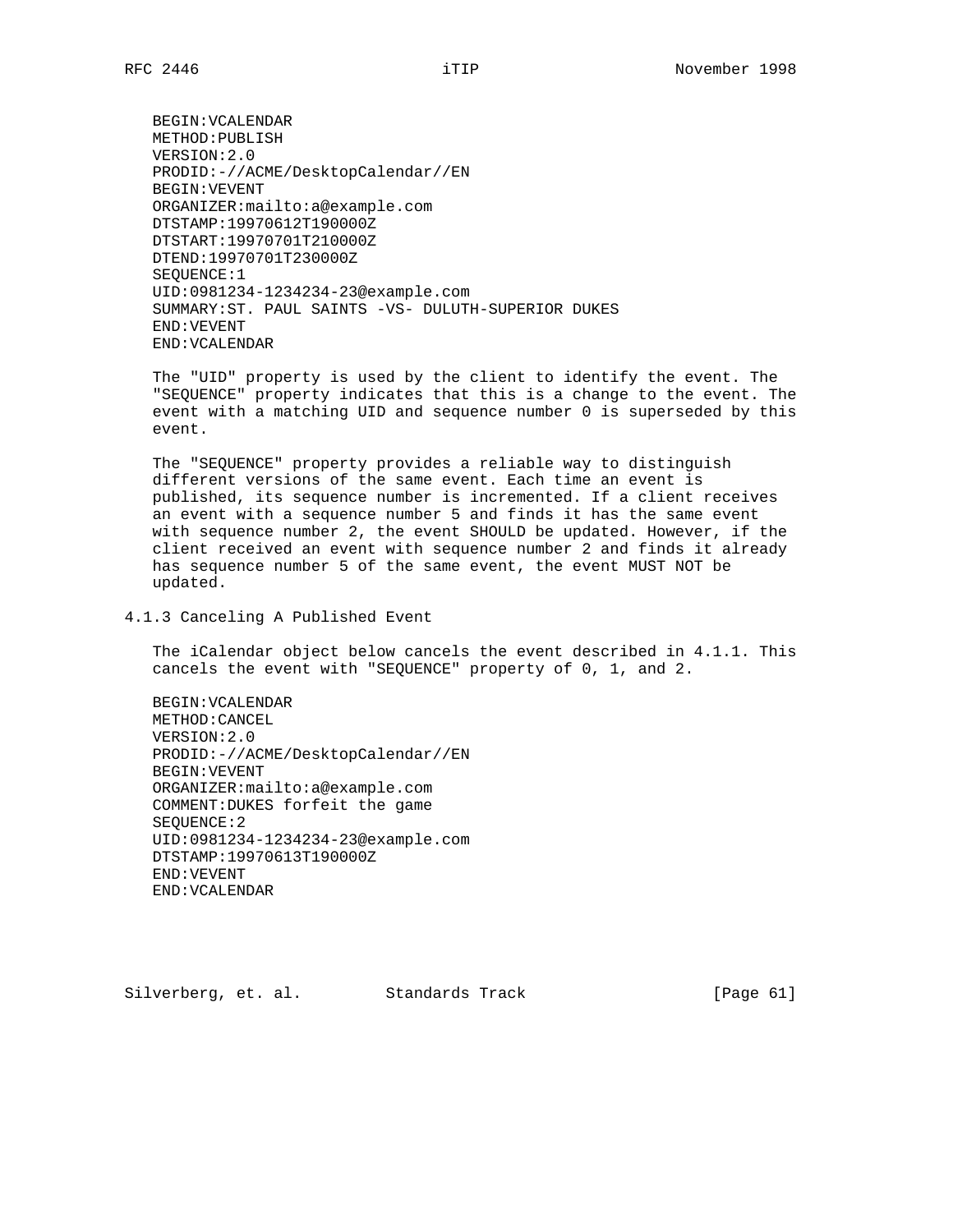4.1.4 A Rich Published Event

 This example describes the same event as in 4.1.1, but in much greater detail.

 BEGIN:VCALENDAR PRODID:-//ACME/DesktopCalendar//EN METHOD:PUBLISH SCALE:GREGORIAN VERSION:2.0 BEGIN:VTIMEZONE TZID:America-Chicago TZURL:http://zones.stds\_r\_us.net/tz/America-Chicago BEGIN:STANDARD DTSTART:19671029T020000 RRULE:FREQ=YEARLY;BYDAY=-1SU;BYMONTH=10 TZOFFSETFROM:-0500 TZOFFSETTO:-0600 TZNAME:CST END:STANDARD BEGIN:DAYLIGHT DTSTART:19870405T020000 RRULE:FREQ=YEARLY;BYDAY=1SU;BYMONTH=4 TZOFFSETFROM:-0600 TZOFFSETTO:-0500 TZNAME:CDT END:DAYLIGHT END:VTIMEZONE BEGIN:VEVENT ORGANIZER:mailto:a@example.com ATTACH:http://www.dukes.com/ CATEGORIES:SPORTS EVENT,ENTERTAINMENT CLASS:PRIVATE DESCRIPTION:MIDWAY STADIUM\n Big time game. MUST see.\n Expected duration:2 hours\n DTEND;TZID=America-Chicago:19970701T180000 DTSTART;TZID=America-Chicago:19970702T160000 DTSTAMP:19970614T190000Z STATUS:CONFIRMED LOCATION;VALUE=URI:http://www.midwaystadium.com/ PRIORITY:2 RESOURCES:SCOREBOARD SEQUENCE:3 SUMMARY:ST. PAUL SAINTS -VS- DULUTH-SUPERIOR DUKES UID:0981234-1234234-23@example.com RELATED-TO:0981234-1234234-14@example.com BEGIN:VALARM

Silverberg, et. al. Standards Track [Page 62]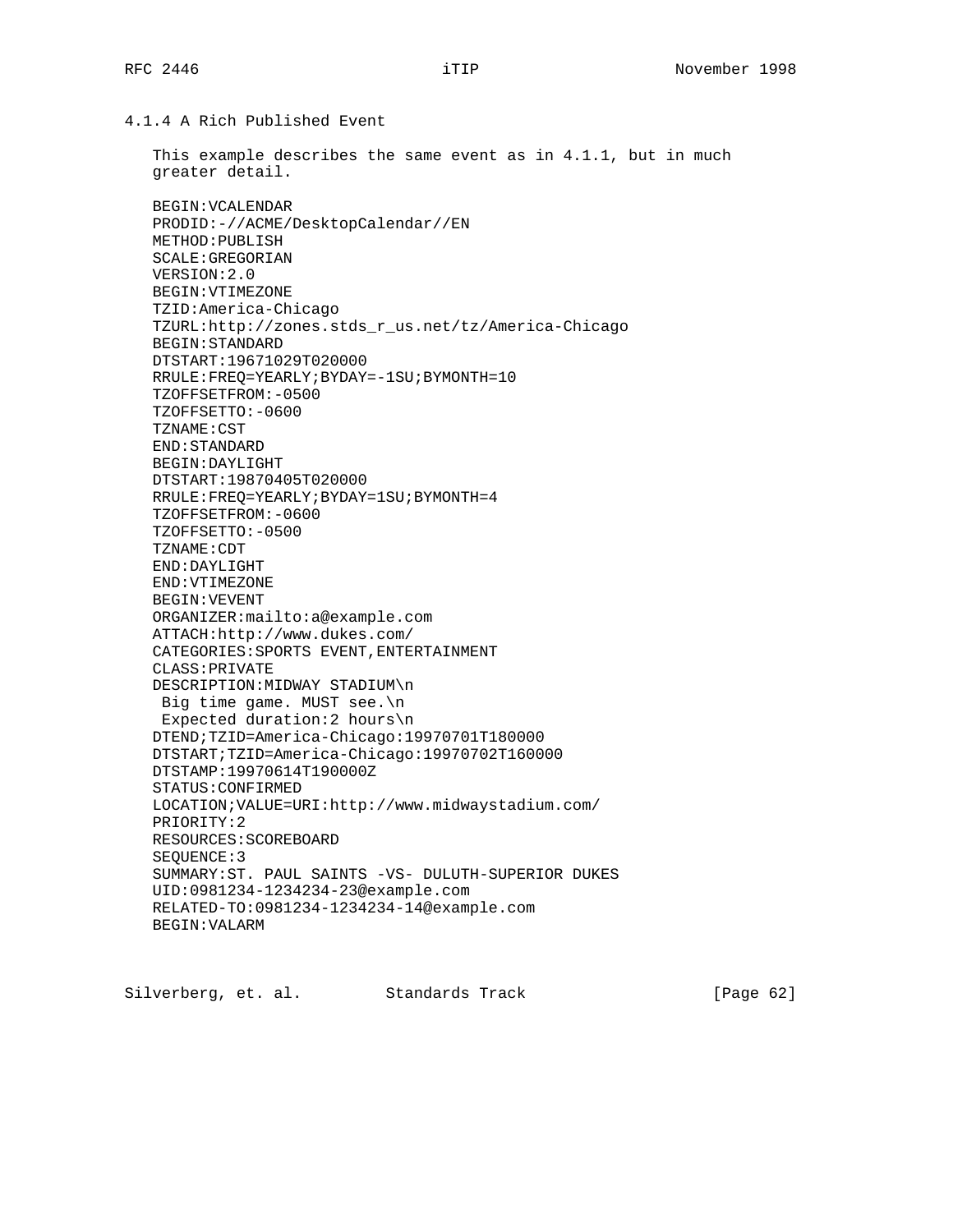TRIGGER:-PT2H ACTION:DISPLAY DESCRIPTION:You should be leaving for the game now. END:VALARM BEGIN:VALARM TRIGGER:-PT30M ACTION:AUDIO END:VALARM END:VEVENT END:VCALENDAR

 The "RELATED-TO" field contains the "UID" property of a related calendar event. The "SEQUENCE" property 3 indicates that this event supersedes versions 0, 1, and 2.

4.1.5 Anniversaries or Events attached to entire days

 This example demonstrates the use of the "value" parameter to tie a "VEVENT" to day rather than a specific time.

 BEGIN:VCALENDAR PRODID:-//ACME/DesktopCalendar//EN METHOD:PUBLISH VERSION:2.0 BEGIN:VEVENT ORGANIZER:mailto:a@example.com DTSTAMP:19970614T190000Z UID:0981234-1234234-23@example.com DTSTART;VALUE=DATE:19970714 RRULE:FREQ=YEARLY;INTERVAL=1 SUMMARY: Bastille Day END:VEVENT END:VCALENDAR

4.2 Group Event Examples

 Group events are distinguished from published events in that they have "Attendees" and that there is interaction between the "Attendees" and the "Organizer" with respect to the event. Individual "A" requests a meeting between individuals "A", "B", "C" and "D". Individual "B" confirms attendance to the meeting. Individual "C" declines attendance. Individual "D" tentatively confirms attendance. The following table illustrates the the message flow between these individuals. A, the CU scheduling the meeting, is referenced as the "Organizer".

Silverberg, et. al. Standards Track [Page 63]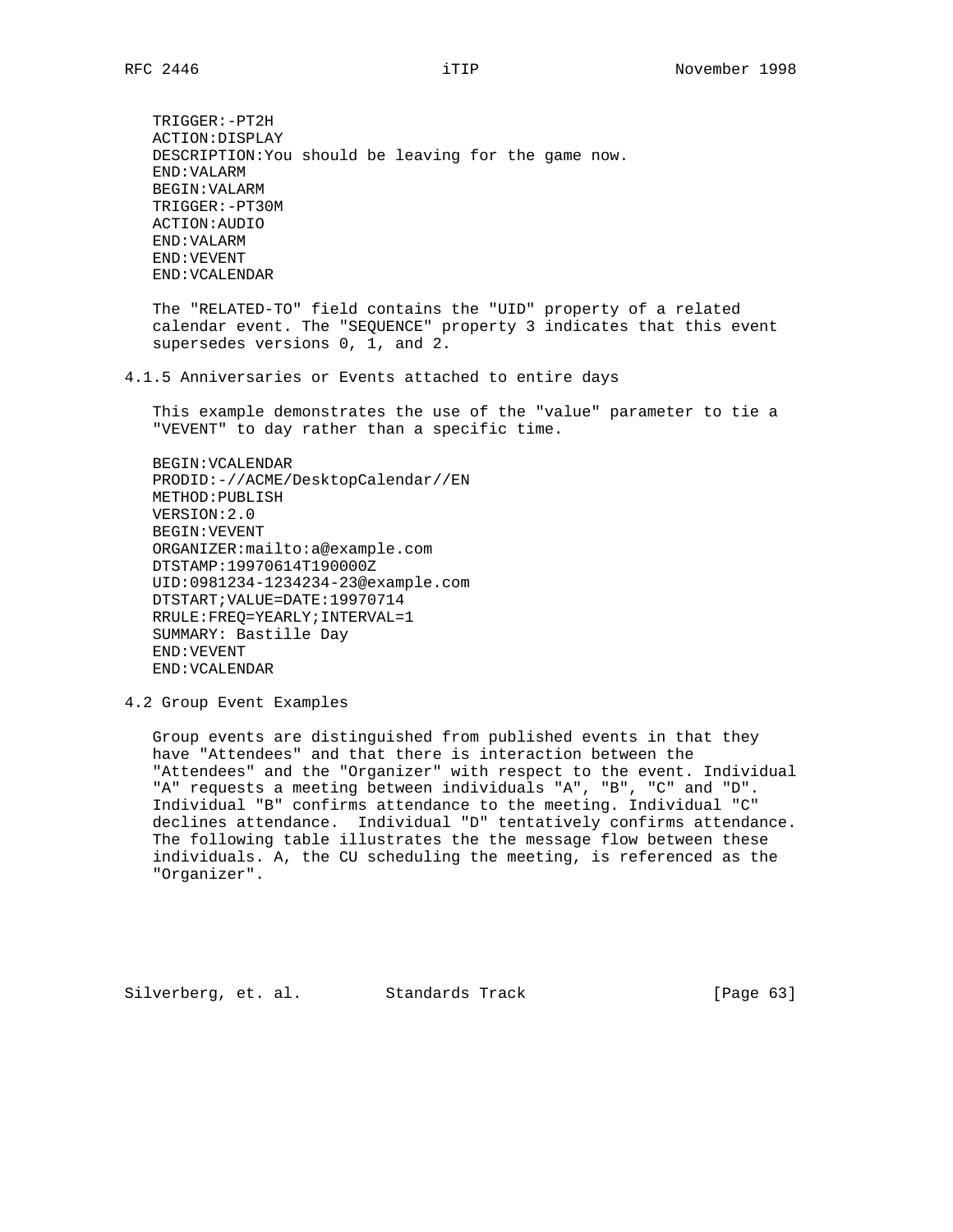| Action                                      | "Organizer"                                                                   | Attendee                                                                                        |
|---------------------------------------------|-------------------------------------------------------------------------------|-------------------------------------------------------------------------------------------------|
| Initiate a meeting<br>request               | "A" sends a REQUEST<br>message to "B", "C",<br>and "D"                        |                                                                                                 |
| Accept the meeting<br>request               |                                                                               | "B" sends a REPLY<br>message to "A" with its<br>ATTENDEE "partstat" para-<br>set to "accepted"  |
| Decline the meeting<br>request              |                                                                               | "C" sends a REPLY<br>message to "A" with its<br>ATTENDEE "partstat" para-<br>set to "declined"  |
| Tentatively accept<br>the meeting request   |                                                                               | "D" sends a REPLY<br>message to "A" with its<br>ATTENDEE "partstat" para-<br>set to "tentative" |
| Confirm meeting<br>status with<br>attendees | "A" sends a REQUEST<br>message to "B" and<br>"D" with updated<br>information. |                                                                                                 |

4.2.1 A Group Event Request

 A sample meeting request is sent from "A" to "B", "C", and "D". \_E\_ is also sent a copy of the request but is not expected to attend and need not reply. "E" illustrates how CUAs might implement an "FYI" type feature. Note the use of the "role" parameter. The default value for the "role" parameter is "req-participant" and it need not be enumerated. In this case we are using the value "non-participant" to indicate "E" is a non-attending CU. The parameter is not needed on other "Attendees" since "participant" is the default value.

 BEGIN:VCALENDAR PRODID:-//ACME/DesktopCalendar//EN METHOD:REQUEST VERSION:2.0 BEGIN:VEVENT ORGANIZER:Mailto:A@example.com ATTENDEE;ROLE=CHAIR;PARTSTAT=ACCEPTED;CN=BIG A:Mailto:A@example.com ATTENDEE;RSVP=TRUE;TYPE=INDIVIDUAL;CN=B:Mailto:B@example.com ATTENDEE;RSVP=TRUE;TYPE=INDIVIDUAL;CN=C:Mailto:C@example.com

Silverberg, et. al. Standards Track [Page 64]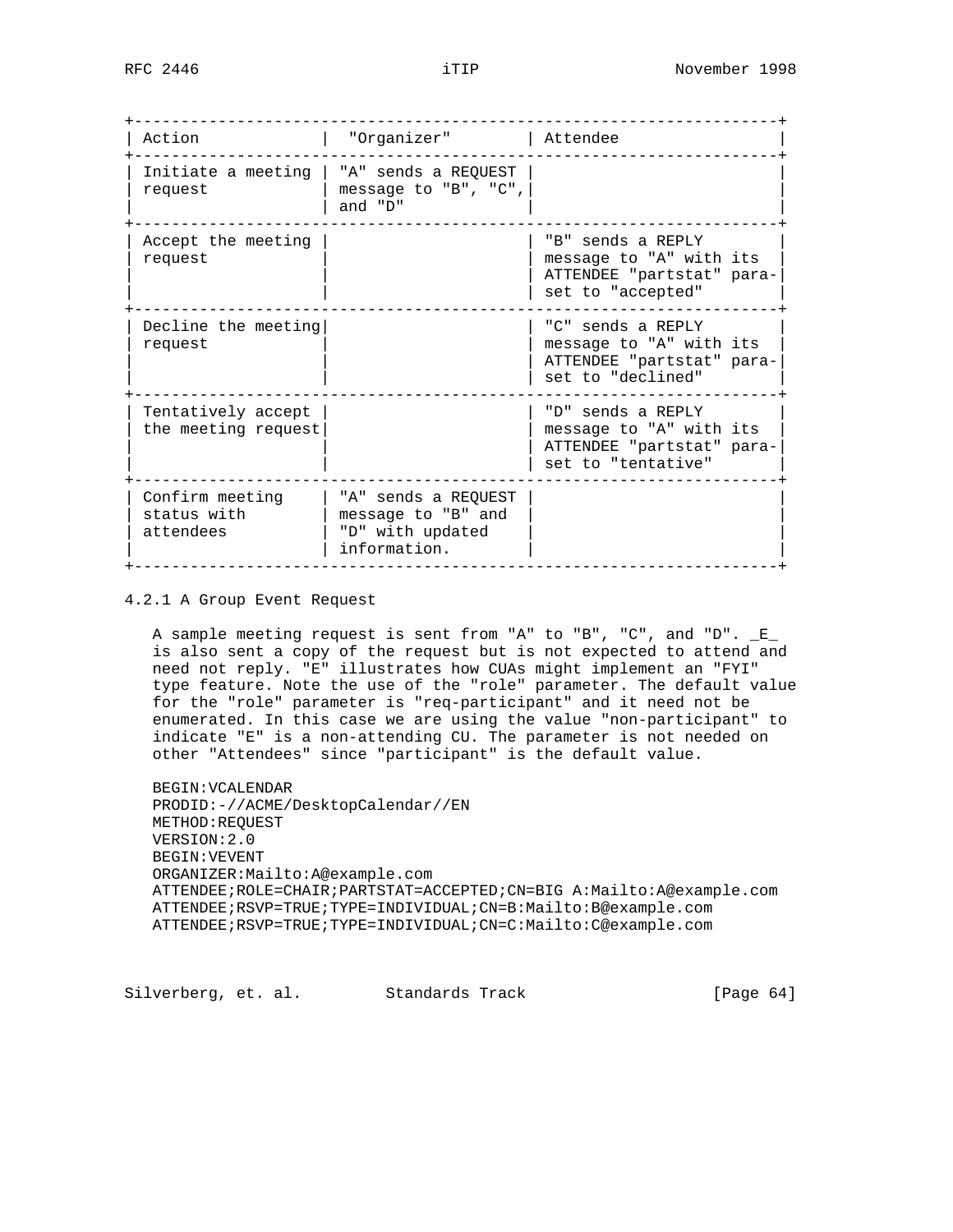ATTENDEE;RSVP=TRUE;TYPE=INDIVIDUAL;CN=Hal:Mailto:D@example.com ATTENDEE;RSVP=FALSE;TYPE=ROOM:conf\_Big@example.com ATTENDEE;ROLE=NON-PARTICIPANT;RSVP=FALSE:Mailto:E@example.com DTSTAMP:19970611T190000Z DTSTART:19970701T200000Z DTEND:19970701T2000000Z SUMMARY:Conference UID:calsrv.example.com-873970198738777@example.com SEQUENCE:0 STATUS:CONFIRMED END:VEVENT END:VCALENDAR

4.2.2 Reply To A Group Event Request

Attendee "B" accepts the meeting.

 BEGIN:VCALENDAR PRODID:-//ACME/DesktopCalendar//EN METHOD:REPLY VERSION:2.0 BEGIN:VEVENT ATTENDEE;PARTSTAT=ACCEPTED:Mailto:B@example.com ORGANIZER:MAILTO:A@example.com UID:calsrv.example.com-873970198738777@example.com SEQUENCE:0 REQUEST-STATUS:2.0;Success DTSTAMP:19970612T190000Z END:VEVENT END:VCALENDAR

 "B" could have declined the meeting or indicated tentative acceptance by setting the "ATTENDEE" "partstat" parameter to "declined" or "tentative", respectively. Also, "REQUEST-STATUS" is not required in successful transactions.

4.2.3 Update An Event

 The event is moved to a different time. The combination of the "UID" property (unchanged) and the "SEQUENCE" (bumped to 1) properties indicate the update.

 BEGIN:VCALENDAR PRODID:-//ACME/DesktopCalendar//EN METHOD:REQUEST VERSION:2.0 BEGIN:VEVENT ORGANIZER:Mailto:A@example.com

Silverberg, et. al. Standards Track [Page 65]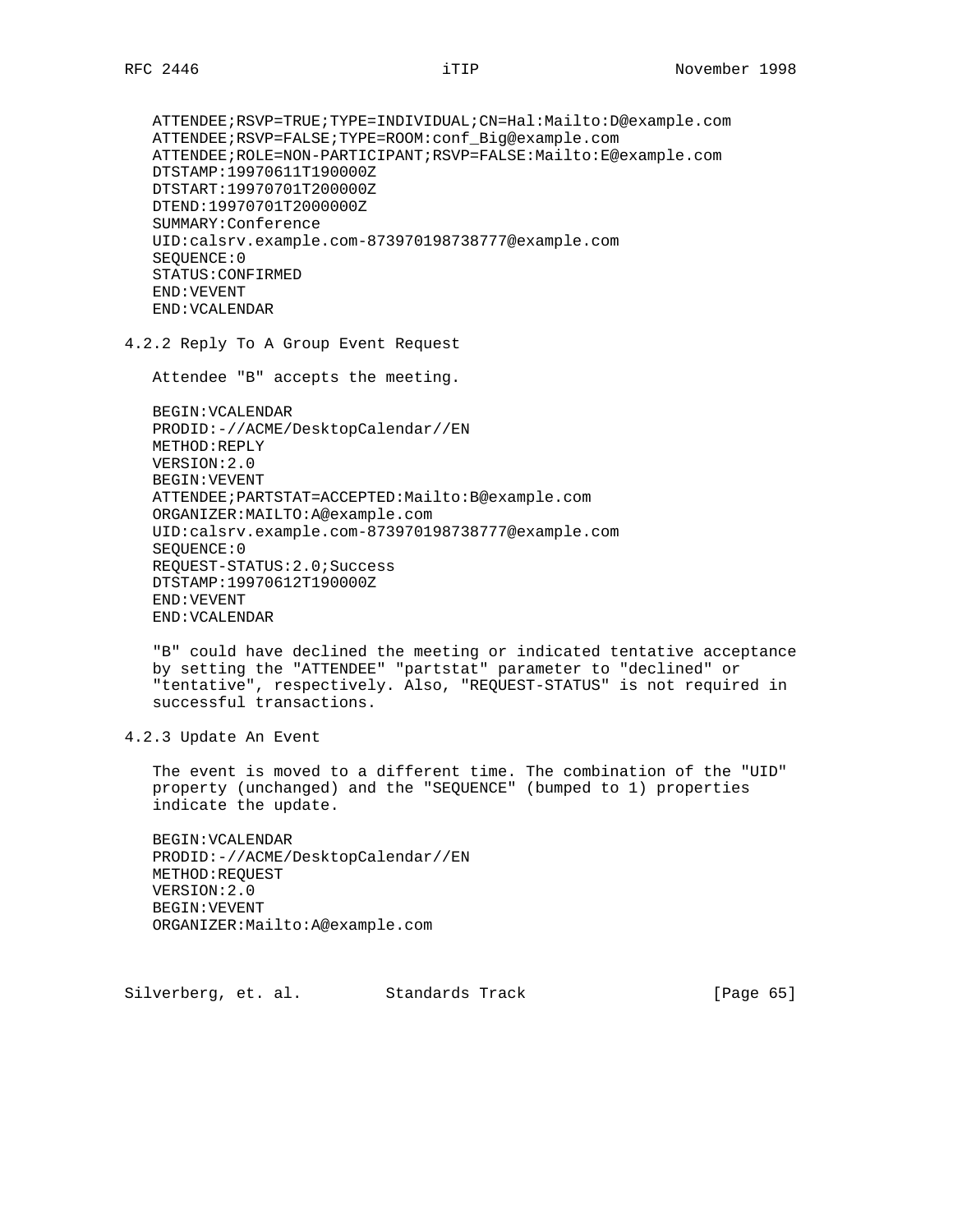ATTENDEE;ROLE=CHAIR;PARTSTAT=ACCEPTED:Mailto:A@example.com ATTENDEE;RSVP=TRUE;TYPE=INDIVIDUAL:Mailto:B@example.com ATTENDEE;RSVP=TRUE;TYPE=INDIVIDUAL:Mailto:C@example.com ATTENDEE;RSVP=TRUE;TYPE=INDIVIDUAL;CN=Hal:Mailto:D@example.com ATTENDEE;ROLE=NON-PARTICIPANT;RSVP=FALSE; CUTYPE=ROOM:Mailto:Conf@example.com ATTENDEE;ROLE=NON-PARTICIPANT;RSVP=FALSE:Mailto:E@example.com DTSTART:19970701T180000Z DTEND:19970701T190000Z SUMMARY:Phone Conference UID:calsrv.example.com-873970198738777@example.com SEQUENCE:1 DTSTAMP:19970613T190000Z STATUS:CONFIRMED END:VEVENT END:VCALENDAR

4.2.4 Countering an Event Proposal

 "A" sends a "REQUEST" to "B" and "C". "B" makes a counter-proposal to "A" to change the time and location.

"A" sends the following "REQUEST":

 BEGIN:VCALENDAR PRODID:-//ACME/DesktopCalendar//EN METHOD:REQUEST VERSION:2.0 BEGIN:VEVENT ORGANIZER:Mailto:A@example.com ATTENDEE;ROLE=CHAIR;PARTSTAT=ACCEPTED:Mailto:A@example.com ATTENDEE;RSVP=TRUE;TYPE=INDIVIDUAL:Mailto:B@example.com ATTENDEE;RSVP=TRUE;TYPE=INDIVIDUAL:Mailto:C@example.com DTSTART:19970701T190000Z DTEND:19970701T200000Z SUMMARY:Discuss the Merits of the election results LOCATION:Green Conference Room UID:calsrv.example.com-873970198738777a@example.com SEQUENCE:0 DTSTAMP:19970611T190000Z STATUS:CONFIRMED END:VEVENT END:VCALENDAR

 "B" sends "COUNTER" to "A", requesting changes to time and place. "B" uses the "COMMENT" property to communicate a rationale for the change. Note that the "SEQUENCE" property is NOT incremented on a "COUNTER".

Silverberg, et. al. Standards Track [Page 66]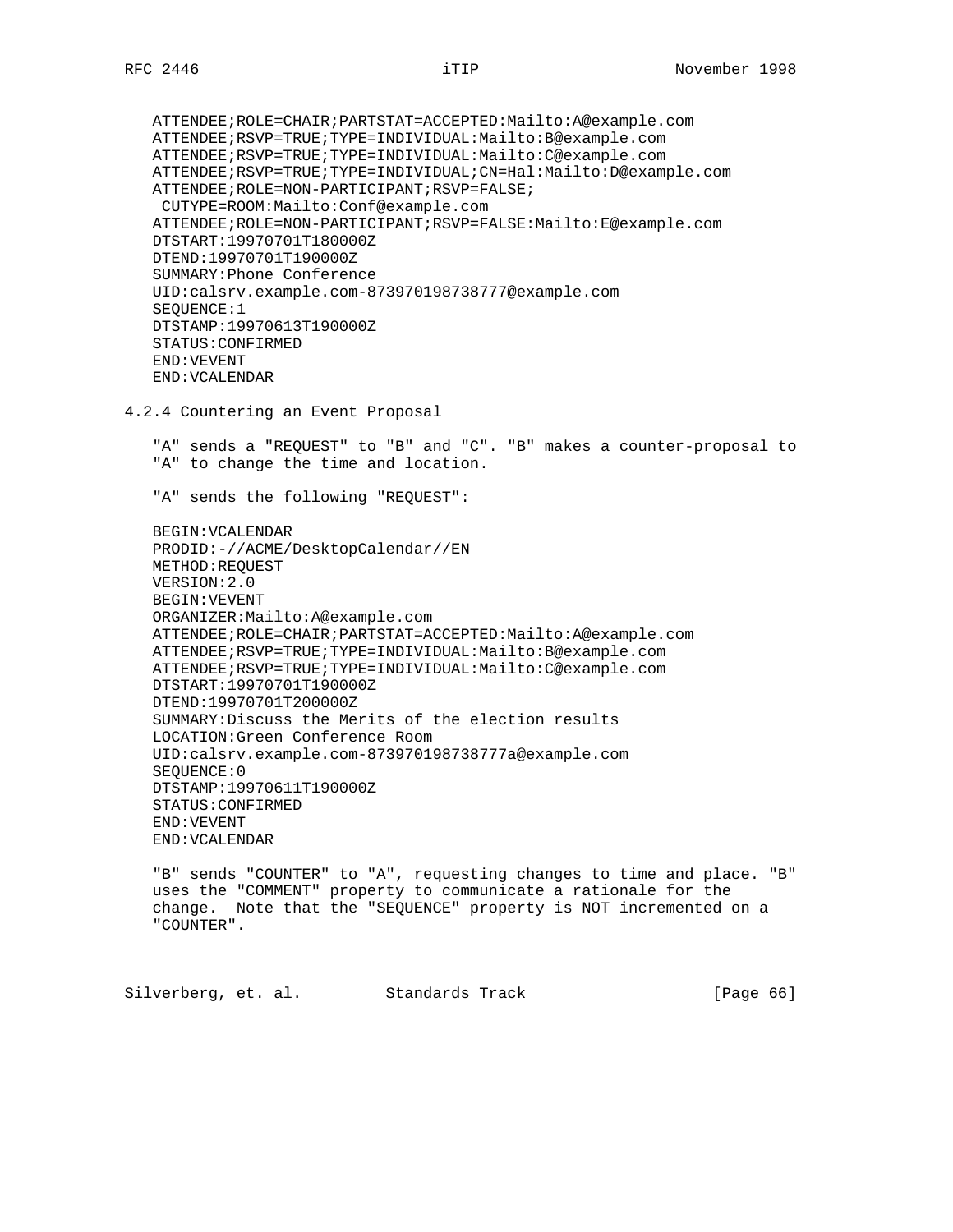BEGIN:VCALENDAR PRODID:-//ACME/DesktopCalendar//EN METHOD:COUNTER VERSION:2.0 BEGIN:VEVENT ORGANIZER:Mailto:A@example.com ATTENDEE;ROLE=CHAIR;PARTSTAT=ACCEPTED:Mailto:A@example.com ATTENDEE;RSVP=TRUE;TYPE=INDIVIDUAL:Mailto:B@example.com ATTENDEE;RSVP=TRUE;TYPE=INDIVIDUAL:Mailto:C@example.com DTSTART:19970701T160000Z DTEND:19970701T190000Z DTSTAMP:19970612T190000Z SUMMARY:Discuss the Merits of the election results LOCATION:Green Conference Room COMMENT:This time works much better and I think the big conference room is too big UID:calsrv.example.com-873970198738777a@example.com SEQUENCE:0 DTSTAMP:19970611T190000Z END:VEVENT END:VCALENDAR "A" accepts the changes from "B". To accept a counter-proposal, the "Organizer" sends a new event "REQUEST" with an incremented sequence number. BEGIN:VCALENDAR PRODID:-//ACME/DesktopCalendar//EN METHOD:REQUEST VERSION:2.0 BEGIN:VEVENT ORGANIZER:Mailto:A@example.com ATTENDEE;ROLE=CHAIR;PARTSTAT=ACCEPTED:Mailto:A@example.com ATTENDEE;RSVP=TRUE;TYPE=INDIVIDUAL:Mailto:B@example.com ATTENDEE;RSVP=TRUE;TYPE=INDIVIDUAL:Mailto:C@example.com DTSTAMP:19970613T190000Z DTSTART:19970701T160000Z DTEND:19970701T190000Z SUMMARY:Discuss the Merits of the election results - changed to meet B's schedule LOCATION:Green Conference Room UID:calsrv.example.com-873970198738777@example.com SEQUENCE:1 STATUS:CONFIRMED END:VEVENT END:VCALENDAR Instead, "A" rejects "B's" counter proposal

Silverberg, et. al. Standards Track [Page 67]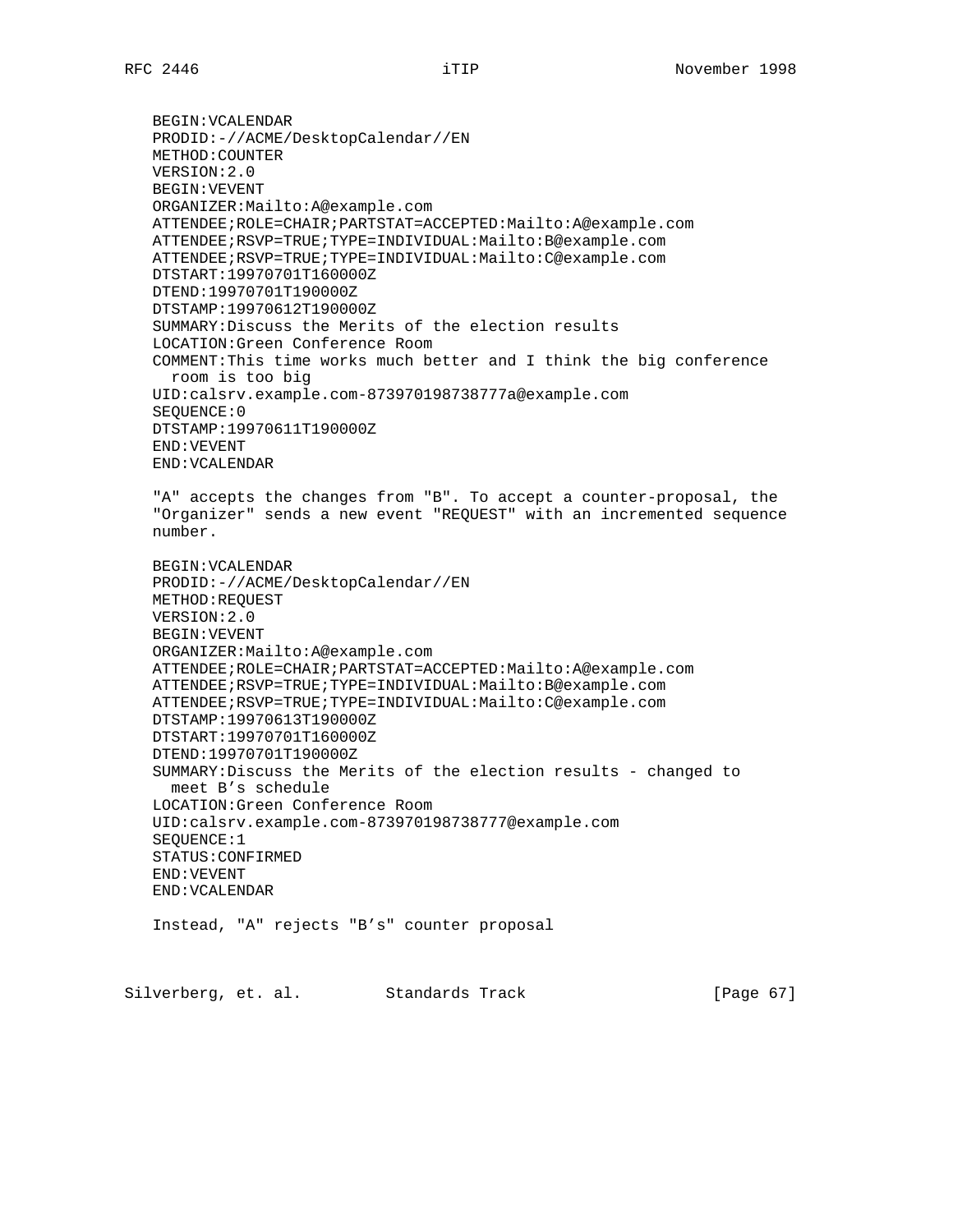BEGIN:VCALENDAR PRODID:-//ACME/DesktopCalendar//EN METHOD:DECLINECOUNTER VERSION:2.0 BEGIN:VEVENT ORGANIZER:Mailto:A@example.com ATTENDEE;RSVP=TRUE;TYPE=INDIVIDUAL:Mailto:B@example.com COMMENT:Sorry, I cannot change this meeting time UID:calsrv.example.com-873970198738777@example.com SEQUENCE:0 DTSTAMP:19970614T190000Z END:VEVENT END:VCALENDAR

#### 4.2.5 Delegating an Event

 When delegating an event request to another "Calendar User", the "Delegator" must both update the "Organizer" with a "REPLY" and send a request to the "Delegate". There is currently no protocol limitation to delegation depth. It is possible for the original

 delegate to delegate the meeting to someone else, and so on. When a request is delegated from one CUA to another there are a number of responsibilities required of the "Delegator". The "Delegator" MUST:

- . Send a "REPLY" to the "Organizer" with the following updates:
- . The "Delegator's" "ATTENDEE" property "partstat" parameter set to "delegated" and the "delegated-to" parameter is set to the address of the "Delegate"
- . Add an additional "ATTENDEE" property for the "Delegate" with the "delegated-from" property parameter set to the "Delegator"
- . Indicate whether they want to continue to receive updates when the "Organizer" sends out updated versions of the event. Setting the "rsvp" property parameter to "TRUE" will cause the updates to be sent, setting it to "FALSE" causes no further updates to be sent. Note that in either case, if the "Delegate" declines the invitation the "Delegator" will be notified.
- . The "Delegator" MUST also send a copy of the original "REQUEST" method to the "Delegate".

 It is not required that the "Delegate" include the "Delegator" in their "REPLY" method. However, it is strongly advised since this will inform the "Delegator" whether the "Delegate" plans to attend the meeting. [Editors note: How so?] If the "Delegate" declines the meeting, the "Delegator" may elect to delegate the "REQUEST" to another CUA. The process is the same.

Silverberg, et. al. Standards Track [Page 68]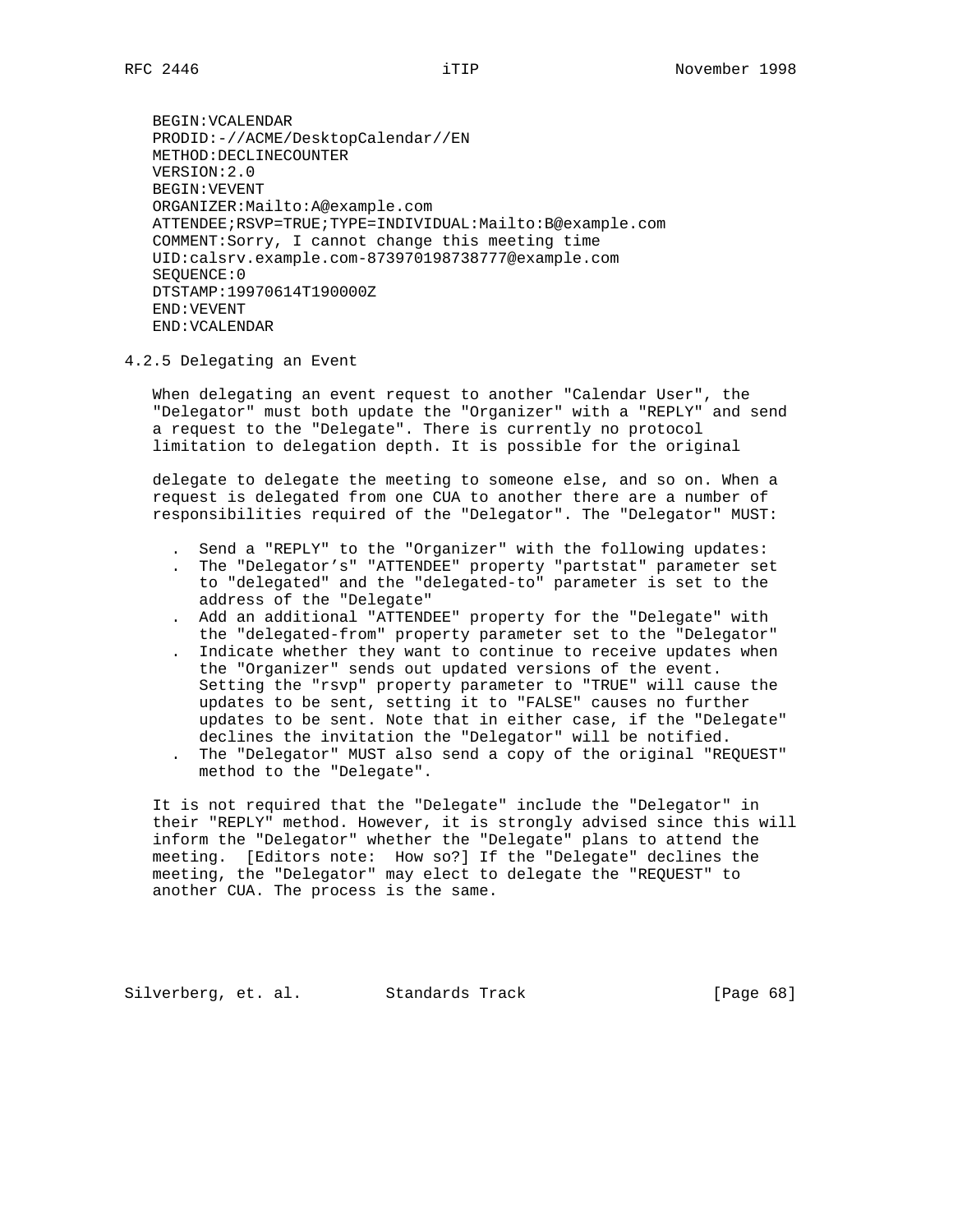| Action                                               | "Organizer"                                             | Attendee                                                                                                                                                                                                                                                                                                                                                                                                                                                                                                                                                                                                                                |
|------------------------------------------------------|---------------------------------------------------------|-----------------------------------------------------------------------------------------------------------------------------------------------------------------------------------------------------------------------------------------------------------------------------------------------------------------------------------------------------------------------------------------------------------------------------------------------------------------------------------------------------------------------------------------------------------------------------------------------------------------------------------------|
| Initiate a meeting<br>request                        | "A" sends a REQUEST<br>message to "B" and<br>"C"        |                                                                                                                                                                                                                                                                                                                                                                                                                                                                                                                                                                                                                                         |
| Delegate:<br>"C" delegates to<br>" E "               |                                                         | "C" sends a REPLY to "A"<br>with the ATTENDEE.<br>"partstat" parameter set<br>to "delegated" and with a<br>new "ATTENDEE" property<br>for "E". "E's" ATTENDEE<br>"delegated-from" param<br>is set to "C". "C's"<br>ATTENDEE "delegated-to"<br>param is set to "E".<br>"C" sends REQUEST message<br>to "E" with the original<br>meeting request<br>information. The<br>"partstat" property<br>parameter for "C" is set<br>to "delegated" and the<br>"delegated-to"<br>parameter is set to<br>the address of "E". An<br>"ATTENDEE" property is<br>added for "E" and the<br>"delegated-from"<br>parameter is set to<br>the address of "C". |
| Confirm meeting<br>attendance                        |                                                         | "E" sends REPLY message<br>to "A" and optionally "C"<br>with its "partstat"<br>property parameter set<br>to "ACCEPTED"                                                                                                                                                                                                                                                                                                                                                                                                                                                                                                                  |
| Optional:<br>Redistribute<br>meeting to<br>attendees | "A" sends REQUEST<br>message to "B", "C"<br>and $"E"$ . |                                                                                                                                                                                                                                                                                                                                                                                                                                                                                                                                                                                                                                         |

Silverberg, et. al. Standards Track [Page 69]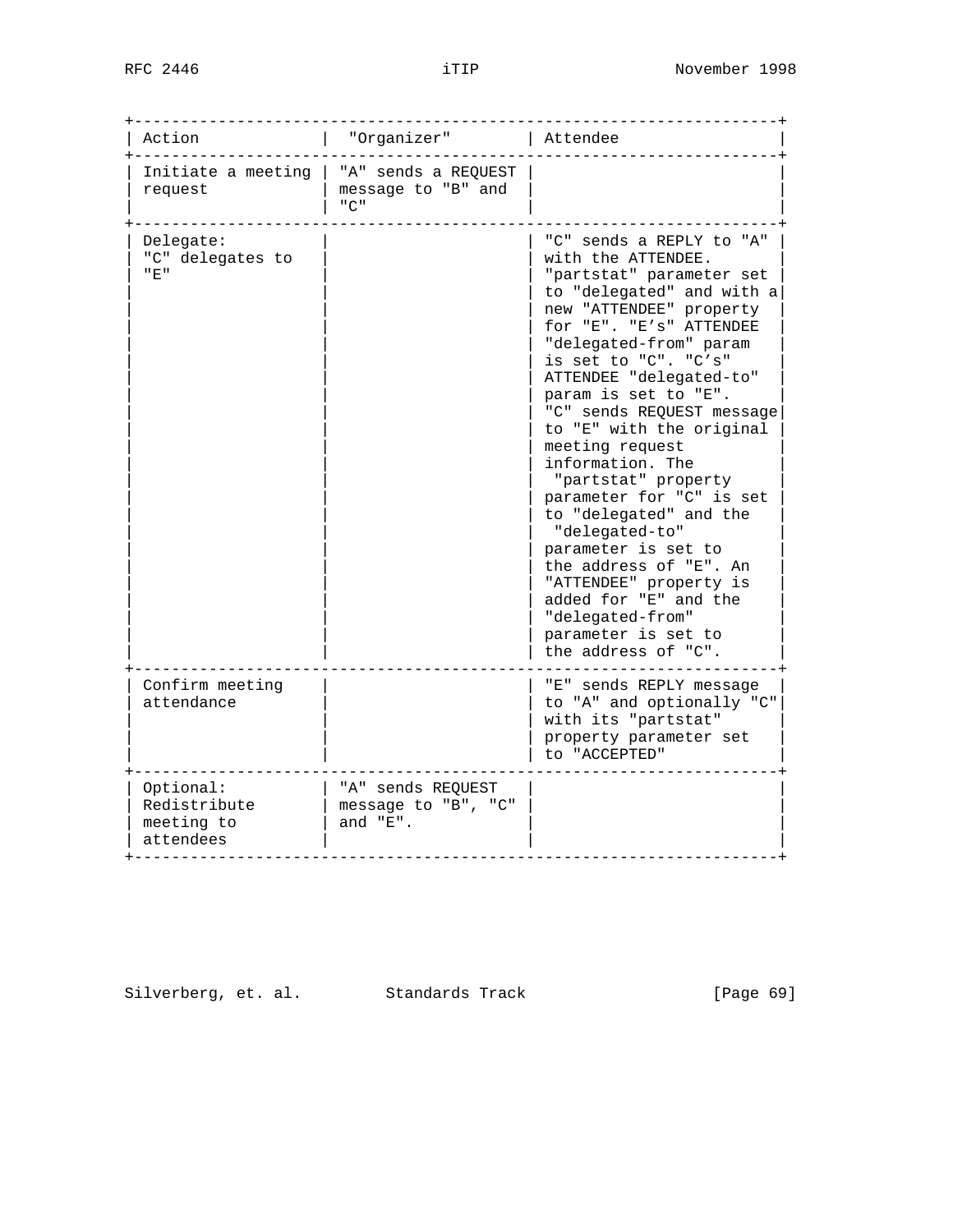"C" responds to the "Organizer". BEGIN:VCALENDAR PRODID:-//ACME/DesktopCalendar//EN METHOD:REPLY VERSION:2.0 BEGIN:VEVENT ORGANIZER:MAILTO:A@Example.com ATTENDEE;PARTSTAT=DELEGATED;DELEGATED- TO="Mailto:E@example.com":Mailto:C@example.com UID:calsrv.example.com-873970198738777@example.com SEQUENCE:0 REQUEST-STATUS:2.0;Success DTSTAMP:19970611T190000Z END:VEVENT END:VCALENDAR Attendee "C" delegates presence at the meeting to "E". BEGIN:VCALENDAR PRODID:-//ACME/DesktopCalendar//EN METHOD:REQUEST VERSION:2.0 BEGIN:VEVENT ORGANIZER:Mailto:A@example.com ATTENDEE;PARTSTAT=DELEGATED;DELEGATED- TO="Mailto:E@example.com":Mailto:C@example.com ATTENDEE;RSVP=TRUE; DELEGATED-FROM="Mailto:C@example.com":Mailto:E@example.com DTSTART:19970701T180000Z DTEND:19970701T200000Z SUMMARY:Phone Conference UID:calsrv.example.com-873970198738777@example.com SEQUENCE:0 STATUS:CONFIRMED DTSTAMP:19970611T190000Z END:VEVENT END:VCALENDAR 4.2.6 Delegate Accepts the Meeting To accept a delegated meeting, the delegate, "E", sends the following message to "A" and "C": BEGIN:VCALENDAR PRODID:-//ACME/DesktopCalendar//EN METHOD:REPLY VERSION:2.0 Silverberg, et. al. Standards Track [Page 70]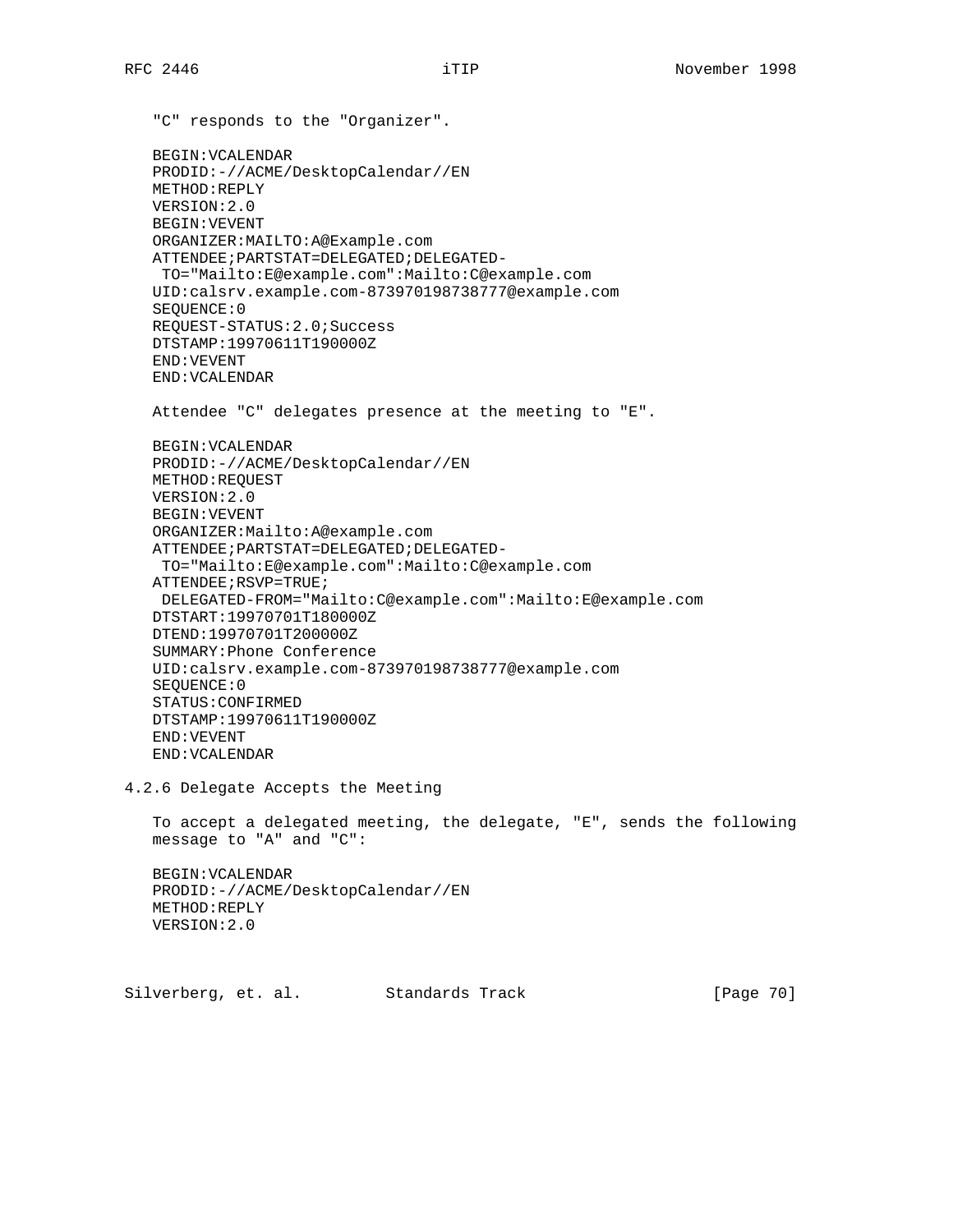BEGIN:VEVENT ORGANIZER:MAILTO:A@Example.com ATTENDEE;PARTSTAT=ACCEPTED;DELEGATED- FROM="Mailto:C@example.com":Mailto:E@example.com ATTENDEE;PARTSTAT=DELEGATED; DELEGATED-TO="Mailto:E@example.com":Mailto:C@example.com UID:calsrv.example.com-873970198738777@example.com SEQUENCE:0 REQUEST-STATUS:2.0;Success DTSTAMP:19970614T190000Z END:VEVENT END:VCALENDAR

4.2.7 Delegate Declines the Meeting

 In this example the "Delegate" declines the meeting request and sets the "ATTENDEE" property "partstat" parameter to "DECLINED". The "Organizer" SHOULD resend the "REQUEST" to "C" with the "partstat" parameter of the "Delegate" set to "declined". This lets the "Delegator" know that the "Delegate" has declined and provides an opportunity to the "Delegator" to either accept the request or delegate it to another CU.

 Response from "E" to "A" and "C". Note the use of the "COMMENT" property "E" uses to indicate why the delegation was declined.

 BEGIN:VCALENDAR PRODID:-//ACME/DesktopCalendar//EN METHOD:REPLY VERSION:2.0 BEGIN:VEVENT ORGANIZER:MAILTO:A@Example.com ATTENDEE;PARTSTAT=DELEGATED; DELEGATED-TO="Mailto:E@example.com":Mailto:C@example.com ATTENDEE;PARTSTAT=DECLINED; DELEGATED-FROM="Mailto:C@example.com":Mailto:E@example.com COMMENT:Sorry, I will be out of town at that time. UID:calsrv.example.com-873970198738777@example.com SEQUENCE:0 REQUEST-STATUS:2.0;Success DTSTAMP:19970614T190000Z END:VEVENT END:VCALENDAR

 "A" resends the "REQUEST" method to "C". "A" may also wish to express the fact that the item was delegated in the "COMMENT" property.

Silverberg, et. al. Standards Track [Page 71]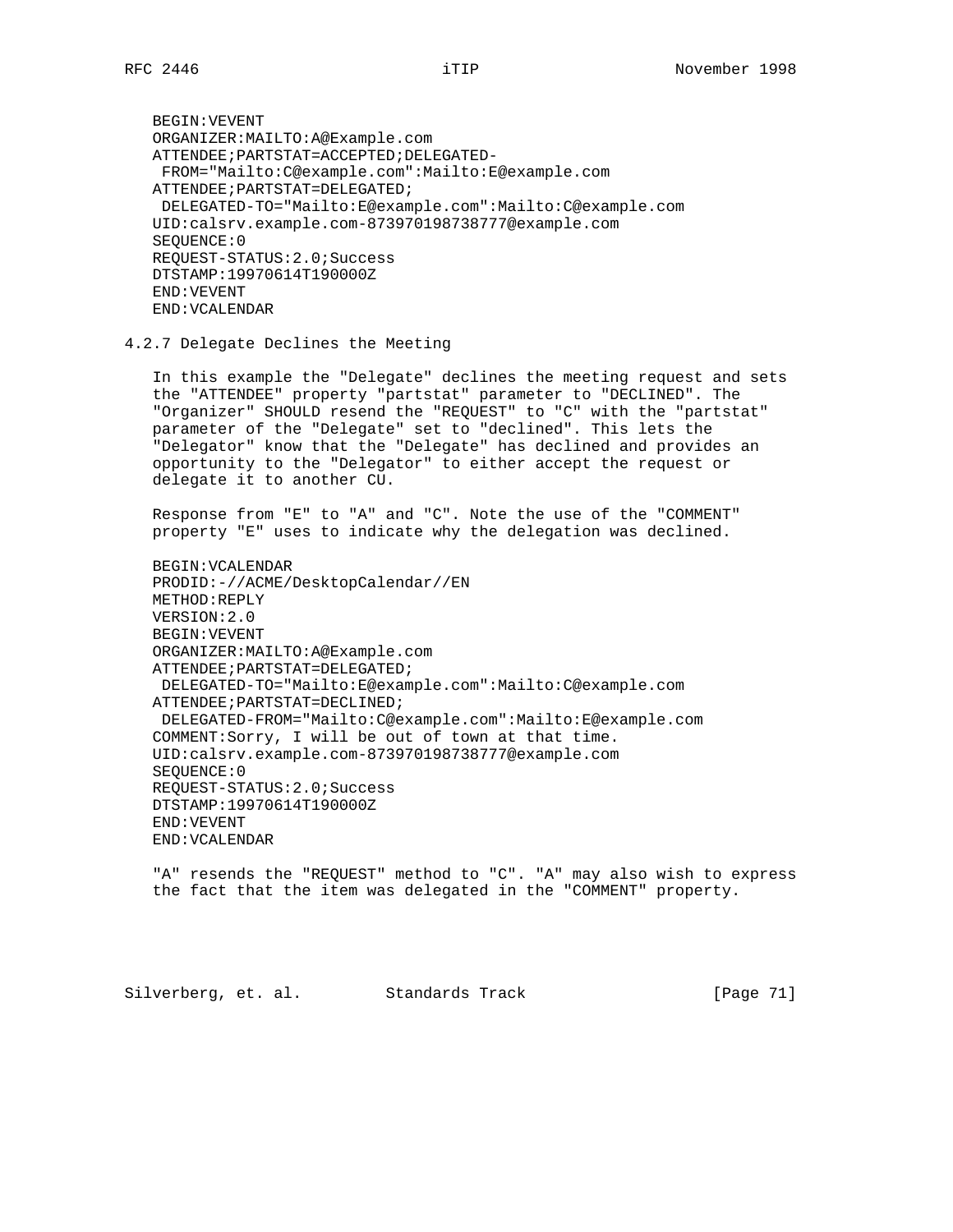BEGIN:VCALENDAR PRODID:-//ACME/DesktopCalendar//EN METHOD:REQUEST VERSION:2.0 BEGIN:VEVENT ORGANIZER:MAILTO:A@Example.com ATTENDEE;PARTSTAT=DECLINED; DELEGATED-FROM="Mailto:C@example.com":Mailto:E@example.com ATTENDEE;RSVP=TRUE:Mailto:C@example.com UID:calsrv.example.com-873970198738777@example.com SEQUENCE:0 SUMMARY:Phone Conference DTSTART:19970701T180000Z DTEND:19970701T200000Z DTSTAMP:19970614T200000Z COMMENT:DELEGATE (ATTENDEE Mailto:E@example.com) DECLINED YOUR INVITATION END:VEVENT END:VCALENDAR

4.2.8 Forwarding an Event Request

 The protocol does not prevent an "Attendee" from "forwarding" an "VEVENT" calendar component to other "Calendar Users". Forwarding differs from delegation in that the forwarded "Calendar User" (often referred to as a "Party Crasher") does not replace the forwarding "Calendar User". Implementations are not required to add the "Party Crasher" to the "Attendee" list and hence there is no guarantee that a "Party Crasher" will receive additional updates to the Event. The forwarding "Calendar User" SHOULD NOT add the "Party Crasher" to the attendee list. The "Organizer" MAY add the forwarded "Calendar User" to the attendee list.

4.2.9 Cancel A Group Event

 Individual "A" requests a meeting between individuals "A", "B", "C", and "D". Individual "B" declines attendance to the meeting. Individual "A" decides to cancel the meeting. The following table illustrates the sequence of messages that would be exchanged between these individuals.

 Messages related to a previously canceled event ("SEQUENCE" property value is less than the "SEQUENCE" property value of the "CANCEL" message) MUST be ignored.

Silverberg, et. al. Standards Track [Page 72]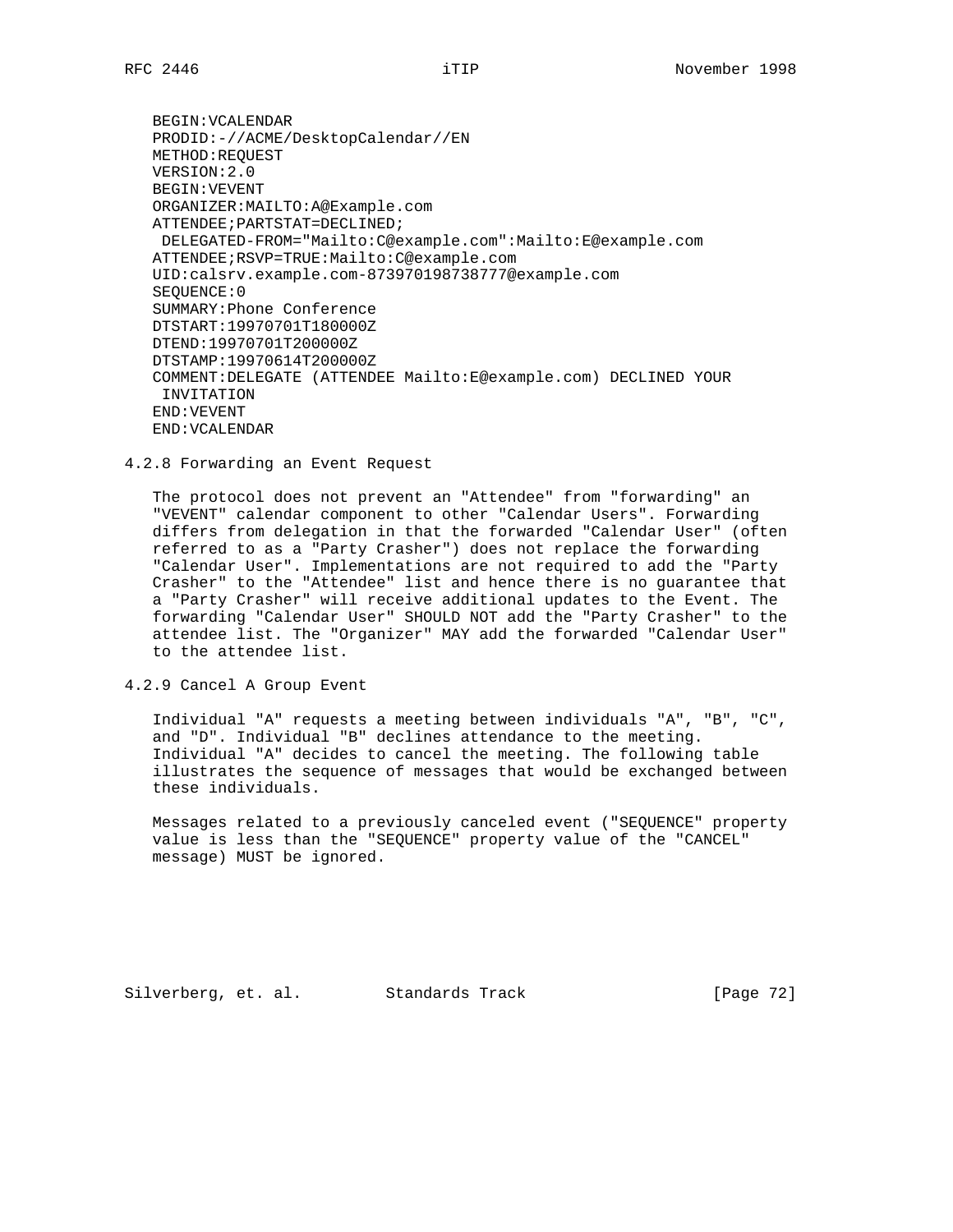| Action                         | "Organizer"                                            | "Attendee"                                                                               |
|--------------------------------|--------------------------------------------------------|------------------------------------------------------------------------------------------|
| Initiate a meeting<br>request  | "A" sends a REOUEST<br>message to "B", "C",<br>and "D" |                                                                                          |
| Decline the meeting<br>request |                                                        | "B" sends a "REPLY"<br>message to "A" with its<br>"partstat" para-<br>set to "declined". |
| Cancel the meeting             | "A" sends a CANCEL<br>message to "B", "C"<br>and "D"   |                                                                                          |

The example shows how "A" cancels the event.

 BEGIN:VCALENDAR PRODID:-//ACME/DesktopCalendar//EN METHOD:CANCEL VERSION:2.0 BEGIN:VEVENT ORGANIZER:Mailto:A@example.com ATTENDEE;TYPE=INDIVIDUAL;Mailto:A@example.com ATTENDEE;TYPE=INDIVIDUAL:Mailto:B@example.com ATTENDEE;TYPE=INDIVIDUAL:Mailto:C@example.com ATTENDEE;TYPE=INDIVIDUAL:Mailto:D@example.com COMMENT:Mr. B cannot attend. It's raining. Lets cancel. UID:calsrv.example.com-873970198738777@example.com SEQUENCE:1 STATUS:CANCELLED DTSTAMP:19970613T190000Z END:VEVENT END:VCALENDAR

Silverberg, et. al. Standards Track [Page 73]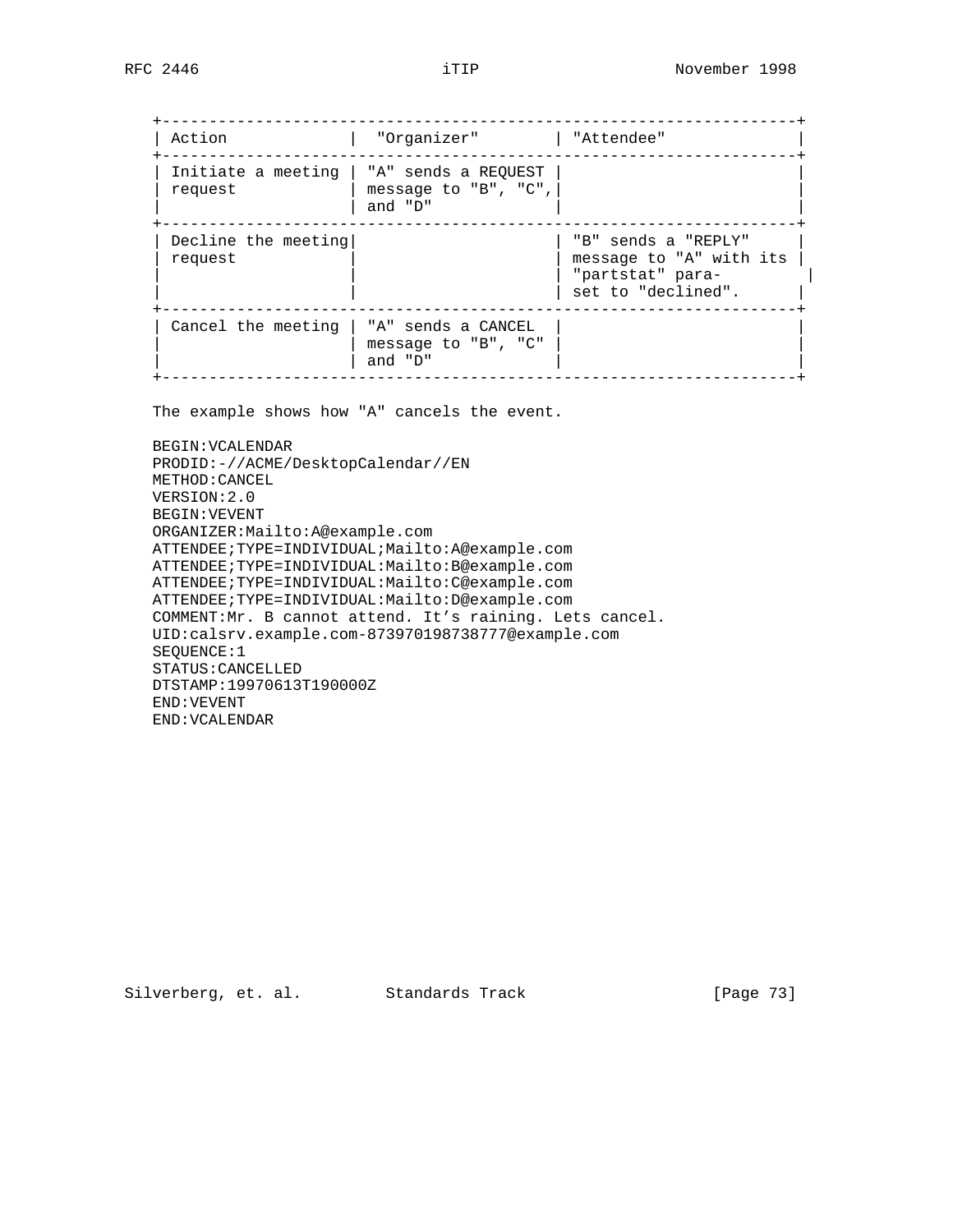# 4.2.10 Removing Attendees

 "A" wants to remove "B" from a meeting. This is done by sending a "CANCEL" to "B" and removing "B" from the attendee list in the master copy of the event.

 +--------------------------------------------------------------------+ | Action | "Organizer" | "Attendee" +--------------------------------------------------------------------+ | Remove an "B" | "A" sends a CANCEL | |  $|$  as an "Attendee"  $|$  message to "B"  $|$  +--------------------------------------------------------------------+  $|$  Update the master  $|$  "A" sends the | copy of the event | updated event to | |  $\vert$   $\vert$  the remaining  $\vert$   $\vert$ | "Attendees" +--------------------------------------------------------------------+

 The original meeting includes "A", "B", "C", and "D". The example below shows the "CANCEL" that "A" sends to "B". Note that in the example below the "STATUS" property is omitted. This is used when the meeting itself is cancelled and not when the intent is to remove an "Attendee" from the Event.

 BEGIN:VCALENDAR PRODID:-//ACME/DesktopCalendar//EN METHOD:CANCEL VERSION:2.0 BEGIN:VEVENT ORGANIZER:Mailto:A@example.com ATTENDEE:mailto:B@example.com COMMENT:You're off the hook for this meeting UID:calsrv.example.com-873970198738777@example.com DTSTAMP:19970613T193000Z SEQUENCE:1 END:VEVENT END:VCALENDAR

 The updated master copy of the event is shown below. The "Organizer" MAY resend the updated event to the remaining "Attendees". Note that "B" has been removed.

 BEGIN:VCALENDAR PRODID:-//ACME/DesktopCalendar//EN METHOD:REQUEST VERSION:2.0 BEGIN:VEVENT ORGANIZER:Mailto:A@example.com

Silverberg, et. al. Standards Track [Page 74]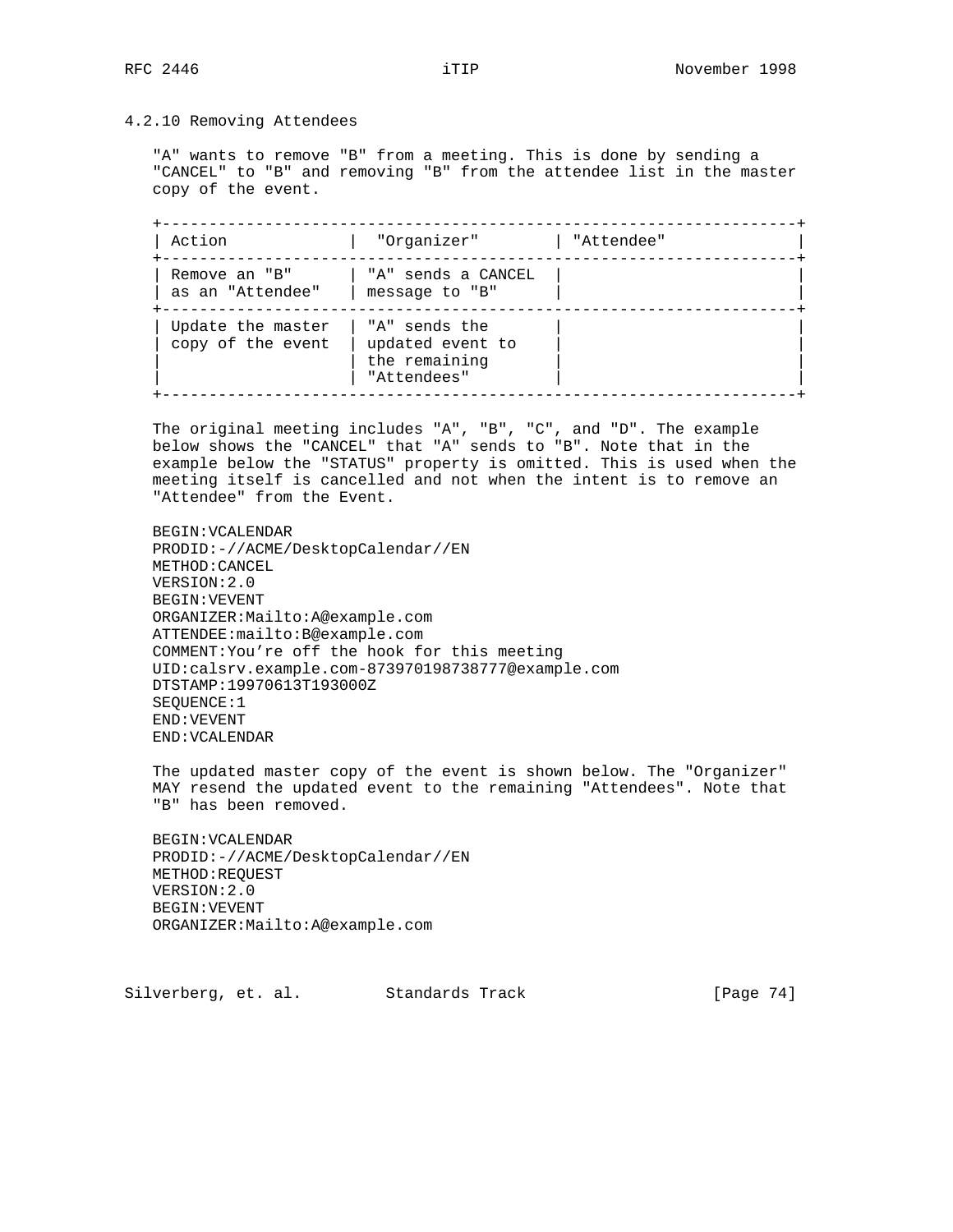ATTENDEE;ROLE=CHAIR;PARTSTAT=ACCEPTED:Mailto:A@example.com ATTENDEE;TYPE=INDIVIDUAL:Mailto:C@example.com ATTENDEE;TYPE=INDIVIDUAL:Mailto:D@example.com ATTENDEE;TYPE=ROOM:CR\_Big@example.com ATTENDEE; ROLE=NON-PARTICIPANT; RSVP=FALSE:Mailto:E@example.com DTSTAMP:19970611T190000Z DTSTART:19970701T200000Z DTEND:19970701T203000Z SUMMARY:Phone Conference UID:calsrv.example.com-873970198738777@example.com SEQUENCE:2 STATUS:CONFIRMED END:VEVENT END:VCALENDAR

4.2.11 Replacing the Organizer

 The scenario for this example begins with "A" as the "Organizer" for a recurring meeting with "B", "C", and "D". "A" receives a new job offer in another country and drops out of touch. "A" left no forwarding address or way to be reached. Using out-of-band communication, the other "Attendees" eventually learn what has happened and reach an agreement that "B" should become the new "Organizer" for the meeting. To do this, "B" sends out a new version of the event and the other "Attendees" agree to accept "B" as the new "Organizer". "B" also removes "A" from the event.

 When the "Organizer" is replaced, the "SEQUENCE" property value MUST be incremented.

This is the message "B" sends to "C" and "D"

 BEGIN:VCALENDAR PRODID:-//ACME/DesktopCalendar//EN METHOD:REQUEST VERSION:2.0 BEGIN:VEVENT ORGANIZER:Mailto:B@example.com ATTENDEE;ROLE=CHAIR;STATUS=ACCEPTED:Mailto:B@example.com ATTENDEE;TYPE=INDIVIDUAL:Mailto:C@example.com ATTENDEE;TYPE=INDIVIDUAL:Mailto:D@example.com DTSTAMP:19970611T190000Z DTSTART:19970701T200000Z DTEND:19970701T203000Z RRULE:FREQ=WEEKLY SUMMARY:Phone Conference UID:123456@example.com

Silverberg, et. al. Standards Track [Page 75]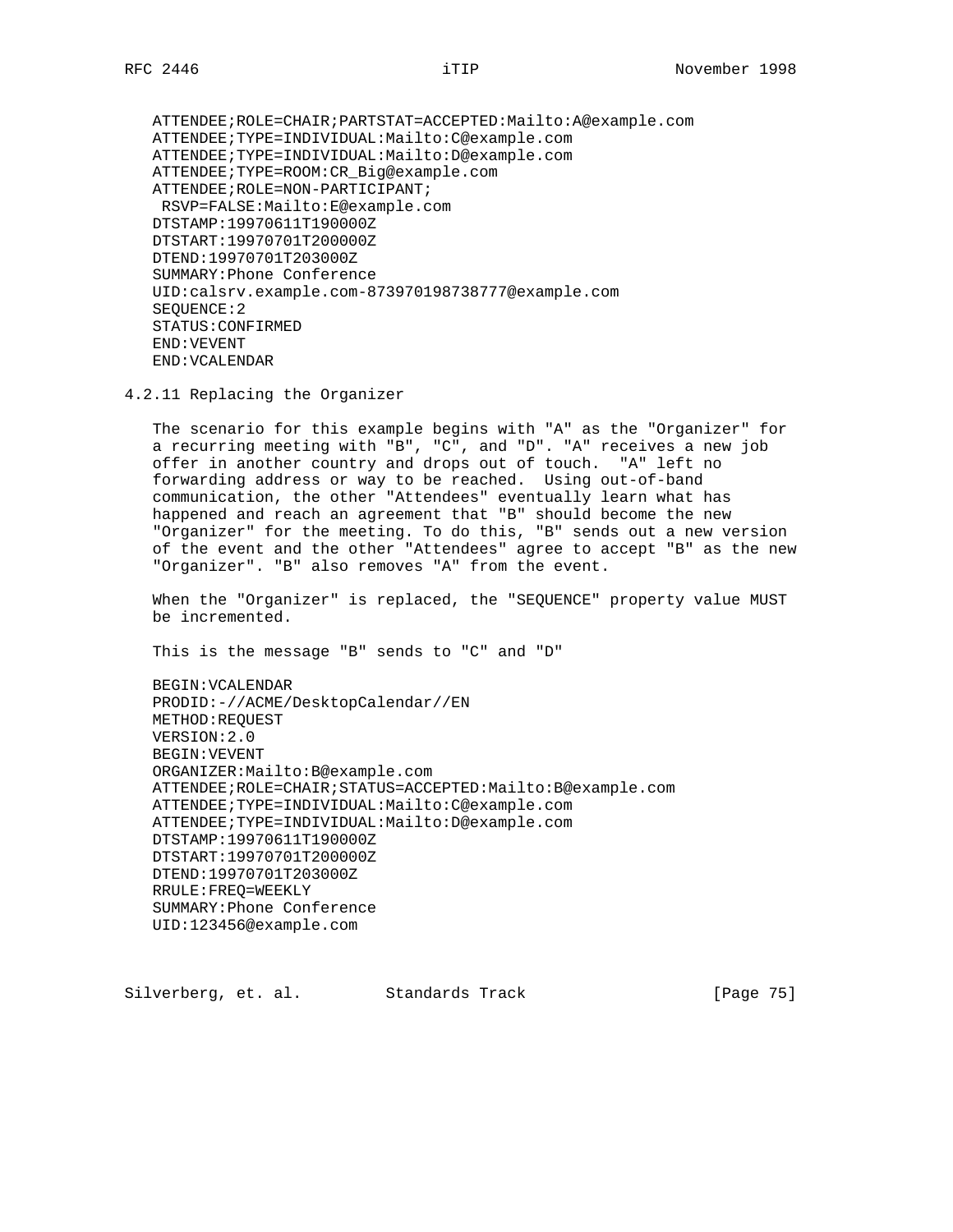SEQUENCE:1 STATUS:CONFIRMED END:VEVENT END:VCALENDAR

4.3 Busy Time Examples

 Busy time objects can be used in several ways. First, a CU may request busy time from another CU for a specific range of time. That request can be answered with a busy time Reply. Additionally, a CU may simply publish their busy time for a given interval and point other CUs to the published location. The following examples outline both scenarios.

Individual "A" publishes busy time for one week.

 BEGIN:VCALENDAR PRODID:-//ACME/DesktopCalendar//EN VERSION:2.0 METHOD:PUBLISH BEGIN:VFREEBUSY DTSTAMP:19980101T124100Z ORGANIZER:MAILTO:A@Example.com DTSTART:19980101T124200Z DTEND:19980107T124200Z FREEBUSY:19980101T180000Z/19980101T190000Z FREEBUSY:19980103T020000Z/19980103T050000Z FREEBUSY:19980107T020000Z/19980107T050000Z FREEBUSY:19980113T000000Z/19980113T010000Z FREEBUSY:19980115T190000Z/19980115T200000Z FREEBUSY:19980115T220000Z/19980115T230000Z FREEBUSY:19980116T013000Z/19980116T043000Z END:VFREEBUSY END:VCALENDAR

 Individual "A" requests busy time from individuals "B", "C". Individual "B" and "C" replies with busy time data to individual "A". The following table illustrates the sequence of messages that would be exchanged between these individuals.

Silverberg, et. al. Standards Track [Page 76]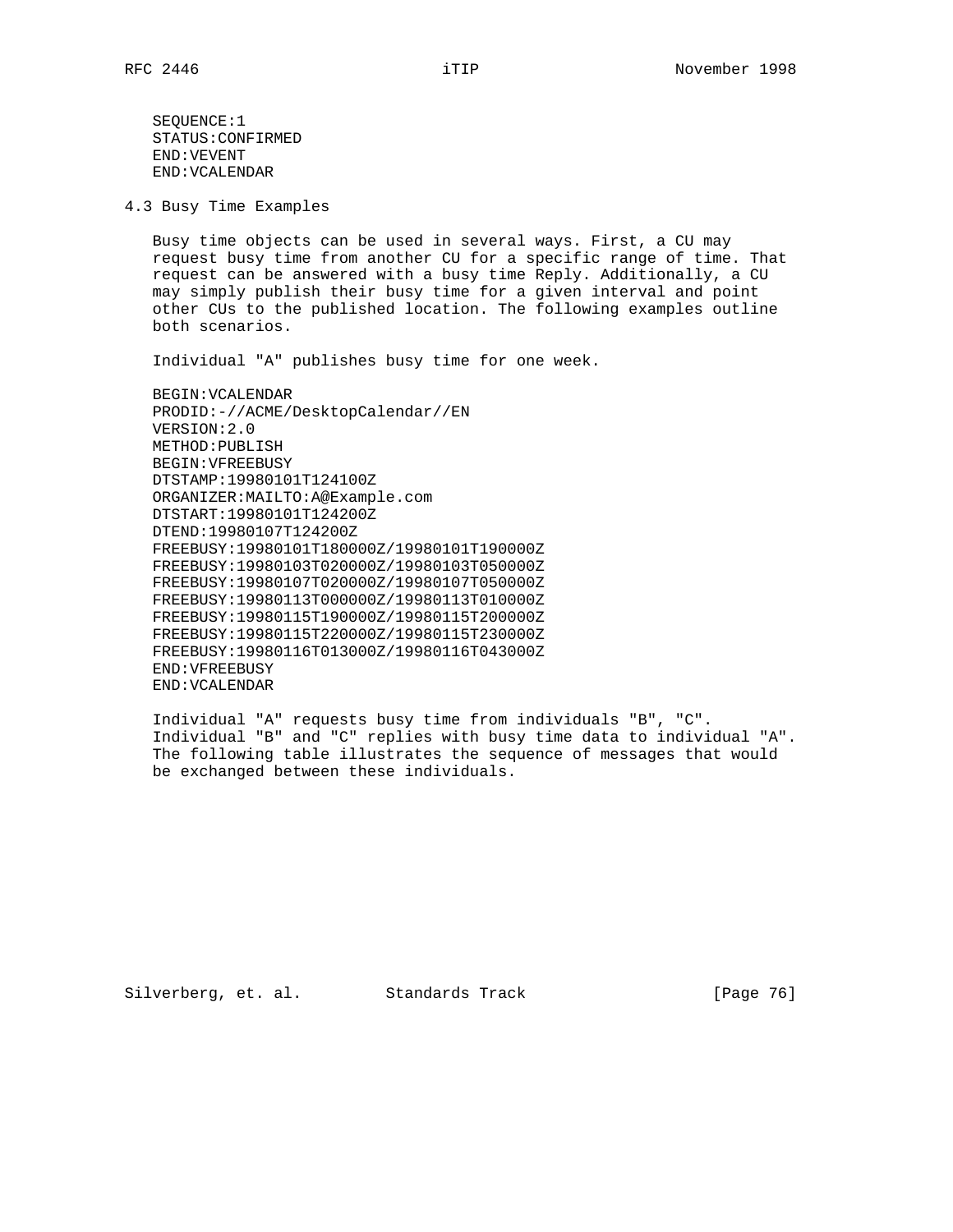+--------------------------------------------------------------------+ | Action | "Organizer" | Attendee +--------------------------------------------------------------------+ | Initiate a busy | "A" sends "REQUEST" | | | time request | message to "B" and | | | | and "C" | | +--------------------------------------------------------------------+ | Reply to the "BUSY"| | "B" sends a "REPLY" | | request with "BUSY"| | message to "A" with | | time data | | busy time data | +--------------------------------------------------------------------+

4.3.1 Request Busy Time

"A" sends a "BUSY-REQUEST" to "B" and "C" for busy time

 BEGIN:VCALENDAR PRODID:-//ACME/DesktopCalendar//EN METHOD:REQUEST VERSION:2.0 BEGIN:VFREEBUSY ORGANIZER:Mailto:A@example.com ATTENDEE;ROLE=CHAIR:Mailto:A@example.com ATTENDEE:Mailto:B@example.com ATTENDEE:Mailto:C@example.com DTSTAMP:19970613T190000Z DTSTART:19970701T080000Z DTEND:19970701T200000 UID:calsrv.example.com-873970198738777@example.com END:VFREEBUSY END:VCALENDAR

4.3.2 Reply To A Busy Time Request

 "B" sends a "REPLY" method type of a "VFREEBUSY" calendar component to "A"

```
 BEGIN:VCALENDAR
PRODID:-//ACME/DesktopCalendar//EN
METHOD:REPLY
VERSION:2.0
BEGIN:VFREEBUSY
ORGANIZER:MAILTO:A@example.com
ATTENDEE:Mailto:B@example.com
DTSTART:19970701T080000Z
DTEND:19970701T200000Z
UID:calsrv.example.com-873970198738777@example.com
FREEBUSY:19970701T090000Z/PT1H,19970701T140000Z/PT30M
```
Silverberg, et. al. Standards Track [Page 77]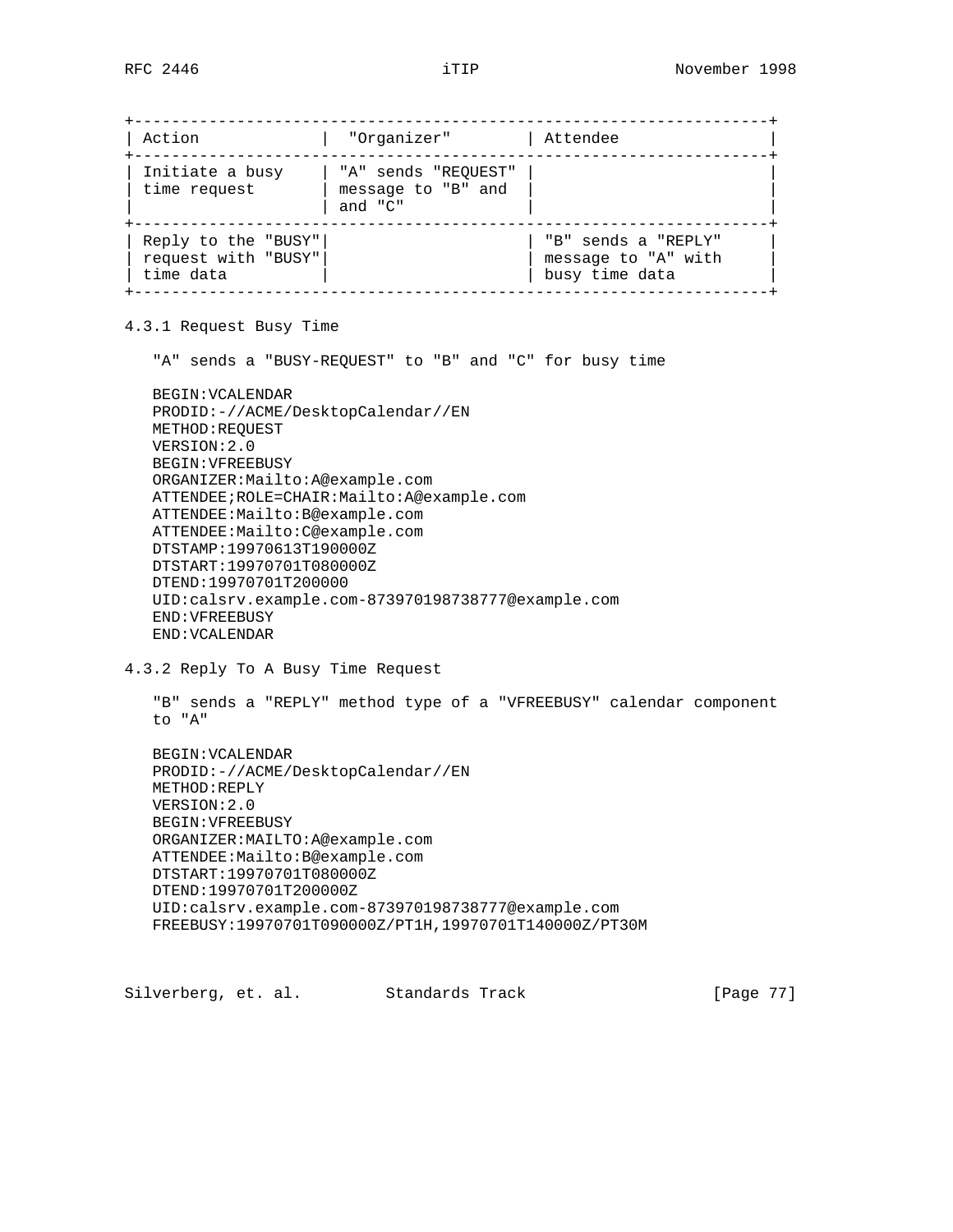DTSTAMP:19970613T190030Z END:VFREEBUSY END:VCALENDAR "B" is busy from 09:00 to 10:00 and from 14:00 to 14:30. 4.4 Recurring Event and Time Zone Examples 4.4.1 A Recurring Event Spanning Time Zones This event describes a weekly phone conference. The "Attendees" are each in a different time zone. BEGIN:VCALENDAR PRODID:-//ACME/DesktopCalendar//EN METHOD:REQUEST VERSION:2.0 BEGIN:VTIMEZONE TZID:America-SanJose TZURL:http://zones.stds\_r\_us.net/tz/America-SanJose BEGIN:STANDARD DTSTART:19671029T020000 RRULE:FREQ=YEARLY;BYDAY=-1SU;BYMONTH=10 TZOFFSETFROM:-0700 TZOFFSETTO:-0800 TZNAME:PST END:STANDARD BEGIN:DAYLIGHT DTSTART:19870405T020000 RRULE:FREQ=YEARLY;BYDAY=1SU;BYMONTH=4 TZOFFSETFROM:-0800 TZOFFSETTO:-0700 TZNAME:PDT END:DAYLIGHT END:VTIMEZONE BEGIN:VEVENT ORGANIZER:Mailto:A@example.com ATTENDEE;ROLE=CHAIR;PARTSTAT=ACCEPTED;TYPE=INDIVIDUAL:A@example.COM ATTENDEE;RSVP=TRUE;TYPE=INDIVIDUAL:B@example.fr ATTENDEE;RSVP=TRUE;TYPE=INDIVIDUAL:c@example.jp DTSTAMP:19970613T190030Z DTSTART;TZID=America-SanJose:19970701T140000 DTEND;TZID=America-SanJose:19970701T150000 RRULE:FREQ=WEEKLY;INTERVAL=20;WKST=SU;BYDAY=TU RDATE;TZID=America-SanJose:19970910T140000 EXDATE;TZID=America-SanJose:19970909T140000 EXDATE;TZID=America-SanJose:19971028T140000 SUMMARY:Weekly Phone Conference

Silverberg, et. al. Standards Track [Page 78]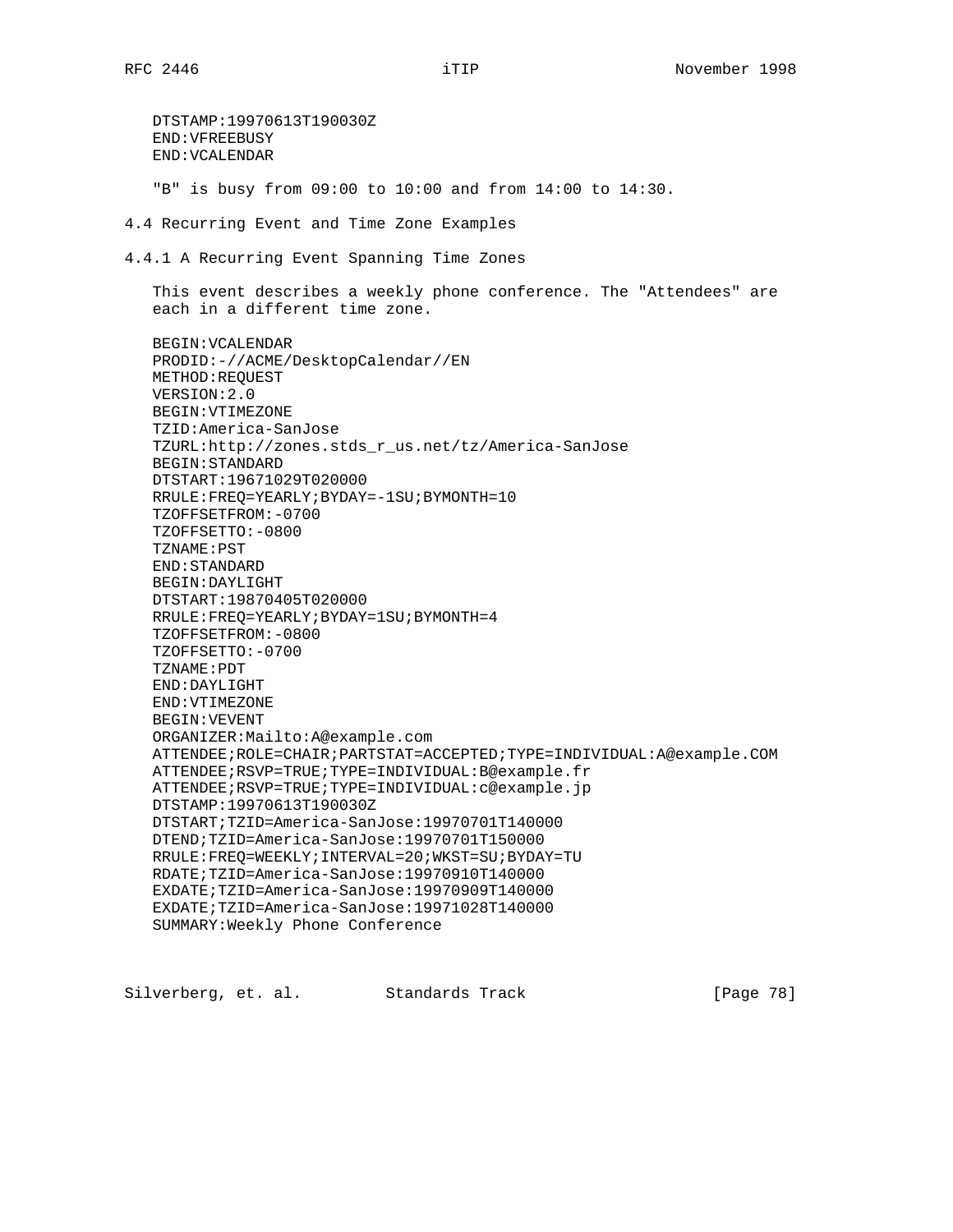UID:calsrv.example.com-873970198738777@example.com SEQUENCE:0 STATUS:CONFIRMED END:VEVENT END:VCALENDAR

 The first two components of this iCalendar object are the time zone components. The "DTSTART" date coincides with the first instance of the RRULE property.

 The recurring meeting is defined in a particular time zone, presumably that of the originator. The client for each "Attendee" has the responsibility of determining the recurrence time in the "Attendee's" time zone.

The repeating event starts on Tuesday, July 1, 1997 at 2:00pm PDT. "Attendee" B@example.fr is in France where the local time on this date is 9 hours ahead of PDT or 23:00. "Attendee" C@example.jp is in Japan where local time is 8 hours ahead of UTC or Wednesday, July 2 at 06:00. The event repeats weekly on Tuesdays (in PST/PDT). The "RRULE" property results in 20 instances. The last instance falls on Tuesday, November 11, 1997 2:00pm PDT. The "RDATE" property adds another instance: WED, 10-SEP-1997 2:00 PM PST.

 There are two exceptions to this recurring appointment. The first one is:

 TUE, 09-SEP-1997 23:00 GMT TUE, 09-SEP-1997 14:00 PDT WED, 10-SEP-1997 06:00 JST

and the second is:

 TUE, 28-OCT-1997 23:00 GMT TUE, 28-OCT-1997 14:00 PST WED, 29-OCT-1997 06:00 JST

4.4.2 Modify A Recurring Instance

 In this example the "Organizer" issues a recurring meeting. Later the "Organizer" changes an instance of the event by changing the "DTSTART" property. Note the use of "RECURRENCE-ID" property and "SEQUENCE" property in the second request.

Original Request:

 BEGIN:VCALENDAR METHOD:REQUEST

Silverberg, et. al. Standards Track [Page 79]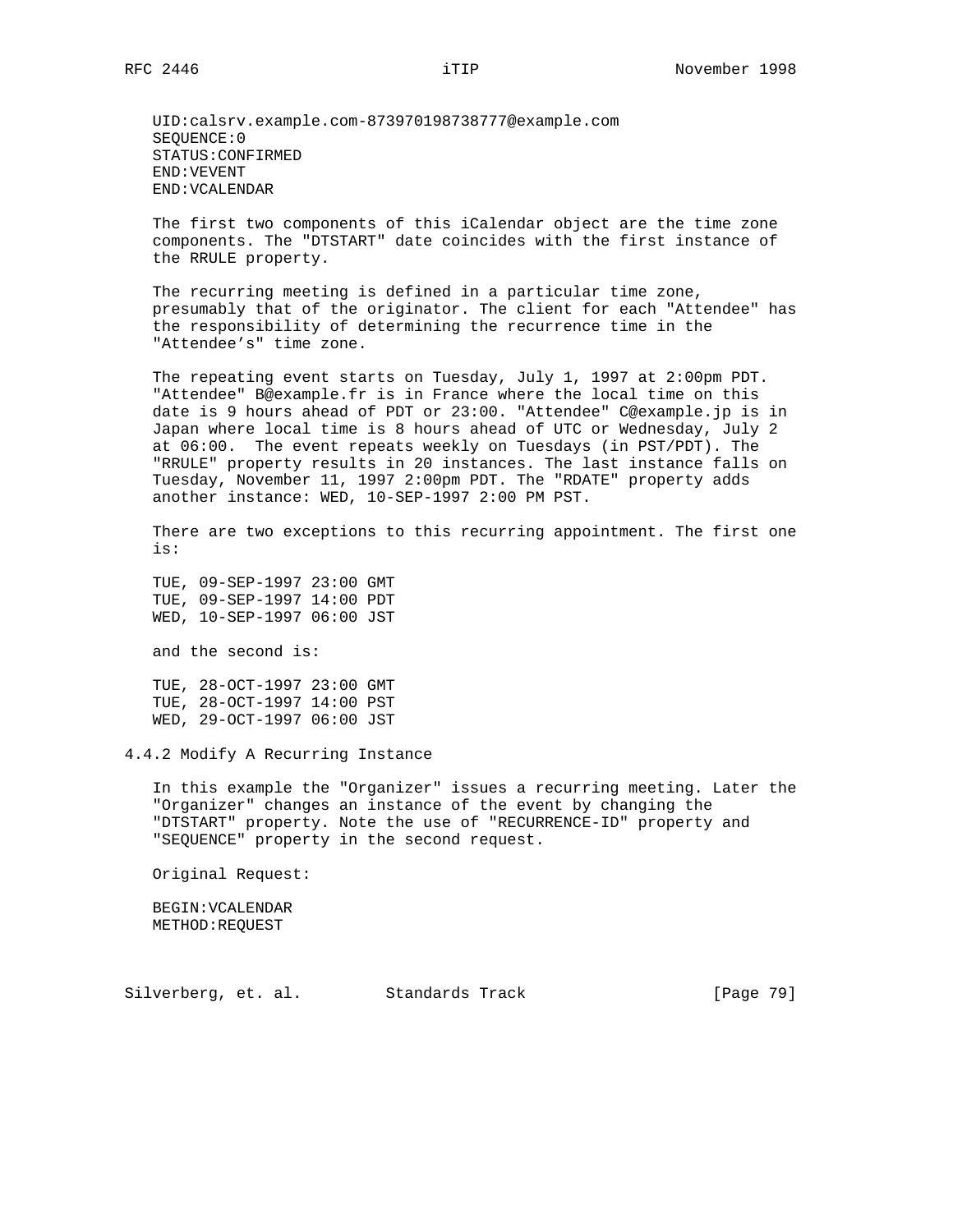PRODID:-//RDU Software//NONSGML HandCal//EN VERSION:2.0 BEGIN:VEVENT UID:guid-1@host1.com SEQUENCE:0 RRULE:FREQ=MONTHLY;BYMONTHDAY=1;UNTIL=19980901T210000Z ORGANIZER:Mailto:A@example.com ATTENDEE;ROLE=CHAIR;PARTSTAT=ACCEPTED:Mailto:A@example.com ATTENDEE:Mailto:B@example.com ATTENDEE:Mailto:C@example.com ATTENDEE:Mailto:D@example.com DESCRIPTION:IETF-C&S Conference Call CLASS:PUBLIC SUMMARY:IETF Calendaring Working Group Meeting DTSTART:19970601T210000Z DTEND:19970601T220000Z LOCATION:Conference Call DTSTAMP:19970526T083000Z STATUS:CONFIRMED END:VEVENT END:VCALENDAR The event request below is to change the time of a specific instance. This changes the July 1st instance to July 3rd. BEGIN:VCALENDAR METHOD:REQUEST PRODID:-//RDU Software//NONSGML HandCal//EN VERSION:2.0 BEGIN:VEVENT UID:guid-1@host1com RECURRENCE-ID:19970701T210000Z SEQUENCE:1 ORGANIZER:Mailto:A@example.com ATTENDEE;ROLE=CHAIR;PARTSTAT=ACCEPTED:Mailto:A@example.com ATTENDEE:Mailto:B@example.com ATTENDEE:Mailto:C@example.com ATTENDEE:Mailto:D@example.com DESCRIPTION:IETF-C&S Conference Call CLASS:PUBLIC SUMMARY:IETF Calendaring Working Group Meeting DTSTART:19970703T210000Z DTEND:19970703T220000Z LOCATION:Conference Call DTSTAMP:19970626T093000Z STATUS:CONFIRMED END:VEVENT END:VCALENDAR

Silverberg, et. al. Standards Track [Page 80]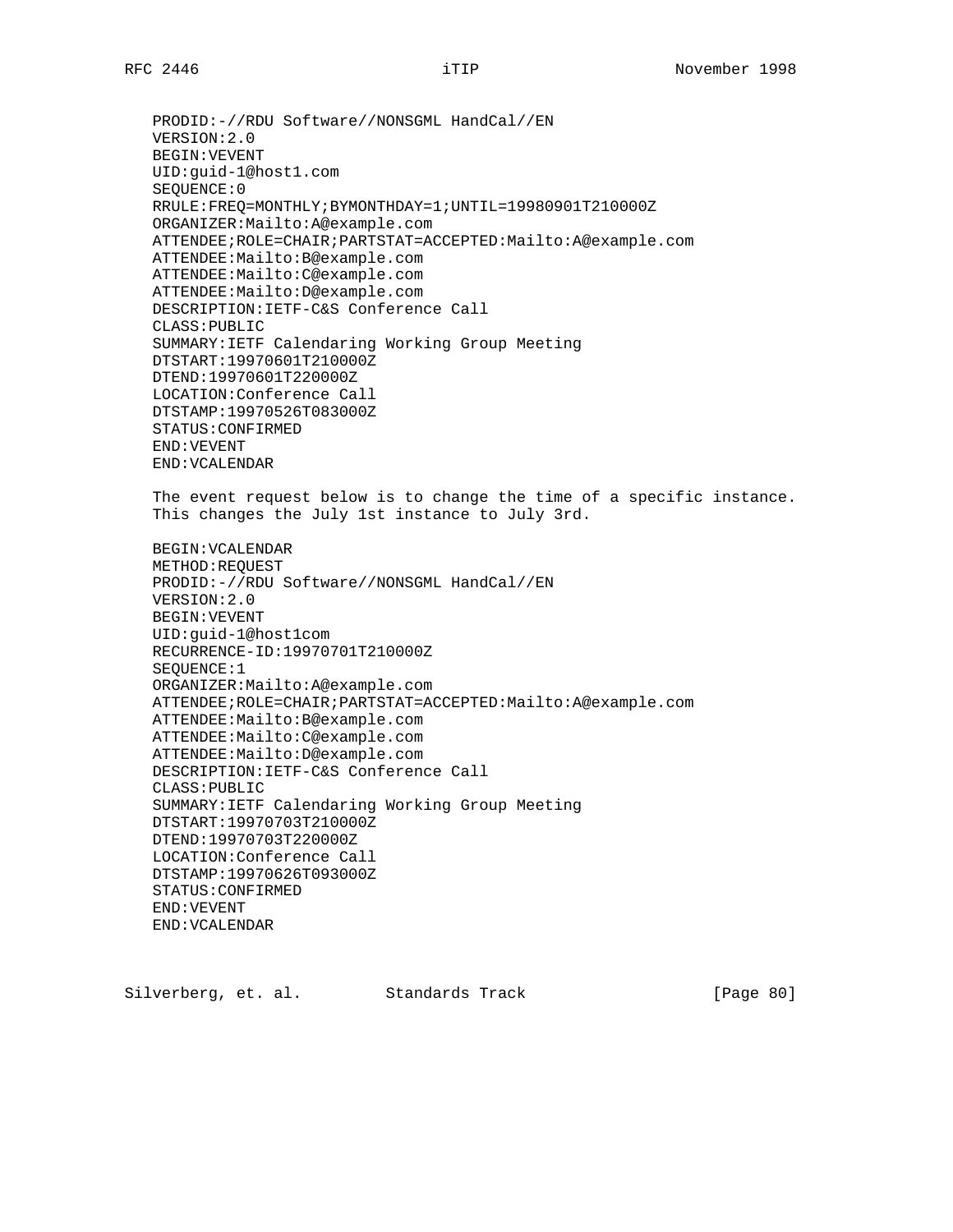4.4.3 Cancel an Instance

 In this example the "Organizer" of a recurring event deletes the August 1st instance.

 BEGIN:VCALENDAR METHOD:CANCEL PRODID:-//RDU Software//NONSGML HandCal//EN VERSION:2.0 BEGIN:VEVENT UID:guid-1@host1.com ORGANIZER:Mailto:A@example.com ATTENDEE;ROLE=CHAIR;PARTSTAT=ACCEPTED:Mailto:A@example.com ATTENDEE:Mailto:B@example.com ATTENDEE:Mailto:C@example.com ATTENDEE:Mailto:D@example.com RECURRENCE-ID:19970801T210000Z SEQUENCE:2 STATUS:CANCELLED DTSTAMP:19970721T093000Z END:VEVENT END:VCALENDAR

4.4.4 Cancel Recurring Event

 In this example the "Organizer" wishes to cancel the entire recurring event and any exceptions.

```
 BEGIN:VCALENDAR
METHOD:CANCEL
PRODID:-//RDU Software//NONSGML HandCal//EN
VERSION:2.0
BEGIN:VEVENT
UID:guid-1@host1.com
ORGANIZER:Mailto:A@example.com
ATTENDEE;ROLE=CHAIR;PARTSTAT=ACCEPTED:Mailto:A@example.com
ATTENDEE:Mailto:B@example.com
ATTENDEE:Mailto:C@example.com
ATTENDEE:Mailto:D@example.com
DTSTAMP:19970721T103000Z
STATUS:CANCELLED
SEQUENCE:3
END:VEVENT
END:VCALENDAR
```
Silverberg, et. al. Standards Track [Page 81]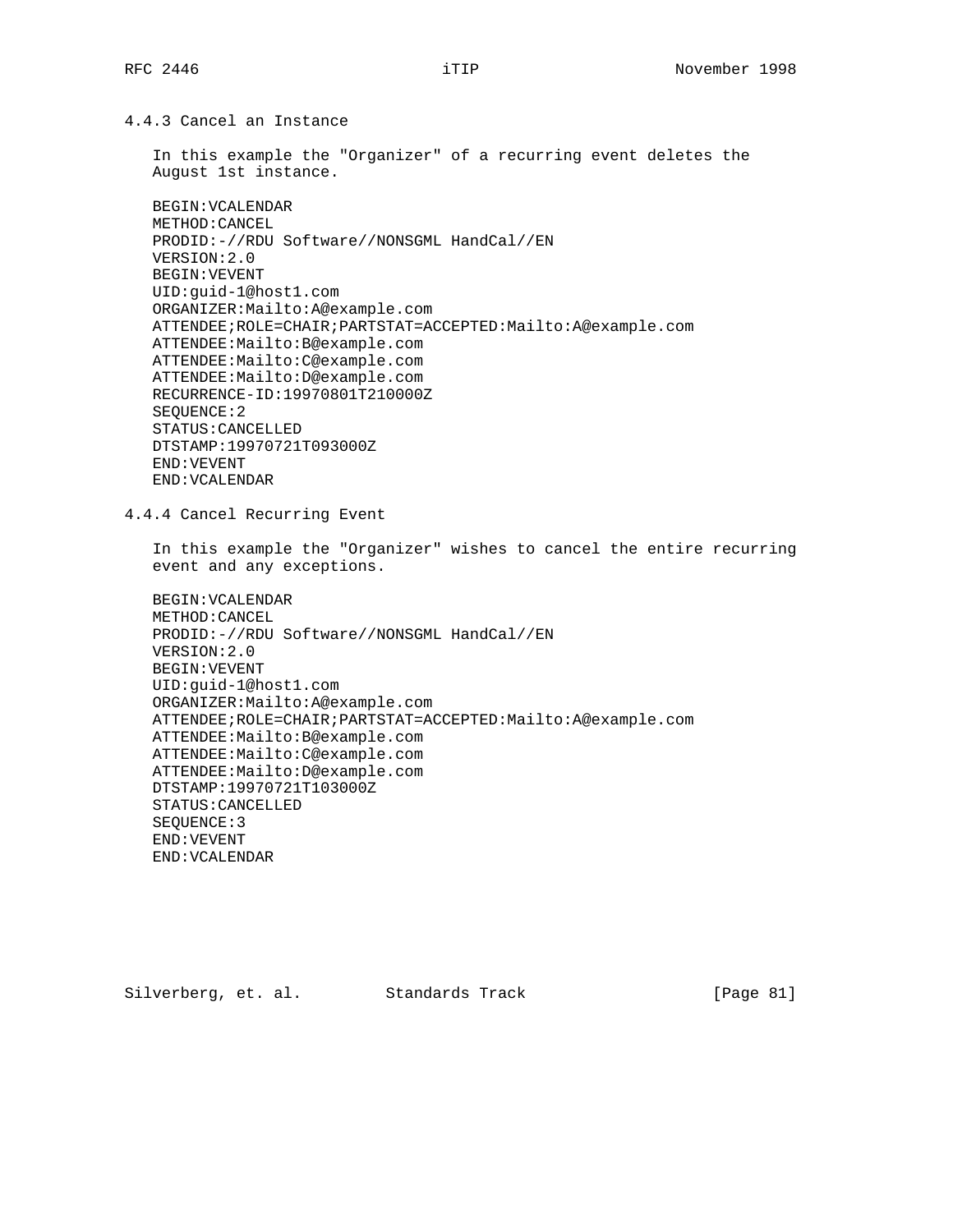4.4.5 Change All Future Instances

 This example changes the meeting location from a conference call to Seattle starting September 1 and extends to all future instances.

```
 BEGIN:VCALENDAR
METHOD:REQUEST
PRODID:-//RDU Software//NONSGML HandCal//EN
VERSION:2.0
BEGIN:VEVENT
UID:guid-1@host1.com
RECURRENCE-ID;THISANDFUTURE:19970901T210000Z
SEQUENCE:3
ORGANIZER:Mailto:A@example.com
ATTENDEE;ROLE=CHAIR;PARTSTAT=ACCEPTED:Mailto:A@example.com
ATTENDEE;RSVP=TRUE:Mailto:B@example.com
ATTENDEE;RSVP=TRUE:Mailto:C@example.com
ATTENDEE;RSVP=TRUE:Mailto:D@example.com
DESCRIPTION:IETF-C&S Discussion
CLASS:PUBLIC
SUMMARY:IETF Calendaring Working Group Meeting
DTSTART:19970901T210000Z
DTEND:19970901T220000Z
LOCATION:Building 32, Microsoft, Seattle, WA
DTSTAMP:19970526T083000Z
STATUS:CONFIRMED
END:VEVENT
END:VCALENDAR
```
4.4.6 Add A New Instance To A Recurring Event

 This example adds a one-time additional instance to the recurring event. "Organizer" adds a second July meeting on the 15th.

 BEGIN:VCALENDAR METHOD:ADD PRODID:-//RDU Software//NONSGML HandCal//EN VERSION:2.0 BEGIN:VEVENT UID:123456789@host1.com SEQUENCE:4 ORGANIZER:Mailto:A@example.com ATTENDEE;ROLE=CHAIR;PARTSTAT=ACCEPTED:Mailto:A@example.com ATTENDEE;RSVP=TRUE:Mailto:B@example.com ATTENDEE;RSVP=TRUE:Mailto:C@example.com ATTENDEE;RSVP=TRUE:Mailto:D@example.com DESCRIPTION:IETF-C&S Conference Call CLASS:PUBLIC

Silverberg, et. al. Standards Track [Page 82]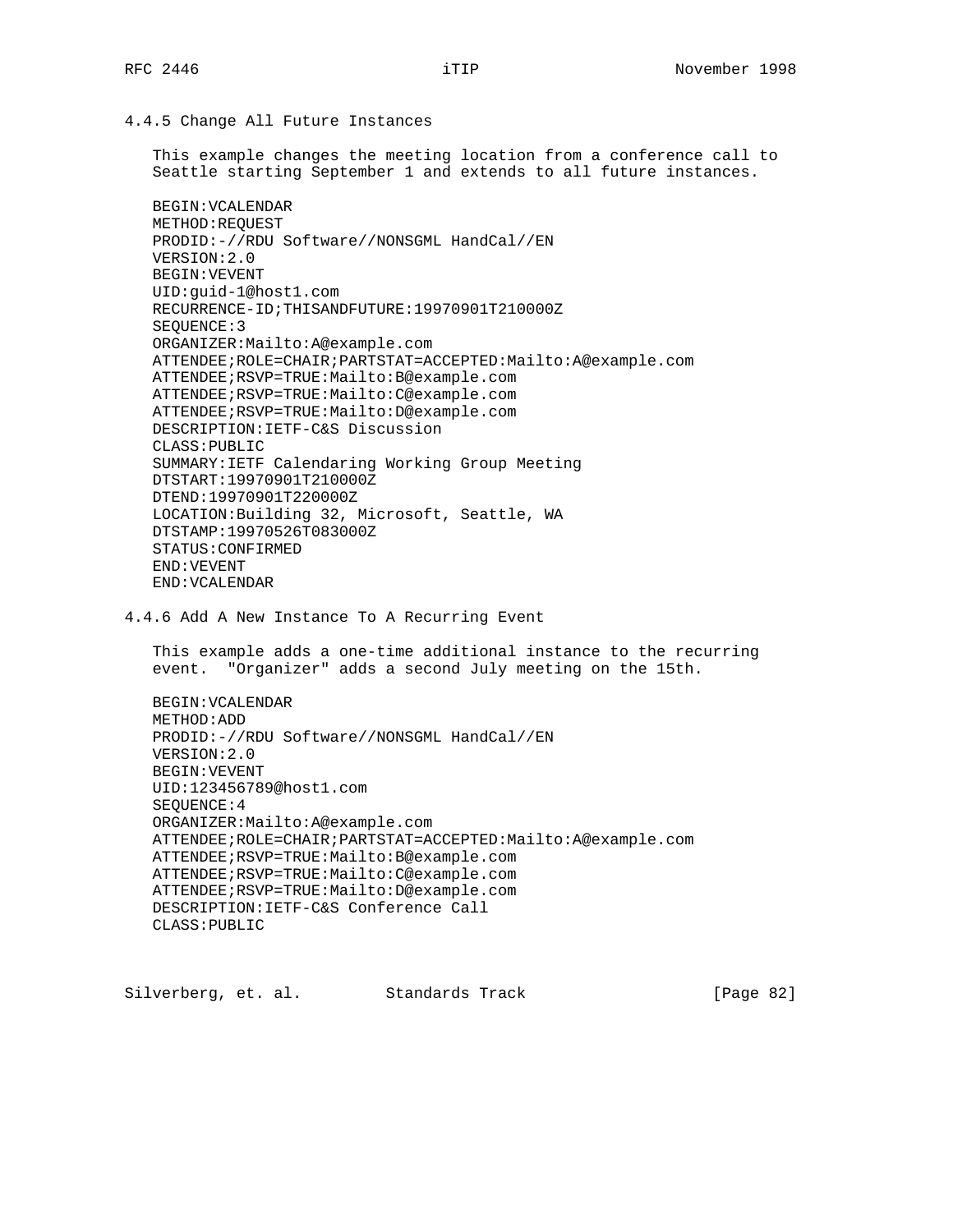SUMMARY:IETF Calendaring Working Group Meeting DTSTART:19970715T210000Z DTEND:19970715T220000Z LOCATION:Conference Call DTSTAMP:19970629T093000Z STATUS:CONFIRMED END:VEVENT END:VCALENDAR

4.4.7 Add A New Series of Instances To A Recurring Event

 The scenario for this example involves an ongoing meeting, originally set up to occur every Tuesday. The "Organizer" later decides that the meetings need to be on Tuesdays and Thursdays, but does not want to reschedule the entire meeting or lose any of the per-instance information already collected.

The original event:

 BEGIN:VCALENDAR METHOD:REQUEST PRODID:-//RDU Software//NONSGML HandCal//EN VERSION:2.0 BEGIN:VEVENT UID:123456789@host1.com SEQUENCE:0 RRULE:WKST=SU;BYDAY=TU;FREQ=WEEKLY ORGANIZER:Mailto:A@example.com ATTENDEE;ROLE=CHAIR;PARTSTAT=ACCEPTED:Mailto:A@example.com ATTENDEE;RSVP=TRUE:Mailto:B@example.com SUMMARY:Review Accounts DTSTART:19980303T210000Z DTEND:19980303T220000Z LOCATION:The White Room DTSTAMP:19980301T093000Z STATUS:CONFIRMED END:VEVENT END:VCALENDAR

 Assume that many other updates happen to this event and that a lot of instance-specific information exists in the recurring series. The "SEQUENCE" property value is 7 for the next update. Now the "Organizer" wants to add Thursdays to the event:

 BEGIN:VCALENDAR METHOD:ADD PRODID:-//RDU Software//NONSGML HandCal//EN VERSION:2.0

Silverberg, et. al. Standards Track [Page 83]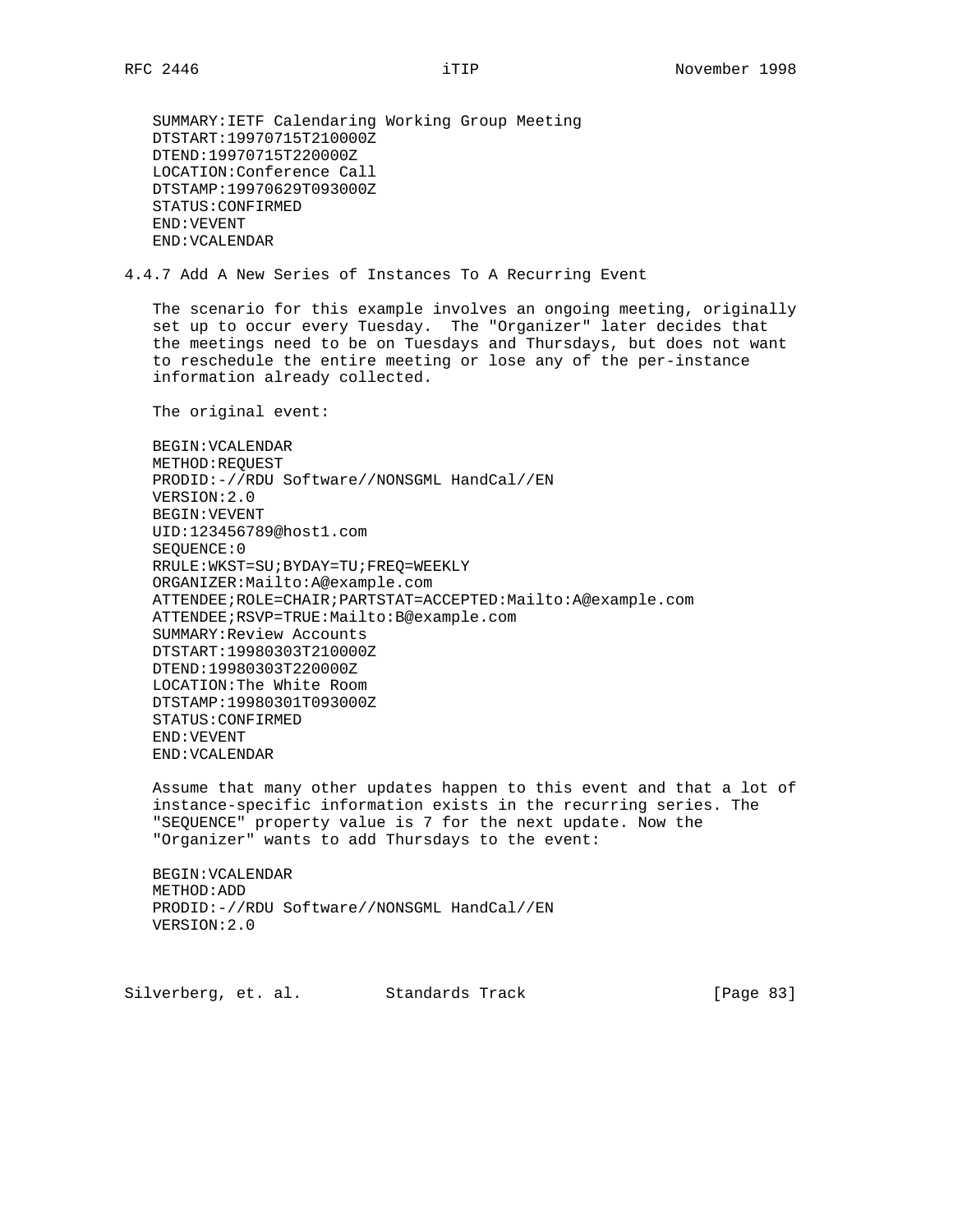BEGIN:VEVENT UID:123456789@host1.com SEQUENCE:7 RRULE:WKST=SU;BYDAY=TH;FREQ=WEEKLY ORGANIZER:Mailto:A@example.com ATTENDEE;ROLE=CHAIR;PARTSTAT=ACCEPTED:Mailto:A@example.com ATTENDEE;RSVP=TRUE:Mailto:B@example.com SUMMARY:Review Accounts DTSTART:19980303T210000Z DTEND:19980303T220000Z DTSTAMP:19980303T193000Z LOCATION:The Usual conference room STATUS:CONFIRMED END:VEVENT END:VCALENDAR

 Alternatively, if the "Organizer" is not concerned with per-instance updates, the entire event can be rescheduled using a "REQUEST". This is done by using the "UID" of the event to reschedule and including the modified "RRULE". Note, that since this is an entire rescheduling of the event, any instance-specific information will be lost.

 BEGIN:VCALENDAR METHOD:REQUEST PRODID:-//RDU Software//NONSGML HandCal//EN VERSION:2.0 BEGIN:VEVENT UID:123456789@host1.com SEQUENCE:7 RRULE:WKST=SU;BYDAY=TU,TH;FREQ=WEEKLY ORGANIZER:Mailto:A@example.com ATTENDEE;ROLE=CHAIR;PARTSTAT=ACCEPTED:Mailto:A@example.com ATTENDEE;RSVP=TRUE:Mailto:B@example.com SUMMARY:Review Accounts DTSTART:19980303T210000Z DTEND:19980303T220000Z DTSTAMP:19980303T193000Z LOCATION:The White Room STATUS:CONFIRMED END:VEVENT END:VCALENDAR

 The next series of examples illustrate how an "Organizer" would respond to a "REFRESH" submitted by an "Attendee" after a series of instance-specific modifications. To convey all instance-specific changes, the "Organizer" must provide the latest event description and the relevant instances. The first three examples show the history including the initial "VEVENT" request and subsequent instance

Silverberg, et. al. Standards Track [Page 84]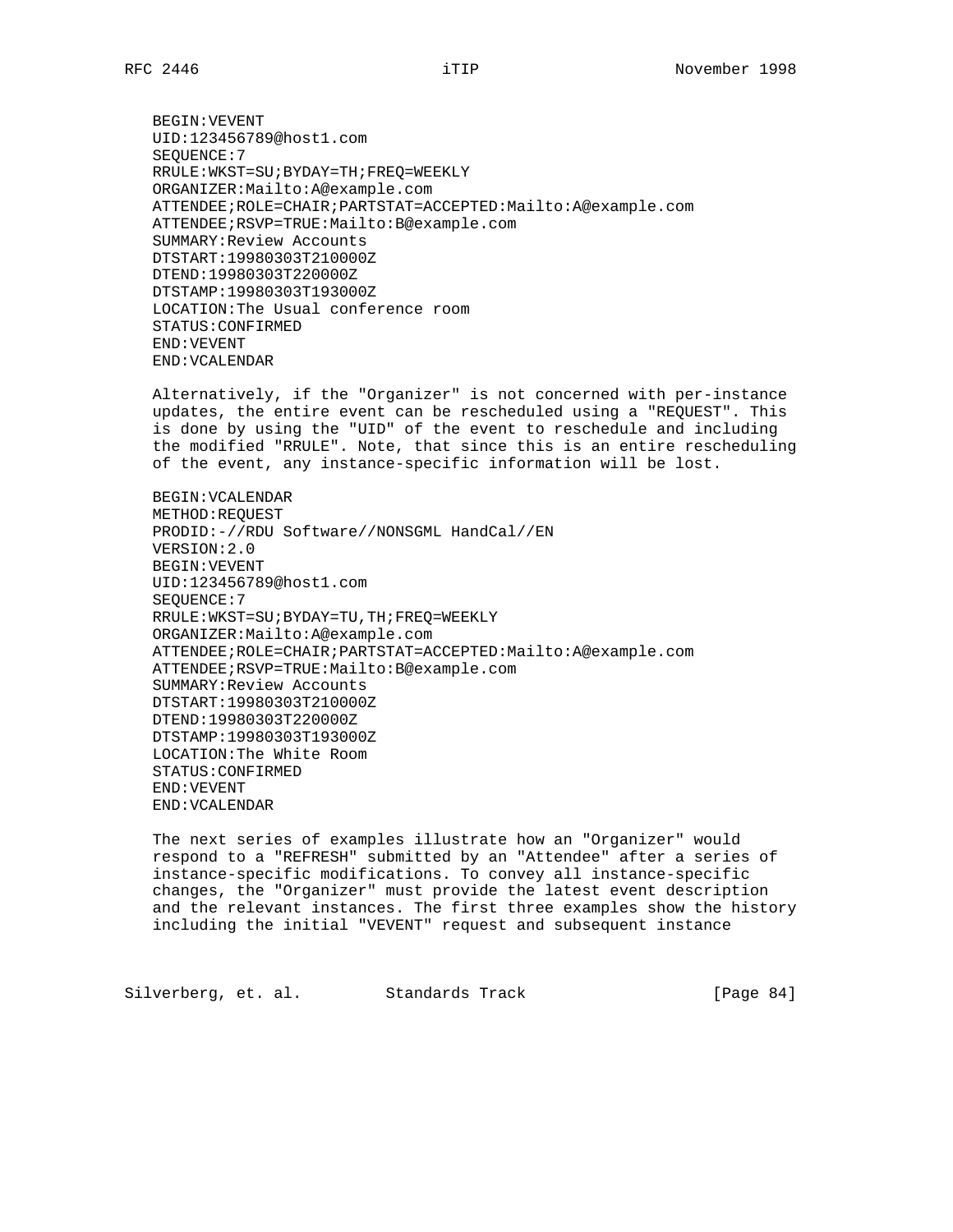changes and finally the "REFRESH". Original Request: BEGIN:VCALENDAR METHOD:REQUEST PRODID:-//RDU Software//NONSGML HandCal//EN VERSION:2.0 BEGIN:VEVENT UID:123456789@host1.com SEQUENCE:0 RDATE:19980304T180000Z RDATE:19980311T180000Z RDATE:19980318T180000Z ORGANIZER:Mailto:A@example.com ATTENDEE;ROLE=CHAIR;PARTSTAT=ACCEPTED:Mailto:A@example.com ATTENDEE;RSVP=TRUE:Mailto:B@example.com SUMMARY:Review Accounts DTSTART:19980304T180000Z DTEND:19980304T200000Z DTSTAMP:19980303T193000Z LOCATION:Conference Room A STATUS:CONFIRMED END:VEVENT END:VCALENDAR Organizer changes 2nd instance Location and Time: BEGIN:VCALENDAR METHOD:REQUEST PRODID:-//RDU Software//NONSGML HandCal//EN VERSION:2.0 BEGIN:VEVENT UID:123456789@host1.com SEQUENCE:1 RECURRENCE-ID:19980311T180000Z ORGANIZER:Mailto:A@example.com ATTENDEE;ROLE=CHAIR;PARTSTAT=ACCEPTED:Mailto:A@example.com ATTENDEE;RSVP=TRUE:Mailto:B@example.com SUMMARY:Review Accounts DTSTART:19980311T160000Z DTEND:19980311T180000Z DTSTAMP:19980306T193000Z LOCATION:The Small conference room STATUS:CONFIRMED END:VEVENT END:VCALENDAR

Silverberg, et. al. Standards Track [Page 85]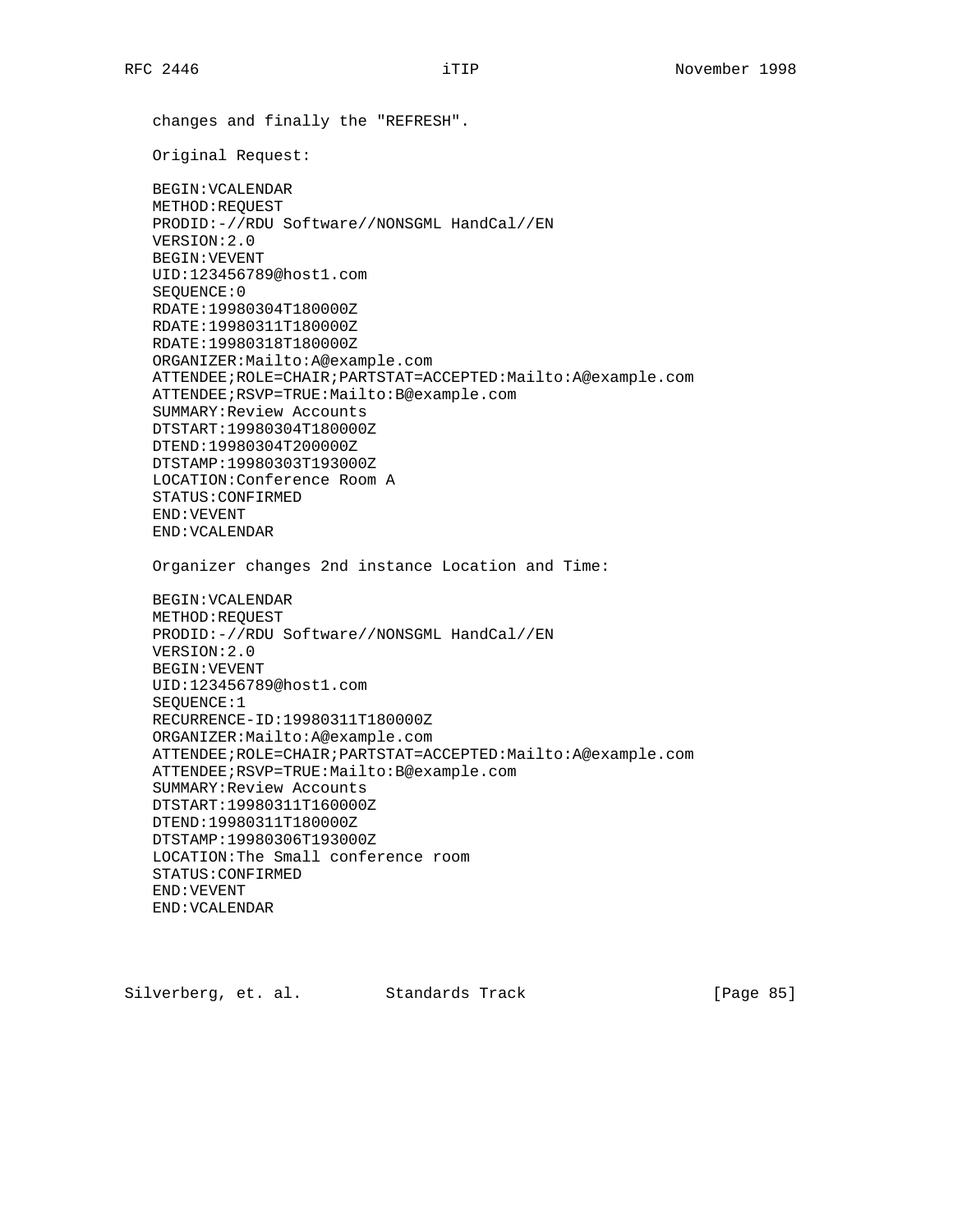Organizer adds a 4th instance of the meeting using the "ADD" method

 BEGIN:VCALENDAR METHOD:ADD PRODID:-//RDU Software//NONSGML HandCal//EN VERSION:2.0 BEGIN:VEVENT UID:123456789@host1.com SEQUENCE:2 ORGANIZER:Mailto:A@example.com ATTENDEE;ROLE=CHAIR;PARTSTAT=ACCEPTED:Mailto:A@example.com ATTENDEE;RSVP=TRUE:Mailto:B@example.com SUMMARY:Review Accounts DTSTART:19980315T180000Z DTEND:19980315T200000Z DTSTAMP:19980307T193000Z LOCATION:Conference Room A STATUS:CONFIRMED END:VEVENT END:VCALENDAR

 If "B" requests a "REFRESH", "A" responds with the following to capture all instance-specific data. In this case both the initial request and an additional "VEVENT" that specifies the instance specific data are included. Because these are both of the same type (they are both "VEVENTS"), they can be conveyed in the same iCalendar object.

```
 BEGIN:VCALENDAR
METHOD:REQUEST
PRODID:-//RDU Software//NONSGML HandCal//EN
VERSION:2.0
BEGIN:VEVENT
UID:123456789@host1.com
SEQUENCE:2
RDATE:19980304T180000Z
RDATE:19980311T160000Z
RDATE:19980315T180000Z
Error! Bookmark not defined.
ORGANIZER:Mailto:A@example.com
ATTENDEE;ROLE=CHAIR;PARTSTAT=ACCEPTED:Mailto:A@example.com
ATTENDEE;RSVP=TRUE:Mailto:B@example.com
SUMMARY:Review Accounts
DTSTART:19980304T180000Z
DTEND:19980304T200000Z
DTSTAMP:19980303T193000Z
LOCATION:Conference Room A
STATUS:CONFIRMED
```
Silverberg, et. al. Standards Track [Page 86]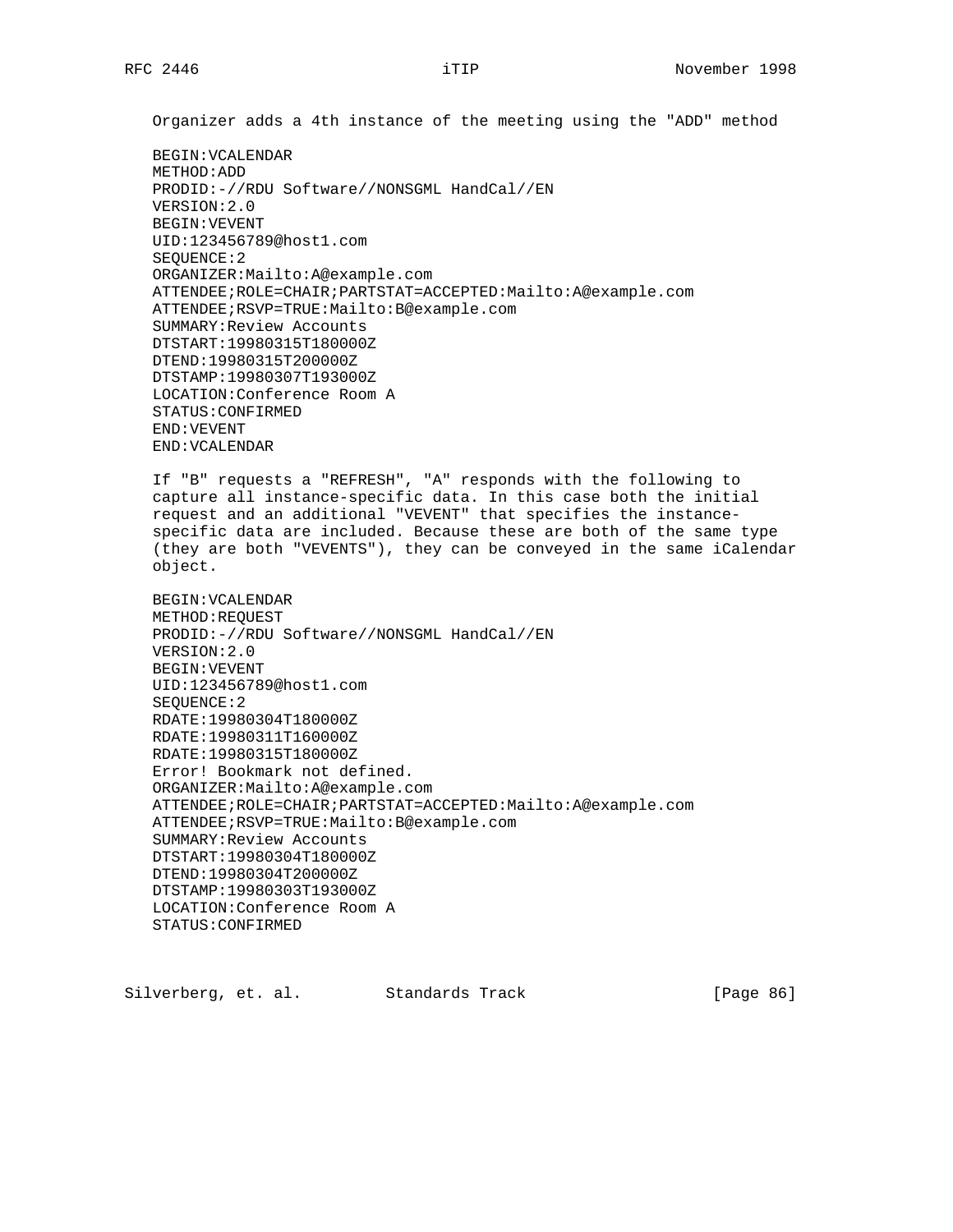END:VEVENT

 BEGIN:VEVENT Error! Bookmark not defined. SEQUENCE:2 RECURRENCE-ID:19980311T160000Z Error! Bookmark not defined. ATTENDEE;ROLE=CHAIR;Error! Bookmark not defined. ATTENDEE;Error! Bookmark not defined. SUMMARY:Review Accounts DTSTART:19980311T160000Z DTEND:19980304T180000Z DTSTAMP:19980306T193000Z LOCATION:The Small conference room STATUS:CONFIRMED END:VEVENT

END:VCALENDAR

4.4.8 Counter An Instance Of A Recurring Event

 In this example one of the "Attendees" counters the "DTSTART" property of the proposed second July meeting.

 BEGIN:VCALENDAR METHOD:COUNTER PRODID:-//RDU Software//NONSGML HandCal//EN VERSION:2.0 BEGIN:VEVENT UID:guid-1@host1.com RECURRENCE-ID:19970715T210000Z SEQUENCE:4 ORGANIZER:Mailto:A@example.com ATTENDEE;ROLE=CHAIR;RSVP=TRUE:Mailto:A@example.com ATTENDEE;RSVP=TRUE:Mailto:B@example.com ATTENDEE;RSVP=TRUE:Mailto:C@example.com ATTENDEE;RSVP=TRUE:Mailto:D@example.com DESCRIPTION:IETF-C&S Conference Call CLASS:PUBLIC SUMMARY:IETF Calendaring Working Group Meeting DTSTART:19970715T220000Z DTEND:19970715T230000Z LOCATION:Conference Call COMMENT:May we bump this by an hour? I have a conflict DTSTAMP:19970629T094000Z END:VEVENT END:VCALENDAR

Silverberg, et. al. Standards Track [Page 87]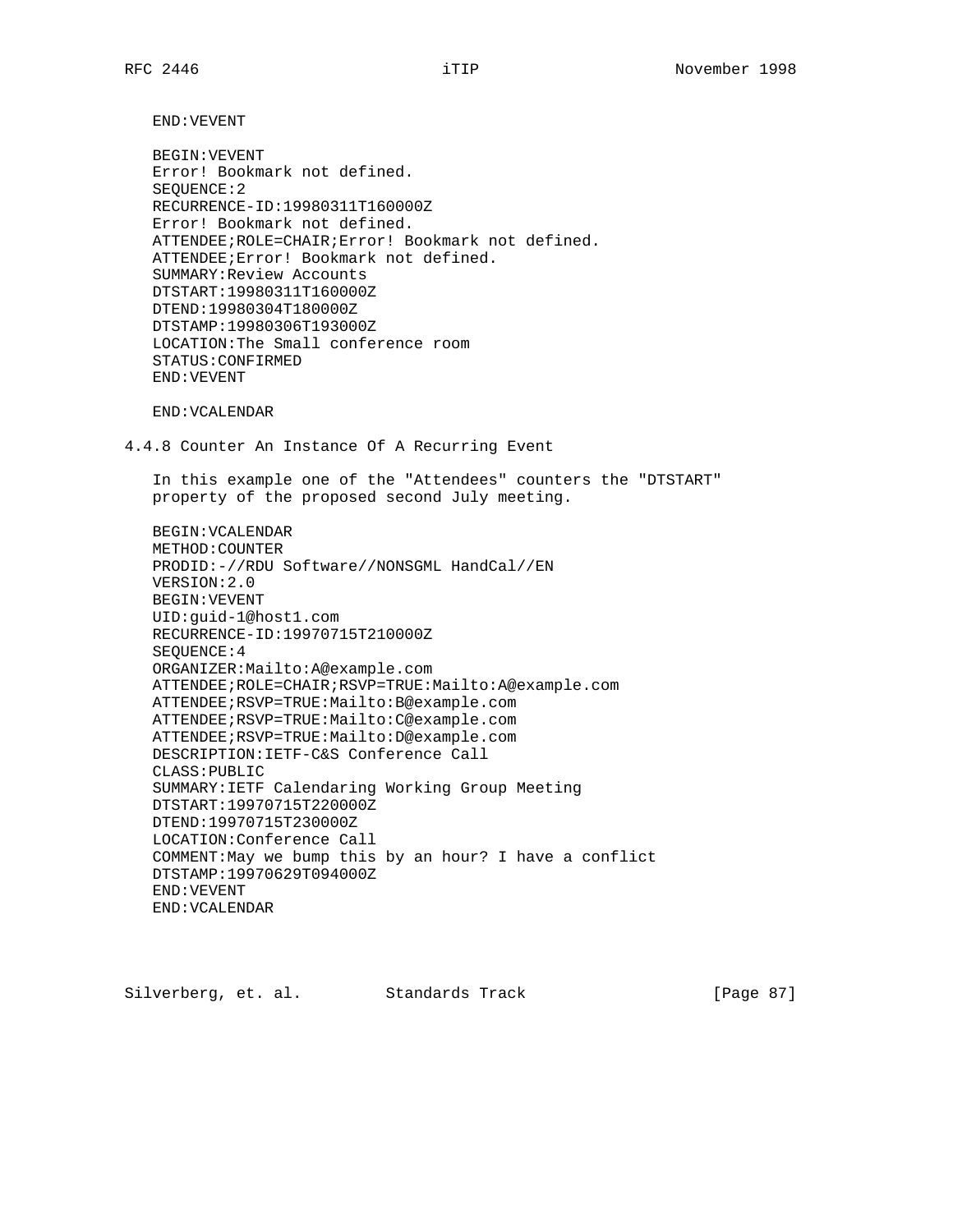# 4.4.9 Error Reply To A Request

 The following example illustrates a scenario where a meeting is proposed containing an unsupported property and a bad property.

Original Request

 BEGIN:VCALENDAR METHOD:REQUEST PRODID:-//RDU Software//NONSGML HandCal//EN VERSION:2.0 BEGIN:VEVENT UID:guid-1@host1.com SEQUENCE:0 RRULE:FREQ=MONTHLY;BYMONTHDAY=1 ORGANIZER:Mailto:A@example.com ATTENDEE;ROLE=CHAIR:Mailto:A@example.com ATTENDEE;RSVP=TRUE:Mailto:B@example.com ATTENDEE;RSVP=TRUE:Mailto:C@example.com ATTENDEE;RSVP=TRUE:Mailto:D@example.com DESCRIPTION:IETF-C&S Conference Call CLASS:PUBLIC SUMMARY:IETF Calendaring Working Group Meeting DTSTART:19970601T210000Z DTEND:19970601T220000Z DTSTAMP:19970602T094000Z LOCATION:Conference Call STATUS:CONFIRMED FOO:BAR END:VEVENT END:VCALENDAR

 Response from "B" to indicate that RRULE is not supported and an unrecognized property was encountered

 BEGIN:VCALENDAR PRODID:-//RDU Software//NONSGML HandCal//EN METHOD:REPLY VERSION:2.0 BEGIN:VEVENT ORGANIZER:Mailto:A@example.com ATTENDEE:Mailto:B@example.com REQUEST-STATUS:2.8;Repeating event ignored. Scheduled as a single event;RRULE REQUEST-STATUS:3.0;Invalid Property Name;FOO UID:guid-1@host1.com SEQUENCE:0 DTSTAMP:19970603T094000Z

Silverberg, et. al. Standards Track [Page 88]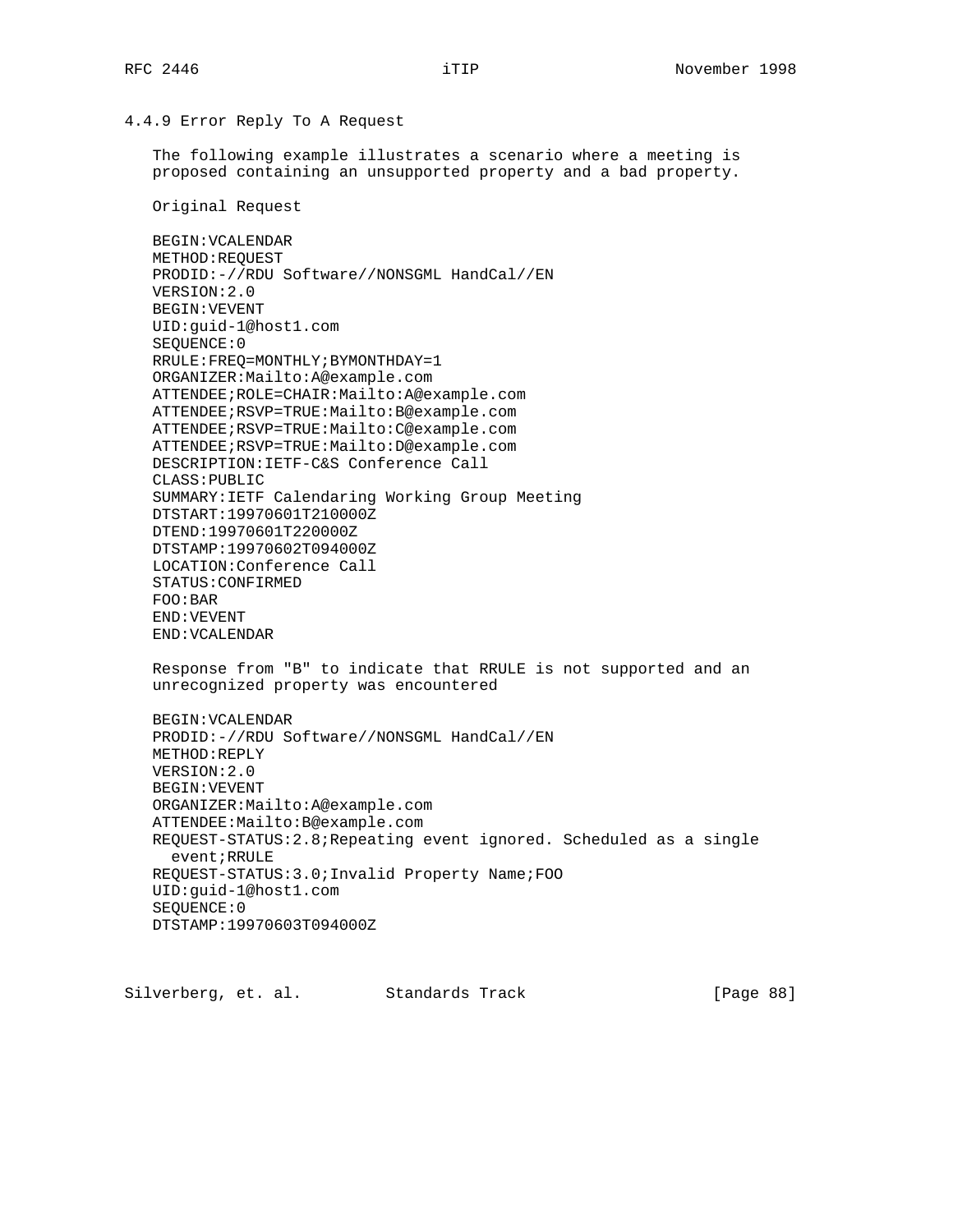END:VEVENT END:VCALENDAR

4.5 Group To-do Examples

 Individual "A" creates a group task in which individuals "A", "B", "C" and "D" will participate. Individual "B" confirms acceptance of the task. Individual "C" declines the task. Individual "D" tentatively accepts the task. The following table illustrates the sequence of messages that would be exchanged between these individuals. Individual "A" then issues a "REQUEST" method to obtain the status of the to-do from each participant. The response indicates the individual "Attendee's" completion status. The table below illustrates the message flow.

+--------------------------------------------------------------------+ | Action | "Organizer" | Attendee +--------------------------------------------------------------------+ | Initiate a to-do | "A" sends a REQUEST | |  $\vert$  request  $\vert$  message to "B", "C",  $\vert$ | | and "D" | | +--------------------------------------------------------------------+ |  $\texttt{Accept the to-do}$  |  $\texttt{[B" sends a "REPLY"]}$ | request | | message to "A" with its | | | | "partstat" paramater |  $|$  set to "accepted". -------------------------<br>| "C" sends a REPLY Decline the to-do  $|$ request  $|$  | message to "A" with its | | | | "partstat" parameter | | set to "declined". +--------------------------------------------------------------------+ | Tentatively accept | | "D" sends a REPLY | | the to-do request | | message to "A" with its | | "partstat" parameter  $|$  set to "tentative". +--------------------------------------------------------------------+ | Check attendee | "A" sends a REQUEST | | | completion status | message to "B" and | | | | "D" with current | | | information. +--------------------------------------------------------------------+ | Attendee indicates | | "B" sends a "REPLY" | percent complete | | message indicating | | percent complete

Silverberg, et. al. Standards Track [Page 89]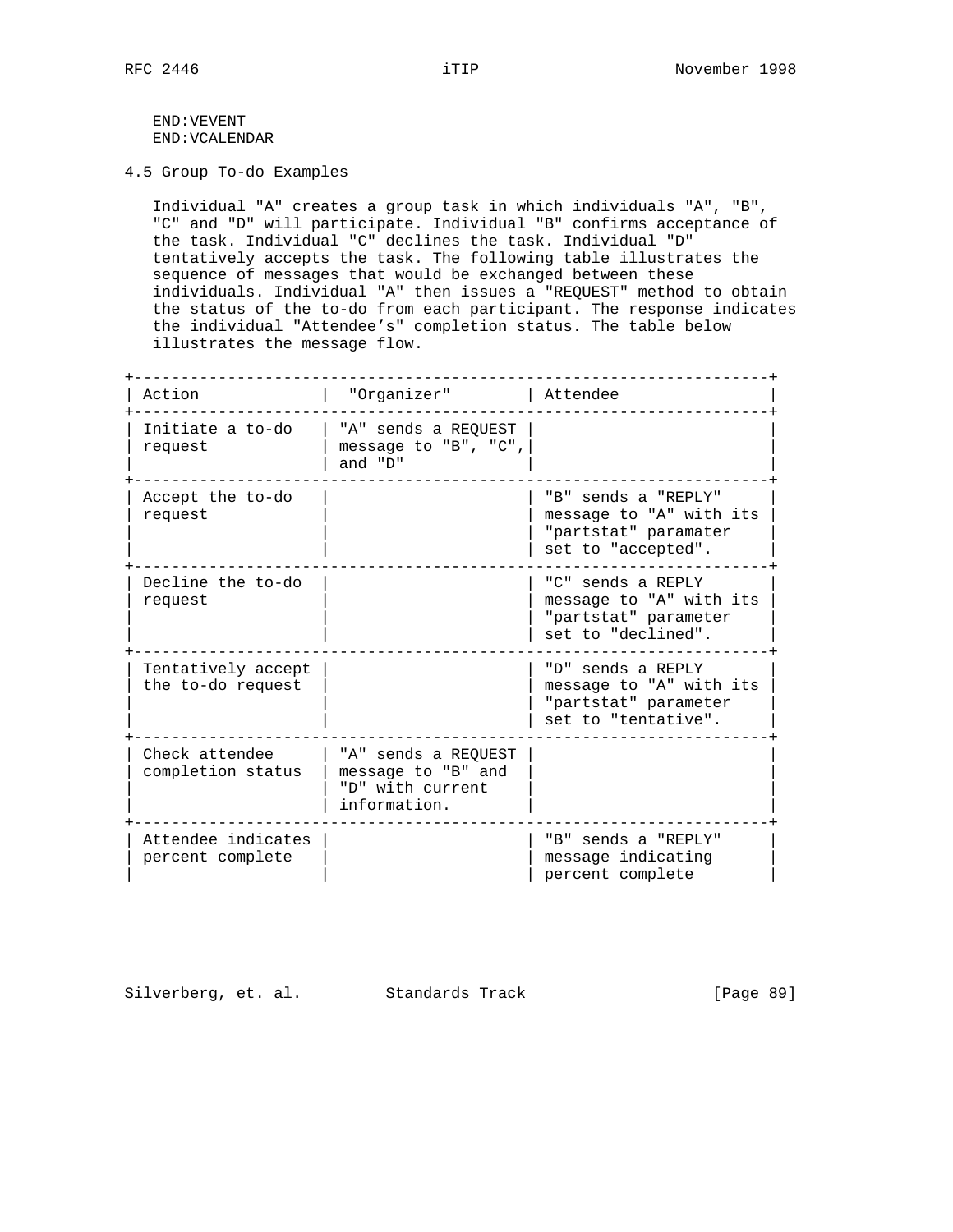+--------------------------------------------------------------------+ | Attendee indicates |  $|$  | "D" sends a "REPLY" | | completion | | message indicating | | | | completion | +--------------------------------------------------------------------+ 4.5.1 A VTODO Request A sample "REQUEST" for a "VTODO" calendar component that "A" sends to "B", "C", and "D". BEGIN:VCALENDAR PRODID:-//ACME/DesktopCalendar//EN METHOD:REQUEST VERSION:2.0 BEGIN:VTODO ORGANIZER:Mailto:A@example.com ATTENDEE;ROLE=CHAIR:Mailto:A@example.com ATTENDEE;RSVP=TRUE:Mailto:B@example.com ATTENDEE;RSVP=TRUE:Mailto:C@example.com ATTENDEE;RSVP=TRUE:Mailto:D@example.com DTSTART:19970701T170000Z DUE:19970722T170000Z PRIORITY:1 SUMMARY:Create the requirements document UID:calsrv.example.com-873970198738777-00@example.com SEQUENCE:0 DTSTAMP:19970717T200000Z STATUS:Needs Action END:VTODO END:VCALENDAR 4.5.2 A VTODO Reply "B" accepts the to-do. BEGIN:VCALENDAR PRODID:-//ACME/DesktopCalendar//EN METHOD:REPLY VERSION:2.0 BEGIN:VTODO ORGANIZER:Mailto:A@example.com ATTENDEE;PARTSTAT=ACCEPTED:Mailto:B@example.com UID:calsrv.example.com-873970198738777-00@example.com COMMENT:I'll send you my input by e-mail SEQUENCE:0 DTSTAMP:19970717T203000Z REQUEST-STATUS:2.0;Success

Silverberg, et. al. Standards Track [Page 90]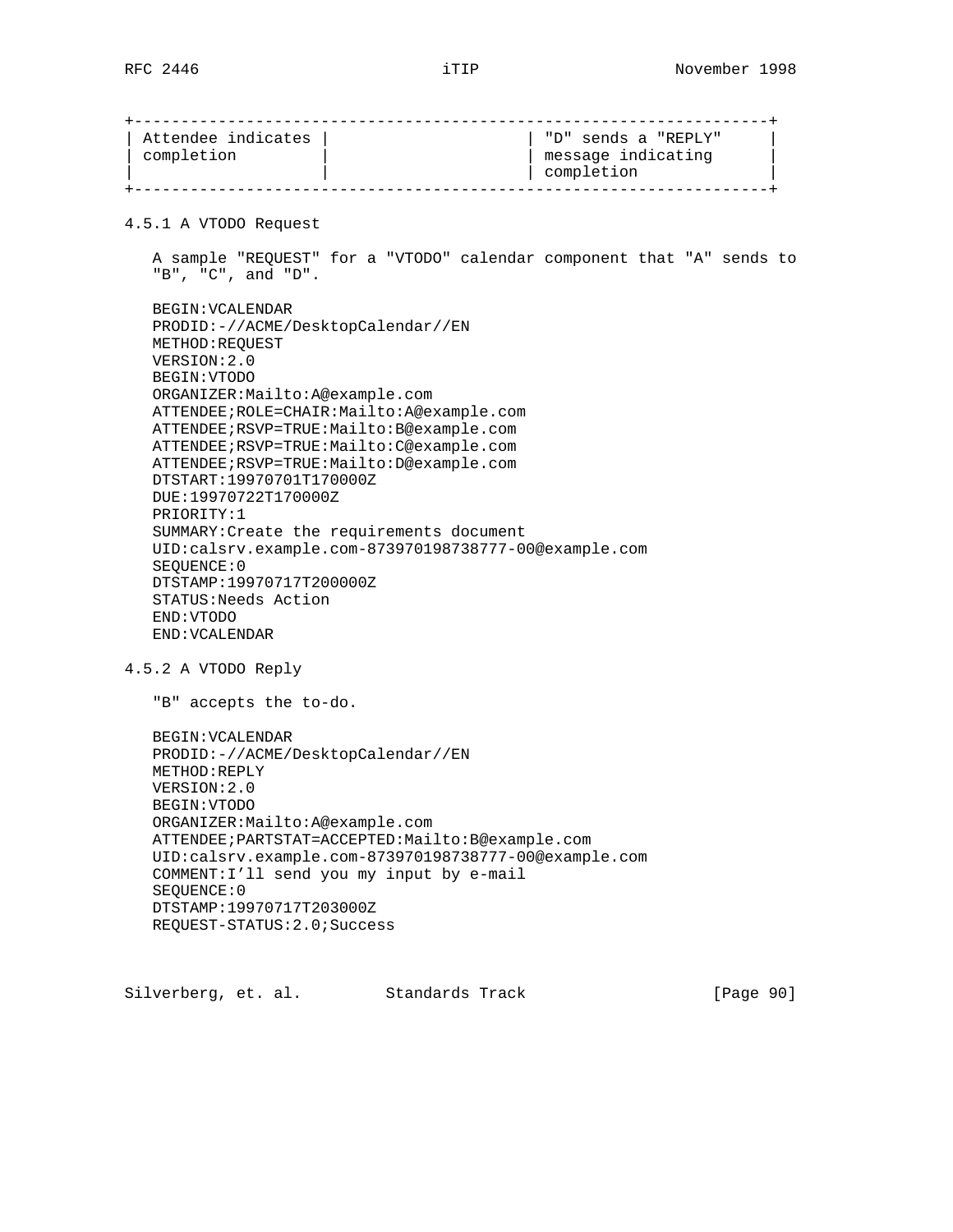END:VTODO END:VCALENDAR

 "B" could have declined the TODO or indicated tentative acceptance by setting the "partstat" property parameter sequence to "declined" or "tentative", respectively.

4.5.3 A VTODO Request for Updated Status

"A" requests status from all "Attendees".

 BEGIN:VCALENDAR PRODID:-//ACME/DesktopCalendar//EN METHOD:REQUEST VERSION:2.0 BEGIN:VTODO ORGANIZER:Mailto:A@example.com ATTENDEE;ROLE=CHAIR:Mailto:A@example.com ATTENDEE;RSVP=TRUE;TYPE=INDIVIDUAL:Mailto:B@example.com ATTENDEE;RSVP=TRUE;TYPE=INDIVIDUAL:Mailto:D@example.com UID:calsrv.example.com-873970198738777-00@example.com SUMMARY:Create the requirements document PRIORITY:1 SEQUENCE:0 STATUS:IN-PROCESS DTSTART:19970701T170000Z DTSTAMP:19970717T230000Z END:VTODO END:VCALENDAR

4.5.4 A Reply: Percent-Complete

 A reply indicating the task being worked on and that "B" is 75% complete with "B's" part of the assignment.

 BEGIN:VCALENDAR PRODID:-//ACME/DesktopCalendar//EN METHOD:REPLY VERSION:2.0 BEGIN:VTODO ORGANIZER:MAILTO:A@example.com ATTENDEE;PARTSTAT=IN-PROCESS:Mailto:B@example.com PERCENT-COMPLETE:75 UID:calsrv.example.com-873970198738777-00@example.com DTSTAMP:19970717T233000Z SEQUENCE:0 END:VTODO END:VCALENDAR

Silverberg, et. al. Standards Track [Page 91]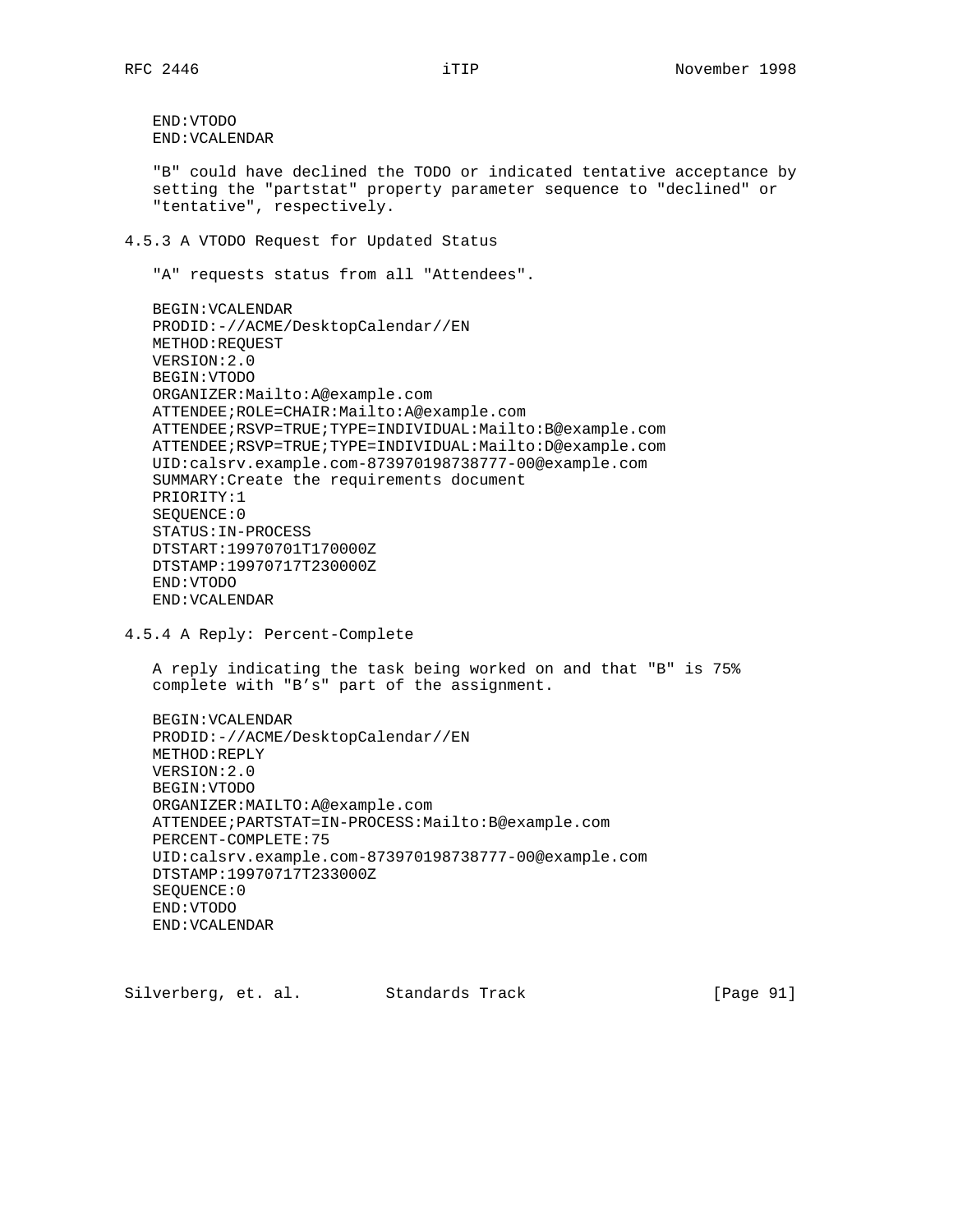4.5.5 A Reply: Completed

A reply indicating that "D" completed "D's" part of the assignment.

```
 BEGIN:VCALENDAR
PRODID:-//ACME/DesktopCalendar//EN
METHOD:REPLY
VERSION:2.0
BEGIN:VTODO
ORGANIZER:MAILTO:A@example.com
ATTENDEE;PARTSTAT=COMPLETED:Mailto:D@example.com
UID:calsrv.example.com-873970198738777-00@example.com
DTSTAMP:19970717T233000Z
SEQUENCE:0
END:VTODO
END:VCALENDAR
```
4.5.6 An Updated VTODO Request

 Organizer "A" resends the "VTODO" calendar component. "A" sets the overall completion for the to-do at 40%.

 BEGIN:VCALENDAR PRODID:-//ACME/DesktopCalendar//EN METHOD:REQUEST VERSION:2.0 BEGIN:VTODO ORGANIZER:Mailto:A@example.com ATTENDEE;ROLE=CHAIR;PARTSTAT=ACCEPTED:Mailto:A@example.com ATTENDEE;PARTSTAT=ACCEPTED;TYPE=INDIVIDUAL:Mailto:B@example.com ATTENDEE;PARTSTAT=IN-PROCESS;TYPE=INDIVIDUAL:Mailto:D@example.com DTSTART:19970701T170000Z DUE:19970722T170000Z PRIORITY:1 SUMMARY:Create the requirements document UID:calsrv.example.com-873970198738777-00@example.com SEQUENCE:1 DTSTAMP:19970718T100000Z STATUS:IN-PROGRESS PERCENT-COMPLETE:40 END:VTODO END:VCALENDAR

4.5.7 Recurring VTODOs

 The following examples relate to recurring "VTODO" calendar components.

Silverberg, et. al. Standards Track [Page 92]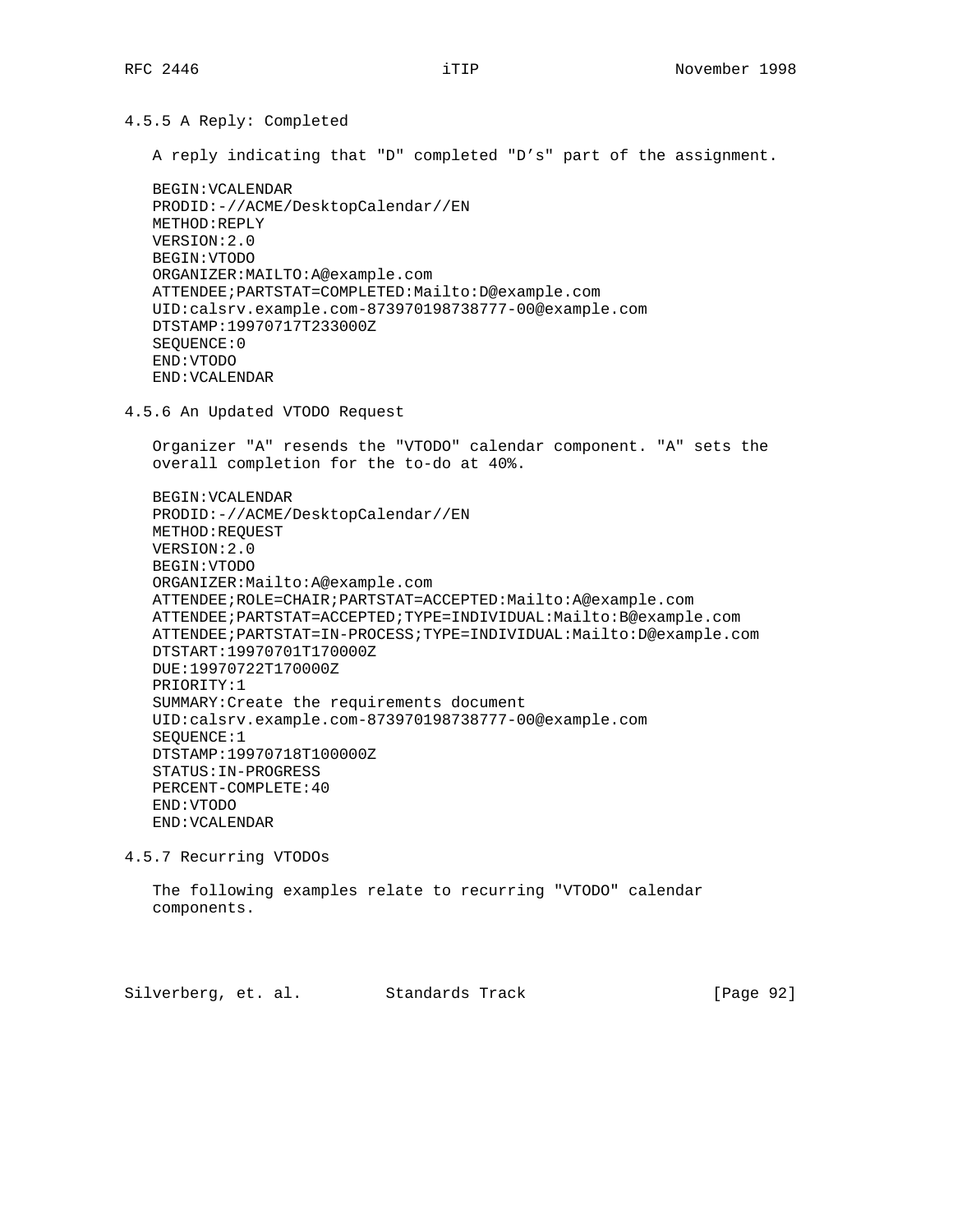4.5.7.1 Request for a Recurring VTODO

 In this example "A" sends a recurring "VTODO" calendar component to "B" and "D".

 BEGIN:VCALENDAR PRODID:-//ACME/DesktopCalendar//EN METHOD:REQUEST VERSION:2.0 BEGIN:VTODO ORGANIZER:Mailto:A@example.com ATTENDEE;ROLE=CHAIR:Mailto:A@example.com ATTENDEE;RSVP=TRUE;TYPE=INDIVIDUAL:Mailto:B@example.com ATTENDEE;RSVP=TRUE;TYPE=INDIVIDUAL:Mailto:D@example.com RRULE:FREQ=MONTHLY;COUNT=10;BYDAY=1FR DTSTART:19980101T100000-0700 DUE:19980103T100000-0700 SUMMARY:Send Status Reports to Area Managers UID:calsrv.example.com-873970198738777-00@example.com SEQUENCE:0 DTSTAMP:19970717T200000Z STATUS:NEEDS ACTION PRIORITY:1 END:VTODO END:VCALENDAR

4.5.7.2 Calculating due dates in recurring VTODOs

 The due date in a recurring "VTODO" calendar component is either a fixed interval specified in the "REQUEST" method or specified using the "RECURRENCE-ID" property. The former is calculated by applying the difference between "DTSTART" and "DUE" properties and applying it to each of the start of each recurring instance. Hence, if the initial "VTODO" calendar component specifies a "DTSTART" property value of "19970701T190000Z" and a "DUE" property value of "19970801T190000Z" the interval of one day which is applied to each recurring instance of the "VTODO" calendar component to determine the "DUE" date of the instance.

4.5.7.3 Replying to an instance of a recurring VTODO

 In this example "B" updates "A" on a single instance of the "VTODO" calendar component.

 BEGIN:VCALENDAR PRODID:-//ACME/DesktopCalendar//EN METHOD:REPLY VERSION:2.0

Silverberg, et. al. Standards Track [Page 93]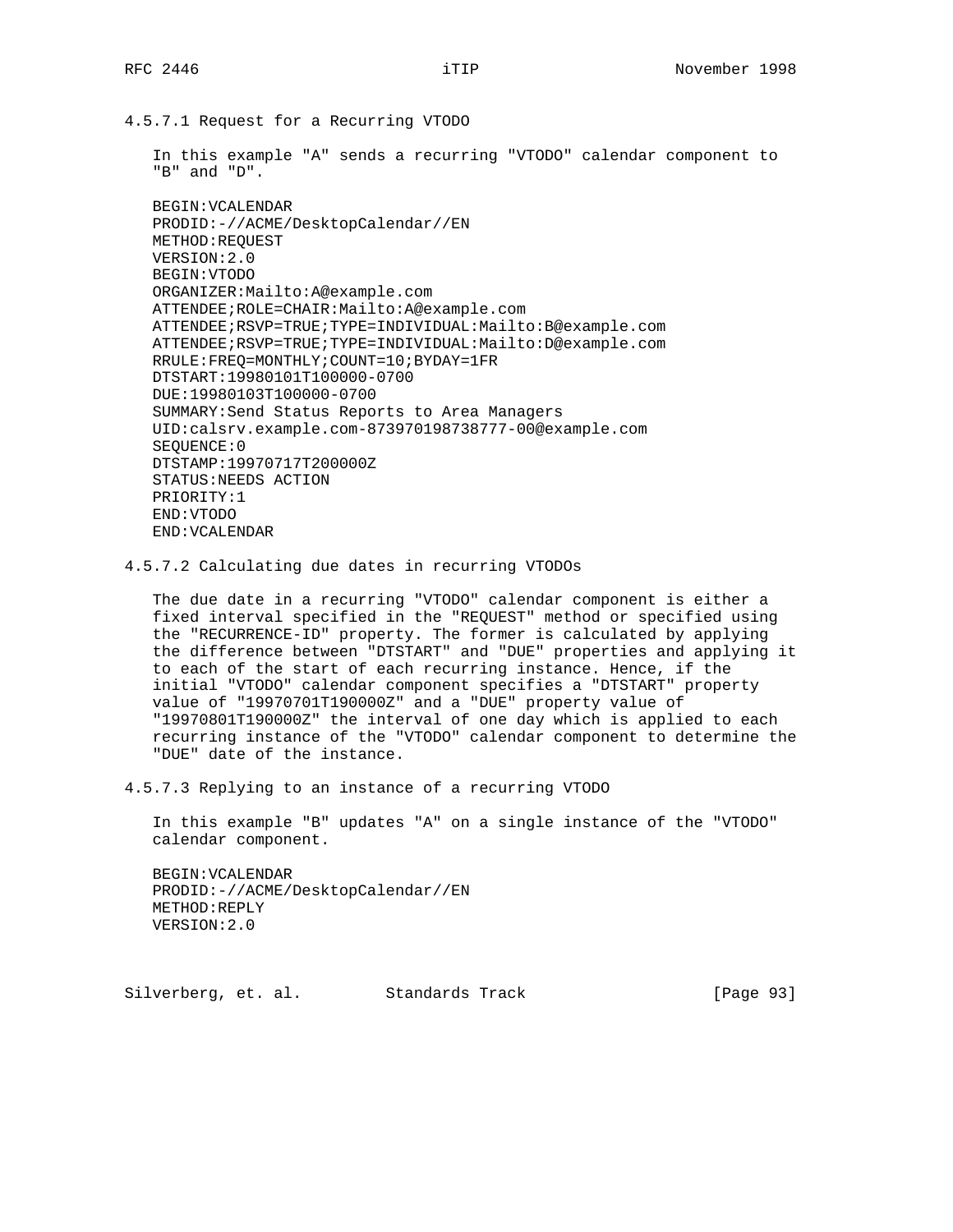BEGIN:VTODO ATTENDEE;PARTSTAT=IN-PROCESS:Mailto:B@example.com PERCENT-COMPLETE:75 UID:calsrv.example.com-873970198738777-00@example.com DTSTAMP:19970717T233000Z RECURRENCE-ID:19980101T170000Z SEQUENCE:1 END:VTODO END:VCALENDAR

4.6 Journal Examples

 The iCalendar object below describes a single journal entry for October 2, 1997. The "RELATED-TO" property references the phone conference event for which minutes were taken.

```
 BEGIN:VCALENDAR
METHOD:PUBLISH
PRODID:-//ACME/DesktopCalendar//EN
VERSION:2.0
BEGIN:VJOURNAL
DTSTART:19971002T200000Z
ORGANIZER:MAILTO:A@Example.com
SUMMARY:Phone conference minutes
DESCRIPTION:The editors meeting was held on October 1, 1997.
  Details are in the attached document.
UID:0981234-1234234-2410@example.com
RELATED-TO:0981234-1234234-2402-35@example.com
ATTACH:ftp://ftp.example.com/pub/ed/minutes100197.txt
END:VJOURNAL
END:VCALENDAR
```
#### 4.7 Other Examples

4.7.1 Event Refresh

 Refresh the event with "UID" property value of "guid-1- 12345@host1.com":

```
 BEGIN:VCALENDAR
PRODID:-//RDU Software//NONSGML HandCal//EN
METHOD:REFRESH
VERSION:2.0
BEGIN:VEVENT
ORGANIZER:Mailto:A@example.com
ATTENDEE;ROLE=CHAIR;PARTSTAT=ACCEPTED:Mailto:A@example.com
ATTENDEE:Mailto:B@example.com
ATTENDEE:Mailto:C@example.com
```
Silverberg, et. al. Standards Track [Page 94]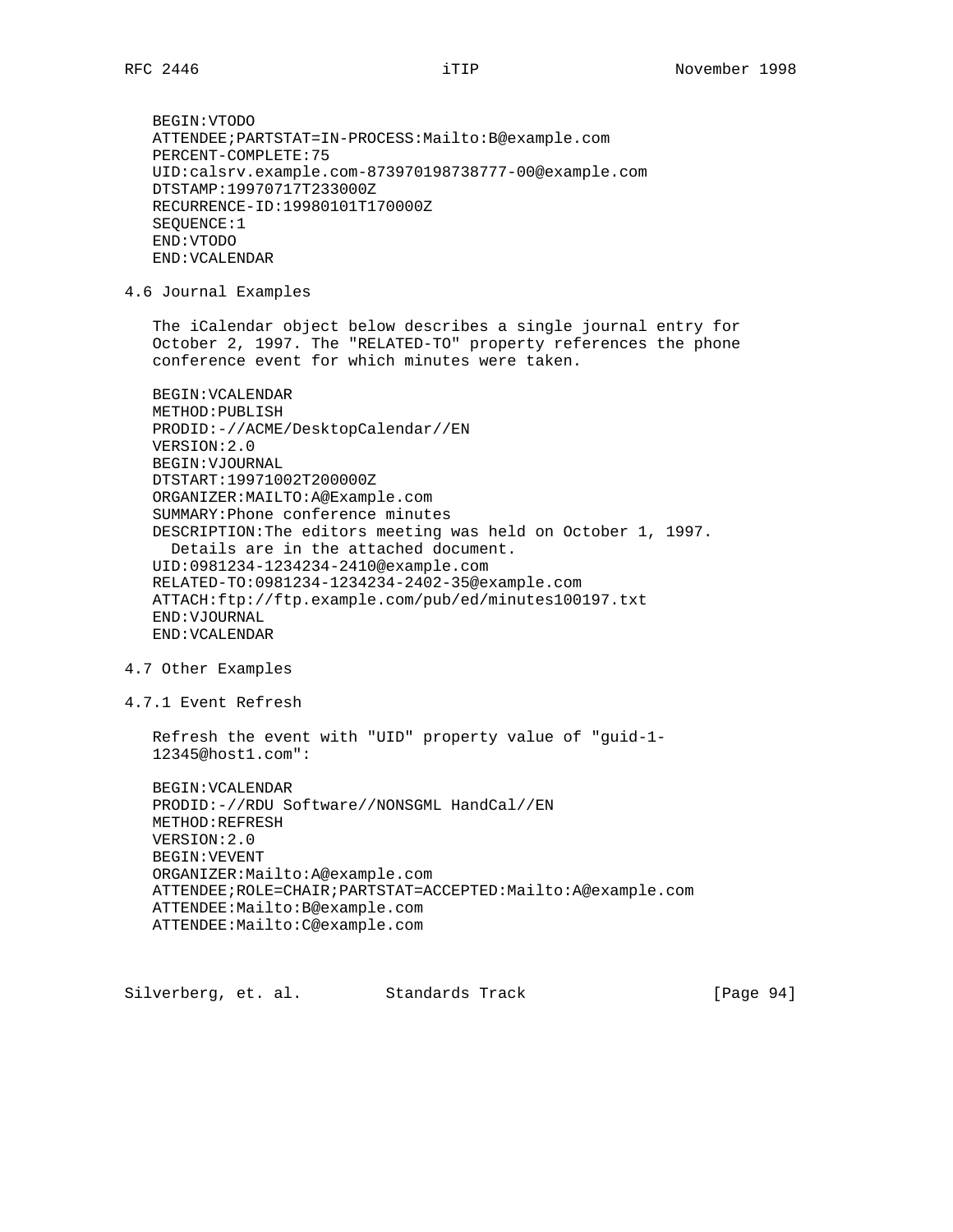ATTENDEE:Mailto:D@example.com UID: guid-1-12345@host1.com DTSTAMP:19970603T094000 END:VEVENT END:VCALENDAR

4.7.2 Bad RECURRENCE-ID

 Component instances are identified by the combination of "UID", "RECURRENCE-ID", and "SEQUENCE". When an "Organizer" sends a request to an "Attendee", there are three cases in which an instance cannot be found. They are:

- 1. The component with the referenced "UID" and "RECURRENCE-ID" has been found but the "SEQUENCE" number in the calendar store does not match that of the ITIP message.
- 2. The component with the referenced "UID" has been found, the "SEQUENCE" numbers match, but the "RECURRENCE-ID" cannot be found.
- 3. The "UID" and "SEQUENCE" numbers are found but the CUA does not support recurrences.

 In case (1), two things can happen. If the "SEQUENCE" number of the "Attendee's" instance is larger than that in the "Organizer's" message then the "Attendee" is receiving an out-of-sequence message and MUST ignore it. If the "SEQUENCE" number of the "Attendee's" instance is smaller, then the "Organizer" is sending out a newer version of the component and the "Attendee's" version needs to be updated. Since one or more updates have been missed, the "Attendee" SHOULD send a "REFRESH" message to the "Organizer" to get an updated version of the event.

 In case (2), something has gone wrong. Both the "Organizer" and the "Attendee" should have the same instances, but the "Attendee" does not have the referenced instance. In this case the "Attendee" SHOULD send a "REFRESH" to the "Organizer" to get an updated version of the event.

 In case (3), the limitations of the "Attendee's" CUA makes it impossible to match an instance other than the single instance scheduled. In this case, the "Attendee" need not send a "REFRESH" to the "Organizer".

 The example below shows a sequence in which an "Attendee" sends a "REFRESH" to the "Organizer".

Silverberg, et. al. Standards Track [Page 95]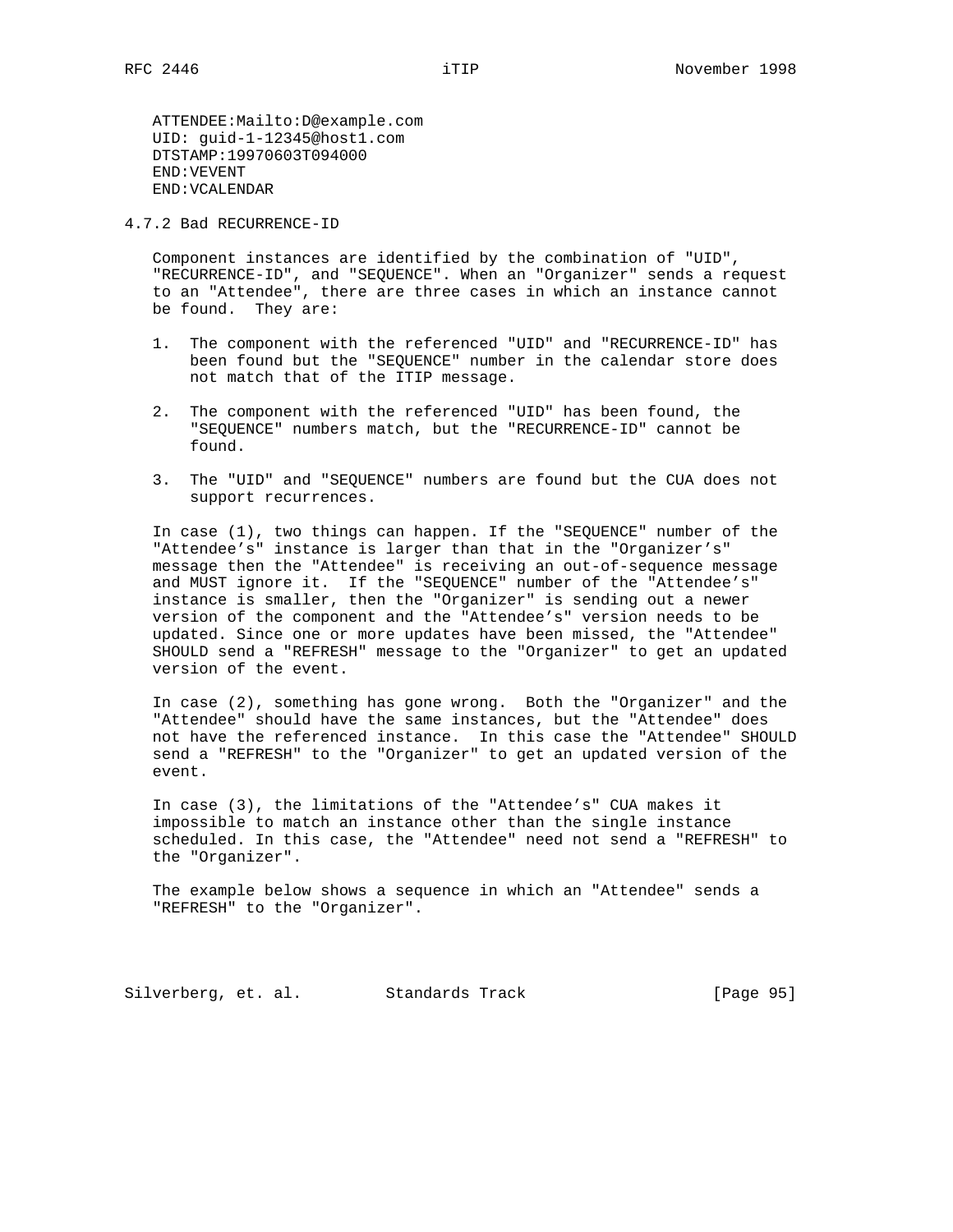+--------------------------------------------------------------------+ | Action | "Organizer" | Attendee +--------------------------------------------------------------------+ | Update an instance | "A" sends "REQUEST"| | | request | message to "B" | +--------------------------------------------------------------------+ | Attendee requests | | "B" sends a "REFRESH" | | refresh because | | message to "A" | "RECURRENCE-ID" was|<br>not found | | not found +--------------------------------------------------------------------+ | Refresh the entire | "A" sends the  $|$  Event  $|$  latest copy of the | | Event to "B" | | +--------------------------------------------------------------------+ | Attendee handles | | "B" updates to the | | the request and | | latest copy of the | | updates the  $|$  | meeting.  $|$  instance +--------------------------------------------------------------------+

Request from "A":

 BEGIN:VCALENDAR METHOD:REQUEST PRODID:-//RDU Software//NONSGML HandCal//EN VERSION:2.0 BEGIN:VEVENT UID:acme-12345@host1.com SEQUENCE:3 RRULE:FREQ=WEEKLY RDATE;VALUE=PERIOD:19970819T210000Z/199700819T220000Z ORGANIZER:Mailto:A@example.com ATTENDEE;ROLE=CHAIR;PARTSTAT=ACCEPTED:Mailto:A@example.com ATTENDEE:Mailto:B@example.com DESCRIPTION:IETF-C&S Conference Call SUMMARY:IETF Calendaring Working Group Meeting DTSTART:19970801T210000Z DTEND:19970801T220000Z RECURRENCE-ID:19970809T210000Z DTSTAMP:19970726T083000 STATUS:CONFIRMED END:VEVENT END:VCALENDAR

 "B" has the event with "UID" property "acme-12345@host1.com" but "B's" "SEQUENCE" property value is "1" and the event does not have an instance at the specified recurrence time. This means that "B" has

Silverberg, et. al. Standards Track [Page 96]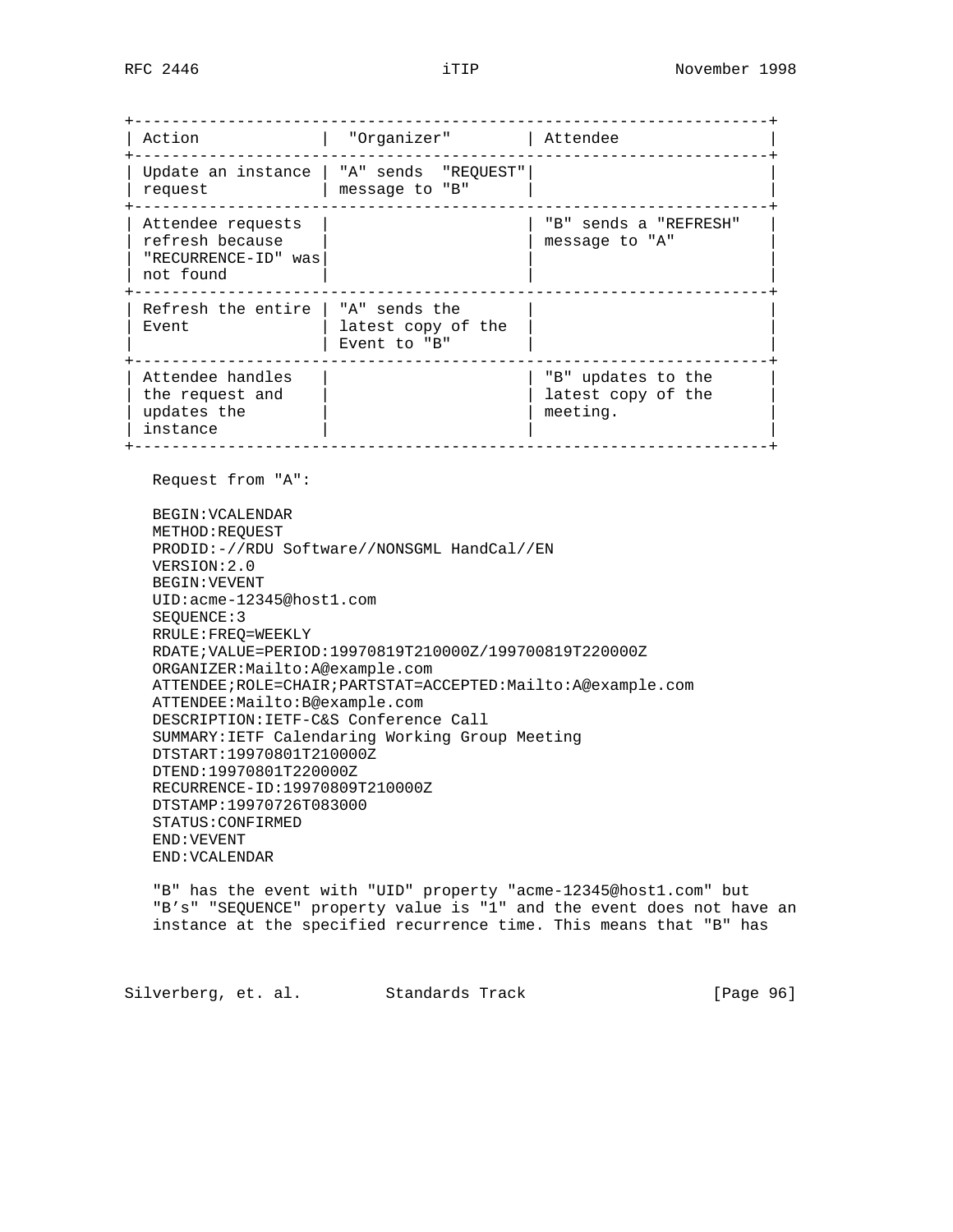missed at least one update and needs a new copy of the event. "B" requests the latest copy of the event with the following refresh message:

```
 BEGIN:VCALENDAR
PRODID:-//RDU Software//NONSGML HandCal//EN
METHOD:REFRESH
VERSION:2.0
BEGIN:VEVENT
ORGANIZER:Mailto:A@example.com
ATTENDEE:Mailto:B@example.com
UID:acme-12345@host1.com
DTSTAMP:19970603T094000
END:VEVENT
END:VCALENDAR
```
5 Application Protocol Fallbacks

5.1 Partial Implementation

 Applications that support this memo are not required to support the entire protocol. The following describes how methods and properties SHOULD "fallback" in applications that do not support the complete protocol. If a method or property is not addressed in this section, it may be ignored.

5.1.1 Event-Related Fallbacks

| Method         | Fallback                                                                        |
|----------------|---------------------------------------------------------------------------------|
| PUBLISH        | Required                                                                        |
| REOUEST        | PUBLISH                                                                         |
| REPLY          | Required                                                                        |
| ADD            | Required                                                                        |
| CANCEL         | Required                                                                        |
| REFRESH        | Required                                                                        |
| <b>COUNTER</b> | Reply with Not Supported                                                        |
| DECLINECOUNTER | Required if EVENT-COUNTER is implemented; otherwise<br>reply with Not Supported |
| iCalendar      |                                                                                 |
| Property       | Fallback                                                                        |

| FIUNCILY | raiiwach                                       |
|----------|------------------------------------------------|
|          |                                                |
| CALSCALE | Ignore; assume GREGORIAN                       |
| PRODID   | Iqnore                                         |
| METHOD   | Required as described in the Method list above |
| VERSION  | Iqnore                                         |

Silverberg, et. al. Standards Track [Page 97]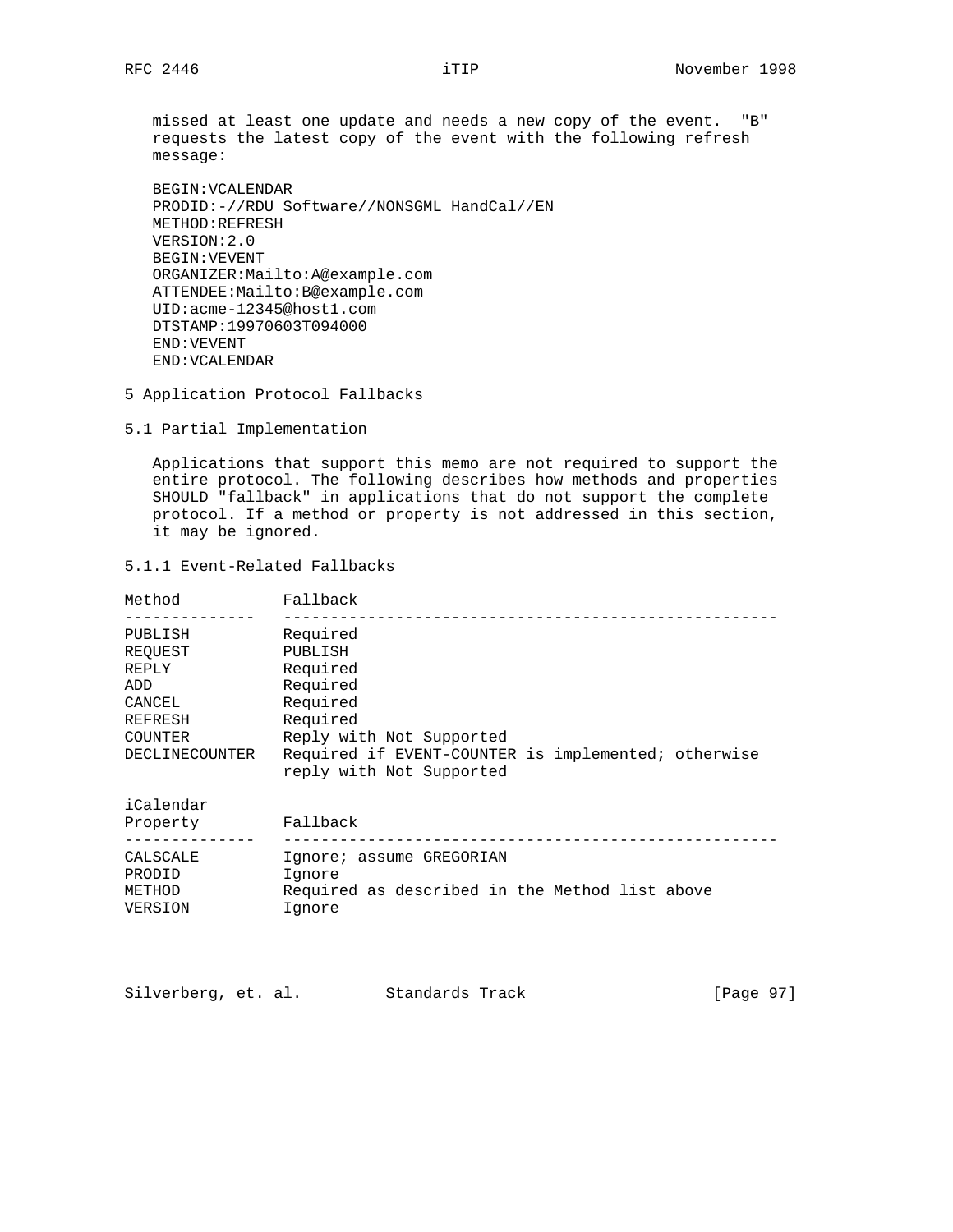| Event-Related<br>Components                                                          | Fallback                                                                                                                                                                     |
|--------------------------------------------------------------------------------------|------------------------------------------------------------------------------------------------------------------------------------------------------------------------------|
| VALARM                                                                               | Reply with Not Supported                                                                                                                                                     |
| VTIMEZONE                                                                            | Required if any DateTime value refers to a time zone.                                                                                                                        |
| Component<br>Property<br>-------------                                               | Fallback                                                                                                                                                                     |
| ATTACH<br>ATTENDEE                                                                   | Ignore<br>Required if EVENT-REQUEST is not implemented;<br>otherwise reply with Not Supported                                                                                |
| CATEGORIES                                                                           | Ignore                                                                                                                                                                       |
| CLASS                                                                                | Ignore                                                                                                                                                                       |
| COMMENT                                                                              | Ignore                                                                                                                                                                       |
| COMPLETED                                                                            | Ignore                                                                                                                                                                       |
| nCONTACT                                                                             | Ignore                                                                                                                                                                       |
| CREATED                                                                              | Ignore                                                                                                                                                                       |
| DESCRIPTION                                                                          | Required                                                                                                                                                                     |
| DURATION                                                                             | Reply with Not Supported                                                                                                                                                     |
| DTSTAMP                                                                              | Required                                                                                                                                                                     |
| DTSTART                                                                              | Required                                                                                                                                                                     |
| DTEND                                                                                | Required                                                                                                                                                                     |
| EXDATE                                                                               | Ignore                                                                                                                                                                       |
| <b>EXRULE</b>                                                                        | Ignore Reply with Not Supported. If implemented,<br>VTIMEZONE MUST also be implemented.                                                                                      |
| GEO                                                                                  | Ignore                                                                                                                                                                       |
| LAST-MODIFIED                                                                        | Ignore                                                                                                                                                                       |
| LOCATION                                                                             | Required                                                                                                                                                                     |
| ORGANIZER                                                                            | Ignore                                                                                                                                                                       |
| PRIORITY                                                                             | Ignore                                                                                                                                                                       |
| RELATED-TO                                                                           | Ignore                                                                                                                                                                       |
| RDATE                                                                                | Ignore                                                                                                                                                                       |
| RRULE                                                                                | Ignore. The first instance occurs on the DTStart                                                                                                                             |
| RECURRENCE-ID<br>REQUEST-STATUS<br>RESOURCES<br>SEQUENCE<br><b>STATUS</b><br>SUMMARY | property. If implemented, VTIMEZONE MUST also be<br>implemented.<br>Required if RRULE is implemented; otherwise Ignore<br>Required<br>Ignore<br>Required<br>Ignore<br>Ignore |
| TRANSP                                                                               | Required if FREEBUSY is implemented; otherwise Ignore                                                                                                                        |
| URL                                                                                  | Ignore                                                                                                                                                                       |
| UID                                                                                  | Required                                                                                                                                                                     |
| $X -$                                                                                | Ignore                                                                                                                                                                       |

Silverberg, et. al. Standards Track [Page 98]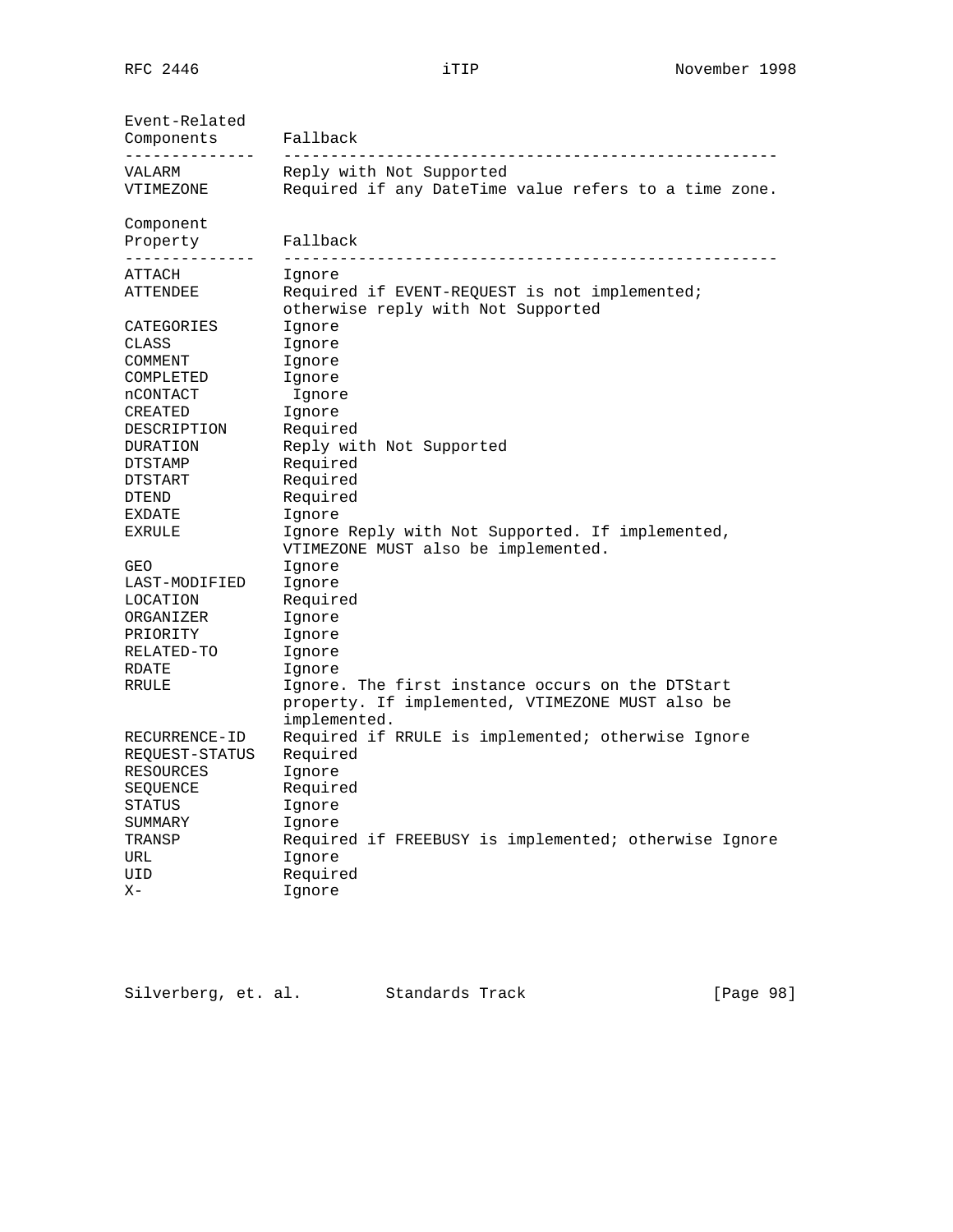# 5.1.2 Free/Busy-Related Fallbacks

| Method  | Fallback                                                                                                              |
|---------|-----------------------------------------------------------------------------------------------------------------------|
| PUBLISH | Implementations MAY ignore the METHOD type. The<br>REOUEST-STATUS "3.14; Unsupported capability" MUST be<br>returned. |
| REOUEST | Implementations MAY ignore the METHOD type. The<br>REOUEST-STATUS "3.14; Unsupported capability" MUST be<br>returned. |
| REPLY   | Implementations MAY ignore the METHOD type. The<br>REQUEST-STATUS "3.14; Unsupported capability" MUST be<br>returned. |

iCalendar

| Property | Fallback                                        |
|----------|-------------------------------------------------|
| CALSCALE | Ignore; assume GREGORIAN.                       |
| PRODID   | Iqnore                                          |
| METHOD   | Required as described in the Method list above. |
| VERSION  | Ignore                                          |

Component

| Property        | Fallback |
|-----------------|----------|
| COMMENT         | Ignore   |
| CONTACT         | Ignore   |
| <b>DTEND</b>    | Required |
| <b>DTSTAMP</b>  | Required |
| DTSTART         | Required |
| <b>DURATION</b> | Required |
| FREEBUSY        | Required |
| ORGANIZER       | Ignore   |
| REQUEST-STATUS  | Ignore   |
| UID             | Required |
| URL             | Ignore   |
| $X -$           | Ignore   |

5.1.3 To-Do-Related Fallbacks

| Method  | Fallback |
|---------|----------|
|         |          |
| PUBLISH | Required |
| REOUEST | PUBLISH  |
| REPLY   | Required |
| ADD     | Required |

Silverberg, et. al. Standards Track [Page 99]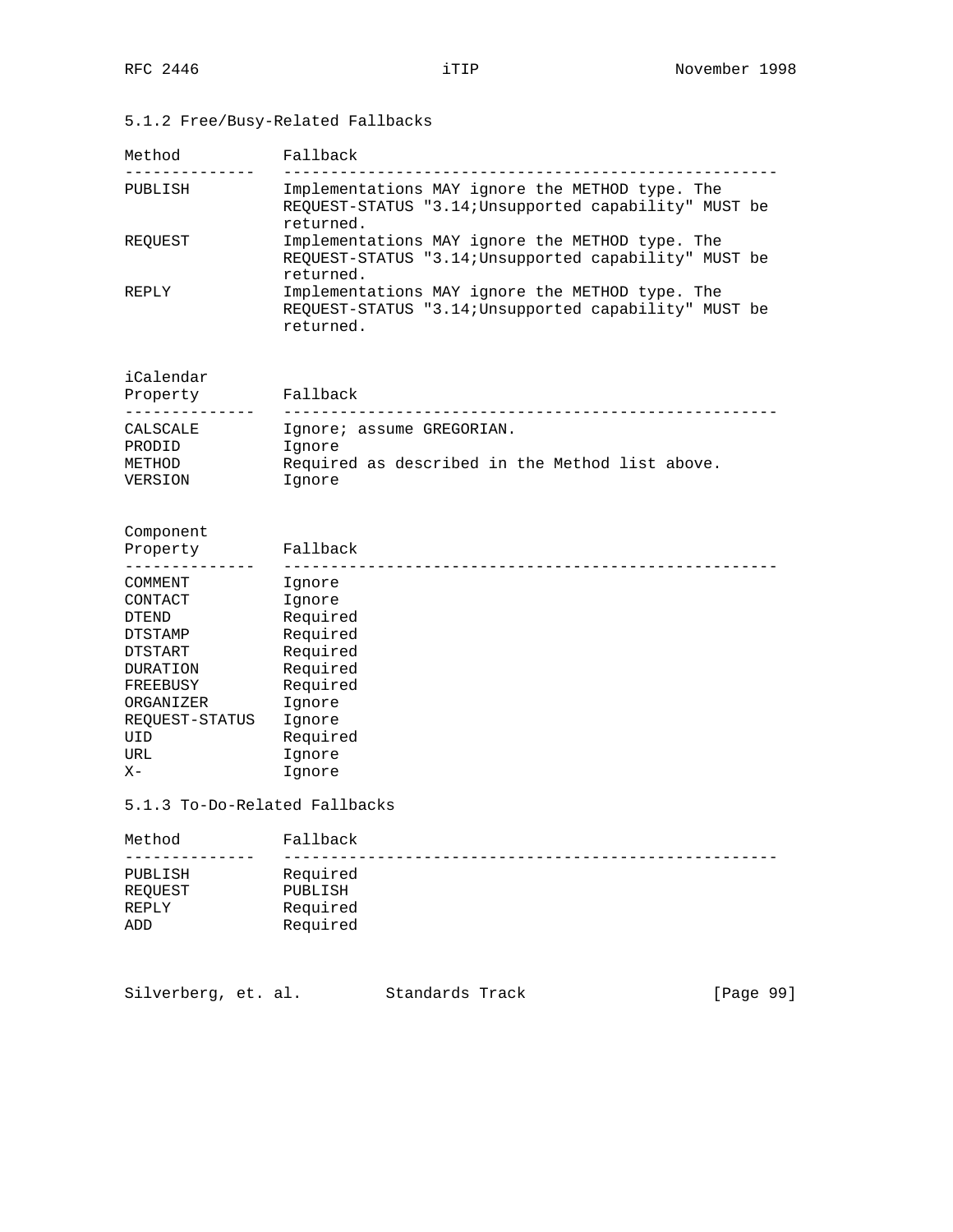| CANCEL<br>REFRESH<br>COUNTER<br>DECLINECOUNTER | Required<br>Required<br>Reply with Not Supported<br>Required if VTODO - COUNTER is implemented; otherwise<br>reply with Not Supported |
|------------------------------------------------|---------------------------------------------------------------------------------------------------------------------------------------|
| iCalendar<br>Property<br>. <u>.</u>            | Fallback                                                                                                                              |
| CALSCALE                                       | Ignore; assume GREGORIAN.                                                                                                             |
| PRODID                                         | Ignore                                                                                                                                |
| METHOD<br>VERSION                              | Required as described in the Method list above.<br>Ignore                                                                             |
| To-Do-Related                                  |                                                                                                                                       |
| Components<br>------------                     | Fallback                                                                                                                              |
| VALARM<br>VTIMEZONE                            | Reply with Not Supported<br>Required if any DateTime value refers to a time zone.                                                     |
| Component                                      |                                                                                                                                       |
| Property                                       | Fallback                                                                                                                              |
| ATTACH                                         |                                                                                                                                       |
| ATTENDEE                                       | Ignore<br>Required if REQUEST is not implemented; otherwise                                                                           |
|                                                | ignore                                                                                                                                |
| CATEGORIES                                     | Ignore                                                                                                                                |
| CLASS                                          | Ignore                                                                                                                                |
| COMMENT                                        | Ignore                                                                                                                                |
| COMPLETED                                      | Required                                                                                                                              |
| CONTACT                                        | Ignore                                                                                                                                |
| CREATED                                        | Ignore                                                                                                                                |
| DESCRIPTION                                    | Required                                                                                                                              |
| DUE                                            | Required                                                                                                                              |
| DURATION                                       | Ignore Reply with Not Supported                                                                                                       |
| DTSTAMP<br>DTSTART                             | Required<br>Required                                                                                                                  |
| EXDATE                                         | Ignore Reply with Not Supported                                                                                                       |
| EXRULE                                         | Ignore Reply with Not Supported. If implemented,                                                                                      |
|                                                | VTIMEZONE MUST also be implemented.                                                                                                   |
| LAST-MODIFIED                                  | Ignore                                                                                                                                |
| LOCATION                                       | Ignore                                                                                                                                |
| ORGANIZER                                      | Ignore                                                                                                                                |
| PERCENT-COMPLETE Ignore                        |                                                                                                                                       |
| PRIORITY                                       | Required                                                                                                                              |
| RECURRENCE-ID                                  | Ignore                                                                                                                                |

Silverberg, et. al. Standards Track [Page 100]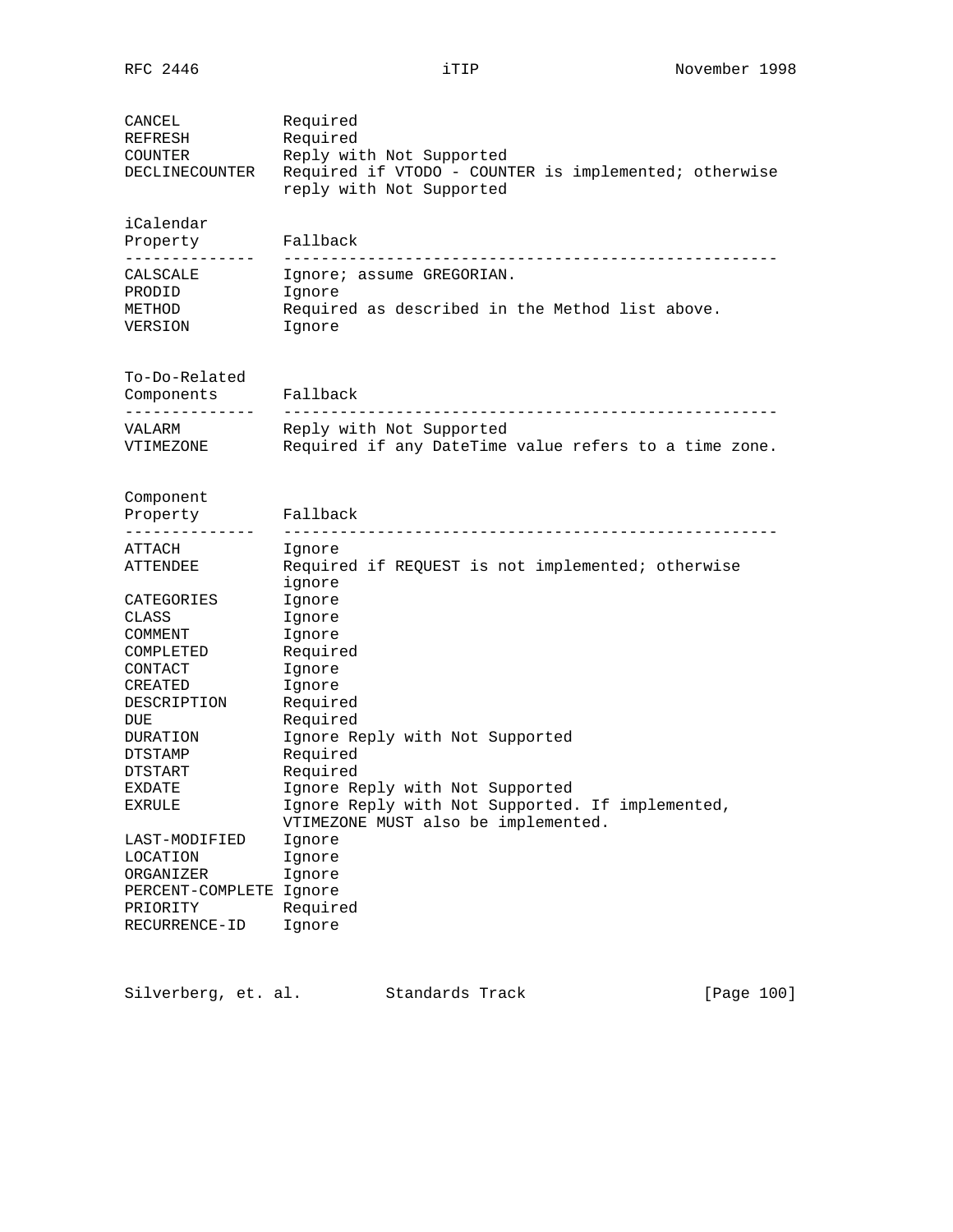| RELATED-TO     | Ignore                                           |
|----------------|--------------------------------------------------|
| REOUEST-STATUS | Ignore                                           |
| RDATE          | Ignore                                           |
| RRULE          | Ignore. The first instance occurs on the DTSTART |
|                | property. If implemented, VTIMEZONE MUST also be |
|                | implemented.                                     |
| RESOURCES      | Ignore                                           |
| SEOUENCE       | Required                                         |
| STATUS         | Required                                         |
| SUMMARY        | Ignore                                           |
| URL            | Ignore                                           |
| UID            | Required                                         |
| $X -$          | Ignore                                           |
|                |                                                  |

5.1.4 Journal-Related Fallbacks

| Method  | Fallback                                                                                                              |
|---------|-----------------------------------------------------------------------------------------------------------------------|
| PUBLISH | Implementations MAY ignore the METHOD type. The<br>REQUEST-STATUS "3.14; Unsupported capability" MUST be<br>returned. |
| ADD     | Implementations MAY ignore the METHOD type. The<br>REQUEST-STATUS "3.14; Unsupported capability" MUST be<br>returned. |
| CANCEL  | Implementations MAY ignore the METHOD type. The<br>REQUEST-STATUS "3.14; Unsupported capability" MUST be<br>returned. |

iCalendar

| Property | Fallback                                        |
|----------|-------------------------------------------------|
|          |                                                 |
| CALSCALE | Ignore; assume GREGORIAN.                       |
| PRODID   | Ignore                                          |
| METHOD   | Required as described in the Method list above. |
| VERSION  | Ignore                                          |

Journal-Related

| Components | Fallback                                              |  |  |  |  |  |
|------------|-------------------------------------------------------|--|--|--|--|--|
|            |                                                       |  |  |  |  |  |
| VTIMEZONE  | Required if any DateTime value refers to a time zone. |  |  |  |  |  |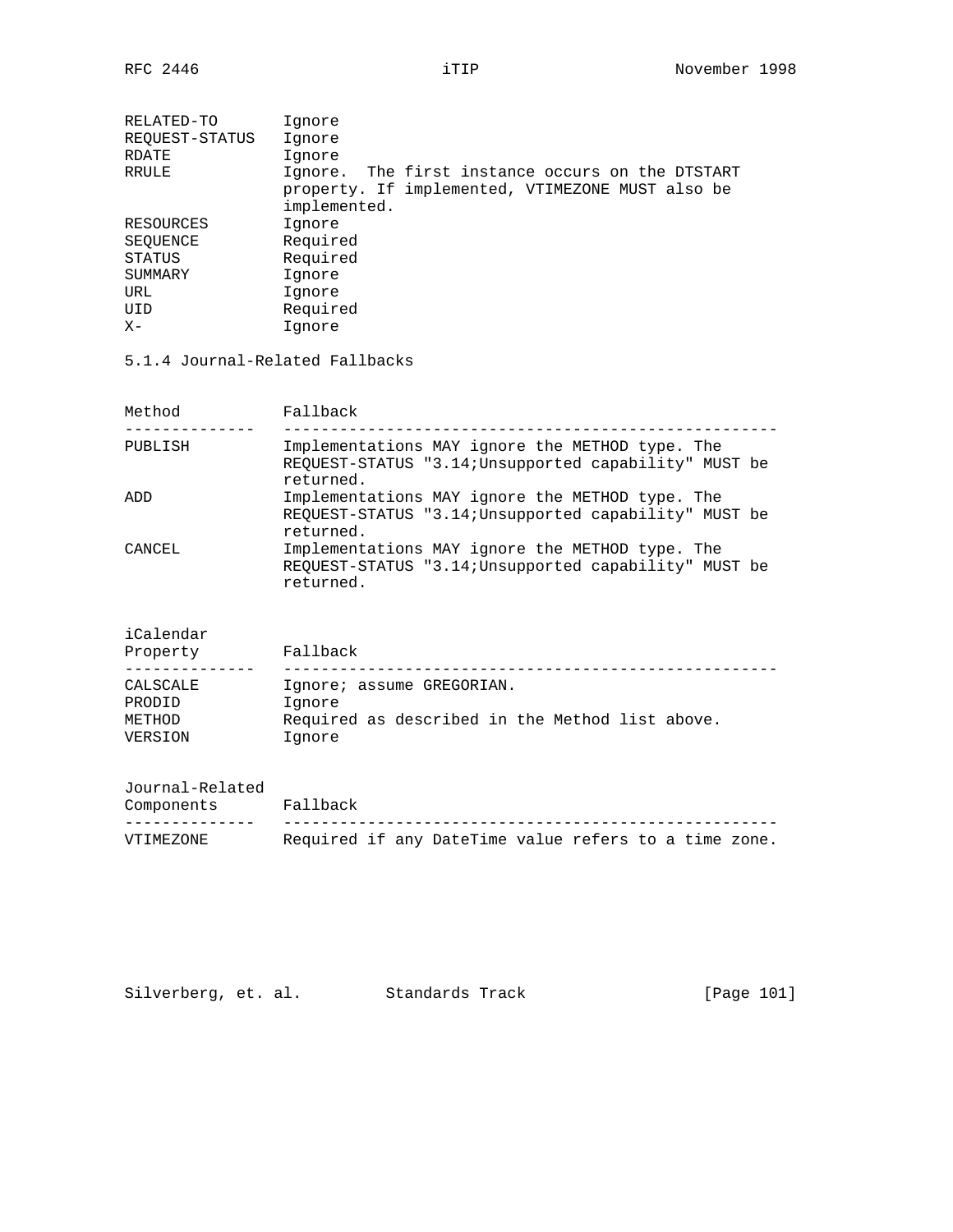| Component<br>Property<br>-------------- | Fallback                                                                                |  |  |  |  |  |
|-----------------------------------------|-----------------------------------------------------------------------------------------|--|--|--|--|--|
| ATTACH                                  | Ignore                                                                                  |  |  |  |  |  |
| ATTENDEE                                | Required if JOURNAL-REQUEST is implemented; otherwise<br>ignore                         |  |  |  |  |  |
| CATEGORIES                              | Ignore                                                                                  |  |  |  |  |  |
| CLASS                                   | Ignore                                                                                  |  |  |  |  |  |
| COMMENT                                 | Ignore                                                                                  |  |  |  |  |  |
| CONTACT                                 | Ignore                                                                                  |  |  |  |  |  |
| CREATED                                 | Ignore                                                                                  |  |  |  |  |  |
| DESCRIPTION                             | Required                                                                                |  |  |  |  |  |
| DTSTAMP                                 | Required                                                                                |  |  |  |  |  |
| DTSTART                                 | Required                                                                                |  |  |  |  |  |
| EXDATE                                  | Ignore                                                                                  |  |  |  |  |  |
| EXRULE                                  | Ignore Reply with Not Supported. If implemented,<br>VTIMEZONE MUST also be implemented. |  |  |  |  |  |
| LAST-MODIFIED                           | Ignore                                                                                  |  |  |  |  |  |
| ORGANIZER                               | Ignore                                                                                  |  |  |  |  |  |
| RECURRENCE-ID                           | Ignore                                                                                  |  |  |  |  |  |
| RELATED-TO                              | Ignore                                                                                  |  |  |  |  |  |
| RDATE                                   | Ignore.                                                                                 |  |  |  |  |  |
| RRULE                                   | Ignore. The first instance occurs on the DTSTART                                        |  |  |  |  |  |
|                                         | property. If implemented, VTIMEZONE MUST also be                                        |  |  |  |  |  |
|                                         | implemented.                                                                            |  |  |  |  |  |
| SEQUENCE                                | Required                                                                                |  |  |  |  |  |
| <b>STATUS</b>                           | Ignore                                                                                  |  |  |  |  |  |
| SUMMARY                                 | Required                                                                                |  |  |  |  |  |
| URL                                     | Ignore                                                                                  |  |  |  |  |  |
| UID                                     | Required                                                                                |  |  |  |  |  |
| $X -$                                   | Ignore                                                                                  |  |  |  |  |  |

# 5.2 Latency Issues

 With a store-and-forward transport, it is possible for events to arrive out of sequence. That is, a "CANCEL" method may be received prior to receiving the associated "REQUEST" for the calendar component. This section discusses a few of these scenarios.

5.2.1 Cancellation of an Unknown Calendar Component.

 When a "CANCEL" method is received before the original "REQUEST" method the calendar will be unable to correlate the "UID" property of the cancellation with an existing calendar component. It is suggested that messages that can not be correlated that also contain non-zero sequence numbers be held and not discarded. Implementations MAY age them out if no other messages arrive with the same "UID" property value and a lower sequence number.

Silverberg, et. al. Standards Track [Page 102]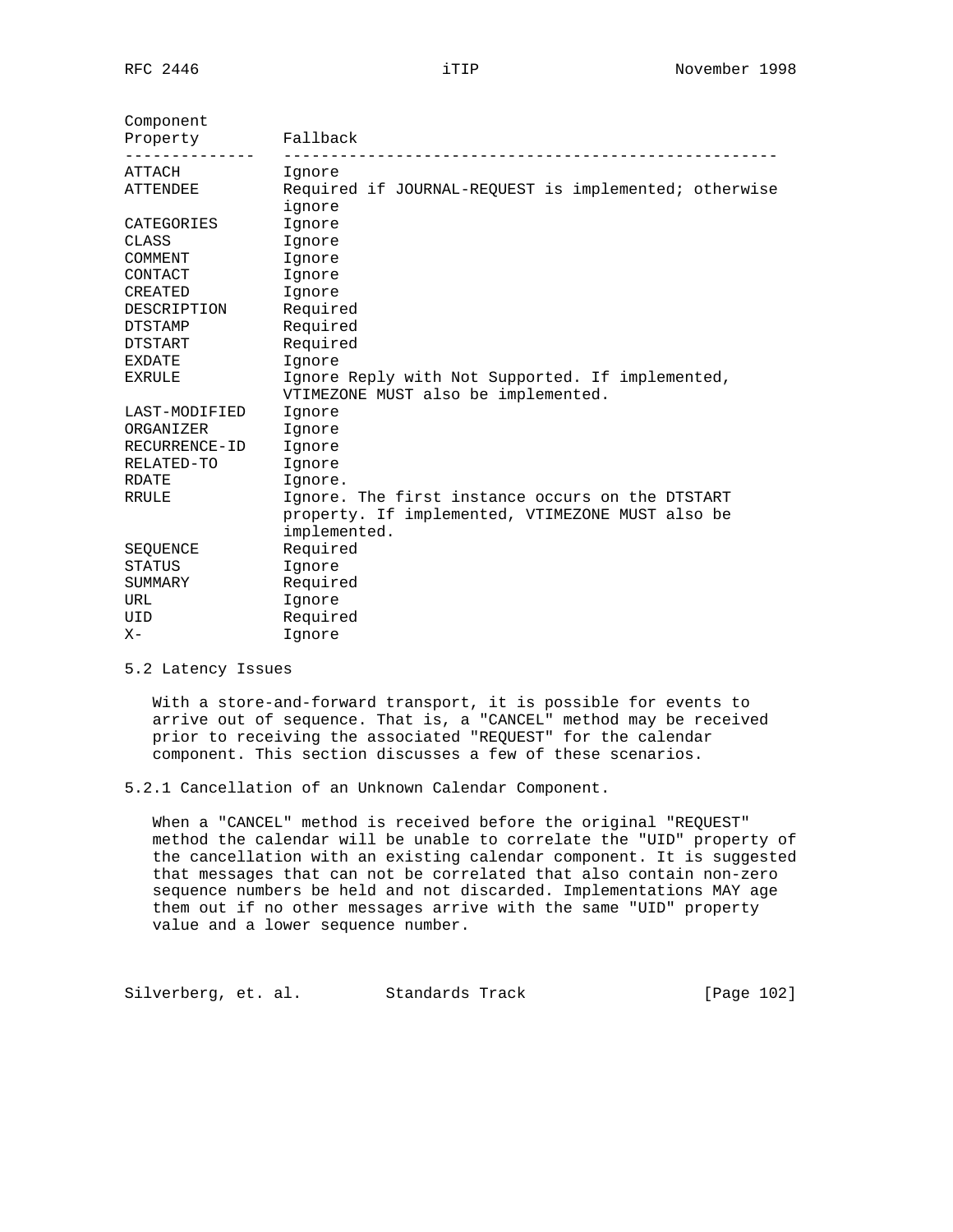# 5.2.2 Unexpected Reply from an Unknown Delegate

 When an "Attendee" delegates an item to another CU they MUST send a "REPLY" method to the "Organizer" using the "ATTENDEE" properties to indicate that the request was delegated and to whom. Hence, it is possible for an "Organizer" to receive an "REPLY" from a CU not listed as one of the original "Attendees". The resolution is left to the implementation but it is expected that the calendaring software will either accept the reply or hold it until the related "REPLY" method is received from the "Delegator". If the version of the "REPLY" method is out of date the "Organizer" SHOULD treat the message as a "REFRESH" message and update the delegate with the correct version.

#### 5.3 Sequence Number

 Under some conditions, a CUA may receive requests and replies with the same "SEQUENCE" property value. The "DTSTAMP" property is utilized as a tie-breaker when two items with the same "SEQUENCE" property value are evaluated.

6 Security Considerations

 ITIP is an abstract transport protocol which will be bound to a real-time transport, a store-and-forward transport, and perhaps other transports. The transport protocol will be responsible for providing facilities for authentication and encryption using standard Internet mechanisms that are mutually understood between the sender and receiver.

# 6.1 Security Threats

#### 6.1.1 Spoofing the "Organizer"

 In iTIP, the "Organizer" (or someone working on the "Organizer's" behalf) is the only person authorized to make changes to an existing "VEVENT", "VTODO", "VJOURNAL" calendar component and republish it or redistribute updates to the "Attendees". An iCalendar object that maliciously changes or cancels an existing "VEVENT", "VTODO" or "VJOURNAL" calendar component may be constructed by someone other than the "Organizer" and republished or sent to the "Attendees".

6.1.2 Spoofing the "Attendee"

 In iTIP, an "Attendee" of a "VEVENT" or "VTODO" calendar component (or someone working on the "Attendee's" behalf) is the only person authorized to update any parameter associated with their "ATTENDEE" property and send it to the "Organizer". An iCalendar object that

Silverberg, et. al. Standards Track [Page 103]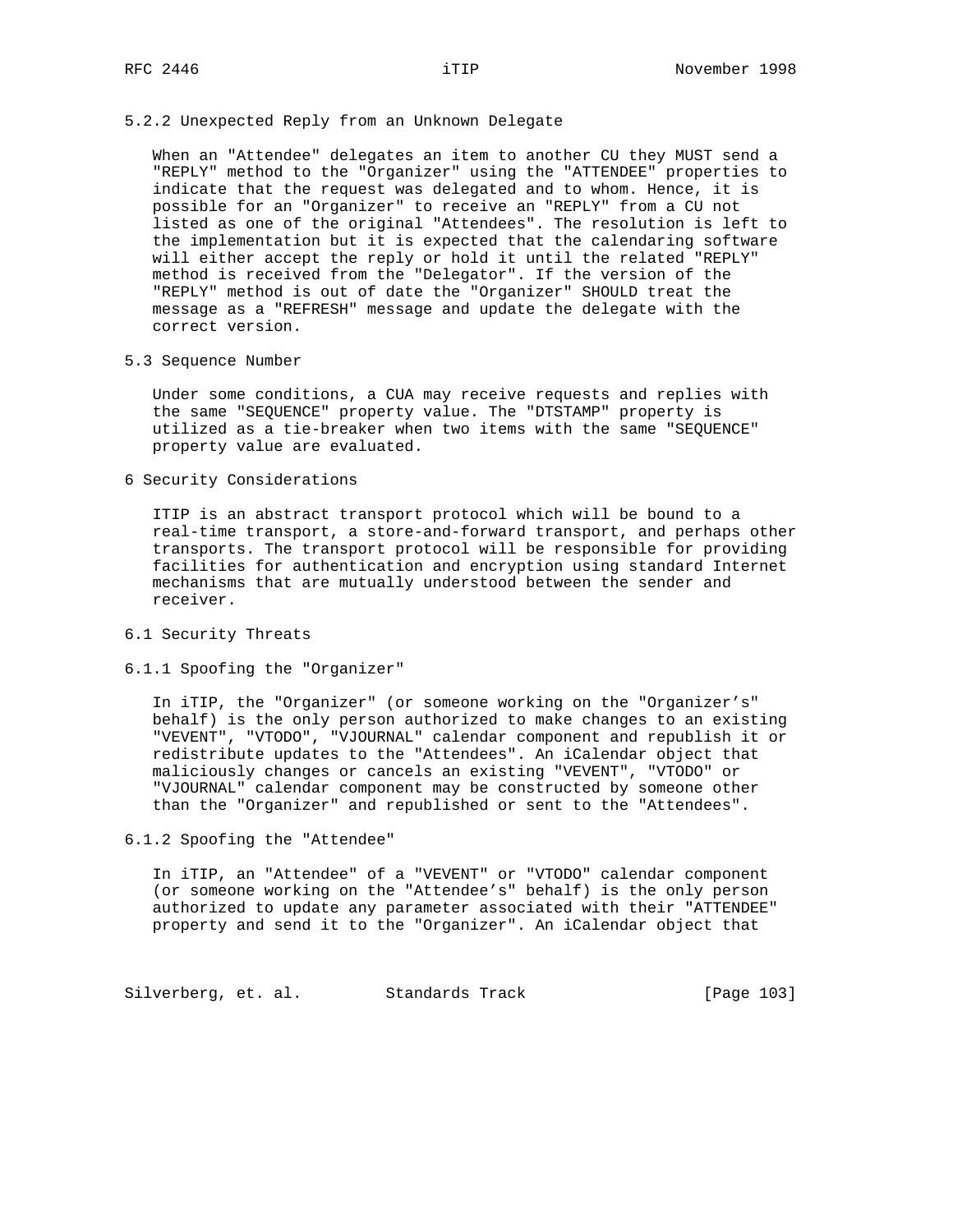maliciously changes the "ATTENDEE" parameters may be constructed by someone other than the real "Attendee" and sent to the "Organizer".

6.1.3 Unauthorized Replacement of the Organizer

 There will be circumstances when "Attendees" of an event or to-do decide, using out-of-band mechanisms, that the "Organizer" must be replaced. When the new "Organizer" sends out the updated "VEVENT" or "VTODO" the "Attendee's" CUA will detect that the "Organizer" has been changed, but it has no way of knowing whether or not the change was mutually agreed upon.

6.1.4 Eavesdropping

 The iCalendar object is constructed with human-readable clear text. Any information contained in an iCalendar object may be read and/or changed by unauthorized persons while the object is in transit.

6.1.5 Flooding a Calendar

 Implementations MAY provide a means to automatically incorporate "REQUEST" methods into a calendar. This presents the opportunity for a calendar to be flooded with requests, which effectively block all the calendar's free time.

# 6.1.6 Procedural Alarms

 The "REQUEST" methods for "VEVENT" and "VTODO" calendar components MAY contain "VALARM" calendar components. The "VALARM" calendar component may be of type "PROCEDURE" and MAY have an attachment containing an executable program. Implementations that incorporate these types of alarms are subject to any virus or malicious attack that may occur as a result of executing the attachment.

#### 6.1.7 Unauthorized REFRESH Requests

 It is possible for an "Organizer" to receive a "REFRESH" request from someone who is not an "Attendee" of an event or to-do. Only "Attendee's" of an event or to-do are authorized to receive replies to "REFRESH" requests. Replying to such requests to anyone who is not an "Attendee" may be a security problem.

# 6.2 Recommendations

 For an application where the information is sensitive or critical and the network is subject is subject to a high probability of attack, iTIP transactions SHOULD be encrypted. This may be accomplished using public key technology, specifically Security Multiparts for MIME

Silverberg, et. al. Standards Track [Page 104]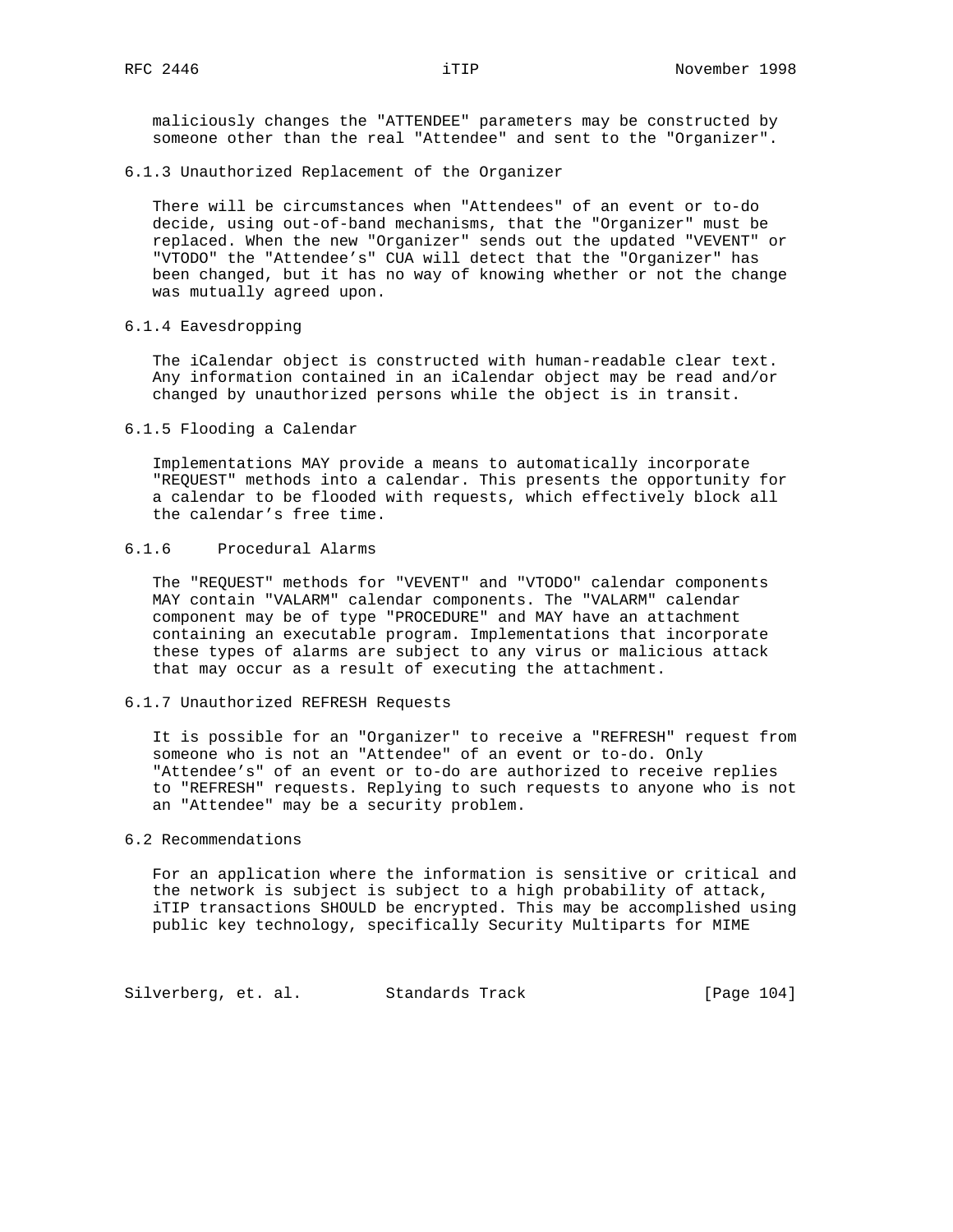[RFC-1847] in the iTIP transport binding. This helps mitigate the threats of spoofing, eavesdropping and malicious changes in transit.

#### 6.2.1 Use of [RFC-1847] to secure iTIP transactions

 iTIP transport bindings MUST provide a mechanism based on Security Multiparts for MIME [RFC-1847] to enable authentication of the sender's identity, and privacy and integrity of the data being transmitted. This allows the receiver of a signed iCalendar object to verify the identity of the sender. This sender may then be correlated to an "ATTENDEE" property in the iCalendar object. If the correlation is made and the sender is authorized to make the requested change or update then the operation may proceed. It also allows the message to be encrypted to prevent unauthorized reading of the message contents in transit. iTIP transport binding documents describe this process in detail.

 Implementations MAY provide controls for users to disable this capability.

# 6.2.2 Implementation Controls

 The threat of unauthorized replacement of the "Organizer" SHOULD be mitigated by a calendar system that uses this protocol by providing controls or alerts that make "Calendar Users" aware of such "Organizer" changes and allowing them to decide whether or not the request should be honored.

 The threat of flooding a calendar SHOULD be mitigated by a calendar system that uses this protocol by providing controls that may be used to limit the acceptable sources for iTIP transactions, and perhaps the size of messages and volume of traffic, by source.

 The threat of malicious procedural alarms SHOULD be mitigated by a calendar system that uses this protocol by providing controls that may be used to disallow procedural alarms in iTIP transactions and/or remove all alarms from the object before delivery to the recipient.

 The threat of unauthorized "REFRESH" requests SHOULD be mitigated by a calendar system that uses this protocol by providing controls or alerts that allow "Calendar User" to decide whether or not the request should be honored. An implementation MAY decide to maintain, for audit or historical purposes, "Calendar Users" who were part of an attendee list and who were subsequently uninvited. Similar controls or alerts should be provided when a "REFRESH" request is received from these "Calendar Users" as well.

Silverberg, et. al. Standards Track [Page 105]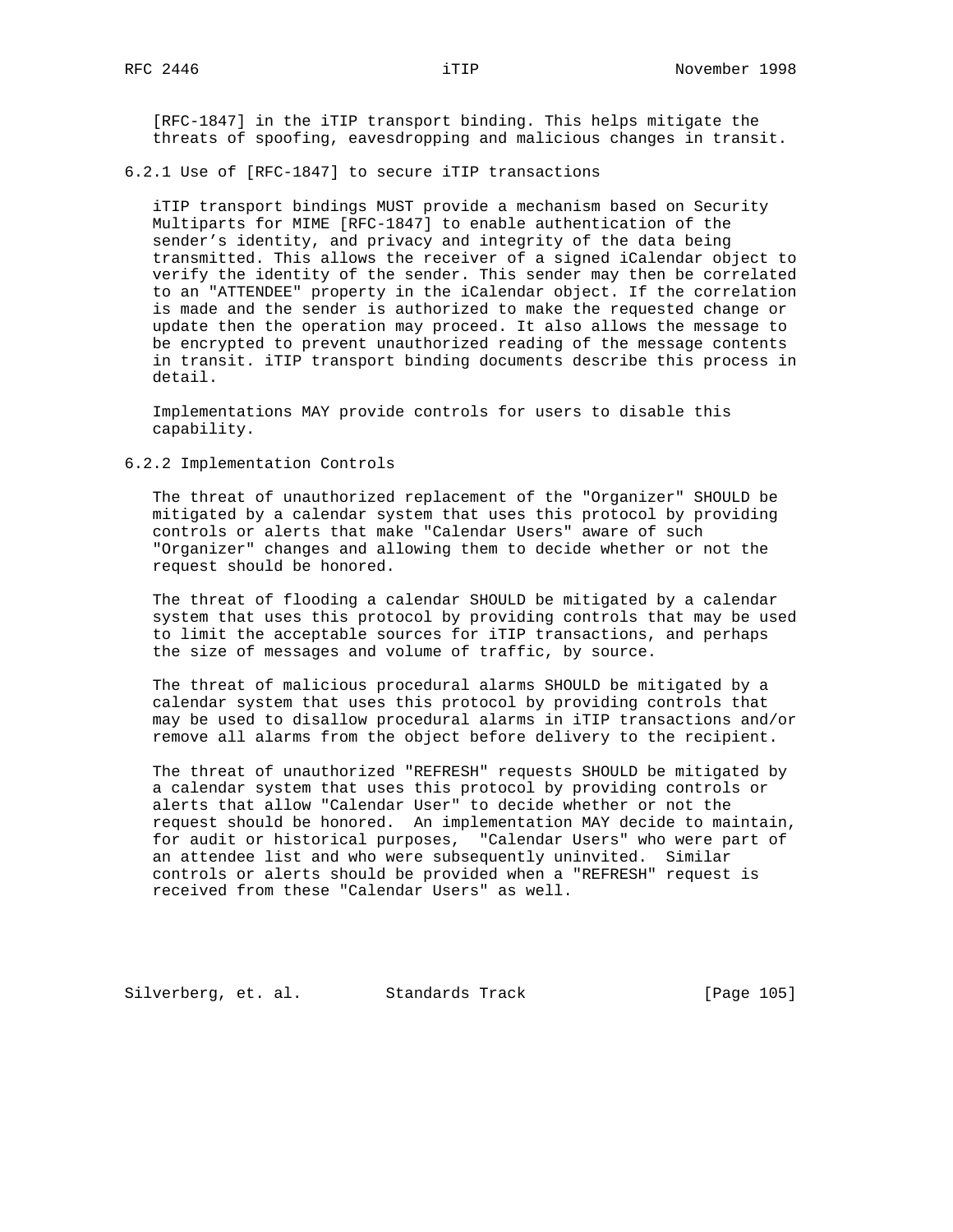7 Acknowledgments

 A hearty thanks to the following individuals who have participated in the drafting, review and discussion of this memo:

 Anik Ganguly, Dan Hickman, Paul Hill, Daryl Huff, Bruce Kahn, Antoine Leca, Bob Mahoney, John Noerenberg, Leo Parker, John Rose, Doug Royer, Vinod Seraphin, Richard Shusterman, Derik Stenerson, John Sun, Alexander Taler, Kevin Tsurutome.

#### 8 Bibliography

- [iCAL] Dawson, F. and D. Stenerson, "Internet Calendaring and Scheduling Core Object Specification - iCalendar", RFC 2445, November 1998.
- [iMIP] Dawson, F., Mansour, S. and S. Silverberg, "iCalendar Message-Based Interoperability Protocol - iMIP", RFC 2447, November 1998.
- [RFC-2119] Bradner, S., "Key words for use in RFCs to Indicate Requirement Levels", BCP 14, RFC 2119, March 1997.
- [US-ASCII] Coded Character Set--7-bit American Standard Code for Information Interchange, ANSI X3.4-1986.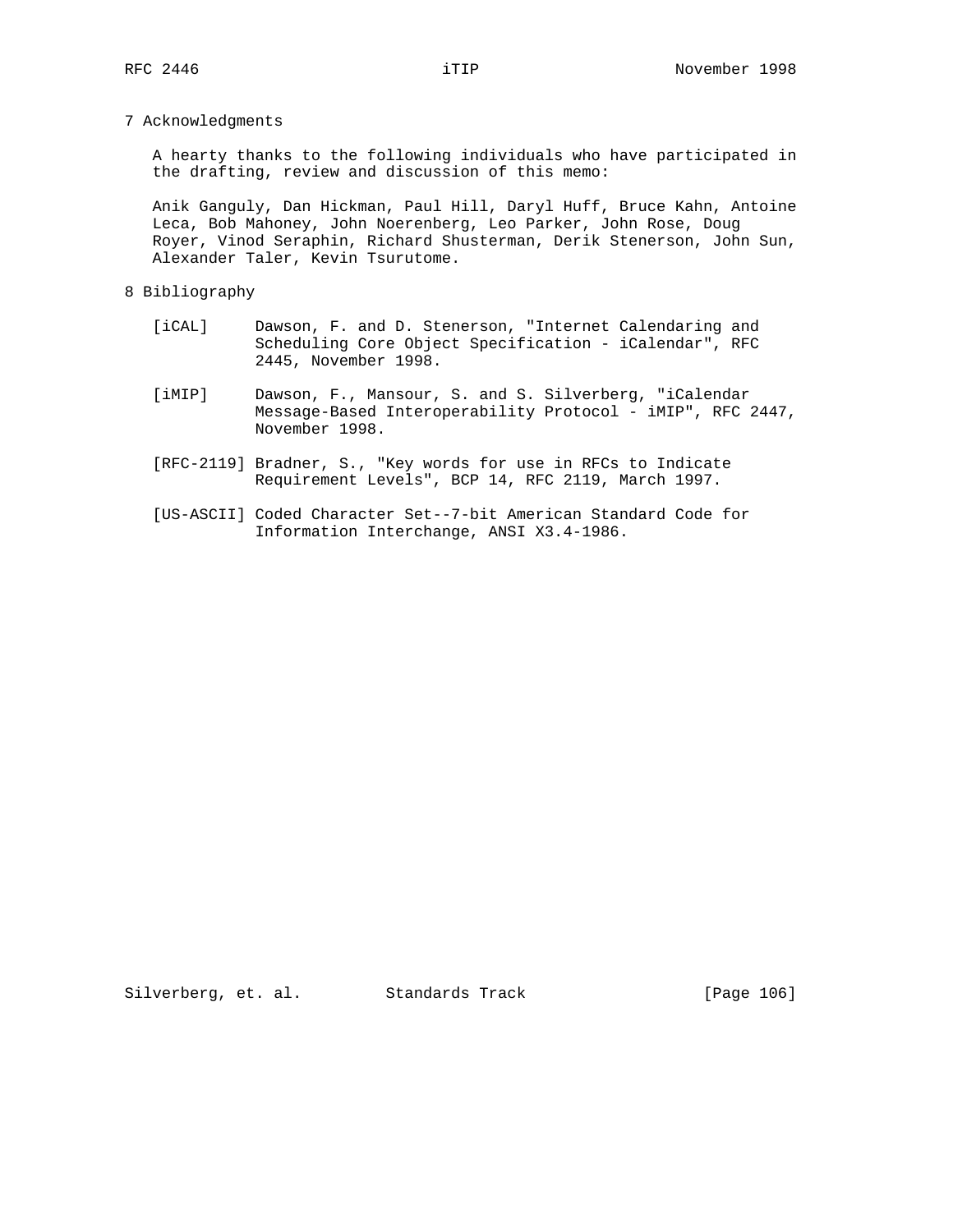9 Authors' Addresses

 The following address information is provided in a vCard v3.0, Electronic Business Card, format.

The authors of this memo are:

 BEGIN:VCARD VERSION:3.0 N:Dawson;Frank FN:Frank Dawson ORG:Lotus Development Corporation ADR;WORK;POSTAL;PARCEL:;;6544 Battleford Drive;Raleigh;NC;27613- 3502;USA TEL;TYPE=WORK,MSG:+1-919-676-9515 TEL;TYPE=WORK,FAX:+1-919-676-9564 EMAIL;TYPE=PREF,INTERNET:Frank\_Dawson@Lotus.com EMAIL;TYPE=INTERNET:fdawson@earthlink.net URL:http://home.earthlink.net/˜fdawson END:VCARD BEGIN:VCARD VERSION:3.0 N:Hopson;Ross FN:Ross Hopson ORG:On Technology, Inc. ADR;TYPE=WORK,POSTAL,PARCEL:;Suite 1600;434 Fayetteville St. Mall\, Two Hannover Square; Raleigh; NC; 27601 TEL;TYPE=WORK,MSG:+1-919-890-4036 TEL;TYPE=WORK,FAX:+1-919-890-4100 EMAIL;TYPE=INTERNET:rhopson@on.com END:VCARD BEGIN:VCARD VERSION:3.0 N:Mansour;Steve FN:Steve Mansour ORG:Netscape Communications Corporation ADR;TYPE=WORK,POSTAL,PARCEL:;;501 East Middlefield Road;Mountain View;CA;94043;USA TEL;TYPE=WORK,MSG:+1-650-937-2378 TEL;TYPE=WORK,FAX:+1-650-937-2103

 EMAIL;TYPE=INTERNET:sman@netscape.com END:VCARD

Silverberg, et. al. Standards Track [Page 107]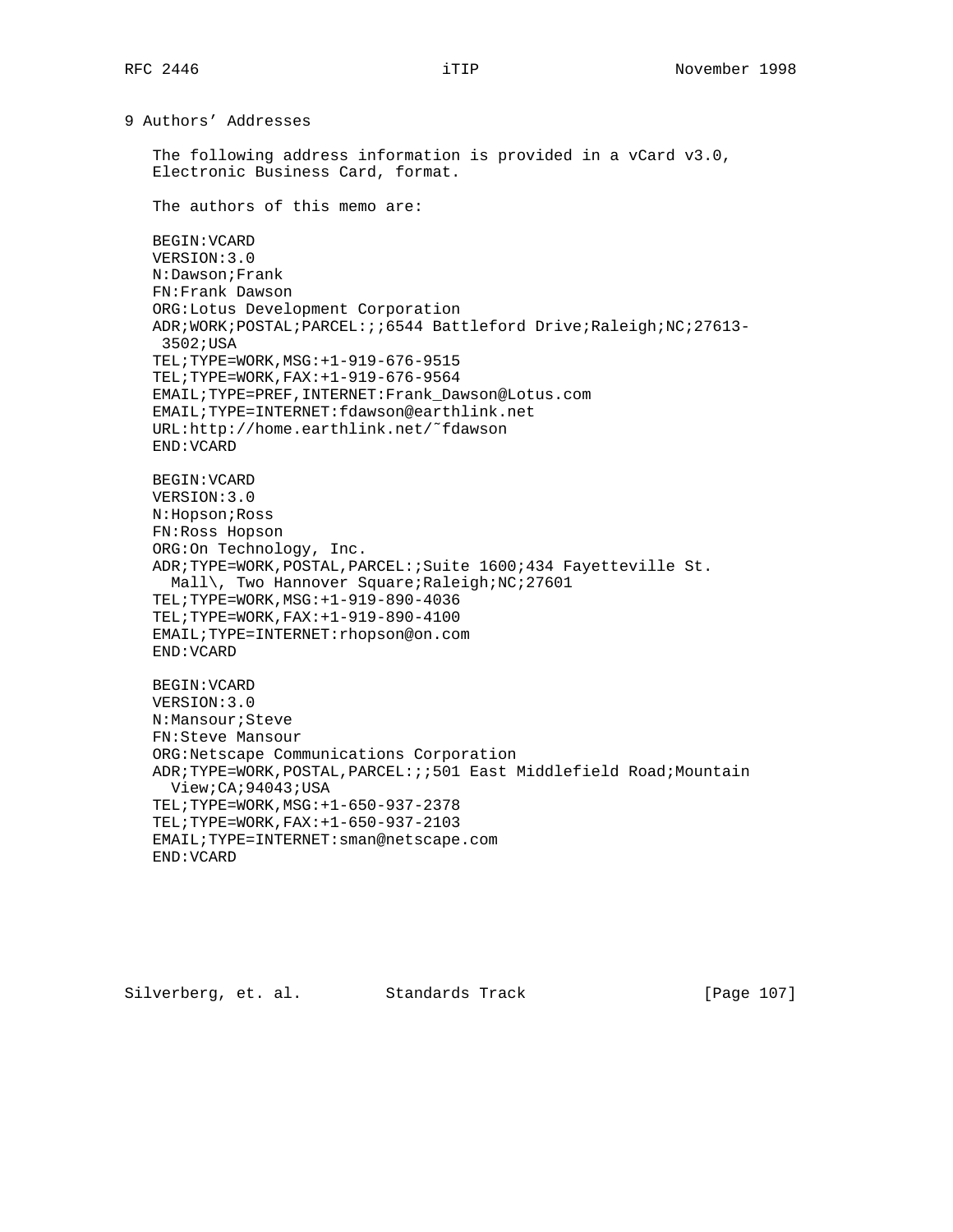BEGIN:VCARD VERSION:3.0 N:Silverberg;Steve FN:Steve Silverberg ORG:Microsoft Corporation ADR;TYPE=WORK,POSTAL,PARCEL:;;One Microsoft Way; Redmond;WA;98052-6399;USA TEL;TYPE=WORK,MSG:+1-425-936-9277 TEL;TYPE=WORK,FAX:+1-425-936-8019 EMAIL;INTERNET:stevesil@Microsoft.com END:VCARD The iCalendar object is a result of the work of the Internet Engineering Task Force Calendaring and scheduling Working Group. The chairman of that working group is: BEGIN:VCARD VERSION:3.0 N:Ganguly;Anik FN:Anik Ganguly ORG:Open Text Inc. ADR;TYPE=WORK,POSTAL,PARCEL:;Suite 101;38777 West Six Mile Road; Livonia; MI; 48152; USA TEL;TYPE=WORK,MSG:+1-734-542-5955 EMAIL;TYPE=INTERNET:ganguly@acm.org END:VCARD The co-chairman of that working group is: BEGIN:VCARD VERSION:3.0 N:Moskowitz;Robert FN:Robert Moskowitz

Silverberg, et. al. Standards Track [Page 108]

NICKNAME:Bob

END:VCARD

EMAIL; TYPE=INTERNET:rgm-ietf@htt-consult.com